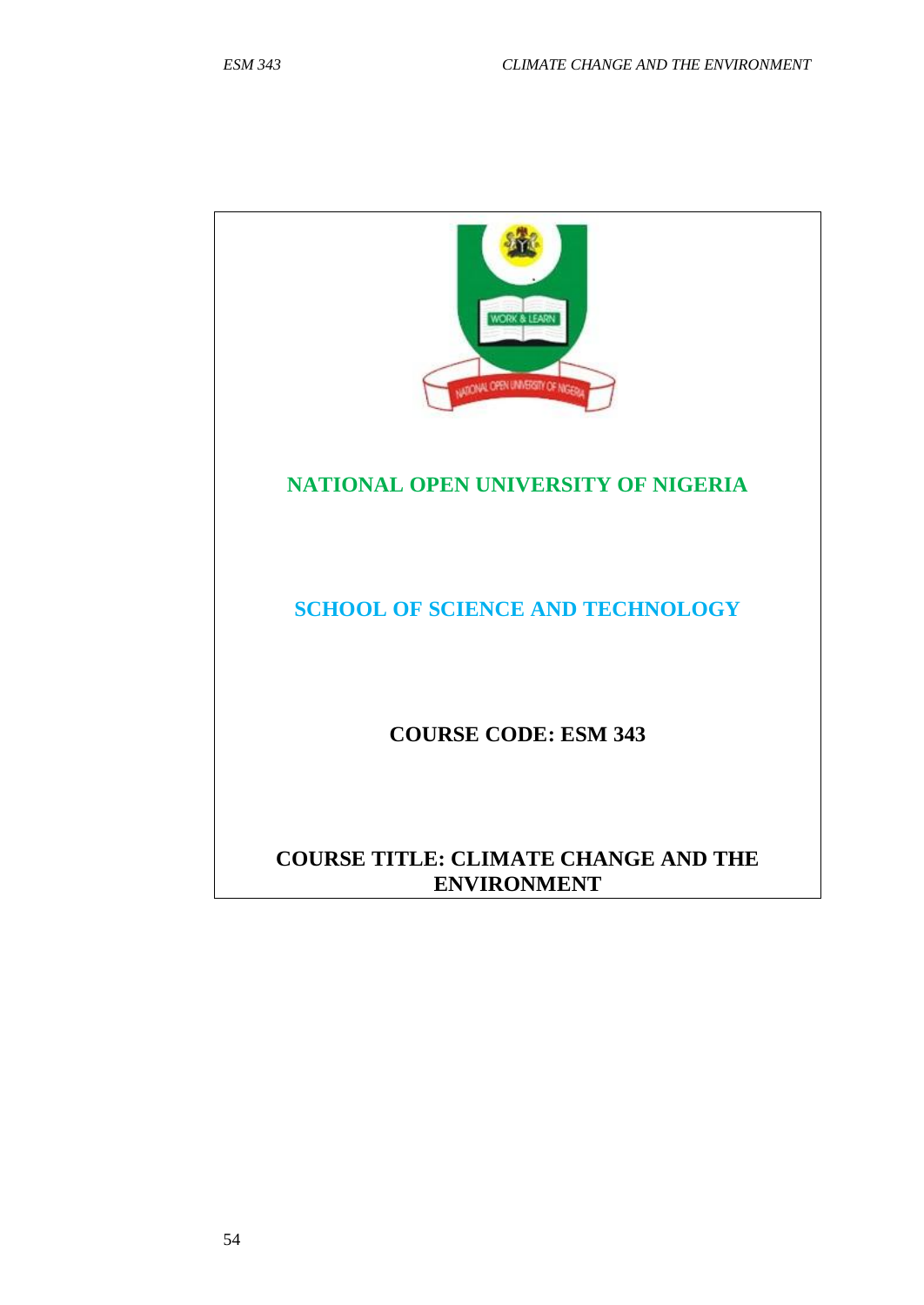# **COURSE GUIDE**

# **ESM 343 CLIMATE CHANGE AND THE ENVIRONMENT**

**Course Team** Fadejin Adekola (Course Developer/Writer) - UI Prof. Edward C. Orji (Programme Leader) - NOUN Mr. E.A. Adams (Course Coordinator) - NOUN

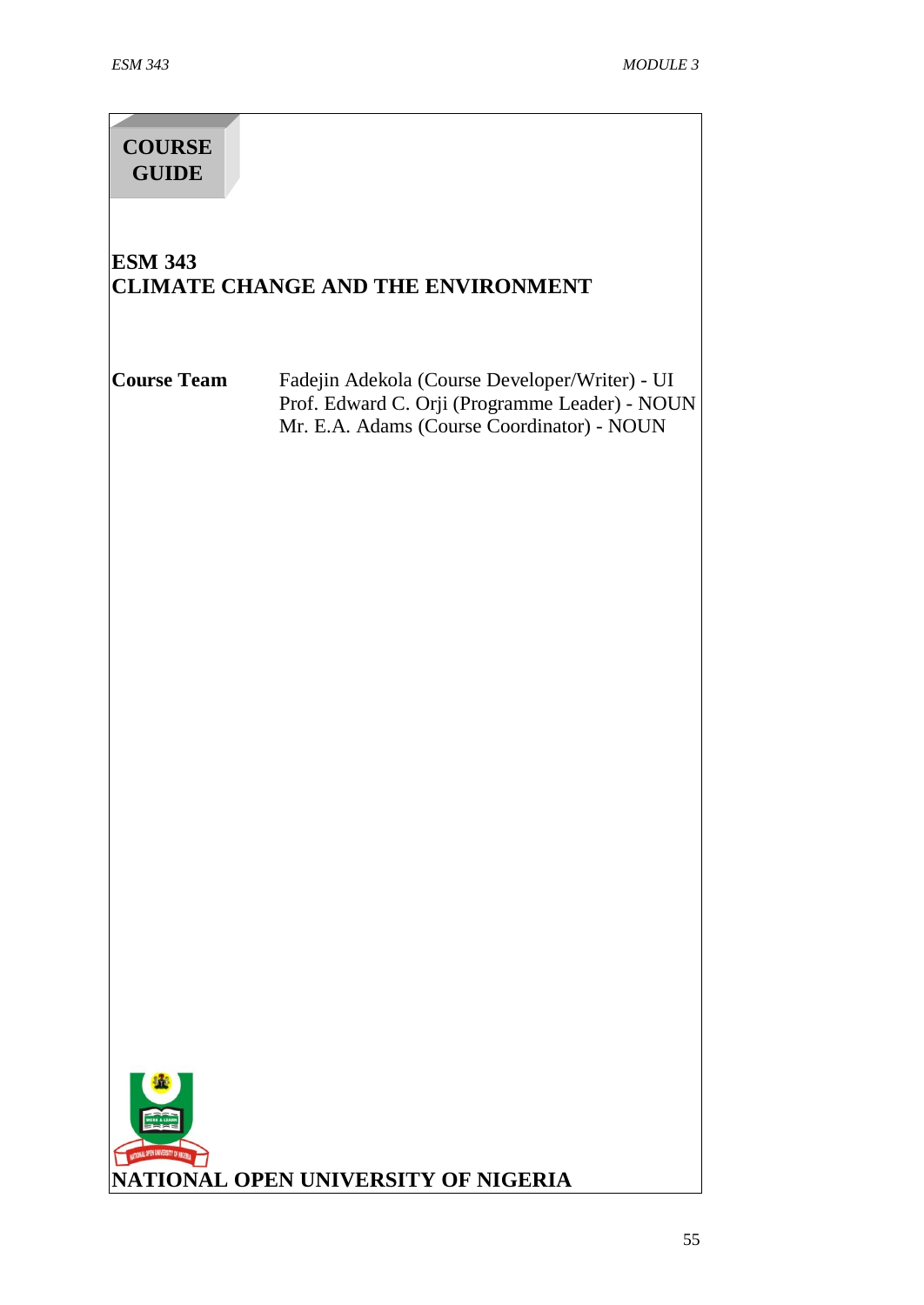National Open University of Nigeria **Headquarters** 14/16 Ahmadu Bello Way Victoria Island, Lagos

Abuja Office 5 Dar es Salaam Street Off Aminu Kano Crescent Wuse II, Abuja

e-mail: [centralinfo@nou.edu.ng](mailto:centralinfo@nou.edu.ng) URL: [www.nou.edu.ng](http://www.nou.edu.ng/)

Published by National Open University of Nigeria

Printed 2014

ISBN: 978-058-943-0

All Rights Reserved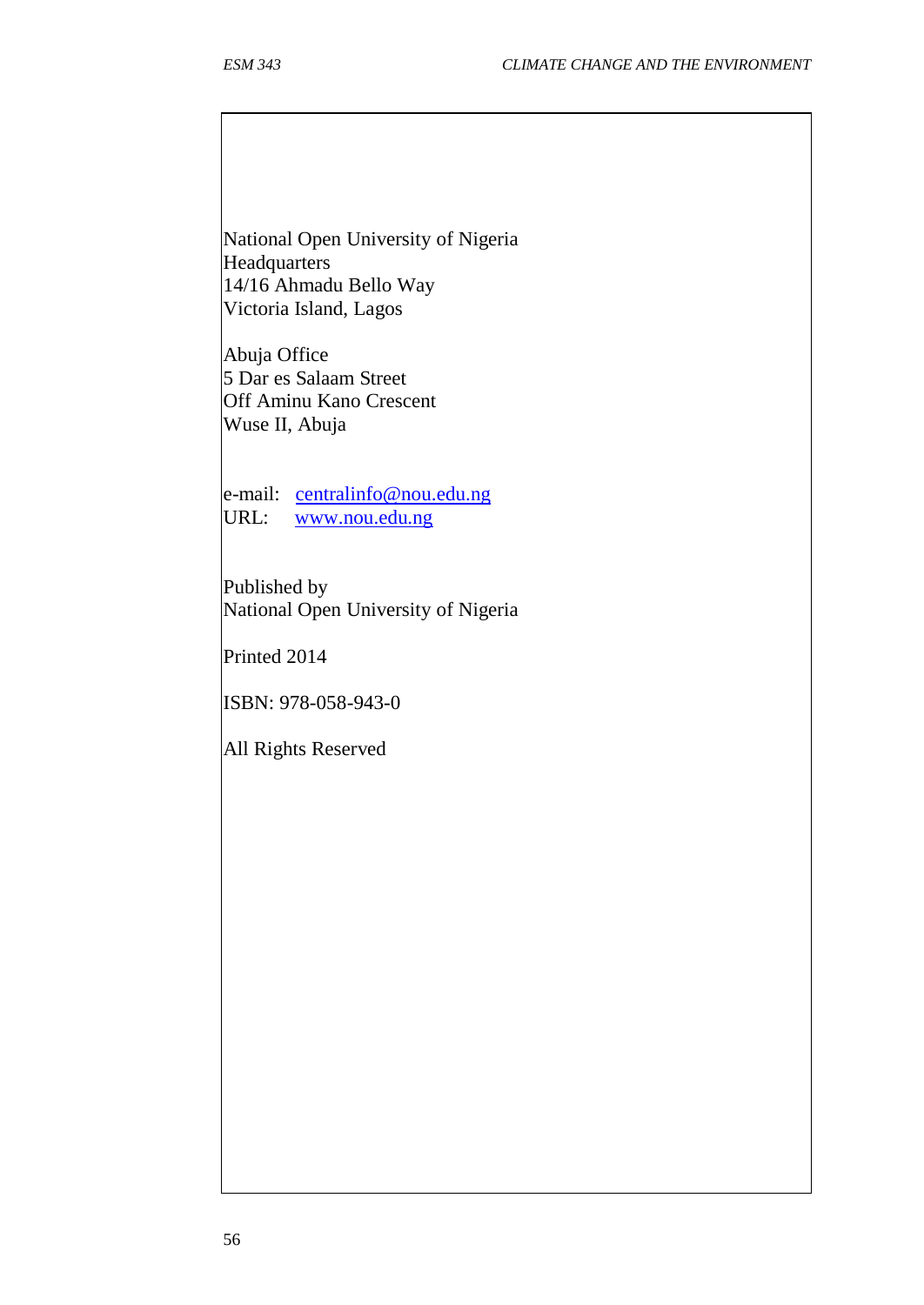# **CONTENTS PAGE**

| 1V              |
|-----------------|
| iv              |
| V               |
| vi              |
| vi              |
| vi              |
| vii             |
| V111            |
| $\overline{1}X$ |
| ix              |
| ix              |
|                 |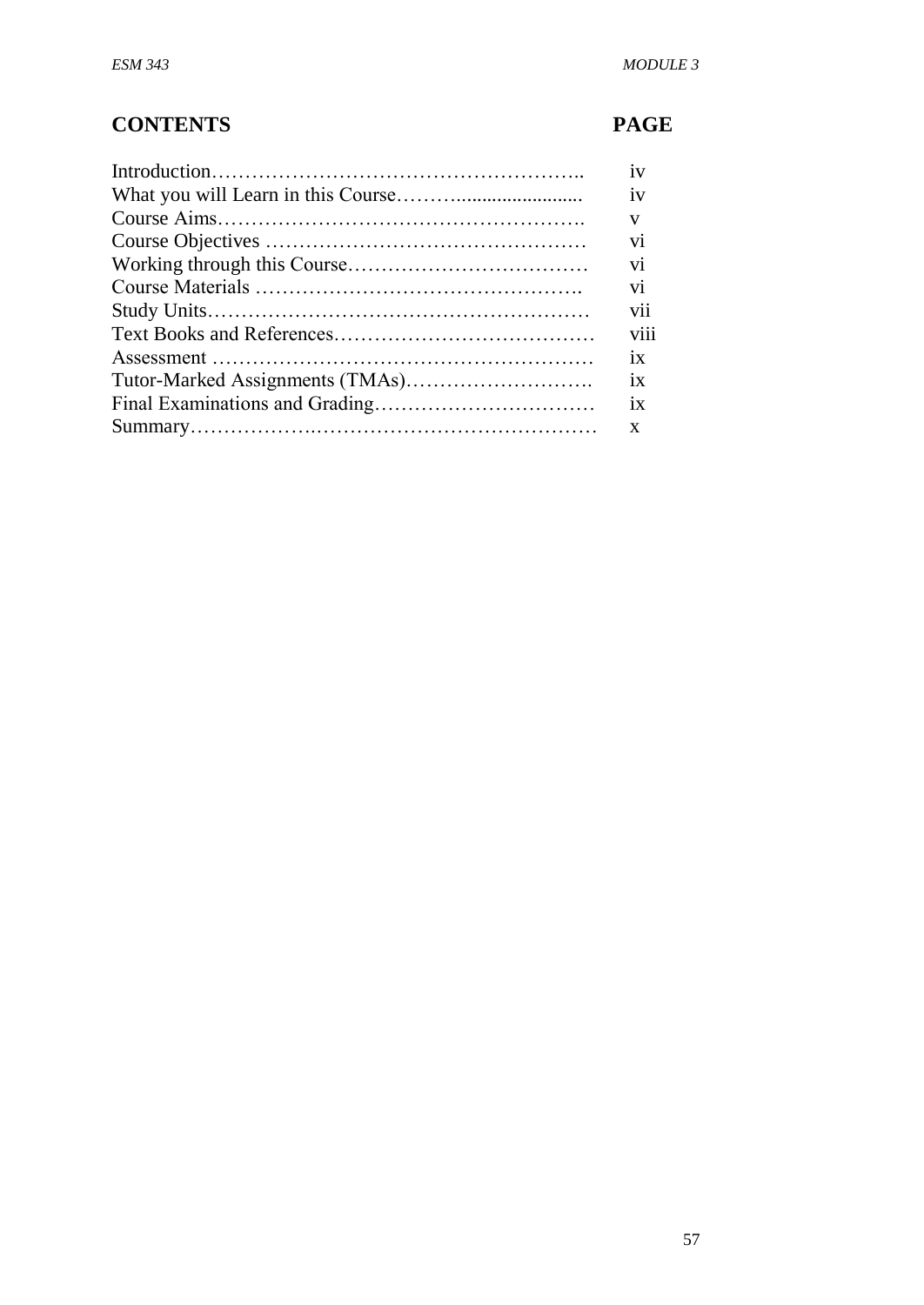## **INTRODUCTION**

Climate change is the measurable increase in the average temperature of earth's atmosphere, oceans and landmasses. Scientists believe earth is currently facing a period of rapid warming brought on by rising level of heat trapping gases known as greenhouse gases in the atmosphere.

These greenhouse gases occur naturally in the environment and also result from human activities. By far, the most abundant greenhouse gas is water vapour, which reaches the atmosphere through evaporation from oceans, lakes and rivers. Carbon dioxide, methane, nitrous oxide, and ozone all occur naturally in the environment, but they are being produced at record levels by human activities.

Environment on the other hand can be defined as all the external factors affecting an organism. These factors may be either living organisms (biotic factors) or non-living variables (abiotic factors) such as temperature, rainfall, day length, wind, and ocean currents. The interaction of organisms with both biotic and abiotic factors forms an ecosystem. Even minute changes in any one factor in an ecosystem can influence whether or not a particular plant or animal species will be successful in its environment.

This course as it is conceived here has to do with having the knowledge of changes in climate as it affects the environment. Basically, we are talking of climate change and the environment by studying earth's atmosphere, its surface, oceans, sun and problems facing the environment like global warming and depletion of the ozone layer in the atmosphere, the destruction of the world's biomes and other factors.

### **WHAT YOU WILL LEARN IN THIS COURSE**

This course guide tells you briefly what to expect from reading this course material. The study of climate change is important because climate has profound effects on vegetation and animal life; including humans. It plays significant roles in all human activities. Human in turn, can affect climate through the alteration of the earth's surface and the introduction of pollutants and chemicals such as carbon dioxide into the atmosphere.

The history of earth climate will be looked into so as to help us reconnect past climatic events and trends with what is being observed presently and this can only be done by using a wide range of evidences that exist to reconnect earth's past climate and such evidences can be reconnected through; meteorological instruments records, written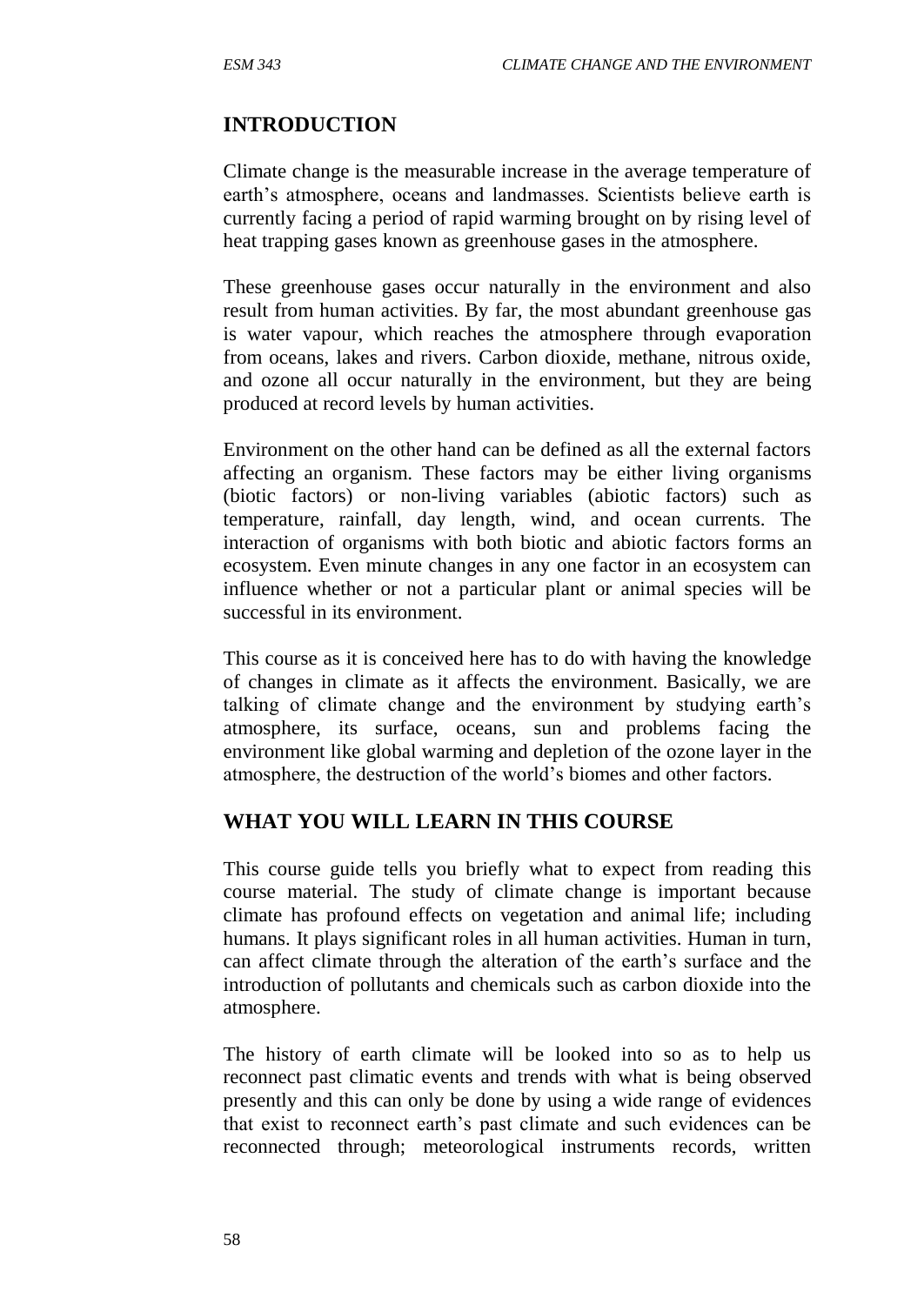documentation and descriptive accounts of the weather, physical and biological data.

The atmosphere is a mixture of gases of which nitrogen is the most abundant followed by oxygen, water, argon, carbon dioxide, neon, helium, methane, hydrogen, nitrous oxide and ozone. All these gases are essential to life, for instance, oxygen is used by man for respiration while plants need carbon dioxide (which is the end product of respiration by man) for photosynthesis, water vapour is needed for heat energy redistribution on earth surface as well as precipitation that falls to the earth surface as a result of water vapour condensation.

Apart from being a mixture of gases, the atmosphere also contains different layers that can be defined according to air temperature. These are: troposphere, stratosphere, mesosphere and thermosphere. We also have the ozone layer that is found between  $10 - 50$  km above the earth's surface and it is in this layer that most atmospheric gases are concentrated.

Urban areas tend to be warmer than the countryside or rural areas because of industrial activities that take place in the urban areas. Also, climatologist have measured about 10 per cent more rainfall in urban areas and due to the concentration of industrial activities in the cities or urban areas, acid precipitation is rampant.

Atmospheric carbon dioxide variations, volcanic eruptions and variation in solar output are the three principal causes of climate change. All these lead to greenhouse effect which is the result from the interaction between sunlight and the layer of greenhouse gases in the atmosphere.

Because of pollution effects of burning of fossil fuel which resulted to global warming, man may rely on renewable energy resources from the sun and plants that are less pollutant to the environment. In an attempt by man to shift energy demand from burning of fossil fuel to that of biofuel, man will tend to destroy the vegetation and biomass of the world thereby creating other problems ranging from habitat destruction to plant and animal extinction.

# **COURSE AIM**

The course aims to provide a good understanding of climate change as it affects the environment.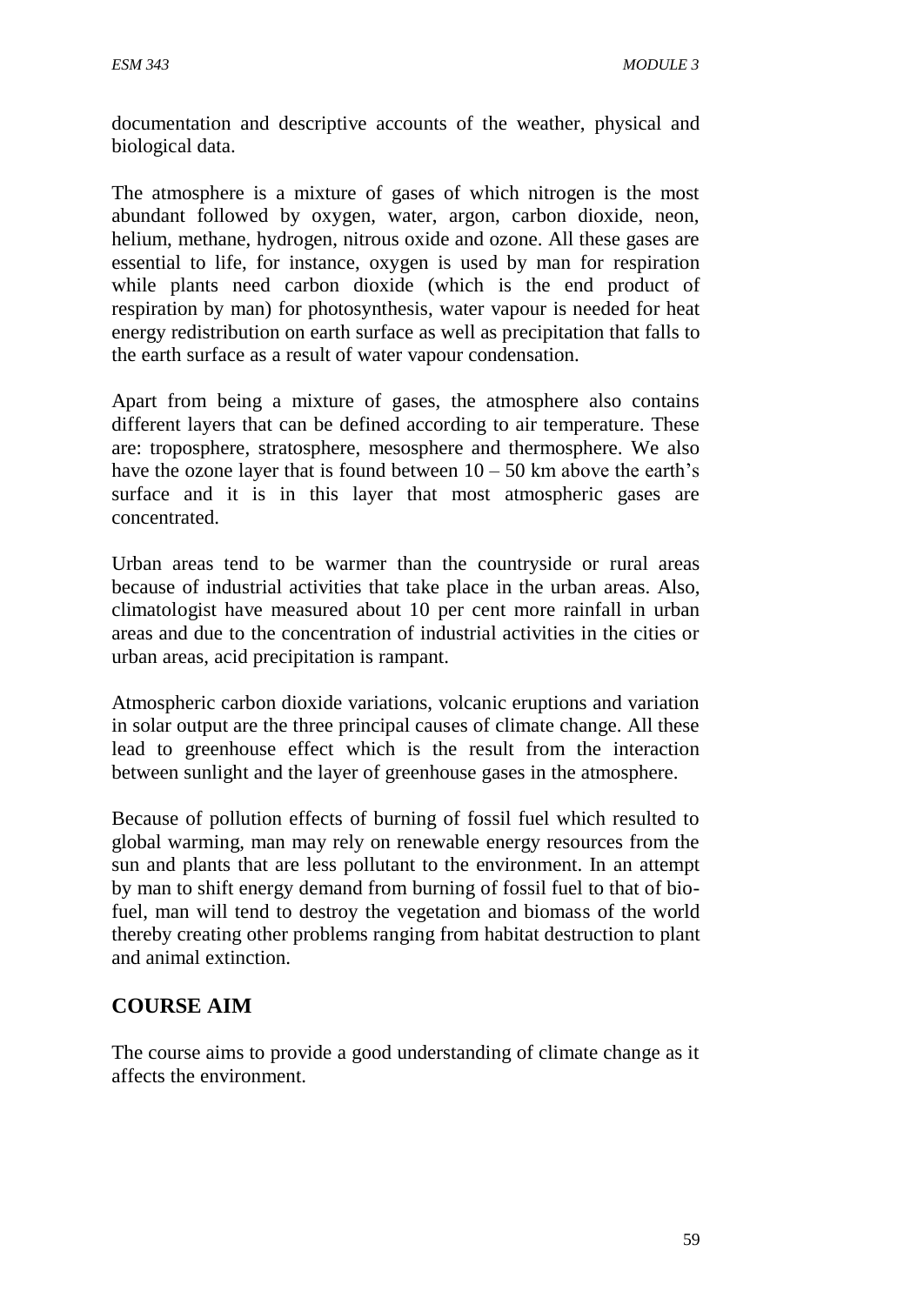# **COURSE OBJECTIVES**

After going through this course, you should be able to:

- state the factors that influence the distribution of temperature on the earth surface
- explain what the atmosphere is composed of and its structure
- explain the atmospheric effects on incoming solar radiation and processes by which the earth surface is being heated
- describe the climate of urban areas as it affects temperature, rainfall and wind distribution around the cities
- give an account of causes and effects of climate change as well as explaining how greenhouse effects work
- explain the processes of energy formation by plants
- explain the distribution of world biomass and how plant succession takes place
- explain the causes, types and climatic influence of ocean currents
- account for the factors affecting the environment.

# **WORKING THROUGH THIS COURSE**

This course has been carefully put together bearing in mind the fact that it reflects climate change and the environment. However, efforts have been made to ensure adequate explanation of various concepts and issues treated in the work. Tables and maps have been used where necessary to enhance your understanding. You are enjoined to spend ample time to study the work and ensure that you attend tutorial sessions where you can ask questions and share your knowledge with that of your classmates.

# **COURSE MATERIALS**

You will be provided with the following materials:

- a course guide
- study units

At the end of each unit, a list of recommended text books is provided and these are not compulsory for you to acquire or read, but are essentials to give you more insight into the various topics discussed.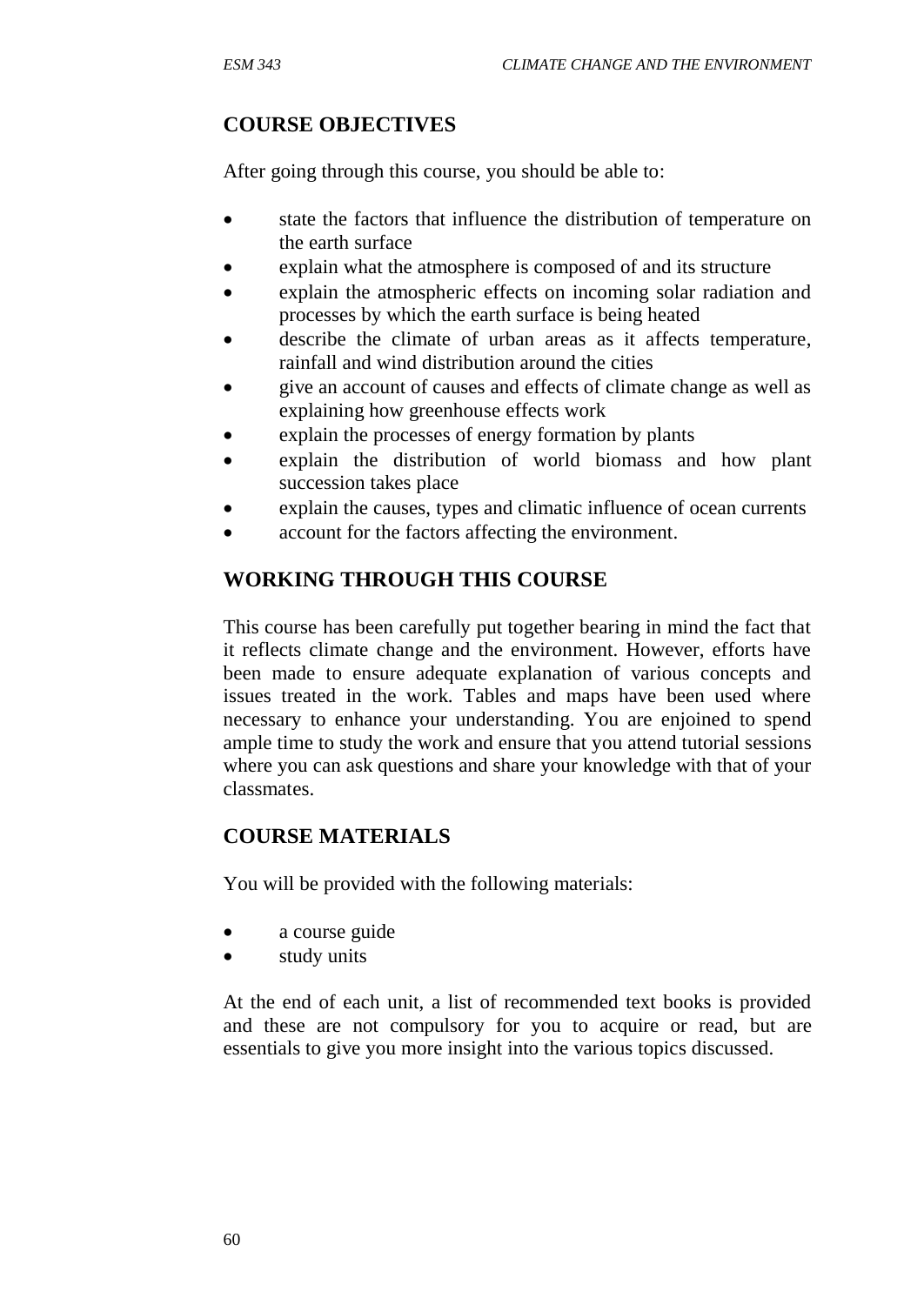# **STUDY UNITS**

This course is divided into 15 units:

# **Module 1**

| Unit 1 | Introduction to the Atmosphere |
|--------|--------------------------------|
| Unit 2 | <b>Atmospheric Composition</b> |

- Unit 3 The Layered Atmosphere
- Unit 4 Atmospheric Effects on Incoming Solar Radiation
- Unit 5 The Temperature of the Atmosphere

## **Module 2**

| Unit 1 | Urban Climatology                     |
|--------|---------------------------------------|
| Unit 2 | Physical Behaviours of the Atmosphere |
| Unit 3 | <b>Acid Precipitation</b>             |
| Unit 4 | Causes of Climate Change              |
| Unit 5 | Greenhouse Effects                    |

## **Module 3**

| Unit 1 | Primary Productivity of Plants                      |
|--------|-----------------------------------------------------|
| Unit 2 | Earth's Terrestrial Biomes                          |
| Unit 3 | <b>Plant Succession</b>                             |
| Unit 4 | Ocean Currents and their Effects upon World Climate |
| Unit 5 | <b>Environment and Climate Change</b>               |

# **Module 1**

In unit one, you will be taken through the factors that influence the temperature distribution on earth surface and you will be introduced to earth climate history. After this, you will be taken through the composition of the atmosphere and how the atmosphere is structured along with formation and importance of the ozone layer. Effects of the atmosphere on incoming solar radiation will also be examined along with the temperature of the atmosphere.

# **Module 2**

Urban climatology forms the core of unit one along with the energy characteristics of the urban areas with its effect on hinterland climate. Followed by this is the physical behaviour of the atmosphere along with the gas law that explains the relationship between pressure, volume/density and temperature. Acid precipitation as a result of release of acid into the environment will be looked into in the third unit of the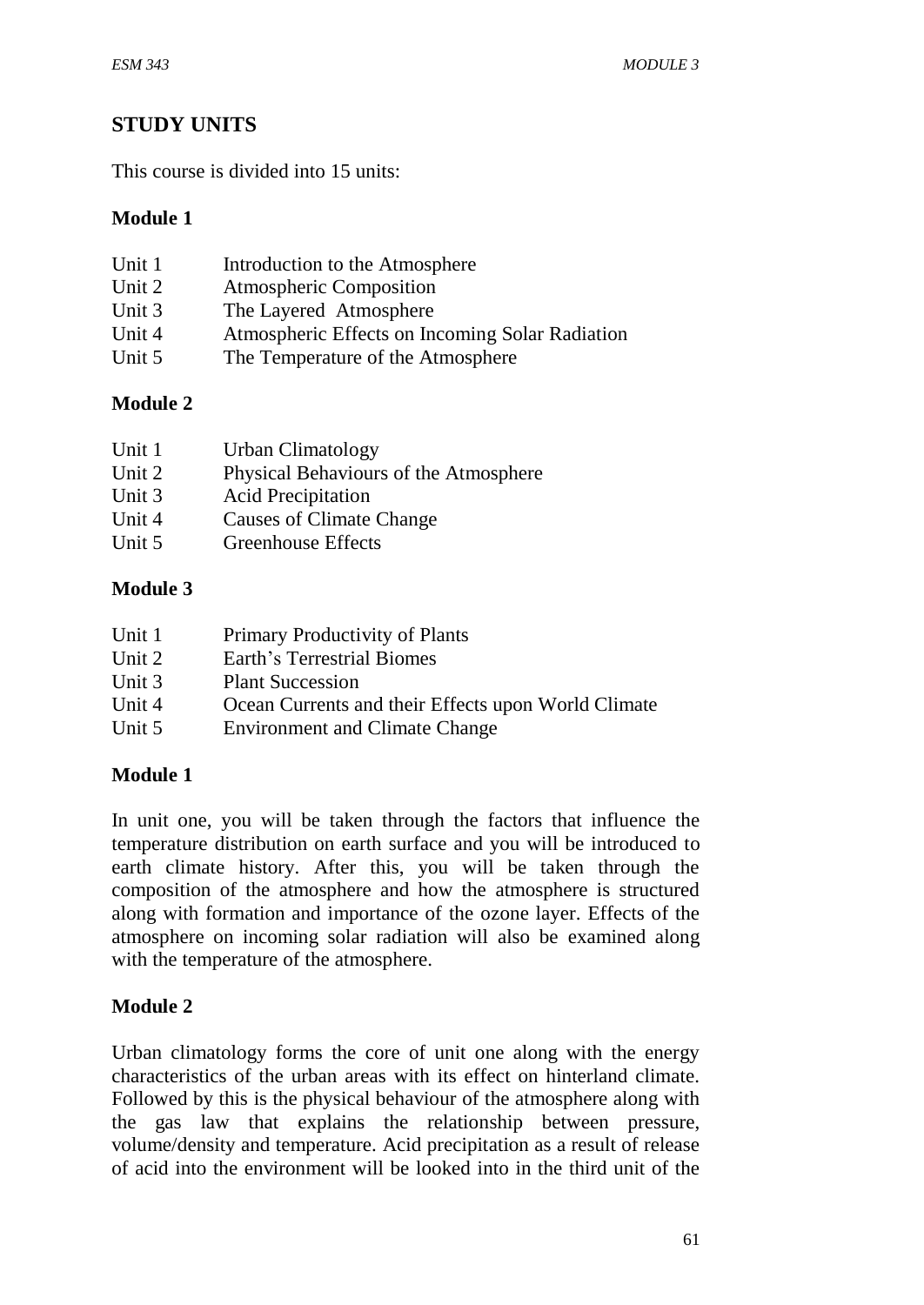module. The core courses of climate change will be our theme for this unit while the modalities on how the greenhouse effects work form the basis of the fifth unit.

#### **Module 3**

In unit one, you will learn about the primary productivity of plants and photosynthesis. You will also be exposed to primary productivity of a community as it affects gross primary productivity, respiration and net primary productivity.

In unit two, succession which is a directional non-seasonal cumulative change in the types of plant species that occupy a given area through time formed the core issue discussed here.

Unit three introduces you to ocean currents and their effects upon world climate. Unit five introduces you to the environment and climate change where factors threatening the environment like population growth, global warming, depletion of the ozone layer, habitat destruction and species extinction, air pollution and water pollution will be discussed. Finally in this unit, you will learn about global efforts to protect the environment.

#### **TEXT BOOKS AND REFERENCES**

- Ayoade, J. O. (2004). *Introduction to Climatology for the Tropics.*  Ibadan: Spectrum Books Limited*.*
- Areola, O. *et al.* (1992). *Certificate Physical and Human Geography for Senior Secondary Schools.* Ibadan: University Press Plc.
- Beeman, Randal S. & James A. Pritchard (2001). *Ecology and Agriculture in the Twentieth Century.* University Press of Kansas.
- Christiansen, Eric H. & W. Kenneth Hamblin (1995). *Exploring the Planets.* (2nd ed.). Hodder: Headline Plc.
- Donald, Ahren C. (1994). *Meteorology Today*: *An Introduction to Weather, Climate and the Environment*. London: Routledge.
- Ernest, S. Gates (1972). *Meteorology and Climatology for Sixth Forms.*  London: Harrap.
- Howe, Henry F. & Lynn, C. Westley (1990). *Ecological Relationships of Plants and Animals.* Oxford University Press.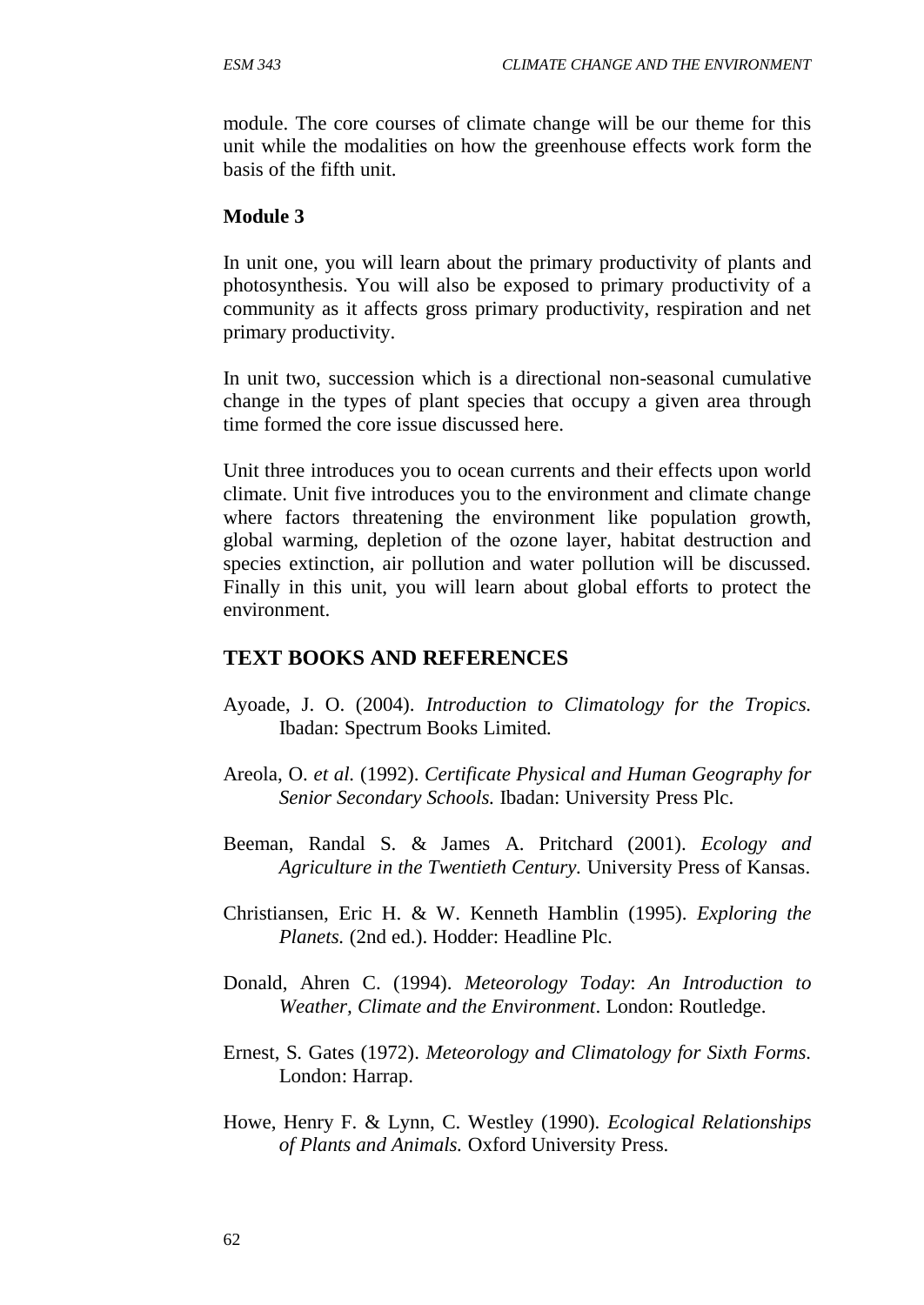- McNeil, J. R. (2000). *Something New Under the Sun: An Environmental History of the 21st Century World.* Norton.
- Miller, G. T. Jr. (2002). *Living in the Environment: Principles, Connections, and Solutions.* (12th ed.). Brooks: Cole.
- Ojo, O. *et al.* (2001). *Fundamentals of Physical and Dynamic Climatology*. Sedec Publishers.
- Pidwirny, M. (2006). *Fundamentals of Physical Geography.* (2nd ed.). McGraw-Hill Book.
- Ronan, P., John, M. & Bill, L. (1995). *International Perspectives in Urban Studies*. Jessica Kingsley Publishers.
- Strahler, A. N. & Strahler, A. H. (1973). *Environmental Geosciences: Interaction between Natural Systems and Man*. ChiChester: John Wiley and Sons.
- Walton, W. C. (1970). *Groundwater Resource Evaluation.* McGraw-Hill: New York.

WHO. (1979). *Health Hazards of Human Environment*. Geneva: WHO.

### **ASSESSMENT**

There are two components of assessment for this course. They are the Tutor-Marked Assignments (TMAs), and the end of course examination.

# **TUTOR-MARKED ASSIGNMENTS**

The TMAs is the continuous assessment component of your course. It accounts for 30 per cent of the total score. The TMAs will be given to you by your facilitator and you will return it after you have done the assignment.

# **FINAL EXAMINATION AND GRADING**

This examination concludes the assessment for the course. It constitutes 70 per cent of the whole course. You will be informed of the time for the examination.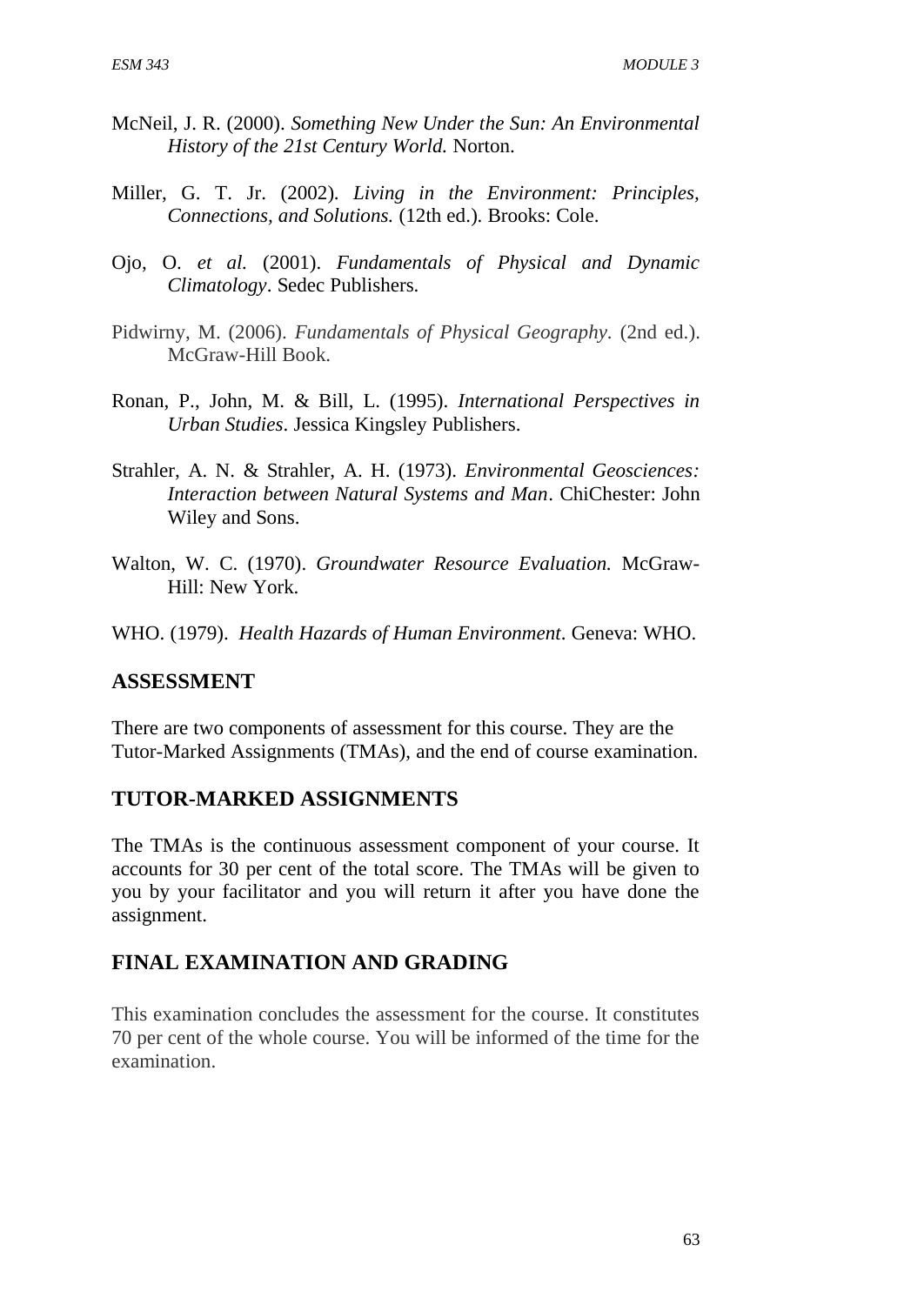# **SUMMARY**

This course intends to provide you with the knowledge of climate change and how it affects the environment. By the end of this course you will be able to answer the following questions:

- the atmosphere is made up of different gases of various compositions. Discuss
- briefly explain the structure of the atmosphere
- with the aid of diagram, explain the processes that modify the incoming solar radiation
- explain the term Surface albedo and state its effects on incoming solar radiation
- the higher you go the cooler it becomes. Explain this as it relates to atmosphere
- the effects of acid deposition on environment cannot be over emphasised. Discuss
- define the term greenhouse effect and explain how it works in the atmosphere
- explain the process of energy formation in plant
- explain the idea that succession ends in the development of a climax community
- what is ocean current and what are their causes?
- give an account of the influence of ocean currents upon the climate of adjacent land masses
- altered climate patterns have changed the way animals and plants are distributed in different ecosystems. Discuss.

We wish you success in this course and hope that you will have a better understanding of the agro-climatic phenomena in your environment.

Best of luck.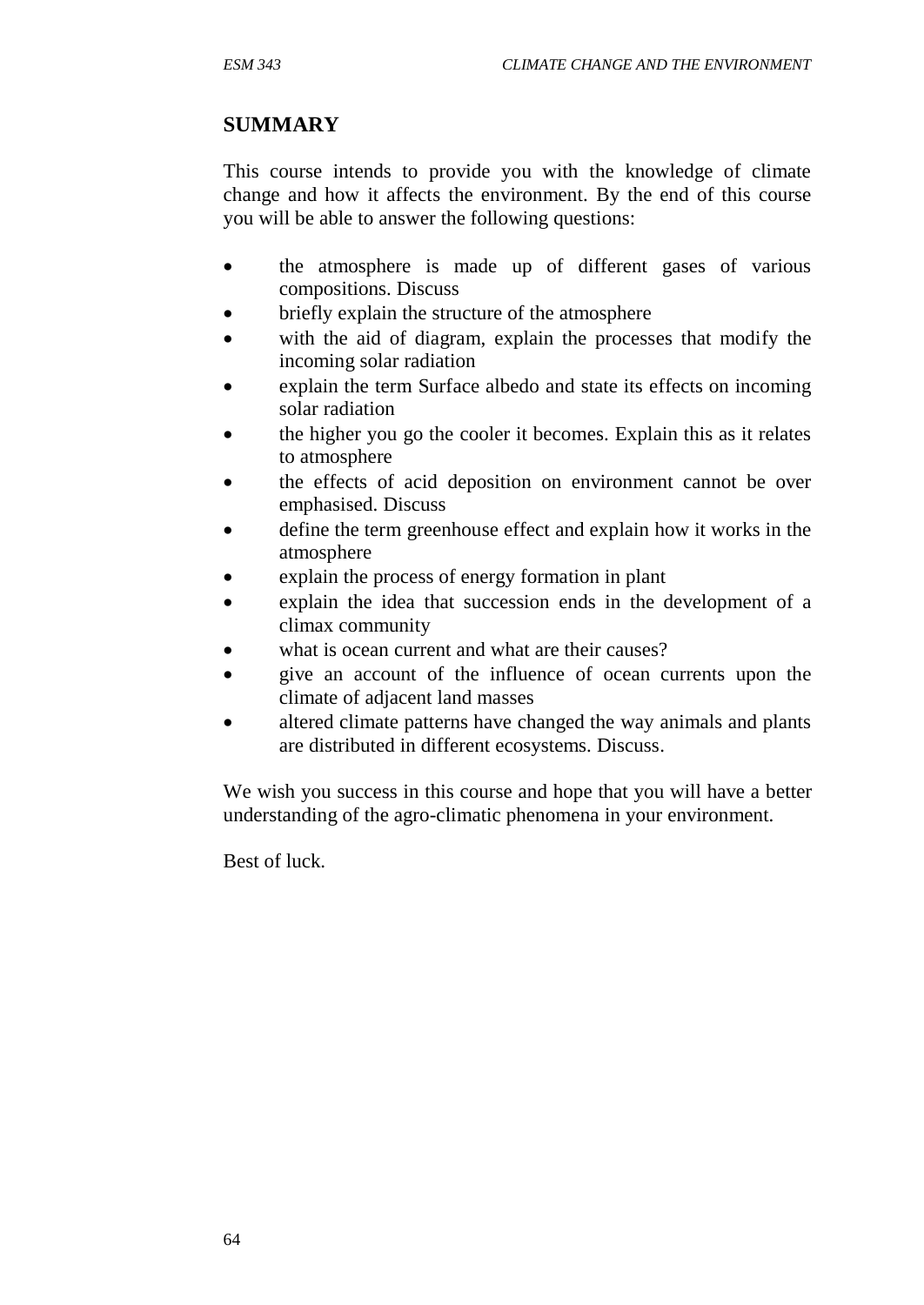# **MAIN COURSE**

# **CONTENTS PAGE**

| Module 1 |                                       | 1  |
|----------|---------------------------------------|----|
| Unit 1   | Introduction to the Atmosphere        | 1  |
| Unit 2   | Atmospheric Compositions              | 7  |
| Unit 3   | The Layered Atmosphere                | 12 |
| Unit 4   | Atmospheric Effects on Incoming       |    |
|          |                                       | 18 |
| Unit 5   | The Temperature of the Atmosphere     | 24 |
| Module 2 |                                       | 28 |
| Unit 1   |                                       | 28 |
| Unit 2   | Physical Behaviours of the Atmosphere | 31 |
| Unit 3   |                                       | 36 |
| Unit 4   | Causes of Climate Change              | 43 |
| Unit 5   | Greenhouse Effects                    | 48 |
| Module 3 |                                       | 54 |
| Unit 1   | Primary Productivity of Plants        | 54 |
| Unit 2   |                                       | 60 |
| Unit 3   |                                       | 67 |
| Unit 4   | Ocean Currents and their Effects upon |    |
|          |                                       | 72 |
| Unit 5   | Environment and Climate Change        | 78 |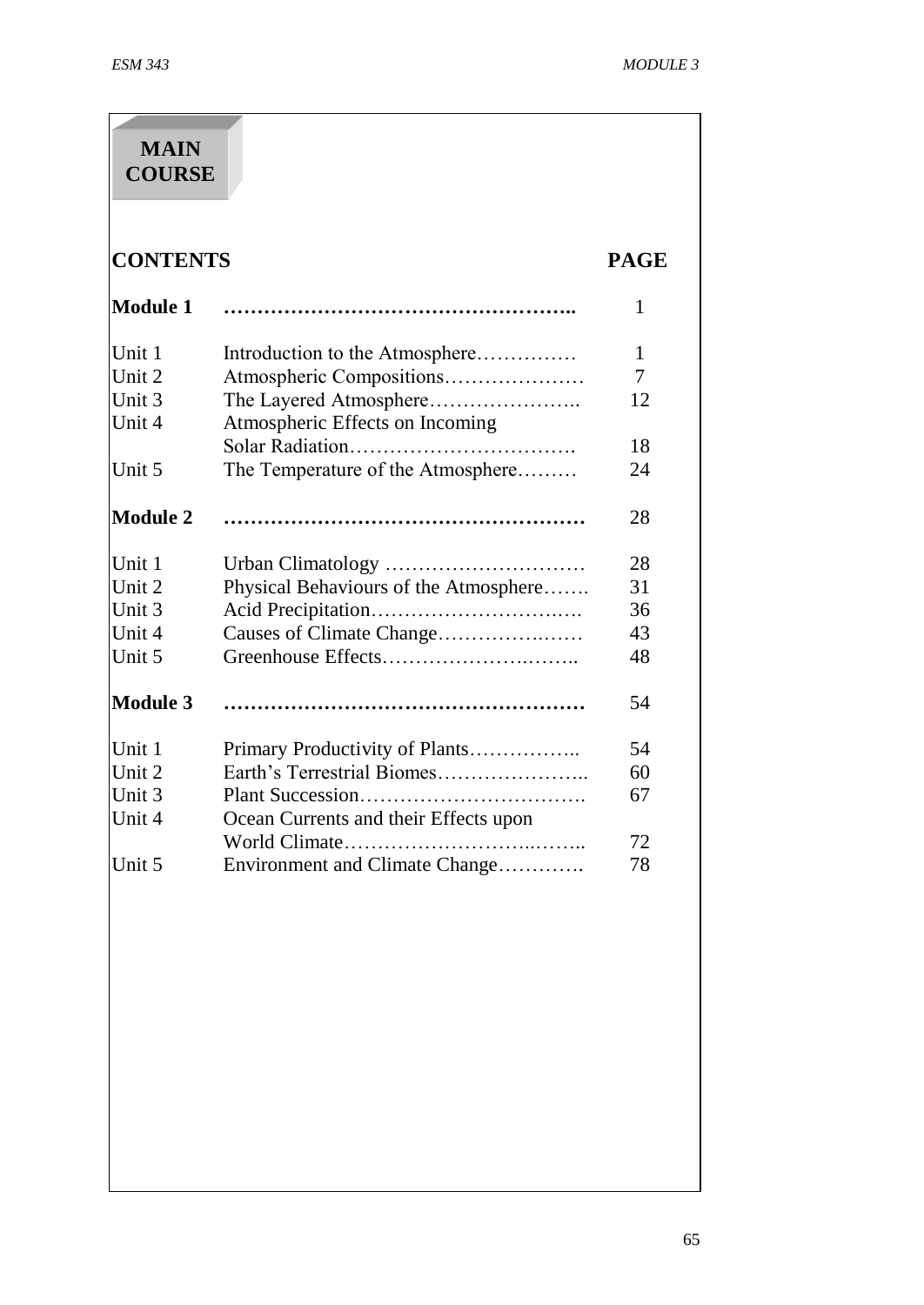# **MODULE 1**

- Unit 1 Introduction to the Atmosphere
- Unit 2 Atmospheric Compositions
- Unit 3 The Layered Atmosphere
- Unit 4 Atmospheric Effects on Incoming Solar Radiation
- Unit 5 The Temperature of the Atmosphere

# **UNIT 1 INTRODUCTION TO THE ATMOSPHERE**

### **CONTENTS**

- 1.0 Introduction
- 2.0 Objectives
- 3.0 Main Content
	- 3.1 Earth's Climatic History
- 4.0 Conclusion
- 5.0 Summary
- 6.0 Tutor-Marked Assignment
- 7.0 References/Further Reading

# **1.0 INTRODUCTION**

In order to study, describe and understand the events that occur within the atmosphere, meteorologists measure the physical characteristics of the air within which these events take place. Meteorologists describe the air primarily in terms of its composition, temperature, pressure, wind speed, wind direction, precipitation, and humidity.

### **Air Temperature**

Air molecules are in constant motion. The speed of air molecules corresponds to their kinetic energy, which in turn corresponds to the amount of heat energy in the air. Air temperature is a measure of the average speed at which air molecules are moving; high speeds correspond to higher temperatures. The temperature of a substance is measured by a thermometer.

### **Air Pressure**

Air is held to the earth by gravity. This strong invisible force pulls the air downward, giving air molecules weight. The weight of the air molecules exerts a force upon the earth and everything on it. The amount of force exerted on a unit surface area (a surface that is one unit in length and one unit in width) is called atmospheric pressure or air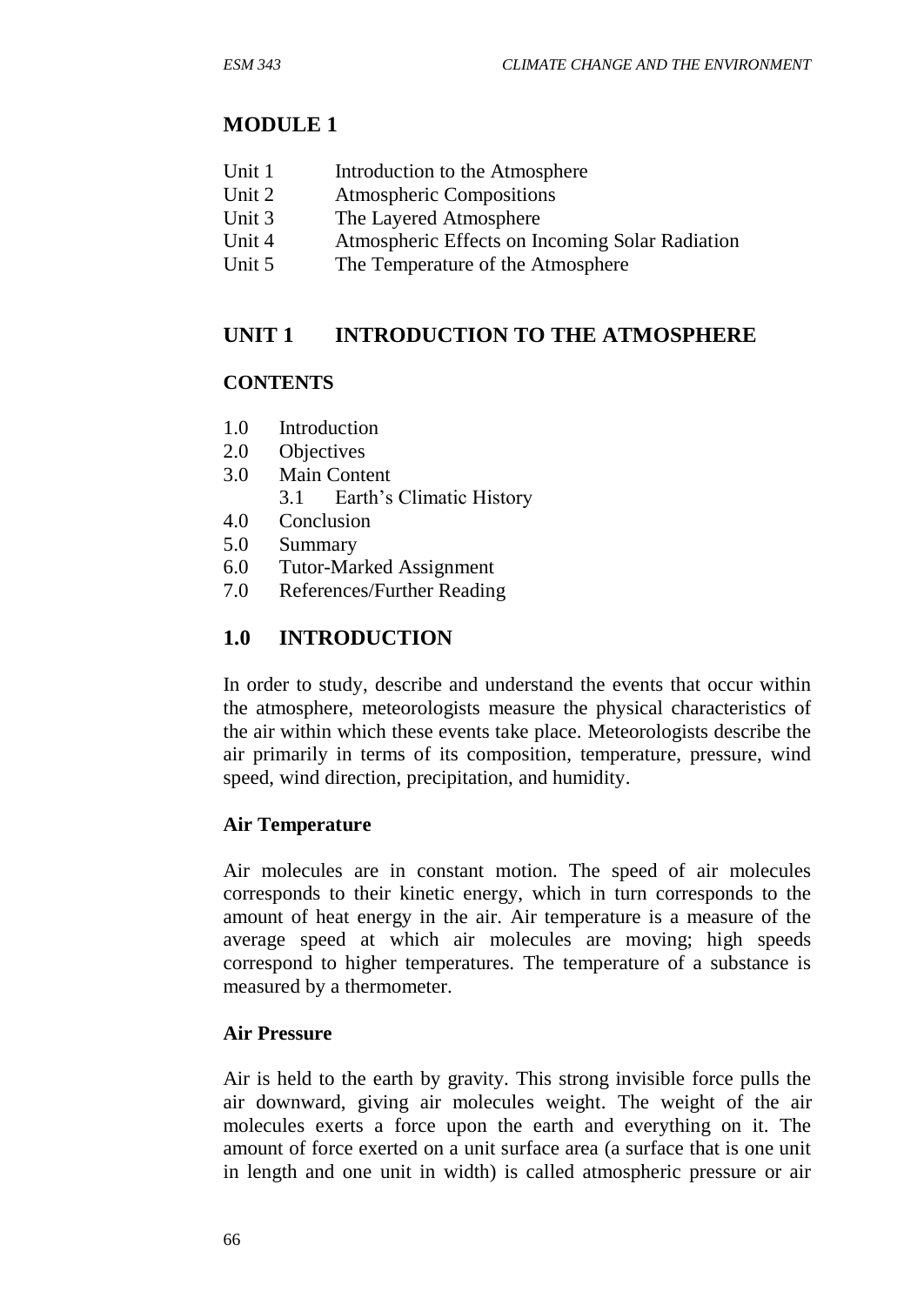pressure. The air pressure at any level in the atmosphere can be expressed as the total weight of air above a unit surface area at that level in the atmosphere. Higher in the atmosphere, there are fewer air molecules pressing down from above. Consequently, air pressure always decreases with increasing height above the ground. Because air can be compressed, the density of the air (the mass of the air molecules in a given volume) normally is greatest at the ground and decreases at higher altitudes.

## **Wind**

Wind is air in motion. It is caused by horizontal variations in air pressure. The greater the difference in air pressure between any two places at the same altitude, the stronger the wind will be. The wind direction is the direction from which the wind is blowing. A north wind blows from the north and a south wind blows from the south. The prevailing wind is the wind direction most often observed during a given time period. Wind speed is the rate at which the air moves past a stationary object. A variety of instruments is used to measure wind. A wind vane measures wind direction. Most wind vanes consist of a long arrow with a tail that moves freely on a vertical shaft. The arrow points into the wind and gives the wind direction. Anemometers measure wind speed. Most anemometers consist of three or more cups that spin horizontally on a vertical post. The rate at which the cups rotate is related to the speed of the wind.

### **Precipitation**

Precipitation is any form of water (either liquid or solid) that falls from the atmosphere and reaches the ground, such as rain, snow, or hail. Rain gauges are instruments that measure rainfall. The standard rain gauge consists of a funnel-shaped collector that is attached to a long measuring tube.

# **Humidity**

Humidity refers to the air's water vapor content. Hygrometers are instruments that measure humidity. The maximum amount of water vapor that the air can hold depends on the air temperature; warm air is capable of holding more water vapor than cold air. Relative humidity is the ratio of the amount of water vapor in the air compared to the maximum amount of water vapor that the air could hold at that particular temperature. When the air is holding all of the moisture possible at a particular temperature, the air is said to be saturated. Relative humidity and dew-point temperature (the temperature to which air would have to be cooled for saturation to occur) are often obtained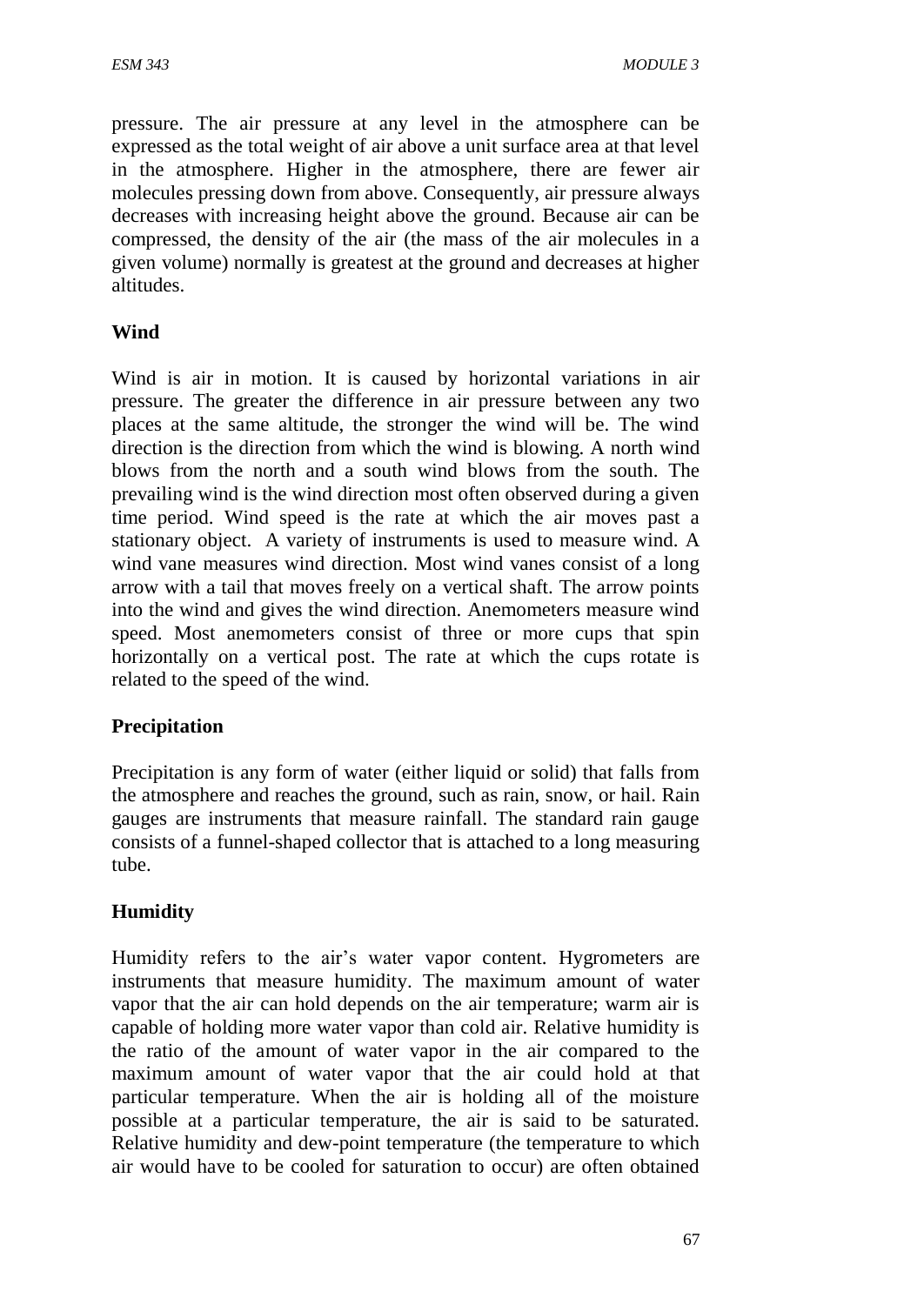with a device called a psychrometer. The most common type of psychrometer is a sling psychrometer. This instrument consists of two thermometers mounted side by side and attached to a handle that allows the thermometers to be whirled. A cloth wick covers one thermometer bulb. The wick-covered thermometer bulb (called the wet bulb) is dipped in water, while the other thermometer bulb (the dry bulb) is kept dry. Whirling both thermometers allows water to evaporate from the wick, which cools the wet bulb. By looking up the dry and wet bulb temperatures in a set of tables, known as humidity tables, it is possible to find the corresponding relative humidity and dew-point temperature.

If the earth was a homogeneous body without the present land/ocean distribution, its temperature distribution would be strictly latitudinal (Fig. 1). However, the earth is more complex than this being composed of a mosaic of land and water. This mosaic causes latitudinal zonation of temperature to be disrupted spatially.



# **Fig. 1: Simple Latitudinal Zonation of Temperature**

The following factors are important in influencing the distribution of temperature on the earth's surface:

- The latitude of the location determines how much solar radiation is received. Latitude influences the angle of incidence and duration of day length.
- Surface properties surfaces with high albedo absorb less incident radiation. In general, land absorbs less insulation than water because of its lighter colour.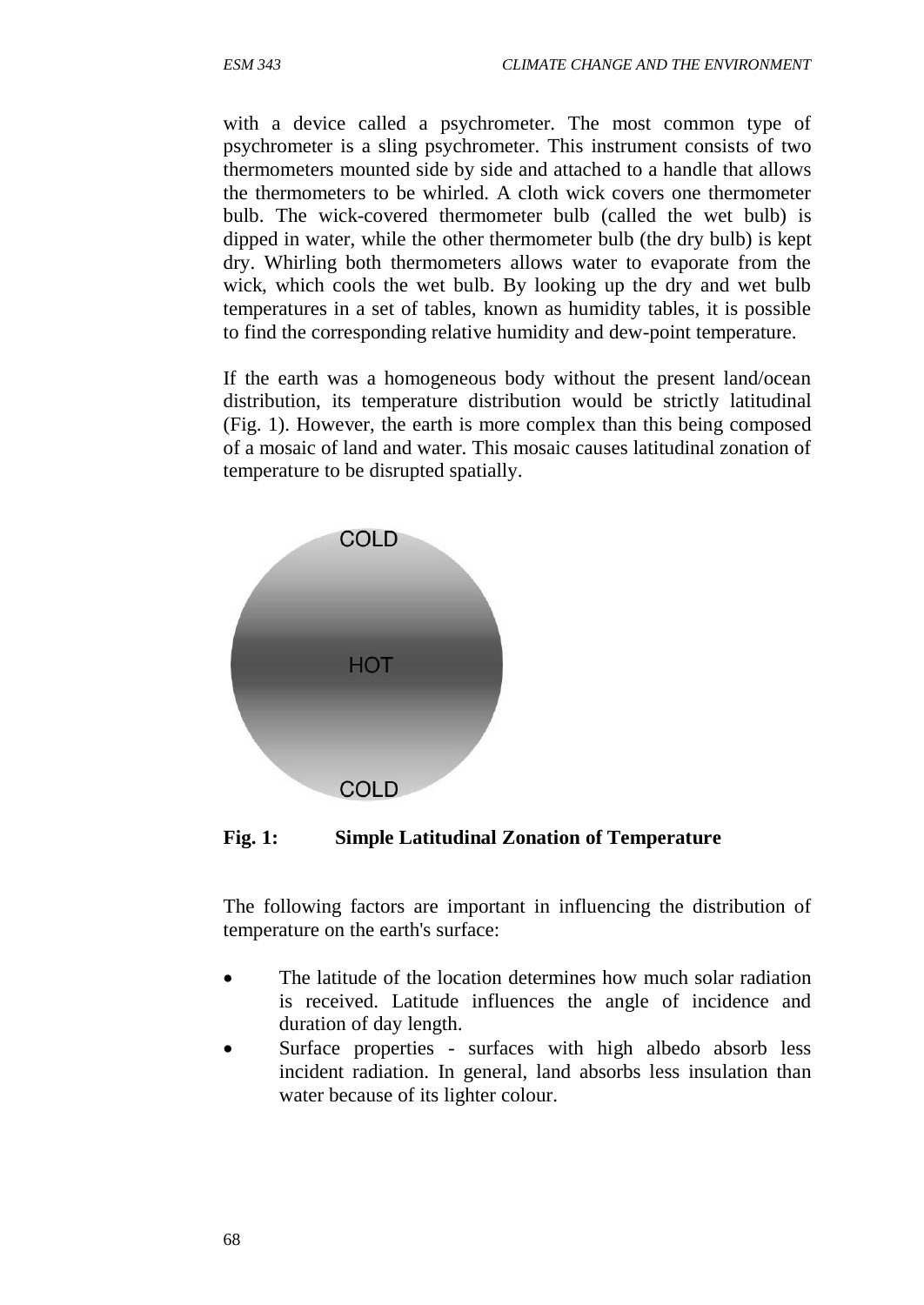# **2.0 OBJECTIVES**

At the end of this unit, you should be able to:

- state the factors that influence temperature distribution on earth's surface
- give evidences used to reconstruct past climate
- give examples of proxy data.

# **3.0 MAIN CONTENT**

# **3.1 Earth's Climatic History**

A wide range of evidence exists to allow climatologists reconstruct the earth's past climate. This evidence can be grouped into three general categories.

- **Meteorological Instrument Records:** Common climatic elements measured by instruments include temperature, precipitation, wind speed, wind direction, and atmospheric pressure. However, many of these records are temporally quite short as many of the instruments used were only created and put into operation during the last few centuries or decades. Another problem with instrumental records is that large areas of the earth are not monitored. Another important advancement in developing a global record of climate has been the recent use of remote satellites.
- **Written Documentation and Descriptive Accounts of the Weather:** Weather phenomena commonly described in this type of data include the prevailing character of the seasons of individual years, reports of floods, droughts, great frosts, periods of bitter cold, and heavy snowfalls. Large problems exist in the interpretation of this data because of its subjective nature.
- **Physical and Biological Data:** This can provide fossil evidence of the effects of fluctuations in the past weather of our planet. Scientists refer to this information as "Proxy Data" of past weather and climate. Examples of this type of data include tree ring width and density measurements, fossilised plant remains, insect and pollen frequencies in sediments, moraines and other glacial deposits, marine organism fossils, and the isotope ratios of various elements. Scientists using this type of data assume uniformity in the data record. Thus, the response measured from a physical or biological character existing today is equivalent to the response of the same character in the past. However, past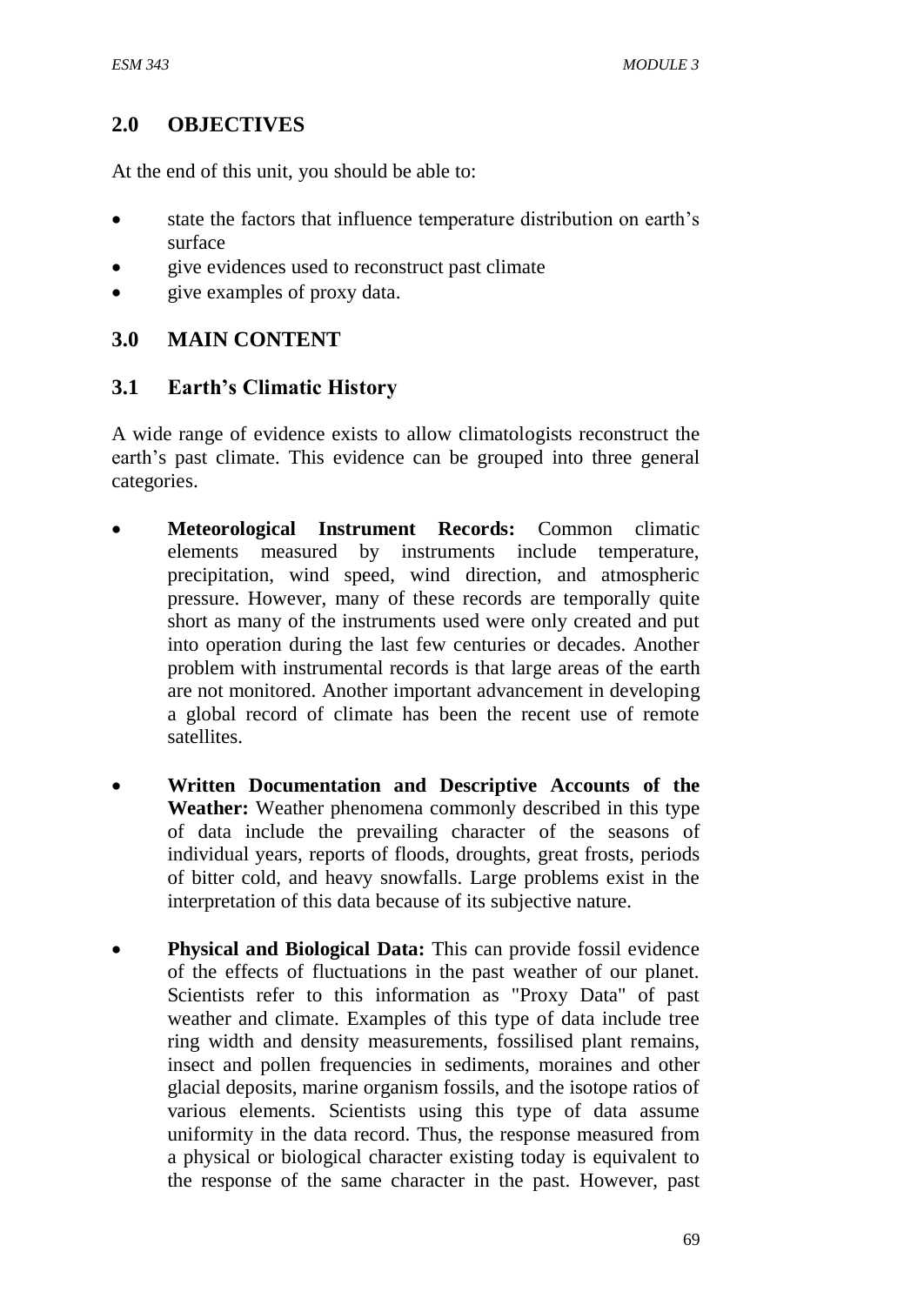responses of these characters may also be influenced by some other factors not accounted for. Some common examples of proxy data include:

- **i. Glacial Ice Deposits:** Fluctuations in climate can be determined by the analysis of gas bubbles trapped in the ice which reflect the state of the atmosphere at the time they were deposited, the chemistry of the ice (concentration or ratio of major ions and isotopes of oxygen and hydrogen), and the physical properties of the ice.
- **ii. Biological Marine Sediments:** Climate change can be evaluated by the analysis of temporal changes in fossilised marine fauna and flora abundance, morphological changes in preserved organisms, coral deposits, and the oxygen isotopic concentration of marine organisms.
- **iii. Inorganic Marine Sediments:** This type of proxy data includes clay mineralogy, aeolian terrestial dust, and ice rafted debris.
- **iv. Terrestrial Geomorphology and Geology Proxy:** *Data*. There are a number of different types of proxy data types in this group including glacial deposits, glacial erosional features, shoreline features, aeolian deposits, lake sediments, relict soil deposits, and speleothems (depositional features like stalactites and stalagmites).
- **v. Terrestrial Biology Proxy Data**: Variations in climate can be determined by the analysis of biological data like annual tree rings, fossilised pollen and other plant macrofossils, the abundance and distribution of insects and other organisms, and the biota in lake sediments.

# **4.0 CONCLUSION**

The climatic condition that we observed today was as a result of alteration of climate by man.

# **5.0 SUMMARY**

In this unit, we have learnt that:

- temperature is unevenly distributed on the earth surface
- different substances have different specific heat
- evidences exist to allow climatologists reconstruct the earth's past climate.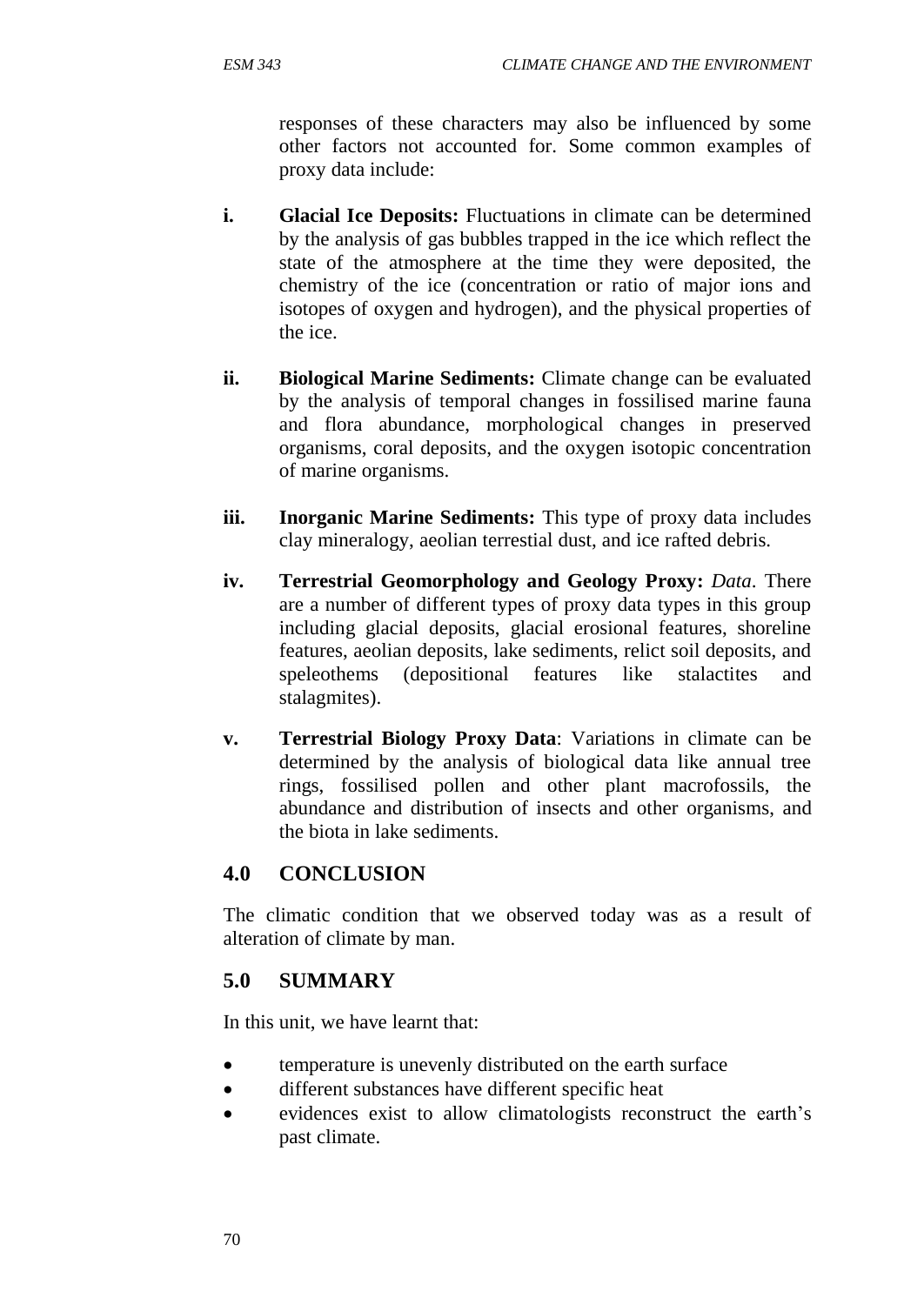## **6.0 TUTOR-MARKED ASSIGNMENT**

- 1. History of past climate can be reconstructed. Discuss.
- 2. What are proxy data and give five (5) examples that you know.

## **7.0 REFERENCES/FURTHER READING**

Ernest, S. Gates (1972). *Meteorology and Climatology for 6th Forms*. London: Harrap.

Pidwirny, M. (2006). *Fundamentals of Physical Geography*. (2nd ed.).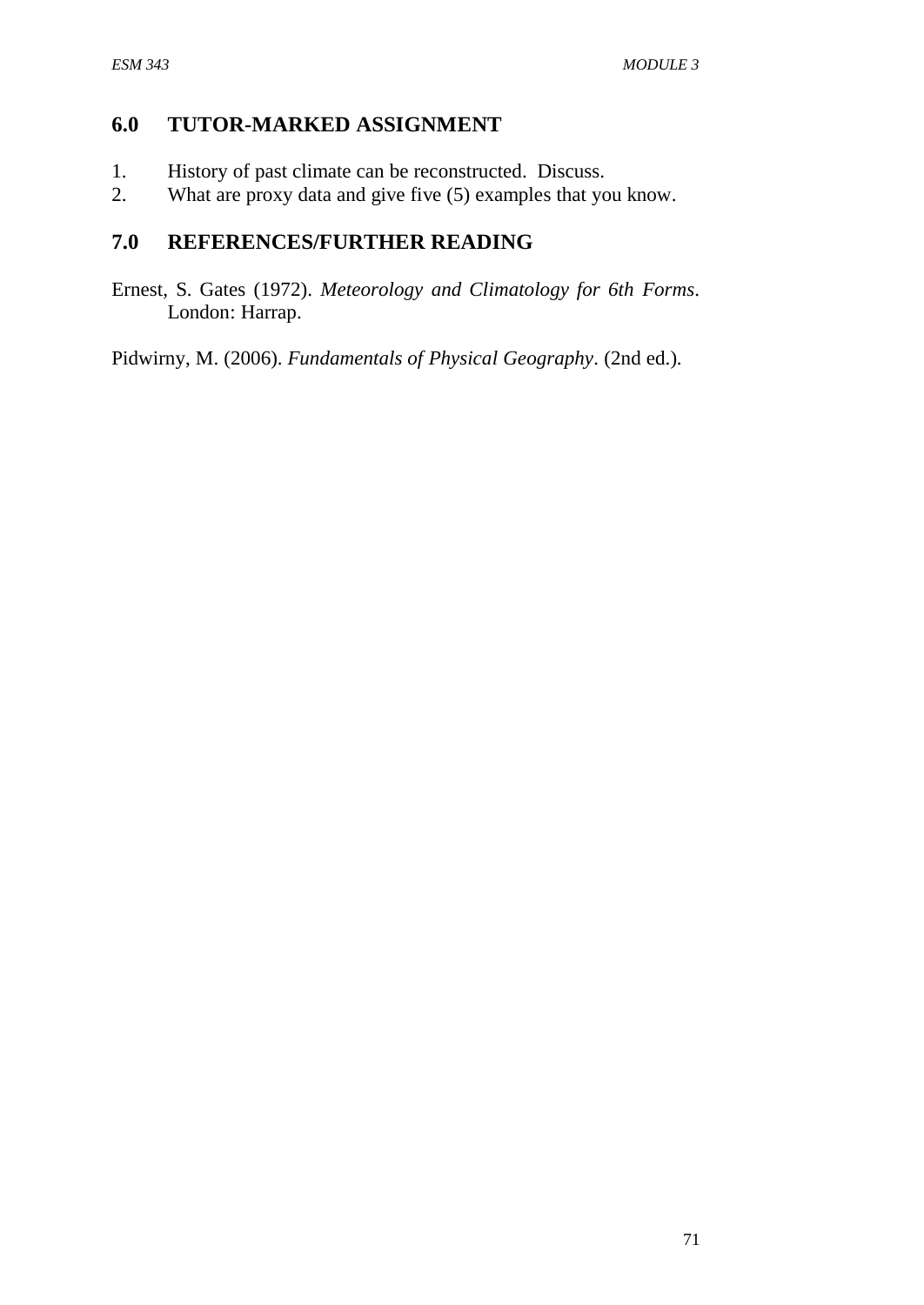# **UNIT 2 ATMOSPHERIC COMPOSITION**

## **CONTENTS**

- 1.0 Introduction
- 2.0 Objectives
- 3.0 Main Content
	- 3.1 Atmospheric Composition
- 4.0 Conclusion
- 5.0 Summary
- 6.0 Tutor-Marked Assignment
- 7.0 References/Further Reading

# **1.0 INTRODUCTION**

Air is a mixture of gases that composes which atmosphere that surrounding the earth. These gases consist primarily of the following elements nitrogen, oxygen, argon, and smaller amounts of hydrogen, carbon dioxide, water vapor, helium, neon, krypton, xenon, and others. The most important attribute of air is its life-sustaining property. Human and animal life would not be possible without oxygen in the atmosphere. In addition to providing life-sustaining properties, the various atmospheric gases can be isolated from air and used in industrial and scientific applications, ranging from steel-making to the manufacture of semi-conductors.

# **2.0 OBJECTIVES**

At the end of this unit, you should be able to:

- mention the basic composition of the atmosphere
- state the importance of each gas to plant, man and the environment
- state the percentage composition of all the gases in the atmosphere.

# **3.0 MAIN CONTENT**

### **3.1 Atmospheric Composition**

Table1 lists the eleven most abundant gases found in the earth's lower atmosphere by volume. Of the gases listed, nitrogen, oxygen, water vapor, carbon dioxide, methane, nitrous oxide, and ozone are extremely important to the health of the earth's biosphere.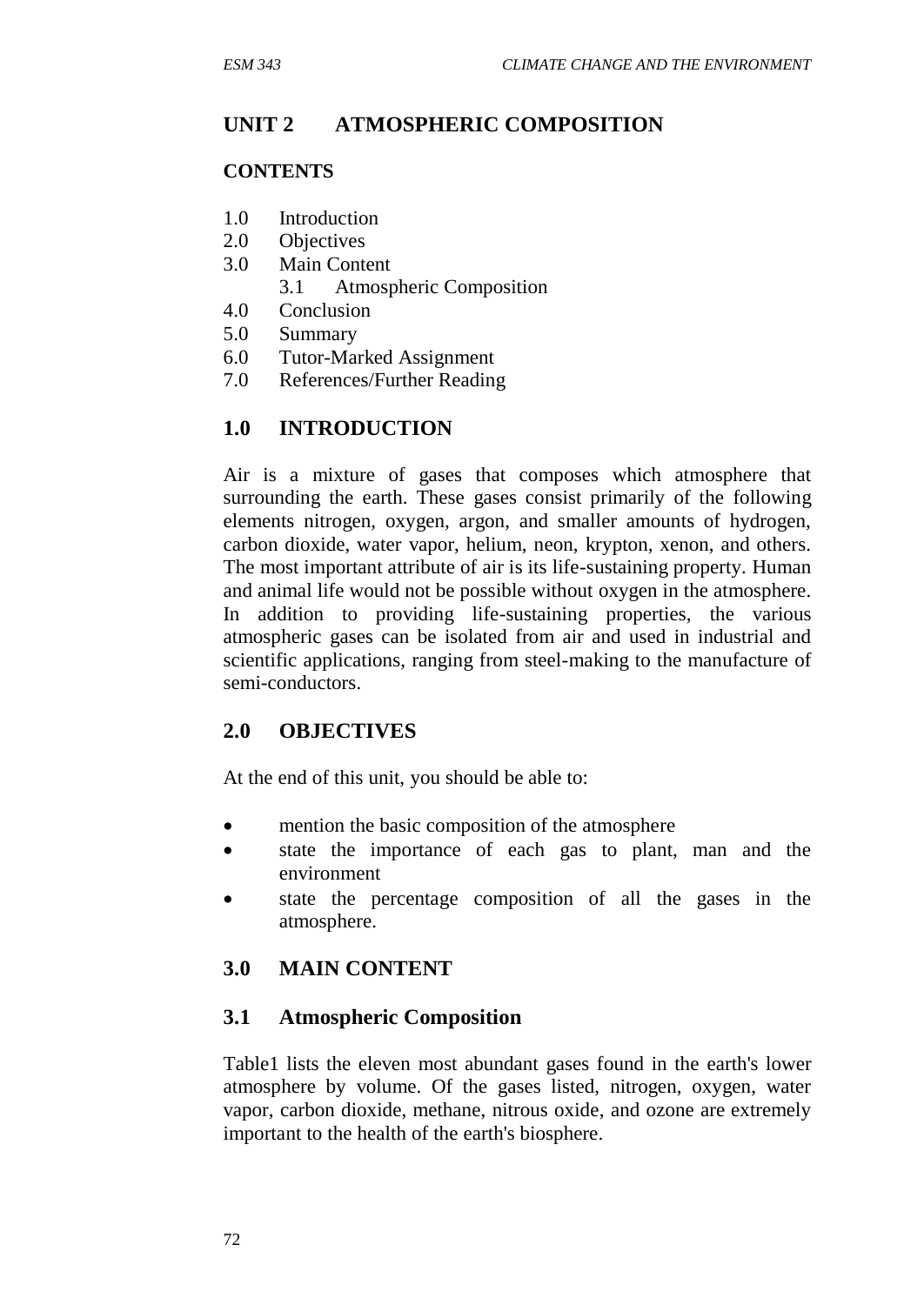<u>.</u>

| <b>Gas Name</b>               | Volume $(\%)$ | Chemical<br>Formula |
|-------------------------------|---------------|---------------------|
| <b>Nitrogen</b>               | 78.08         | $\mathbf{N}_2$      |
| Oxygen                        | 20.95         | O <sub>2</sub>      |
| *Water                        | $0$ to $4$    | H <sub>2</sub> O    |
| Argon                         | 0.93          | Ar                  |
| <i>*Carbon Dioxide</i> 0.0360 |               | CO <sub>2</sub>     |
| <b>Neon</b>                   | 0.0018        | Ne                  |
| <b>Helium</b>                 | 0.0005        | He                  |
| <i>*Methane</i>               | 0.00017       | CH <sub>4</sub>     |
| <b>Hydrogen</b>               | 0.00005       | $H_2$               |
| *Nitrous Oxide                | 0.00003       | $N_2O$              |
| *Ozone                        | 0.000004      | $O_3$               |

#### **Table 1: Average Composition of the Atmosphere** (\*Variable gases)

The table indicates that nitrogen and oxygen are the main components of the atmosphere by volume. Together, these two gases make up approximately 99 per cent of the dry atmosphere. Both gases have very important association with life. Nitrogen is removed from the atmosphere and deposited at the Earth's surface mainly by specialised nitrogen-fixing bacteria, and by way of lightning through precipitation. The addition of this nitrogen to the Earth's surface soils and various water bodies supply the much needed nutrition for plant growth. Nitrogen returns to the atmosphere primarily through biomass combustion and denitrification.

Oxygen is exchanged between the atmosphere and life through the processes of photosynthesis and respiration. Photosynthesis produces oxygen when carbon dioxide and water are chemically converted into glucose with the help of sunlight. Respiration is the opposite process of photosynthesis. In respiration, oxygen is combined with glucose to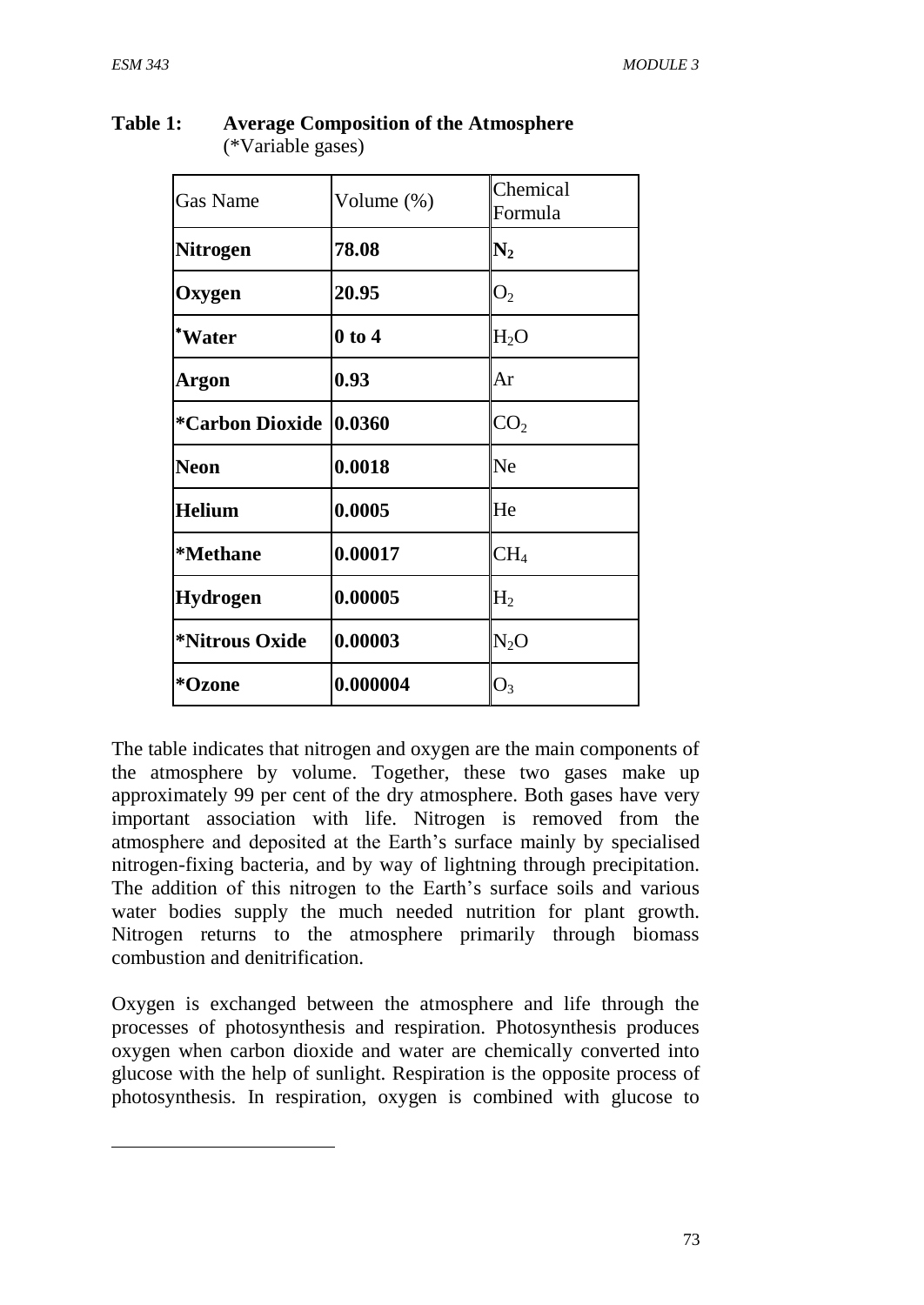chemically release energy for metabolism. The products of this reaction are water and carbon dioxide.

The next most abundant gas on the table is water vapor. Water vapor varies in concentration in the atmosphere both spatially and temporally. The highest concentrations of water vapor are found near the equator over the oceans and tropical rain forests. Cold polar areas and subtropical continental deserts are locations where the volume of water vapour can approach zero per cent. Water vapor has several very important functional roles on our planet:

- it redistributes heat energy on the Earth through latent heat energy exchange
- the condensation of water vapor creates precipitation that falls to the Earth's surface providing needed fresh water for plants and animals
- it helps warm the Earth's atmosphere through the greenhouse effect.

The fifth most abundant gas in the atmosphere is carbon dioxide. The volume of this gas has increased by over 35 per cent in the last 300 years. This increase is primarily due to human-induced burning from fossil fuels, deforestation, and other forms of land-use change. Carbon dioxide is an important greenhouse gas. The human-caused increase in its concentration in the atmosphere has strengthened the greenhouse effect and has definitely contributed to global warming over the last 100 years. Carbon dioxide is also naturally exchanged between the atmosphere and life through the processes of photosynthesis and respiration.

Methane is a very strong greenhouse gas. Since 1750, methane concentrations in the atmosphere have increased by more than 150 per cent. The primary sources for the additional methane added to the atmosphere (in order of importance) are: rice cultivation; domestic grazing animals; termites; landfills, coal-mining; and, oil and gas extraction. Anaerobic conditions associated with rice paddy flooding results in the formation of methane gas. However, an accurate estimate of how much methane is being produced from rice paddies has been difficult to ascertain. More than 60 per cent of all rice paddies are found in India and China where scientific data concerning emission rates are unavailable. Nevertheless, scientists believe that the contribution of rice paddies is large because this form of crop production has more than doubled since 1950. Grazing animals release methane to the environment as a result of herbaceous digestion. Some researchers believe the addition of methane from this source has more than quadrupled over the last century. Termites also release methane through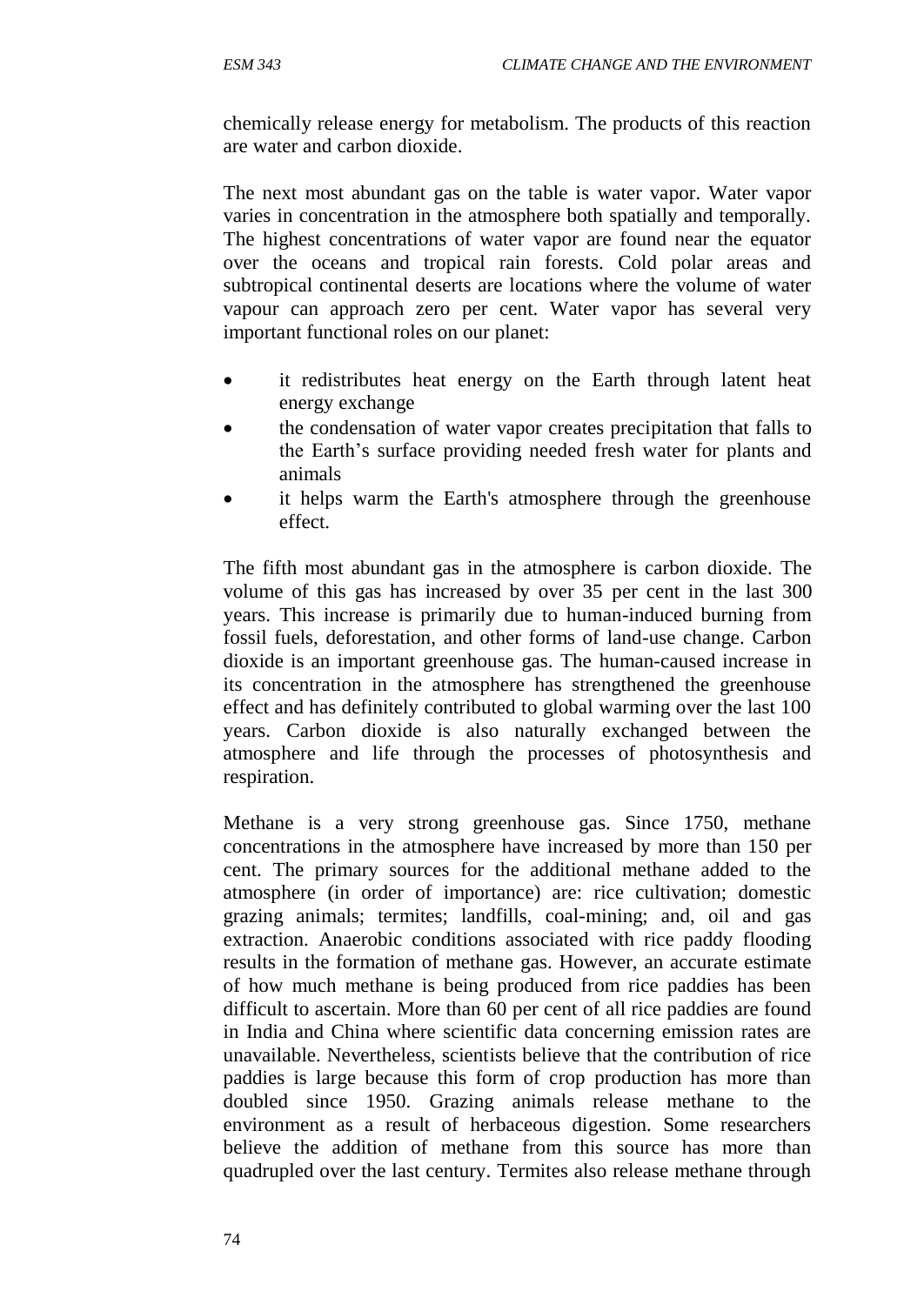similar processes. Land-use change in the tropics, due to deforestation, ranching, and farming, may be causing termite numbers to expand. If this assumption is correct, the contribution from these insects may be important. Methane is also released from landfills, coal mines, and gas and oil-drilling. Landfills produce methane as organic wastes decompose over time. Coal, oil, and natural gas deposits release methane to the atmosphere when these deposits are excavated or drilled.

The average concentration of the greenhouse gas nitrous oxide is now increasing at a rate of 0.2 to 0.3 per cent per year. Its part in the enhancement of the greenhouse effect is minor relative to the other greenhouse gases already mentioned. However, it does have an important role in the artificial fertilisation of ecosystems. In extreme cases, this fertilisation can lead to the death of forests, eutrophication of aquatic habitats, and species exclusion. Sources for the increase of nitrous oxide in the atmosphere include: land-use conversion; fossil fuel combustion; biomass burning; and soil fertilisation. Most of the nitrous oxide added to the atmosphere each year comes from deforestation and the conversion of forest, savanna and grassland ecosystems into agricultural fields and rangeland. Both of these processes reduce the amount of nitrogen stored in living vegetation and soil through the decomposition of organic matter. Nitrous oxide is also released into the atmosphere when fossil fuels and biomass are burned. However, the combined contribution to the increase of this gas in the atmosphere is thought to be minor. The use of nitrate and ammonium fertilisers to enhance plant growth is another source of nitrous oxide. How much is released from this process has been difficult to quantify. Estimates suggest that the contribution from this source represents from 50 to 0.2 per cent of nitrous oxide added to the atmosphere annually.

Ozone's role in the enhancement of the greenhouse effect has been difficult to determine. Accurate measurements of past long-term (more than 25 years in the past) levels of this gas in the atmosphere are currently unavailable. Moreover, concentrations of ozone gas are found in two different regions of the Earth's atmosphere. The majority of the ozone (about 97 per cent) found in the atmosphere is concentrated in the stratosphere at an altitude of 15 to 55 kilometers above the Earth's surface. This stratospheric ozone provides an important service to life on the Earth as it absorbs harmful ultraviolet radiation. In recent years, levels of stratospheric ozone have been decreasing due to the buildup of human-created chlorofluorocarbons in the atmosphere. Since the late 1970s, scientists have noticed the development of severe holes in the ozone layer over Antarctica. Satellite measurements have indicated that the zone from 65° North to 65° South latitude has had a 3 per cent decrease in stratospheric ozone since 1978. Ozone is also highly concentrated at the Earth's surface in and around cities. Most of this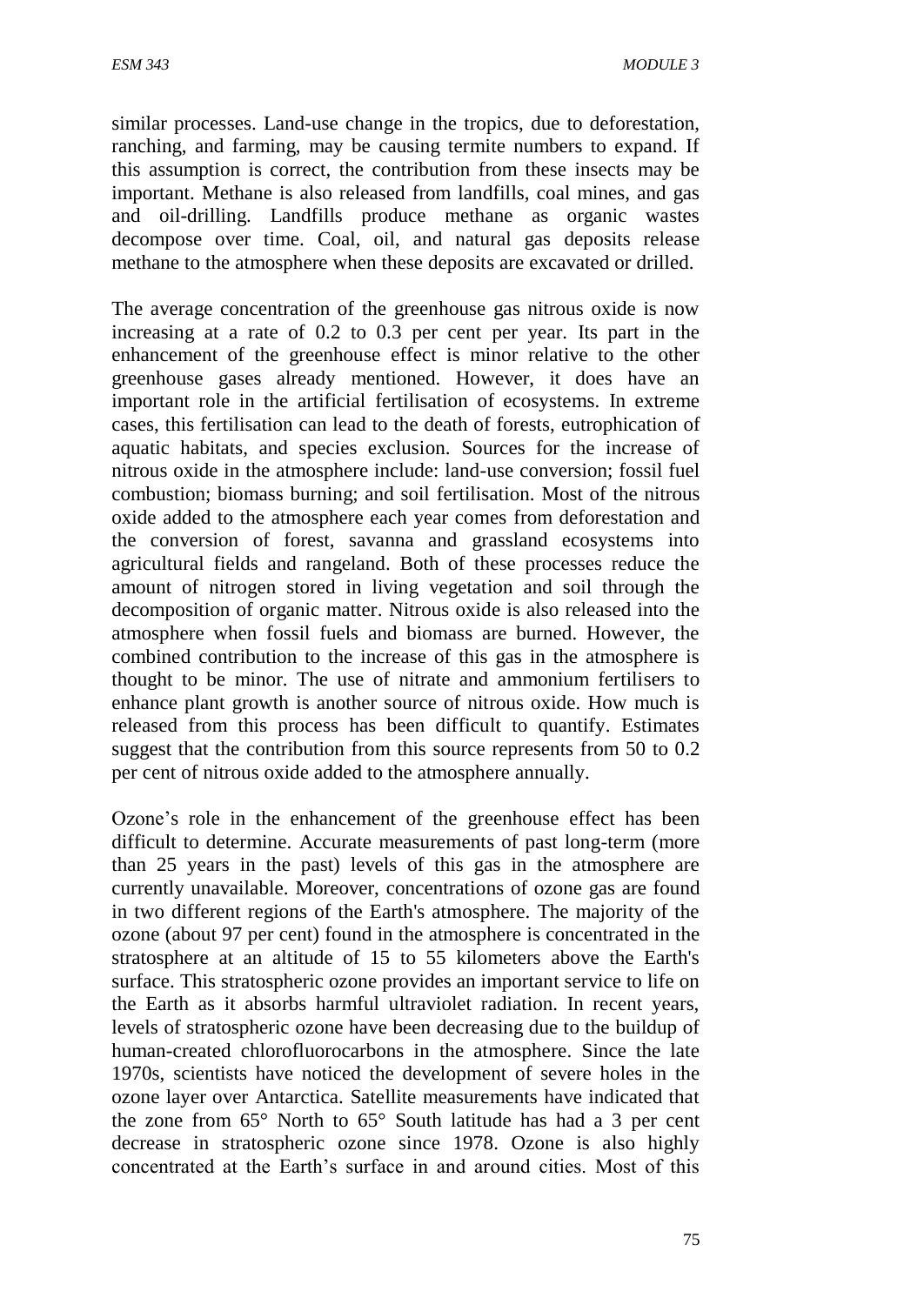ozone is created as a byproduct of human-created photochemical smog. This build-up of ozone is toxic to organisms.

# **4.0 CONCLUSION**

The atmosphere is not only affected by ozone layer depletion but also the interaction of other gases in form of increment or decrease.

# **5.0 SUMMARY**

In this unit, we have learnt that:

- the atmosphere comprises of various gases and water
- that nitrogen and oxygen are the main components of the atmosphere by volume and these two gases make up approximately 99 per cent of the dry atmosphere
- oxygen is used and reused by green plant and man
- water vapour varies in concentration in the atmosphere both spatially and temporally
- carbon dioxide has increased due to human-induced burning from fossil fuels, deforestation, and other forms of land-use change
- the average concentration of the greenhouse gas nitrous oxide is now increasing at a rate of 0.2 to 0.3 per cent per year.

# **6.0 TUTOR-MARKED ASSIGNMENT**

- 1. The atmosphere is made up of different gases of various compositions. Discuss.
- 2. Give an account of the constituents of the atmosphere.

# **7.0 REFERENCES/FURTHER READING**

Ayoade, J. O. (2004). *Introduction to Climatology for the Tropics*. Ibadan: Spectrum Books Limited.

Ernest, S. Gates (1972). *Meteorology and Climatology for 6th Forms*. London: Harrap.

Pidwirny, M. (2006). *Fundamentals of Physical Geography*. (2nd ed.).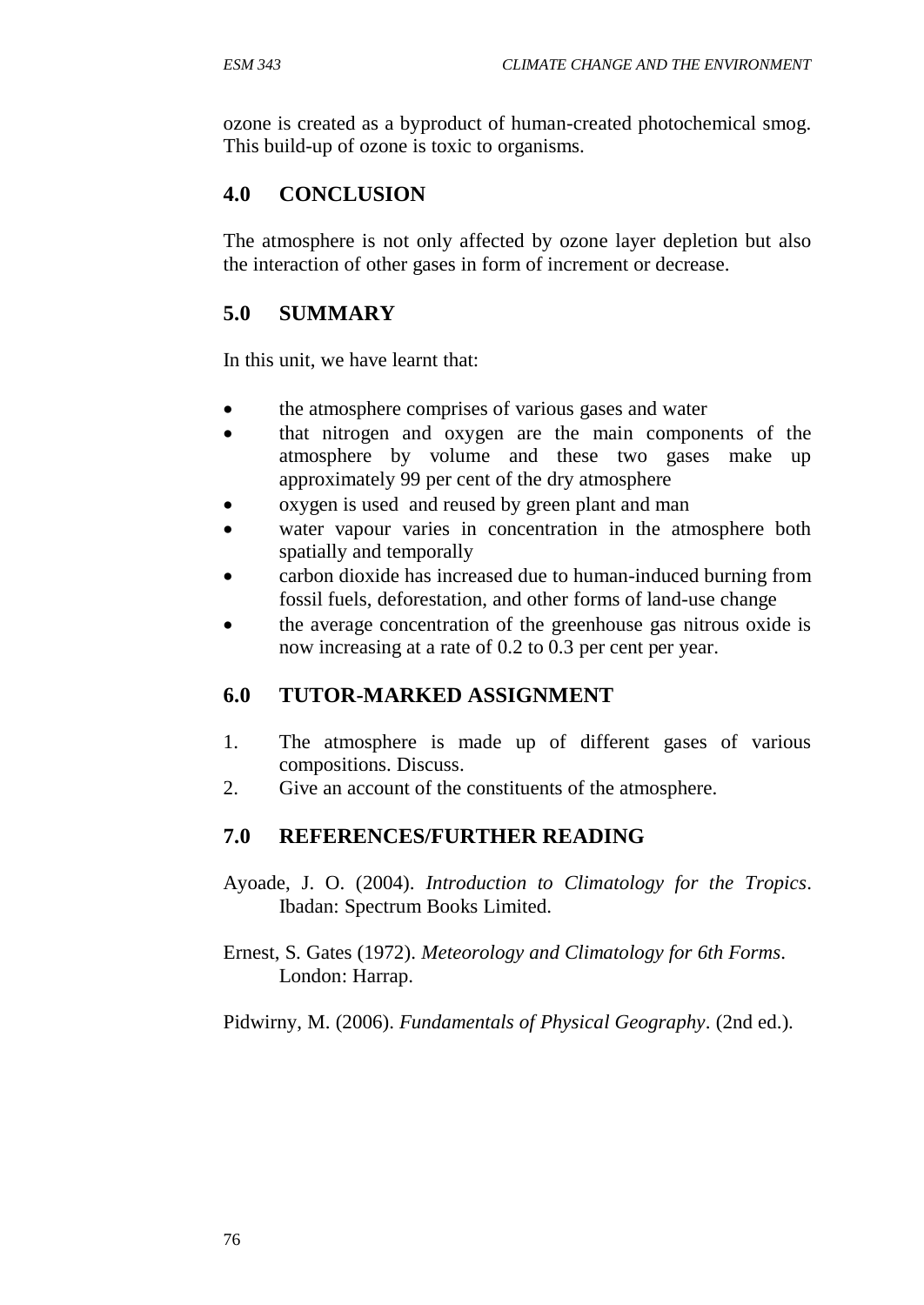# **UNIT 3 THE LAYERED ATMOSPHERE**

## **CONTENTS**

- 1.0 Introduction
- 2.0 Objectives
- 3.0 Main Content
	- 3.1 Structure of the Atmosphere
	- 3.2 The Ozone Layer
- 4.0 Conclusion
- 5.0 Summary
- 6.0 Tutor-Marked Assignment
- 7.0 References/Further Reading

# **1.0 INTRODUCTION**

The earth's atmosphere contains several different layers that can be defined according to air temperature. Figure 2 displays these layers in an average atmosphere. Variations in the way temperature changes with height indicate the atmosphere is composed of a number of different layers. These variations are due to changes in the chemical and physical characteristics of the atmosphere with altitude.

# **2.0 OBJECTIVES**

At the end of this unit, you should be able to:

- draw and label the zones of the atmosphere
- explain the term environmental lapse rate
- briefly explain each layer of the atmosphere
- highlight the consequences of ozone layer depletion.

# **3.0 MAIN CONTENT**

### **3.1 Structure of the Atmosphere**

By studying the atmosphere, meteorologists have discovered that it can be divided into a series of layers. Based on a vertical profile of temperature, the layers consist of the troposphere, stratosphere, mesosphere, and thermosphere. The atmosphere comprises of vertical layers (Fig. 2) which vary with temperature.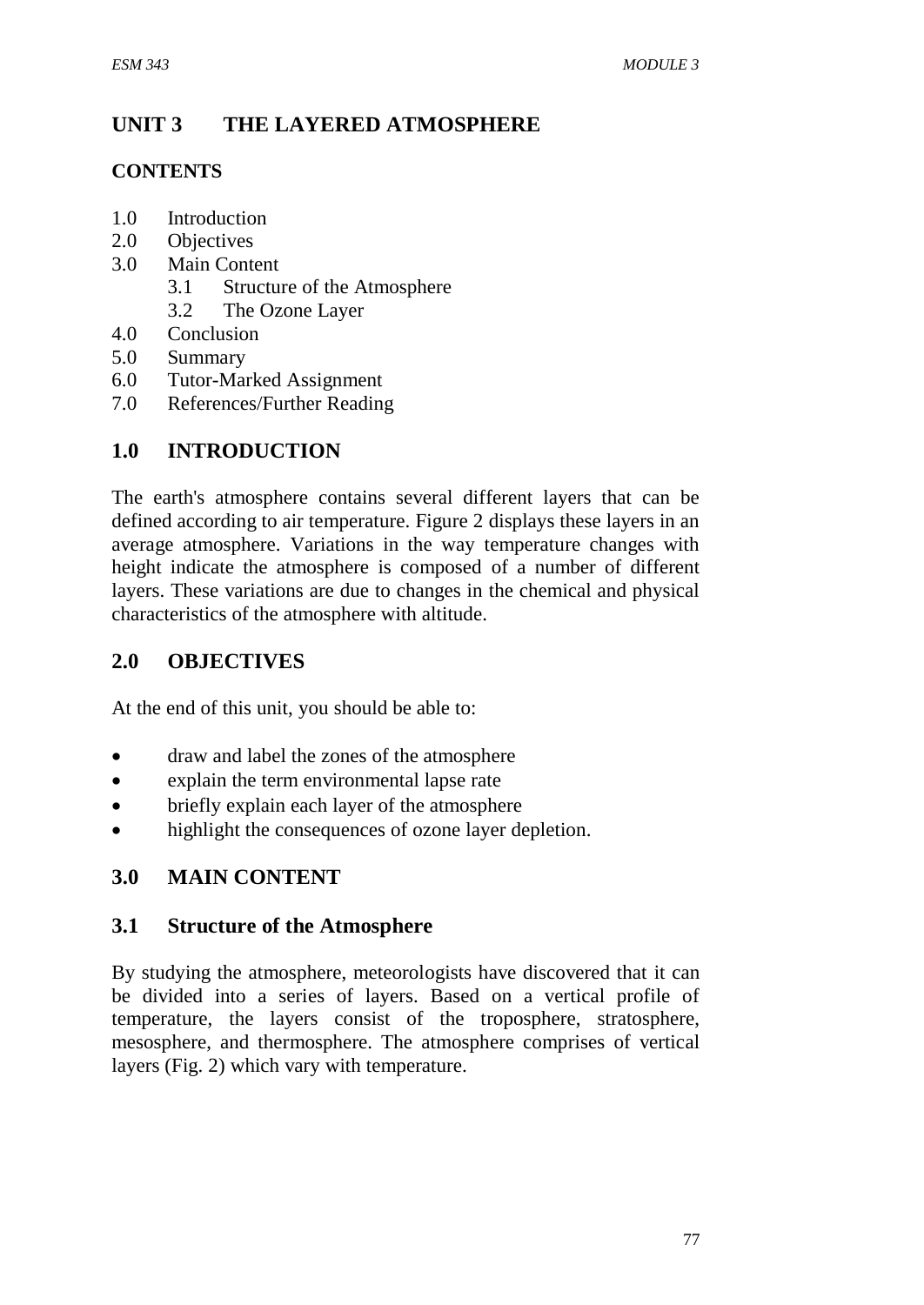

**Fig. 2: Vertical Change in Average Global Atmospheric Temperature**

A variation in the way temperature changes with height indicates that the atmosphere is composed of a number of different layers (labeled above). These variations are due to changes in the chemical and physical characteristics of the atmosphere with altitude.

According to temperature, the atmosphere contains four different layers:

#### **Troposphere**

The first layer is called the troposphere. The depth of this layer varies from about 8 to 16 kilometers. Greatest depths occur at the tropics where warm temperatures cause vertical expansion of the lower atmosphere. From the tropics to the Earth's Polar Regions the troposphere becomes gradually thinner. The depth of this layer at the poles is roughly half as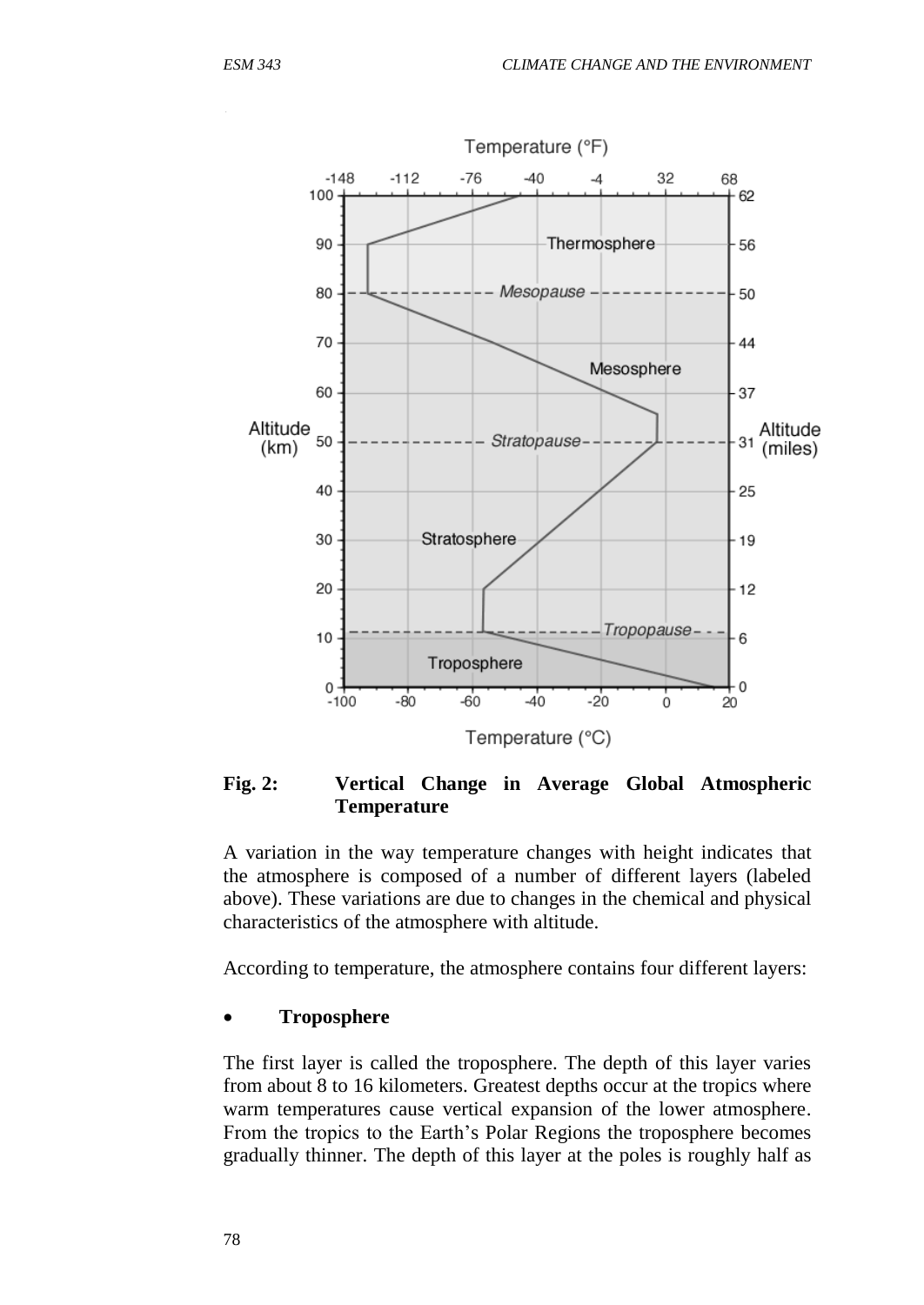thick when compared to the tropics. Average depth of the troposphere is approximately 11 kilometers.

About 80 per cent of the total mass of the atmosphere is contained in troposphere. It is also the layer where the majority of our weather occurs. Maximum air temperature also occurs near the Earth's surface in this layer. With increasing height, air temperature drops uniformly with altitude at a rate of approximately 6.5° Celsius per 1000 meters. This phenomenon is commonly called the Environmental Lapse Rate. At an average temperature of -56.5° Celsius, the top of the troposphere is reached. At the upper edge of the troposphere is a narrow transition zone known as the tropopause.

### **Stratosphere**

Above the tropopause is the stratosphere. This layer extends from an average altitude of 11 to 50 kilometers above the Earth's surface. This stratosphere contains about 19.9 per cent of the total mass found in the atmosphere. Very little weather occurs in the stratosphere. Occasionally, the top portions of thunderstorms breach this layer. The lower portion of the stratosphere is also influenced by the polar jet stream and subtropical jet stream. In the first 9 kilometers of the stratosphere, temperature remains constant with height. A zone with constant temperature in the atmosphere is called an Isothermal Layer. From an altitude of 20 to 50 kilometers, temperature increases with an increase in altitude. The higher temperatures found in this region of the stratosphere occurs because of a localised concentration of ozone gas molecules. These molecules absorb ultraviolet sunlight creating heat energy that warms the stratosphere. Ozone is primarily found in the atmosphere at varying concentrations between the altitudes of 10 to 50 kilometers. This layer of ozone is also called the Ozone Layer. The ozone layer is important to organisms at the Earth's surface as it protects them from the harmful effects of the Sun's ultraviolet radiation. Without the ozone layer, life can not exist on the earth's surface.

#### **Mesosphere**

Separating the mesosphere from the stratosphere is transition zone called the stratopause. In the mesosphere, the atmosphere reaches its coldest temperatures (about -90° C) at a height of approximately 80 kilometers. At the top of the mesosphere is another transition zone known as the mesopause.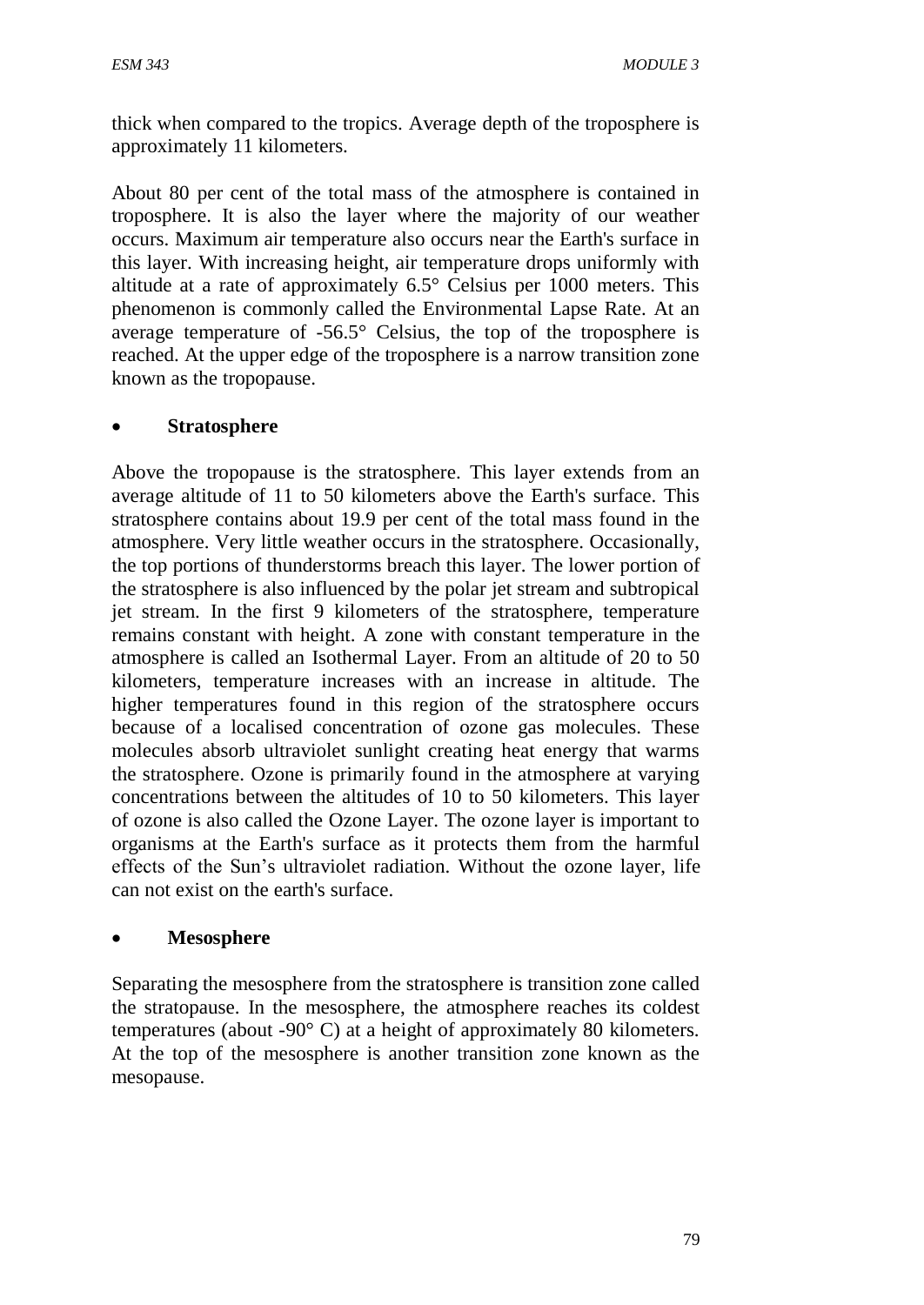## **Thermosphere**

The last atmospheric layer has an altitude greater than 80 kilometers and is called the Thermosphere. Temperatures in this layer can be greater than 1200°C. These high temperatures are generated from the absorption of intense solar radiation by oxygen molecules  $(O_2)$ . While these temperatures seem extreme, the amount of heat energy involved is very small. The amount of heat stored in a substance is controlled in part by its mass. The air in the thermosphere is extremely thin with individual gas molecules being separated from each other by large distances. Consequently, measuring the temperature of thermosphere with a thermometer is a very difficult process. Thermometers measure the temperature of bodies via the movement of heat energy. Normally, this process takes a few minute for the conductive transfer of kinetic energy from countless molecules in the body of a substance to the expanding liquid inside the thermometer. In the thermosphere, our thermometer would lose more heat energy from radiative emission than what it would gain from making occasional contact with extremely hot gas molecules.

# **3.2 The Ozone Layer**

The ozone layer is a region of concentration of the ozone molecule  $(O_3)$ in the earth's atmosphere. The layer sits at an altitude of about 10-50 kilometers, with a maximum concentration in the stratosphere at an altitude of approximately 25 kilometers. In recent years, scientists have measured a seasonal thinning of the ozone layer primarily at the South Pole. This phenomenon is called the ozone hole.

The ozone layer naturally shields Earth's life from the harmful effects of the Sun's ultraviolet (UV) radiation. Ozone is both a natural and humanmade greenhouse gas. This ozone is formed by the action of ultraviolet light from the sun on molecules of ordinary oxygen. Some chemical compounds are known to destroy ozone molecules in the upper atmosphere. Ozone is destroyed naturally by the absorption of ultraviolet radiation, and by the collision of ozone with other atmospheric atoms and molecules. This can break down or deplete the ozone layer. A severe decrease in the concentration of ozone in the ozone layer could lead to the following harmful effects:

- an increase in the incidence of skin cancer
- a large increase in cataracts and sun-burning
- suppression of immune systems in organisms
- adverse impact on crops and animals
- reduction in the growth of phytoplankton found in the Earth's oceans
- cooling of the Earth's stratosphere and possibly some surface climatic effect.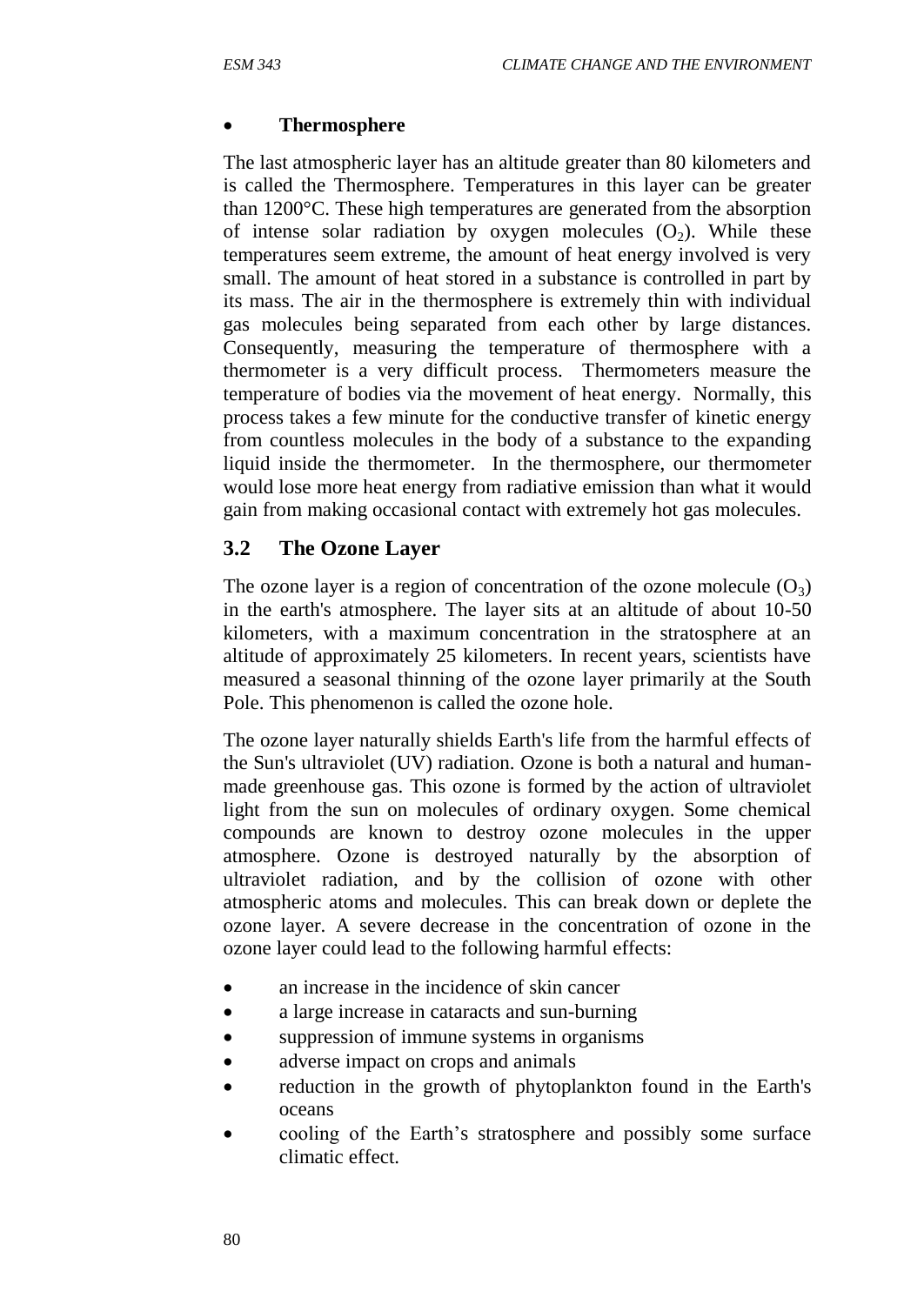The ozone layer of the atmosphere protects life on Earth by absorbing harmful ultraviolet radiation from the Sun. If all the ultraviolet radiation given off by the sun were allowed to reach the surface of Earth, most of the life on earth's surface would probably be destroyed. Short wavelengths of ultraviolet radiation, such as UV-A, B, and C, are damaging to the cell structure of living organisms. Fortunately, the ozone layer absorbs almost all of the short-wavelength ultraviolet radiation and much of the long-wavelength ultraviolet radiation given off by the sun.

In the 1970s scientists became concerned when they discovered that chemicals called Chlorofluorocarbons or CFCs long used as refrigerants and as aerosol spray propellants—posed a possible threat to the ozone layer. Released into the atmosphere, these chlorine-containing chemicals rise into the upper stratosphere and are broken down by sunlight, whereupon the chlorine reacts with atmosphere and destroys ozone molecules up to 100,000 per CFC molecule. The use of CFCs in aerosols has been banned in the United States and elsewhere. Other chemicals, such as bromine halocarbons, as well as nitrous oxides from fertilisers, may also attack the ozone layer.

# **4.0 CONCLUSION**

Space research has presented us with considerable amount of important scientific information about the atmosphere at much greater altitude. Today, we are aware that what is happening in the space environment immediately surrounding the earth materially affects the lower level of the atmosphere.

# **5.0 SUMMARY**

In this unit, we have learnt that:

- the atmosphere comprises of four major layers
- the layers are classified according to temperature changes
- each layer consists of a transition zone
- the ozone layer naturally shields earth's life from the harmful effects of the sun's ultraviolet (UV) radiation
- ozone is created naturally in the stratosphere by the combining of atomic oxygen  $(O)$  with molecular oxygen  $(O_2)$ .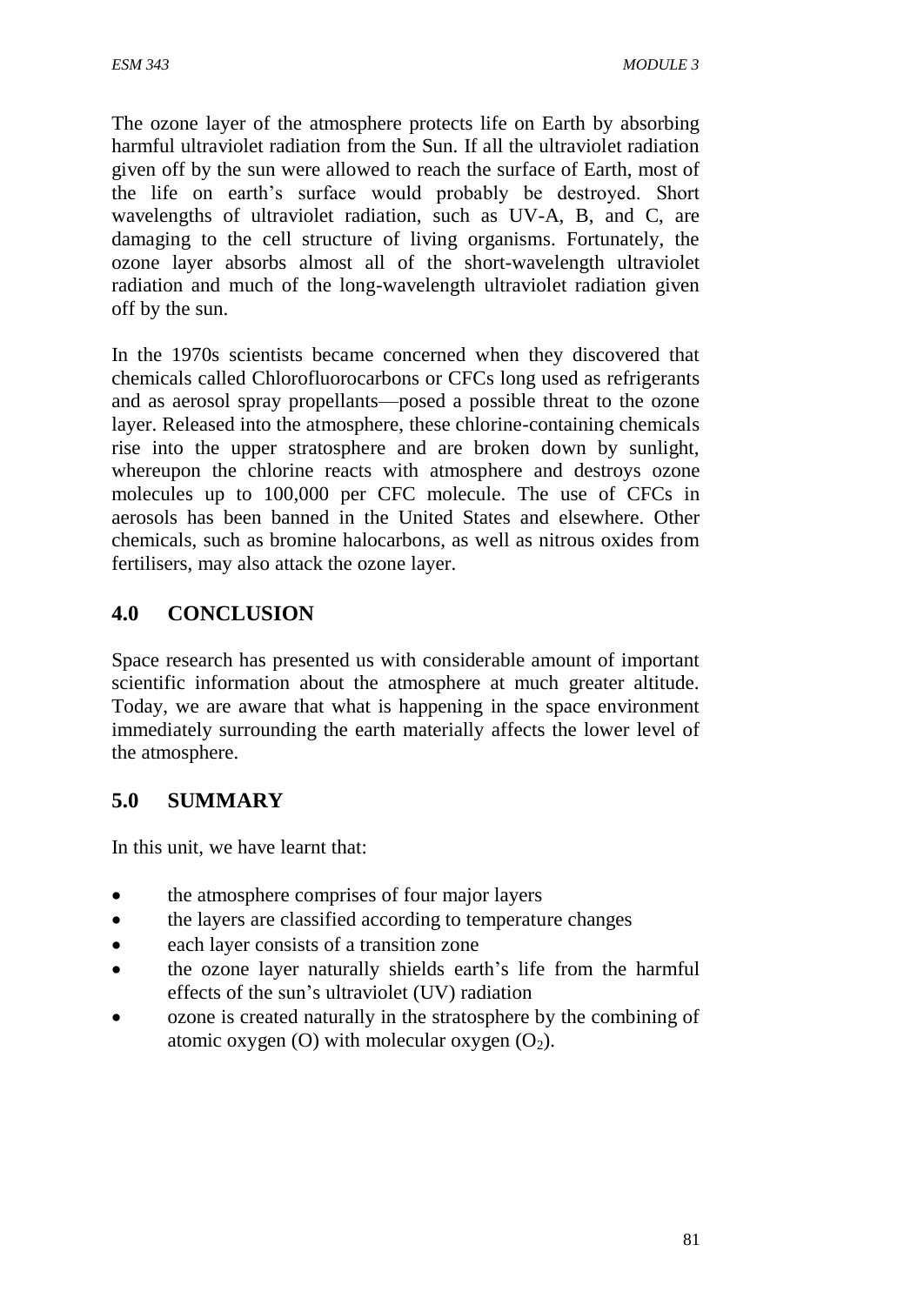# **6.0 TUTOR-MARKED ASSIGNMENT**

- 1. Briefly explain the structure of the atmosphere.
- 2. Ozone layer shield the earth surface from harmful radiation, explain.

## **7.0 REFERENCES/FURTHER READING**

- Ayoade, J. O. (2004). *Introduction to Climatology for the Tropics*. Ibadan: Spectrum Books Limited.
- Pidwirny, M. (2006). *Fundamentals of Physical Geography*. (2nd ed.).
- Strahler, A.N. & Strahler, A. H. (1973). *Environmental Geosciences*: *Interaction between Natural Systems and Man.*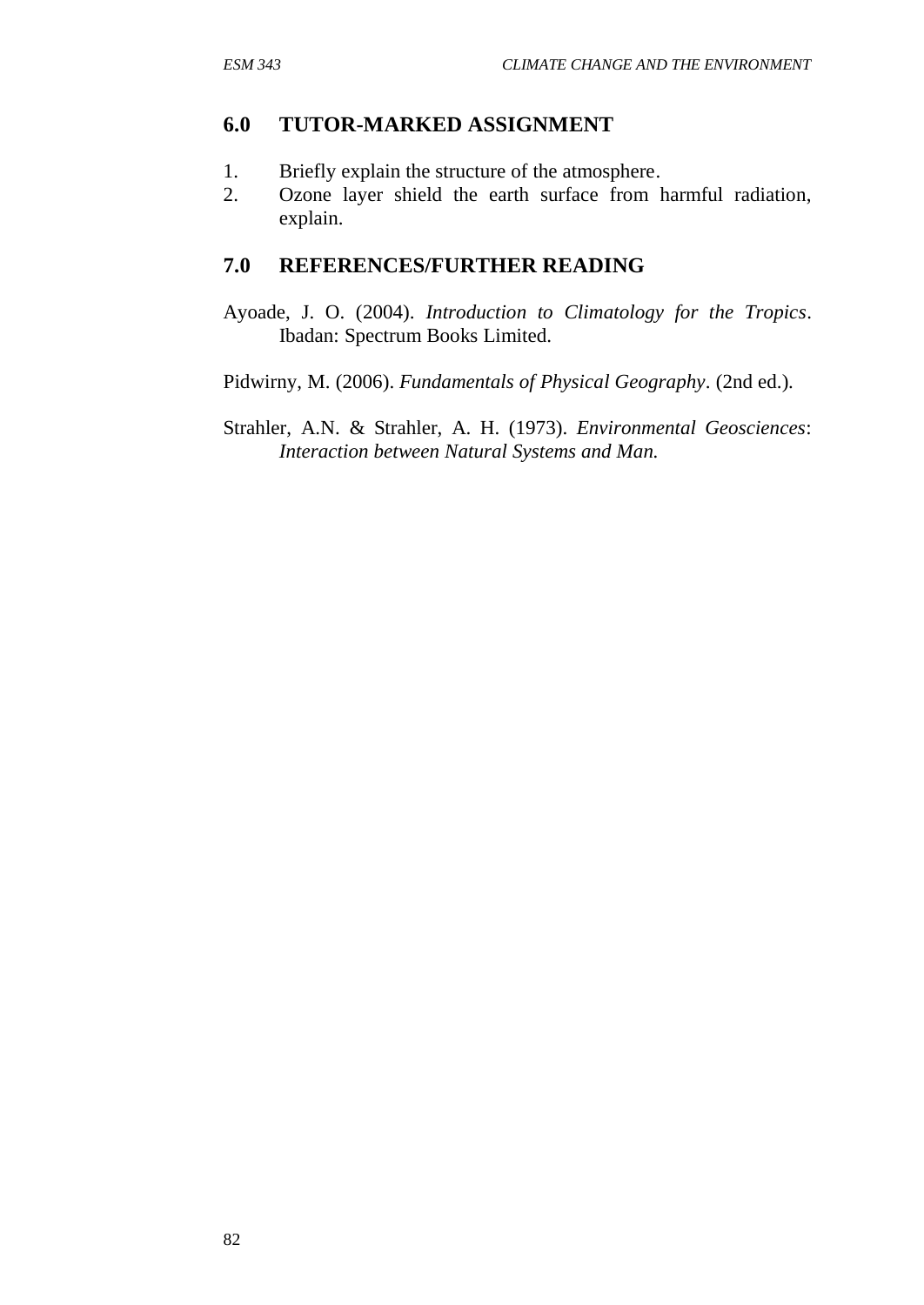# **UNIT 4 ATMOSPHERIC EFFECTS ON INCOMING SOLAR RADIATION**

## **CONTENTS**

- 1.0 Introduction
- 2.0 Objectives
- 3.0 Main Content
	- 3.1 Processes that Modify Solar Radiation
	- 3.2 Surface Albedo
	- 3.3 Uses of Solar Energy
- 4.0 Conclusion
- 5.0 Summary
- 6.0 Tutor-Marked Assignment
- 7.0 References/Further Reading

# **1.0 INTRODUCTION**

In the previous unit, we learnt that the atmosphere is structured into four different layers according to temperature changes with altitude. Within this structure, the atmosphere modifies the incoming solar radiation through scattering, absorption and reflection, thereby reducing the amount of solar radiation received on earth's surface. Warming of the atmosphere takes place at all levels, especially where there is an abundance of water vapour or aerosols to absorb energy. As air is warmed, it expands and being lighter than the surrounding air, it wants to rise. This is called Convection.

# **2.0 OBJECTIVES**

At the end of this unit, you should be able to:

- list and explain all the processes that modify solar radiation
- distinguish between direct and diffused solar radiation
- explain the term albedo
- state uses of solar energy.

# **3.0 MAIN CONTENT**

## **3.1 Processes that Modify Solar Radiation**

Three atmospheric processes modify the solar radiation passing through our atmosphere destined to the Earth's surface. These processes act on the radiation when it interacts with gases and suspended particles found in the atmosphere. They are: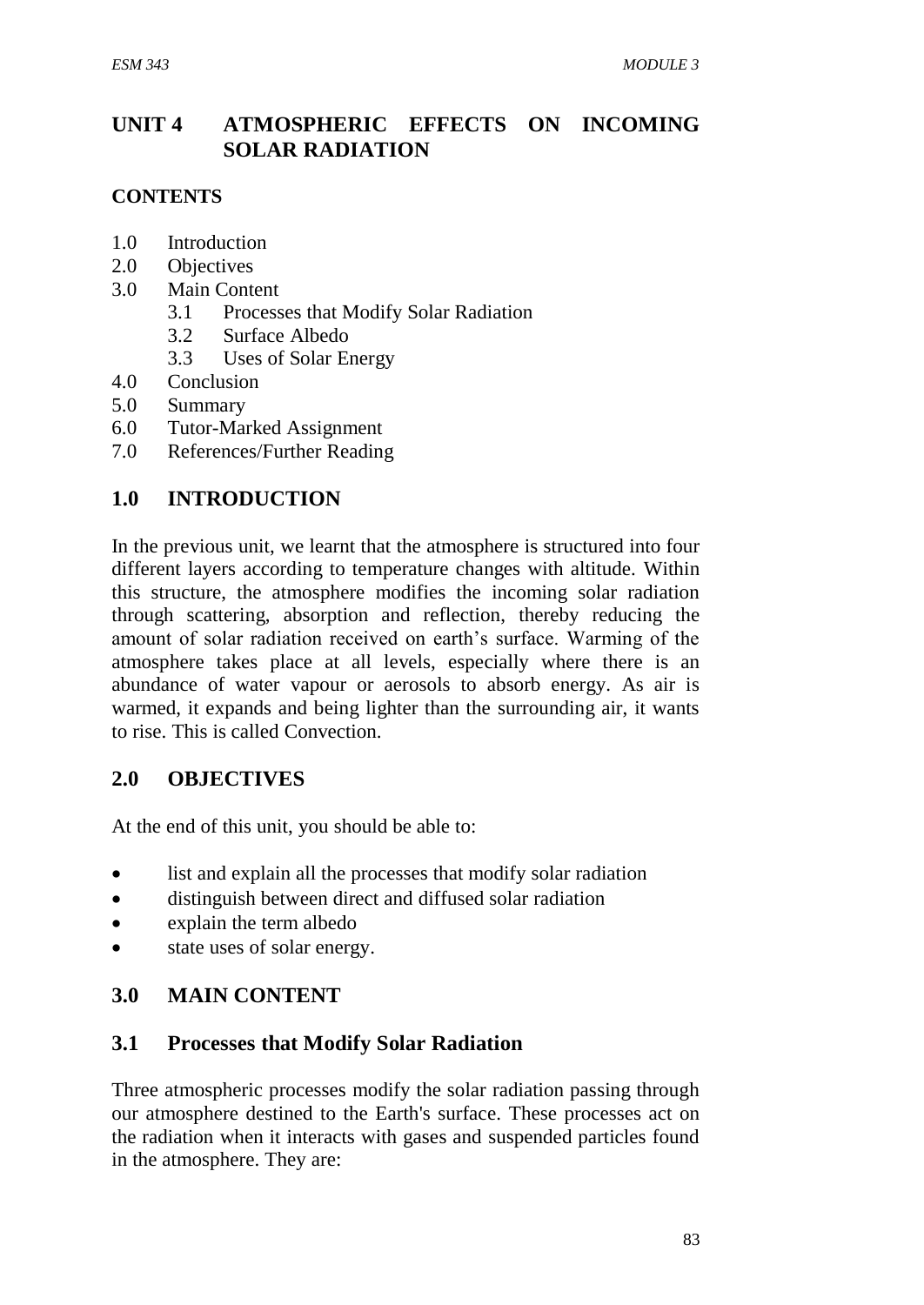# **Scattering**

The process of scattering occurs when small particles and gas molecules diffuse part of the incoming solar radiation in random directions without any alteration to the wavelength of the electromagnetic energy. Scattering does, however, reduce the amount of incoming radiation reaching the Earth's surface. A significant proportion of scattered shortwave solar radiation is redirected back to space. The amount of scattering that takes place is dependent on two factors (a) wavelength of the incoming radiation and (b) the size of the scattering particle or gas molecule. In the Earth's atmosphere, the presence of a large number of particles with a size of about 0.5 microns results in shorter wavelengths being preferentially scattered. This factor also causes our sky to look blue because this color corresponds to those wavelengths that are best diffused. If scattering did not occur in our atmosphere the daylight sky would be black.

## **Absorption**

Absorption is defined as a process by which solar radiation is retained by a substance and converted into heat energy. The creation of heat energy also causes the substance to emit its own radiation. In general, the absorption of solar radiation by substances in the Earth's atmosphere results in temperatures that gets no higher than 1800° Celsius. According to Wien's Law, bodies with temperatures at this level or lower would emit their radiation in the longwave band. Further, this emission of radiation is in all directions so a sizeable proportion of this energy is lost to space.

# **Reflection**

Reflection is a process where sunlight is redirected by 180° after it strikes an atmospheric particle. This redirection causes a 100 per cent loss of the insolation. Most of the reflection in our atmosphere occurs in clouds when light is intercepted by particles of liquid and frozen water. The reflectivity of a cloud can range from 40 to 90 per cent.

Sunlight reaching the earth's surface unmodified by any of the above atmospheric processes is termed Direct Solar Radiation. Solar radiation that reaches the earth's surface after it was altered by the process of scattering is called Diffused Solar Radiation. Not all of the direct and diffused radiation available at the earth's surface is used to do work (photosynthesis, creation of sensible heat, evaporation, etc.). As in the atmosphere, some of the radiation received at the Earth's surface is redirected back to space by reflection.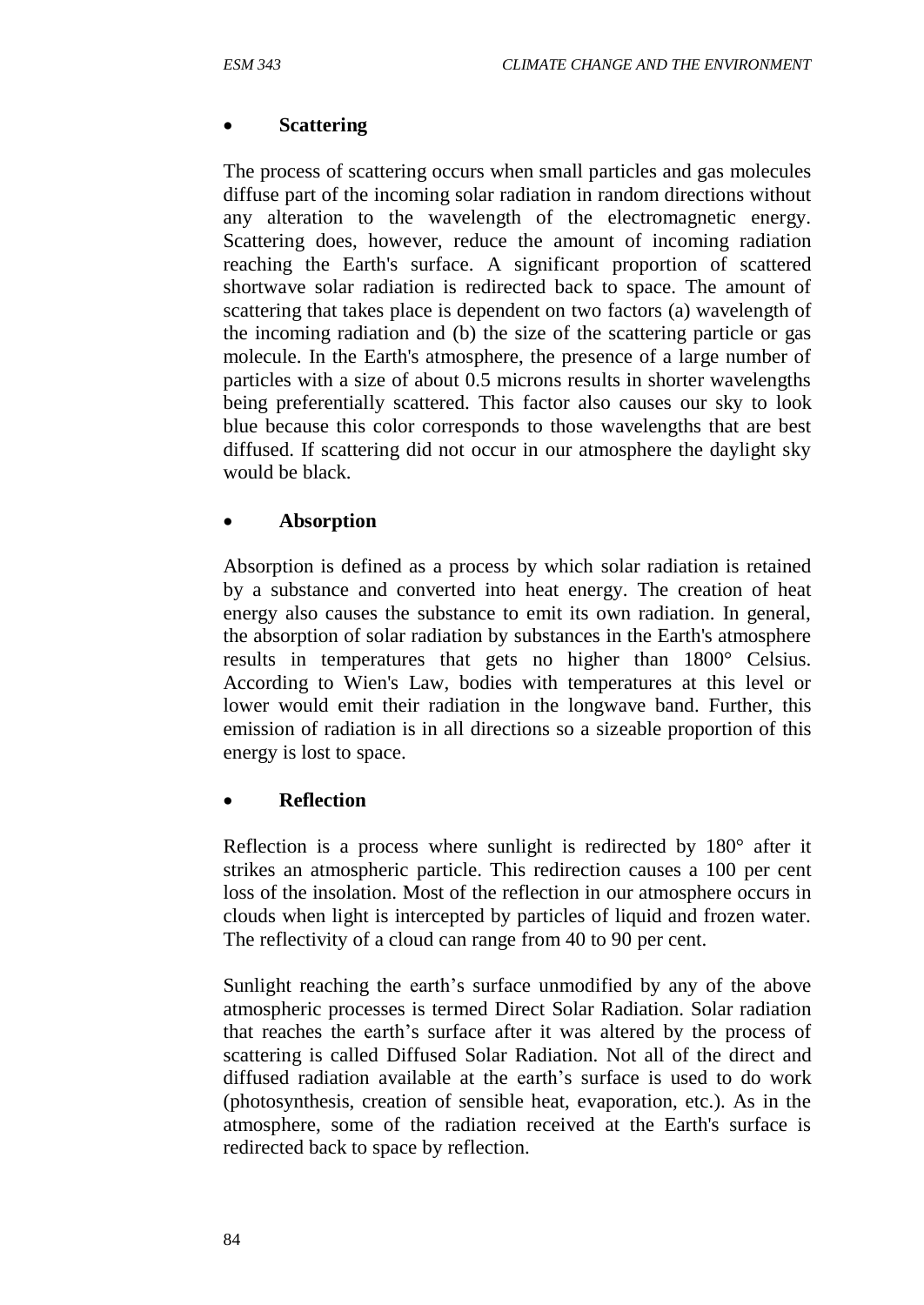# **3.2 Surface Albedo**

Albedo is the ratio between the amount of light a body reflects or scatters and the amount of light that is absorbed. A body that has an albedo of 0.3, for example, reflects or scatters three-tenths, or 30 per cent of the light that falls on it while absorbing the rest. Various physical characteristics of a body determine its albedo. The earth's moon has a rough surface that absorbs most of the sunlight that strikes it. The moon, therefore, has a low albedo of 0.12. The planet Venus has a highly reflective cloud layer, which gives the planet an albedo of about 0.65; the highest of any planet in the solar system. The earth's albedo is about 0.37.

The reflectivity or albedo of the earth's surface varies with the type of material that covers it. For example, fresh snow can reflect up to 95 per cent of the insolation that reaches it surface. Some other surface type reflectivities are:

- dry sand 35 to 45 per cent
- broadleaf deciduous forest 5 to 10 per cent
- needle leaf coniferous forest 10 to 20 per cent
- grass type vegetation 15 to 25 per cent .

Reflectivity of the surface is often described by the term surface albedo. The earth's average albedo, reflectance from both the atmosphere and the surface, is about 30 per cent.

Figure 3 describes the modification of solar radiation by atmospheric and surface processes for the whole earth over a period of one year. Of all the sunlight that passes through the atmosphere annually, only 51 per cent is available at the earth's surface to do work. This energy is used to heat the earth's surface and lower atmosphere, melt and evaporate water, and run photosynthesis in plants. Of the other 49 per cent, 4 per cent is reflected back to space by the earth's surface, 26 per cent is scattered or reflected to space by clouds and atmospheric particles, and 19 per cent is absorbed by atmospheric gases, particles, and clouds.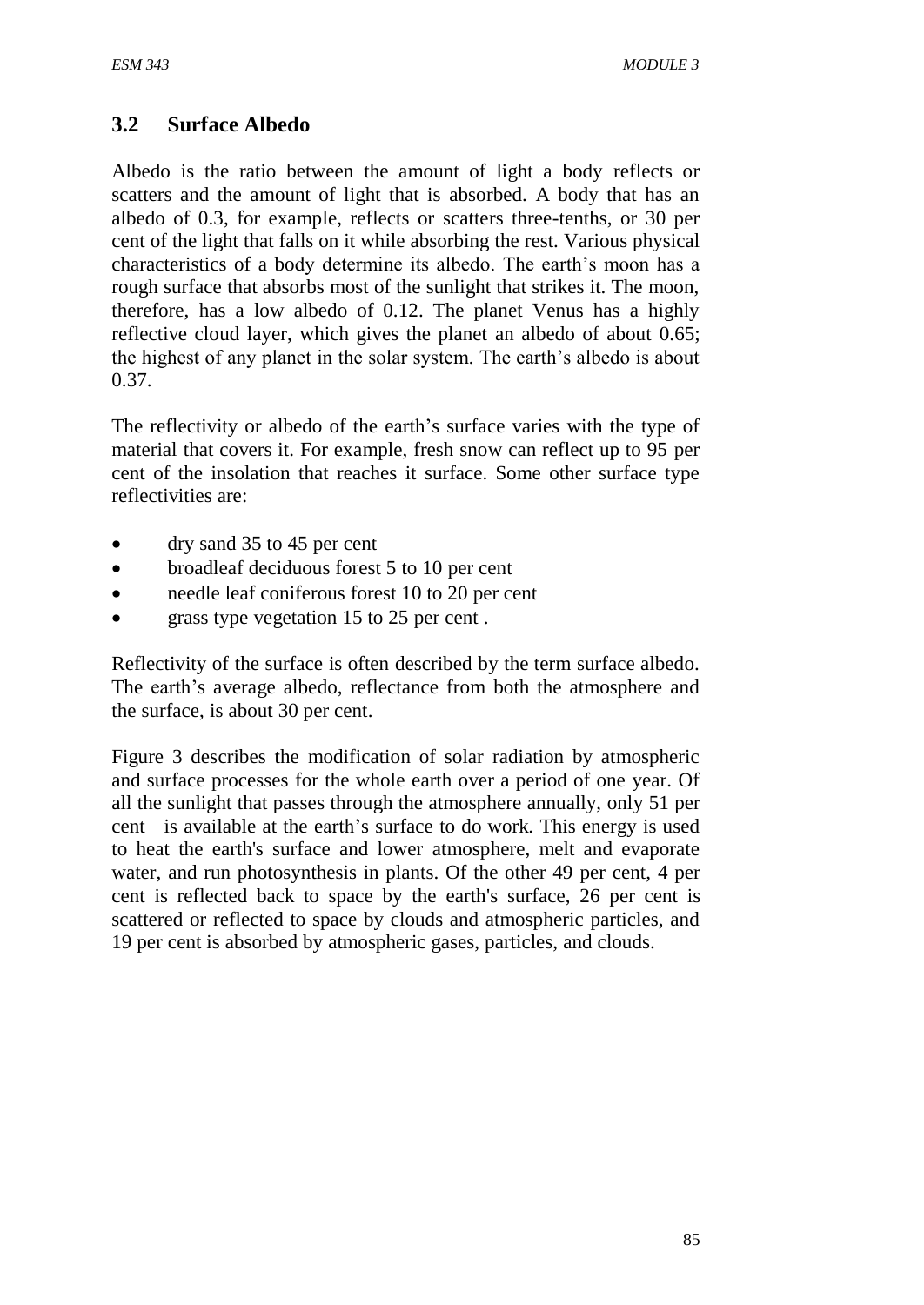

# **Fig. 3: Global Modification of Incoming Solar Radiation by Atmospheric and Surface Processes**

Scientists measure two specific kinds of albedo:

- Bond albedo is the ratio between the amount of energy that a body reflects and the amount of energy that falls on the body. It is used to keep track of the energy balance of a body, or how much energy a body is gaining or losing.
- Normal albedo is the ratio between the amount of light that a surface reflects straight up and the amount of light that falls straight down on the surface. Depending on the composition of the surface, the normal albedo of a surface for different wavelengths of light can be different. By looking at the normal albedo of different wavelengths of light, astronomers can infer the chemical composition of the surface.

# **3.3 Uses of Solar Energy**

The earliest reported use of solar energy has been attributed to Archimedes. According to legend, he used multiple reflectors to concentrate the energy of the sun on Roman ships attacking Syracuse, setting them on fire. Other early experimenters employed mirrors to concentrate radiation, so that metals were melted or other similar experiments performed.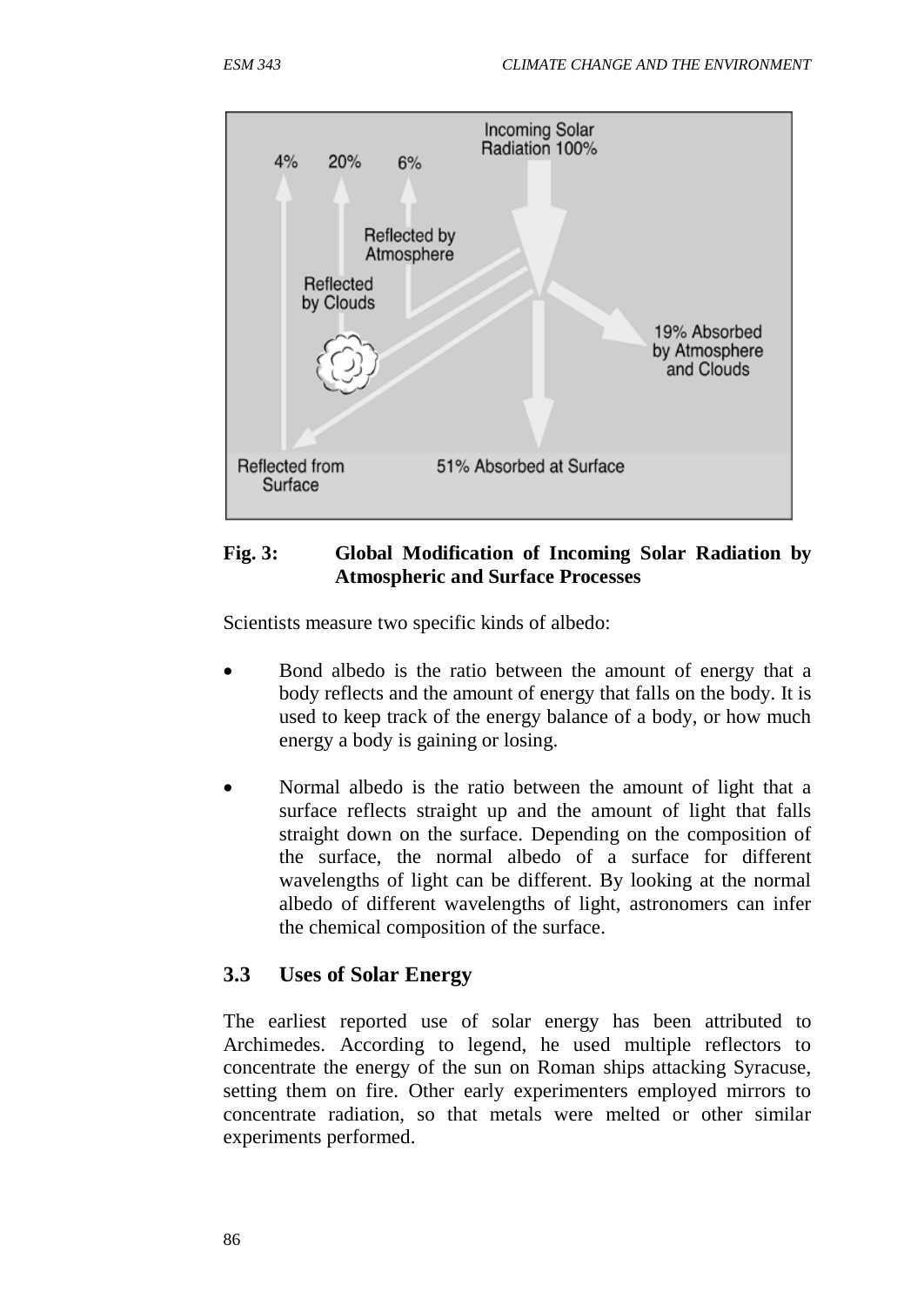The possible uses of solar energy fall into three categories:

- thermal processes
- **photochemical processes**
- **photoelectric processes.**

In thermal processes, the radiant energy is absorbed as heat by a receiver or receiving substance which then undergoes an increase in temperature, vaporisation, or other heat-absorbing process. Photochemical processes are those in which light energy causes a chemical process, and photoelectric processes involve a direct conversion of radiation to electrical energy like the solar inverters. The most commonly considered uses of solar energy are those which are classed as thermal processes. They include house-heating, distillation of sea water to produce potable water, refrigeration and air conditioning, power-production by solargenerated steam, cooking, water-heating, and the use of solar furnaces to produce high temperatures for experimental studies.

# **4.0 CONCLUSION**

The atmosphere is unstable and dynamic and this can be attributed to variation in the amount of solar radiation received. Not all solar radiation released by the sun reaches the earth surface and only 51 per cent of this is actually absorbed at surface, others are scattered, reflected or absorbed.

# **5.0 SUMMARY**

In this unit, we have learnt that:

- not all solar energy released by the sun actually reaches the earth
- scattering does, however, reduce the amount of incoming radiation reaching the earth's surface
- atmospheric particles reflect solar radiation
- reflectivity or albedo of the earth's surface varies with the type of material that covers it
- solar energy can be put into various uses.

# **6.0 TUTOR-MARKED ASSIGNMENT**

- 1. With the aid of diagram, explain the processes that modify the incoming solar radiation.
- 2. Explain the term surface albedo and state its effects on incoming solar radiation.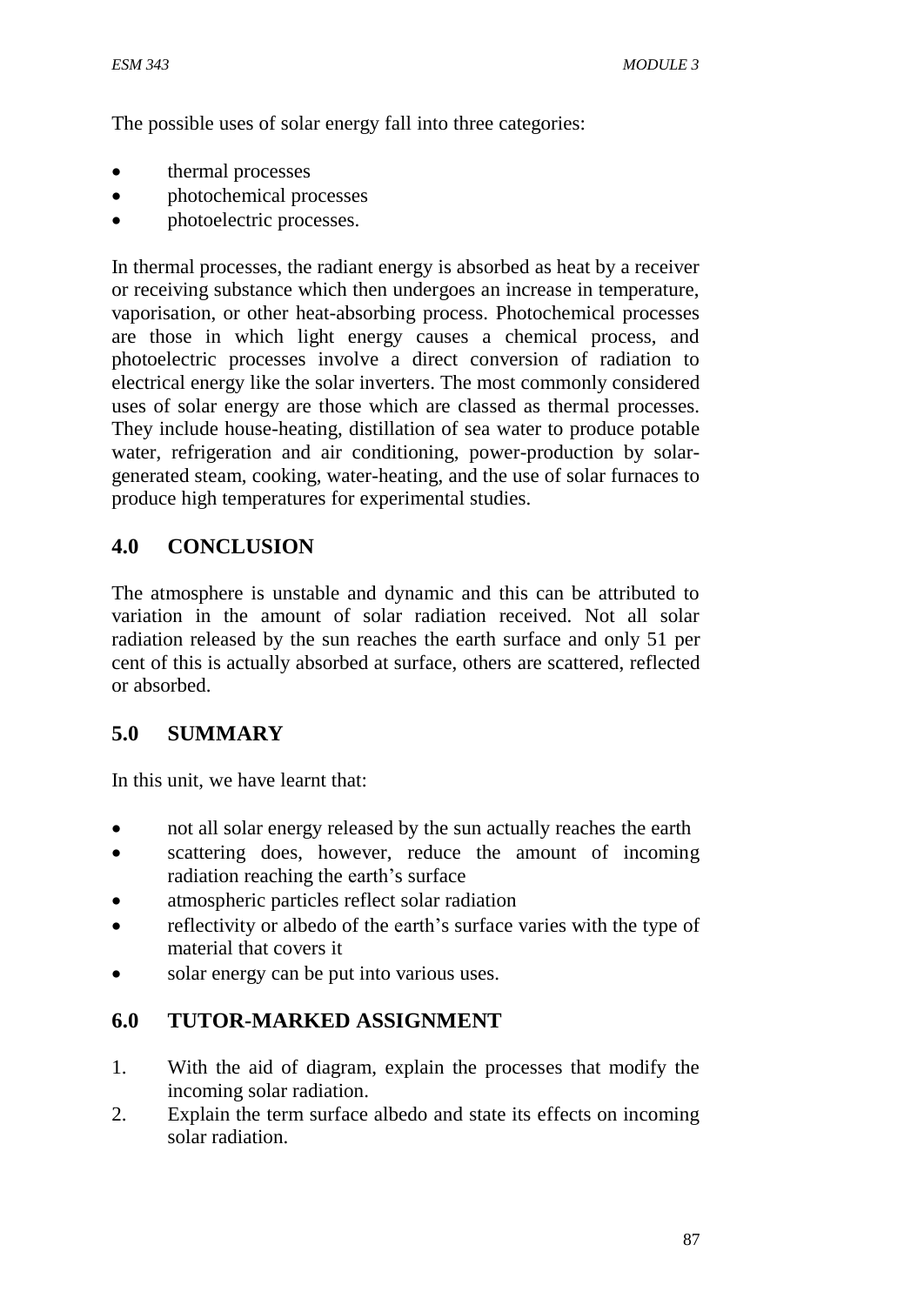# **7.0 REFERENCES/FURTHER READING**

- Christiansen, Eric H. & Hamblin, W. Kenneth (1995). *Exploring the Plants.* (2nd ed.).
- Donald, Ahren C. (1994). *Meteorology Today*: *An Introduction to Weather, Climate and the Environment.*
- Ernest S. Gates (1972). *Meteorology and Climatology for 6th Forms*. London: Harrap.

Pidwirny, M. (2006). *Fundamentals of Physical Geography.* (2nd ed.).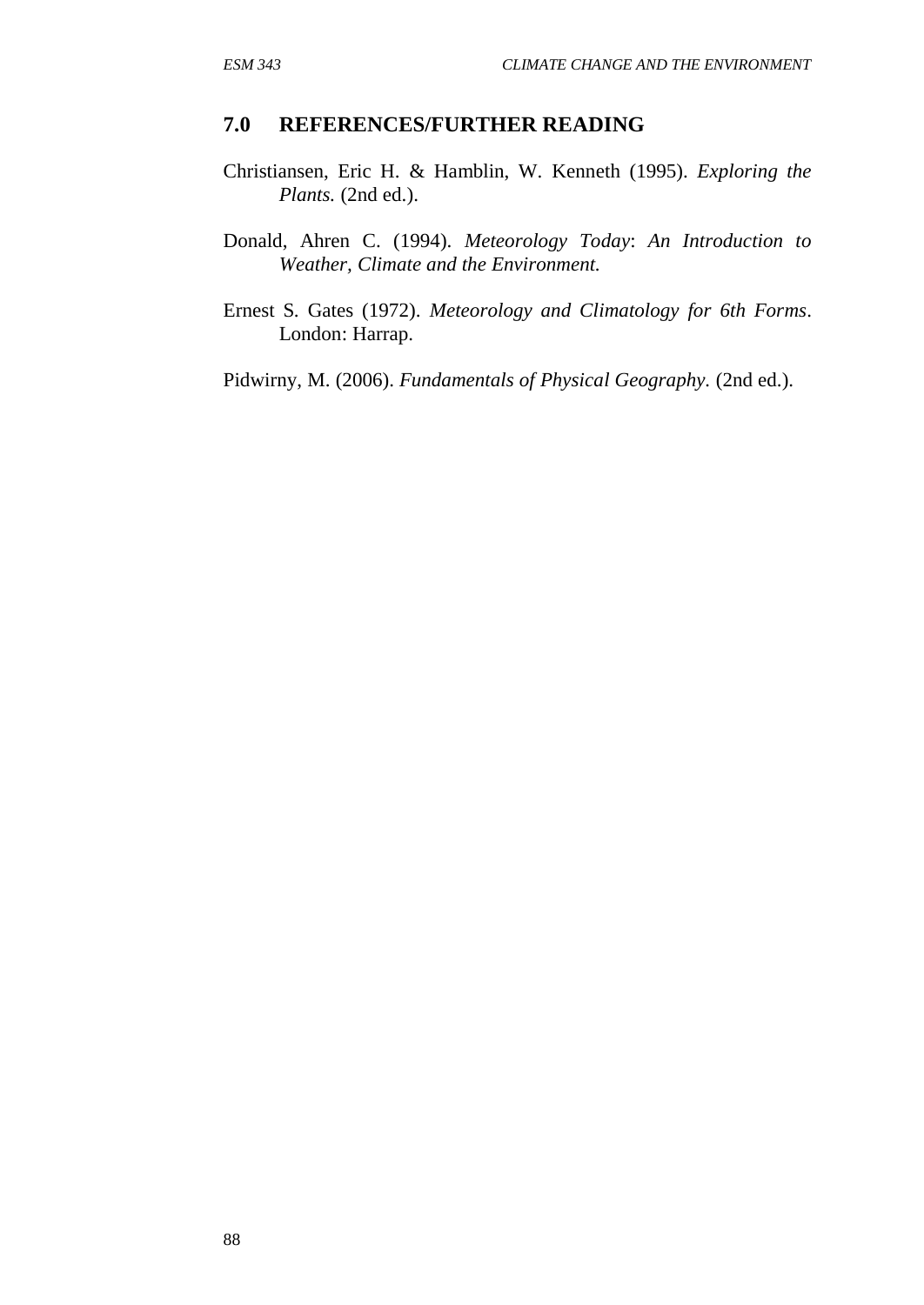# **UNIT 5 THE TEMPERATURE OF THE ATMOSPHERE**

## **CONTENTS**

- 1.0 Introduction
- 2.0 Objectives
- 3.0 Main Content
	- 3.1 Methods by which Air is heated
	- 3.2 The Vertical and Horizontal Distribution of Air Temperature
		- 3.2.1 The Vertical Distribution of Temperature
		- 3.2.2 The Horizontal Distribution of Temperature
- 4.0 Conclusion
- 5.0 Summary
- 6.0 Tutor-Marked Assignment
- 7.0 References/Further Reading

# **1.0 INTRODUCTION**

The sun is the sole source of heat for the earth's atmosphere. From the sun, whose diameter is more than a hundred times that of the earth and whose surface is believed to have a temperature of about  $6000^{\circ}$ C, there streams an immense quantity of radiant energy. Although only a small fraction of the energy emitted from the sun reaches the earth, all life on the planet owes its existence to this radiation. Temperature decreases with increasing elevation at an average rate of about 6.5°C per km (about 19°F per mi). As a result, temperatures in the mountains are generally much lower than at sea level. Temperature continues to decrease throughout the atmosphere's lowest layer, the troposphere, where almost all weather occurs. The troposphere extends to a height of 16 km above sea level over the equator and about 8 km above sea level over the poles. Above the troposphere is the stratosphere, where temperature levels off and then begins to increase with height. Almost no weather occurs in the stratosphere.

# **2.0 OBJECTIVES**

At the end of this unit, you should be able to:

- state the processes by which earth surface is being heated
- explain the vertical and horizontal distribution of temperature.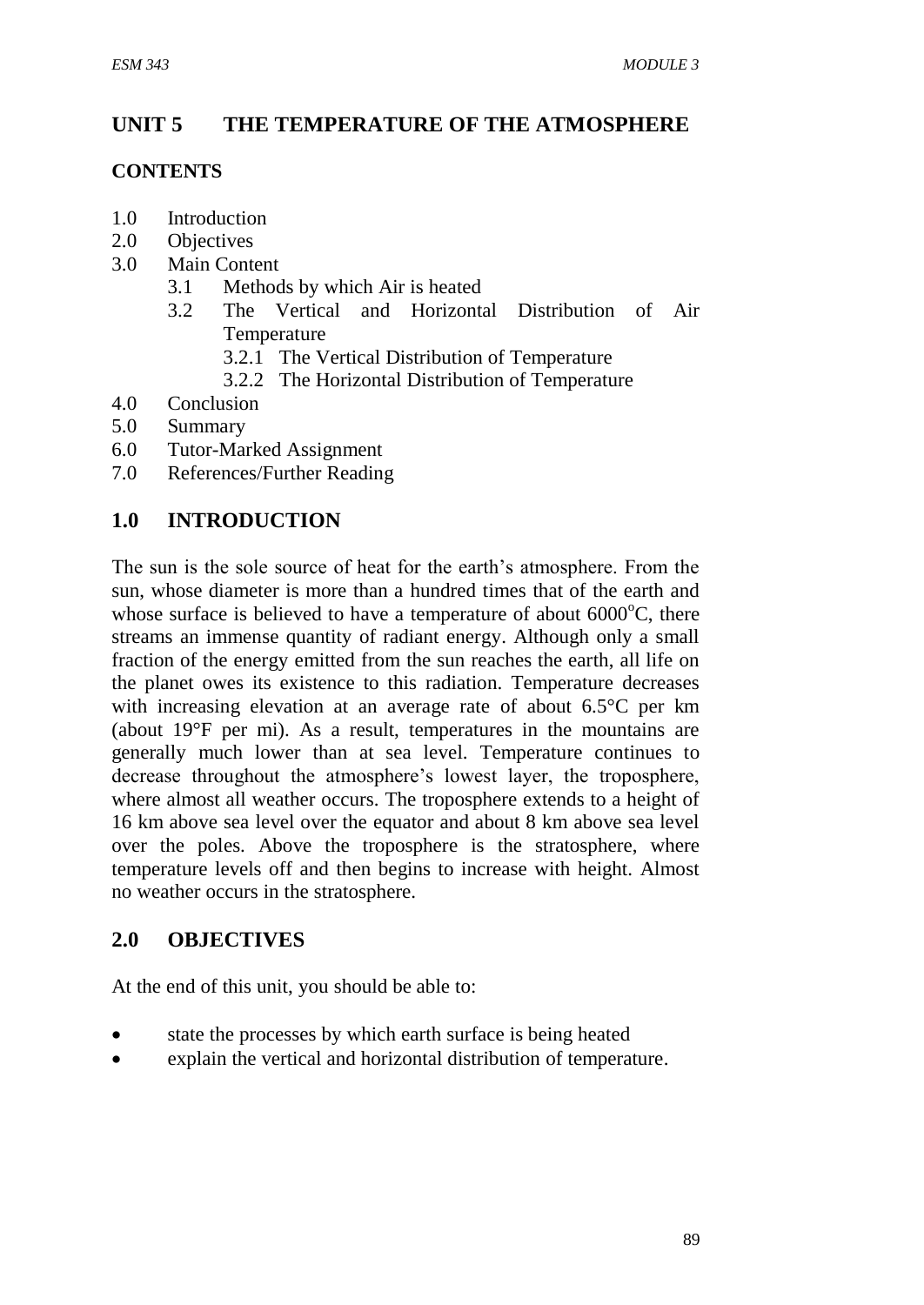# **3.0 MAIN CONTENT**

# **3.1 Methods by which Air is Heated**

The atmosphere is heated by radiation from the earth's surface, which retransmits the sun's radiation in the form of long or heat waves. Consequently, the temperature of the atmosphere will vary with height above the earth's surface. Majorly, the atmosphere is heated by these three major processes.

## **Radiation**

This is simply the direct heating of a body by the transmission of heatwaves. The long waves from the earth's surface heat the air in close proximity to the ground. Earth is heated by short wave energy from the sun. The air is heated by long-wave energy from the earth.

## **Convection**

Our convection currents are upward movements of warm air which, because it is at a higher temperature than its surroundings, is less dense and lighter and therefore tends to rise. By convectional heating of the atmosphere, air is heated by the earth, expands, and raised cold air flows in and is itself warmed by the earth.

# **Conduction**

This is the process by which air is heated directly in the daytime by contact with the earth's surface. Since the air tends to be heated in these three ways the air near the surface on the whole attains the same temperature as the ground with which it is in contact. The ground temperature however, depends upon the amount of solar radiation reaching the earth's surface and upon the character of the surface which is receiving that radiation.

# **3.2 The Vertical and Horizontal Distribution of Air Temperature**

# **3.2.1 The Vertical Distribution of Temperature**

We have already examined the methods by which the atmosphere is heated, and have noticed that radiation from the earth's surface is the fundamental source of heat. Experimental observation of air temperature at different altitudes has verified the assumption that air temperature decreases as height increases.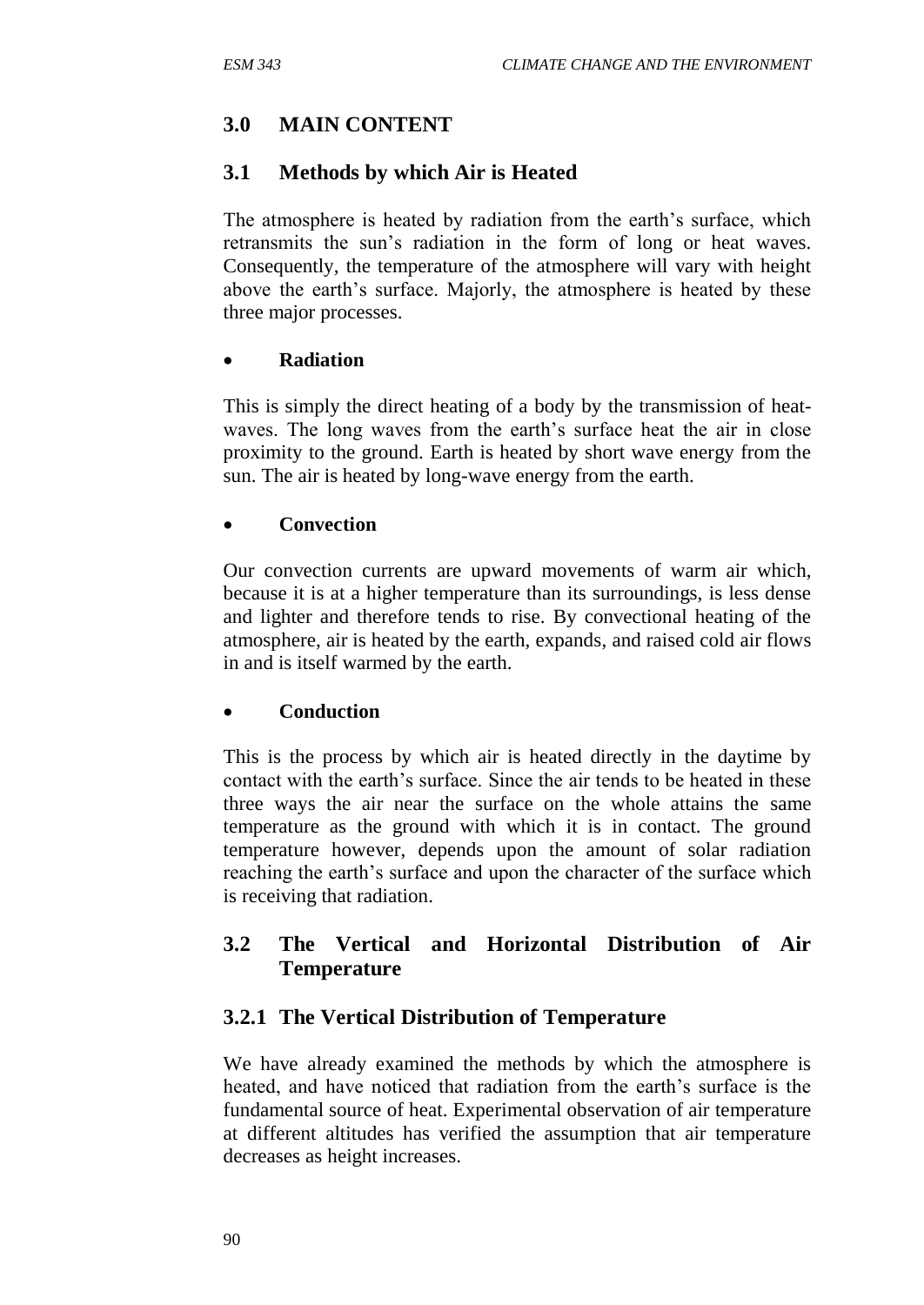Under normal conditions, while the rate of decrease is not uniform, the average is about 1.8  $^{\circ}$ C per 300 metres. This is called the 'lapse rate'; the steeper the lapse rate the more rapid the decrease in temperature. The rate of temperature decrease naturally varies from place to place and from one part of the year to the next.

Dry air, when forced to rise, will expand and cool at a rate of  $30^{\circ}$ C per 300 metres. This is known as the 'dry adiabatic lapse rate' and is the rate at which rising dry air cools off; subsiding dry air warms when no heat is transferred from other surrounding sources. If the environmental lapse rate for a section of the atmosphere was  $2.5^{\circ}$ C in 300 metres, and a portion of that air were made to rise, after 300 metres, the temperature of that dry air would be reduced by  $30^{\circ}$ C. The portion of air would be  $0.5^{\circ}$ C cooler than the surrounding air at the same level. The rate of decrease of temperature in ascending saturated air is known as the saturated adiabatic lapse rate and for lower levels of the troposphere in temperate latitudes is of the order of 1.5  $^{\circ}$ C per 300 meters. The value is not constant and depends on the amount of moisture condensed. Cold air can contain less moisture than warm air and so the latent heat released in cold air will be less than that released in warm air.

# **3.2.2 The Horizontal Distribution of Temperature**

The main features of surface air temperature over the earth are largely decided by latitude. Temperature decreases gradually from the equator to Polar Regions. These distributions, however, are largely modified by the position of land and sea surfaces and the seasonal changes in the sun's position relative to those surfaces. Surface air temperature can be shown on a map by a series of lines called Isotherms. An Isotherm is simply a line joining places having the same mean sea-level temperature.

# **4.0 CONCLUSION**

The air is heated by the process of radiation, conduction and convection and the air temperature is distributed both vertically and horizontally.

# **5.0 SUMMARY**

In this unit, we have learnt that:

- the sun is the sole source of heat for the earth's atmosphere but only a small fraction of energy released by the sun reaches the earth
- the atmosphere is heated by three processes: radiation, convection and conduction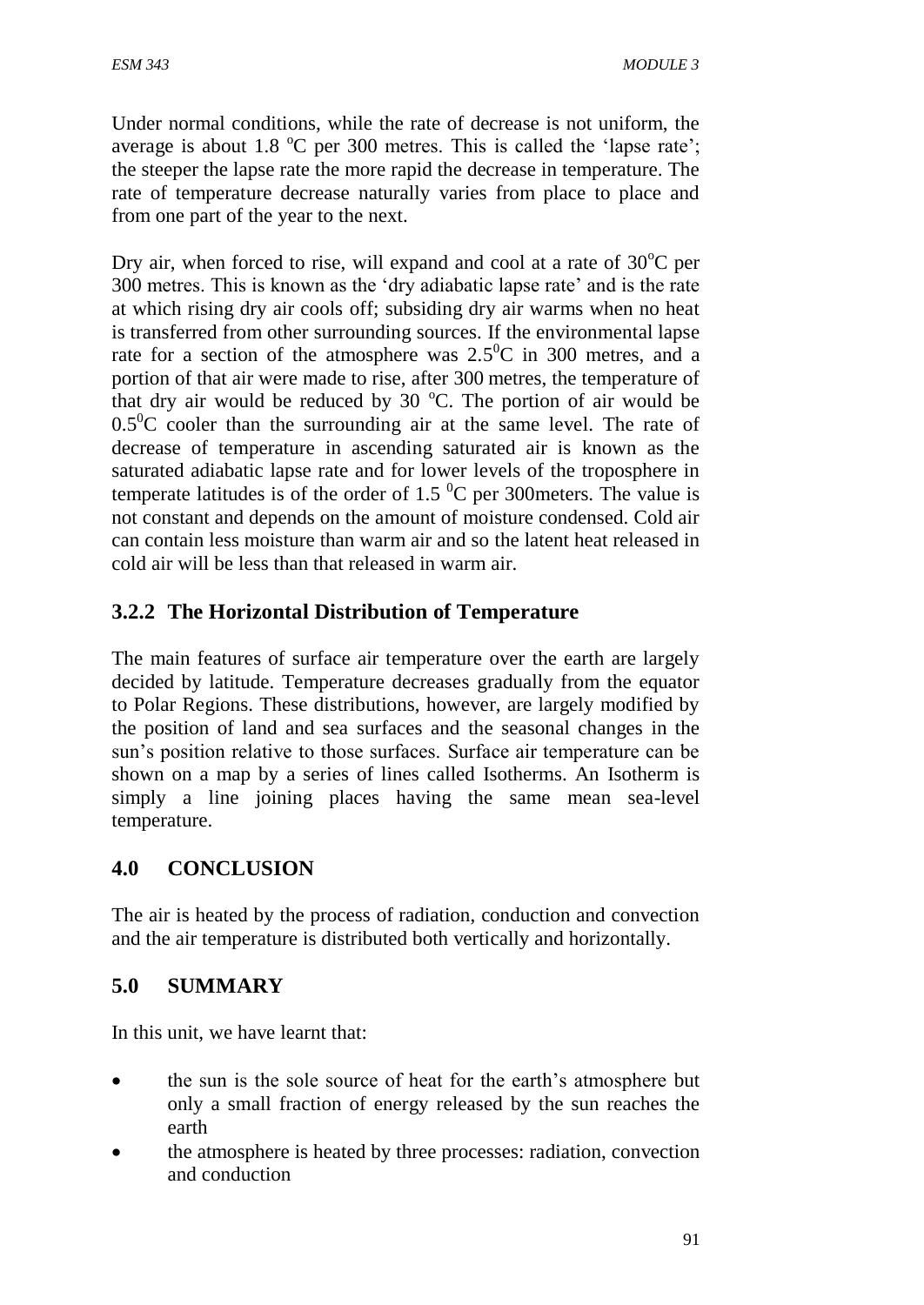- air temperature decreases as height increases
- the rate at which air temperature drops varies from place to place
- temperature decreases gradually from the equator to the polar regions.

# **6.0 TUTOR-MARKED ASSIGNMENT**

- 1. Discuss the methods by which air is heated.
- 2. The higher you go the cooler it becomes. Explain this as it relates to atmosphere.
- 3. Explain the following terms:
	- (a) Lapse rate
	- (b) Environment lapse rate
	- (c) Dry adiabatic lapse rate.
	- (d) Isotherm.

# **7.0 REFERENCES/FURTHER READING**

- Ayoade, J. O. (2004). *Introduction to Climatology for the Tropics*. Ibadan: Spectrum Books Limited.
- Ernest, S. Gates (1972). *Meteorology and Climatology for Sixth Forms*. London: Harrap.
- Pidwirny, M. (2006). *Fundamentals of Physical Geography*. (2<sup>nd</sup> ed.).
- Strahler, A.N. & Strahler, A. H. (1973). *Environmental Geosciences*: *Interaction between Natural Systems and Man.*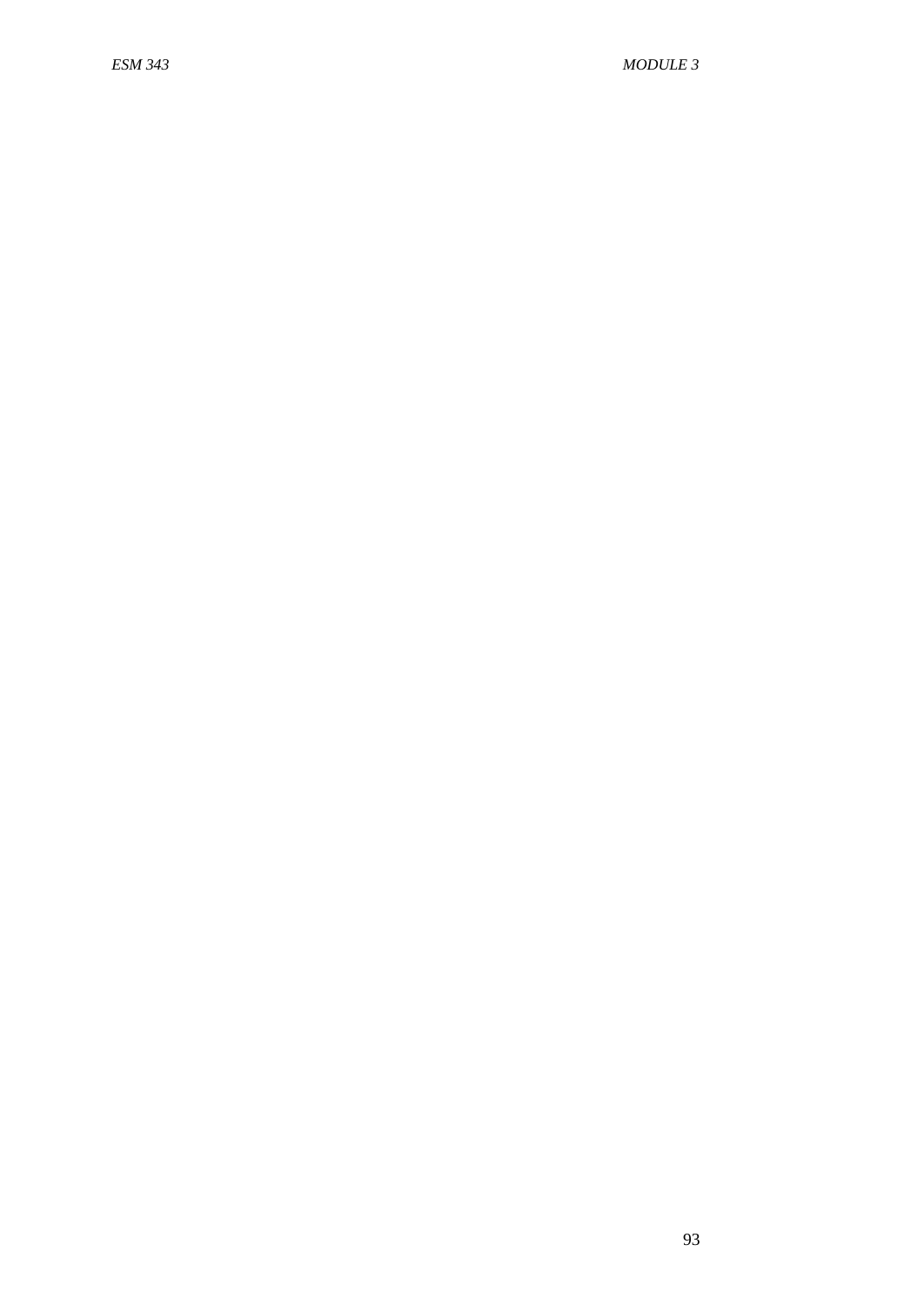# **MODULE 2**

| Unit 1 | Urban Climatology |
|--------|-------------------|
|--------|-------------------|

- Unit 2 Physical Behaviours of the Atmosphere
- Unit 3 Acid Precipitation
- Unit 4 Causes of Climate Change
- Unit 5 Greenhouse Effect

# **UNIT 1 URBAN CLIMATOLOGY**

#### **CONTENTS**

- 1.0 Introduction
- 2.0 Objectives
- 3.0 Main Content
	- 3.1 Energy Characteristics of Urban Areas
	- 3.2 Observed Climate of Cities
- 4.0 Conclusion
- 5.0 Summary
- 6.0 Tutor-Marked Assignment
- 7.0 References/Further Reading

# **1.0 INTRODUCTION**

Urban and rural environments differ substantially in their micro-climate. These climatic differences are primarily caused by the alteration of the earth's surface by human construction and the release of artificiallycreated energy into the environment.

# **2.0 OBJECTIVES**

At the end of this unit, you should be able to:

- describe the energy characteristics of urban areas
- give an account of city climate.

# **3.0 MAIN CONTENT**

#### **3.1 Energy Characteristics of Urban Areas**

In a city, concrete, asphalt, and glass replace natural vegetation, and vertical surfaces of buildings are added to the normally flat natural rural landscape. Urban surfaces generally have a lower albedo, greater heat conduction, and more heat storage than the surfaces they replaced. The geometry of city buildings causes the absorption of a greater quantity of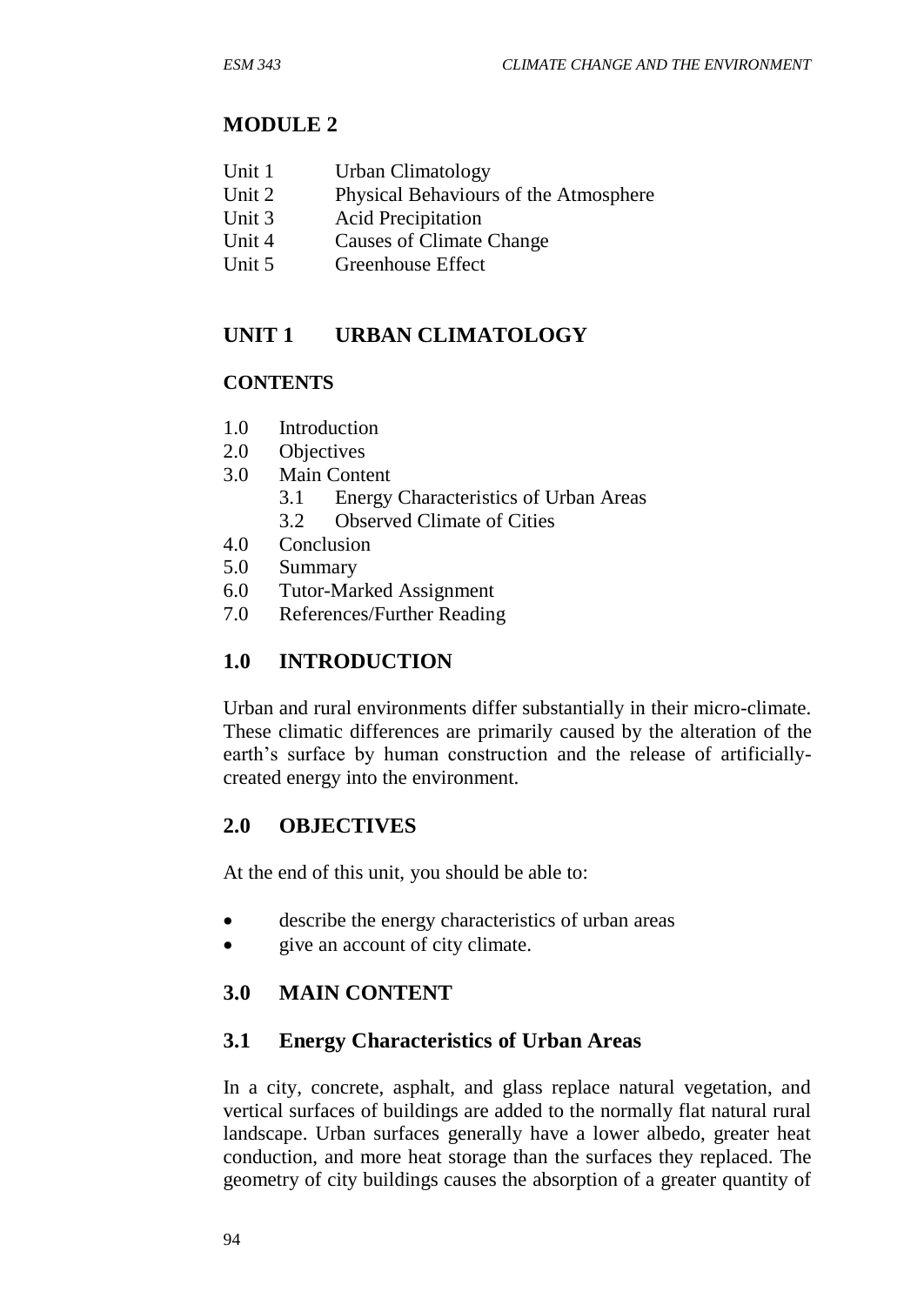available incoming solar radiation and outgoing terrestrial infrared radiation. Even in early morning and late afternoon the urban areas are intercepting and absorbing radiation on their vertical surfaces. In urban areas, large amounts of heat energy are added to the local energy balance through transportation, industrial activity, and the heating of buildings.

Finally, in rural areas, evaporation and transpiration from various natural surfaces act to cool the land surface and local atmosphere. In urban locations, drainage systems have been created to quickly remove surface water. Thus, little water is available for cooling.

# **3.2 Observed Climate of Cities**

Urban areas tend to be warmer than the surrounding countryside. These differences in temperature are best observed at night under stable conditions when atmospheric mixing is at a minimum. Climatologists call this phenomenon the urban heat island. The urban heat island is strongest at the city centre where population densities are highest and industrial activity is at a maximum. The heat island effect has been described in many cities around the world, and temperature differences between city and country can be as high as 6° Celsius.

Wind in urban areas is generally calmer than those in rural areas. This reduction in velocity is due to the frictional effects of the city's vertical surfaces. However, some streets and building configurations within a city can channel the wind and increase its velocity through a venturi effect. Certain parts of downtown Chicago and Winnipeg are noted for their unusually high wind speeds.

Climatologists have measured about 10 per cent more rainfall in urban areas. This increase may be due to the combined effect of particulate air pollution and increased convectional uplift. Air pollution may enhance rainfall by increasing the number of condensation nuclei through the atmospheric addition of smoke and dust particles. The additional generation of heat within the city increases the number of convection currents over that surface. Convection is required to initiate the development of thunderstorms. A significant portion of industry and transportation burns fossil fuels especially in cities, such as gasoline. When these fuels burn, chemicals and particulate matters are released into the atmosphere. Although a vast number of substances contribute to air pollution, the most common air pollutants contain carbon, sulfur, and nitrogen. These chemicals interact with one another and with ultraviolet radiation in sunlight in dangerous ways. Smog is usually found in urban areas that have large numbers of automobiles. Smog forms when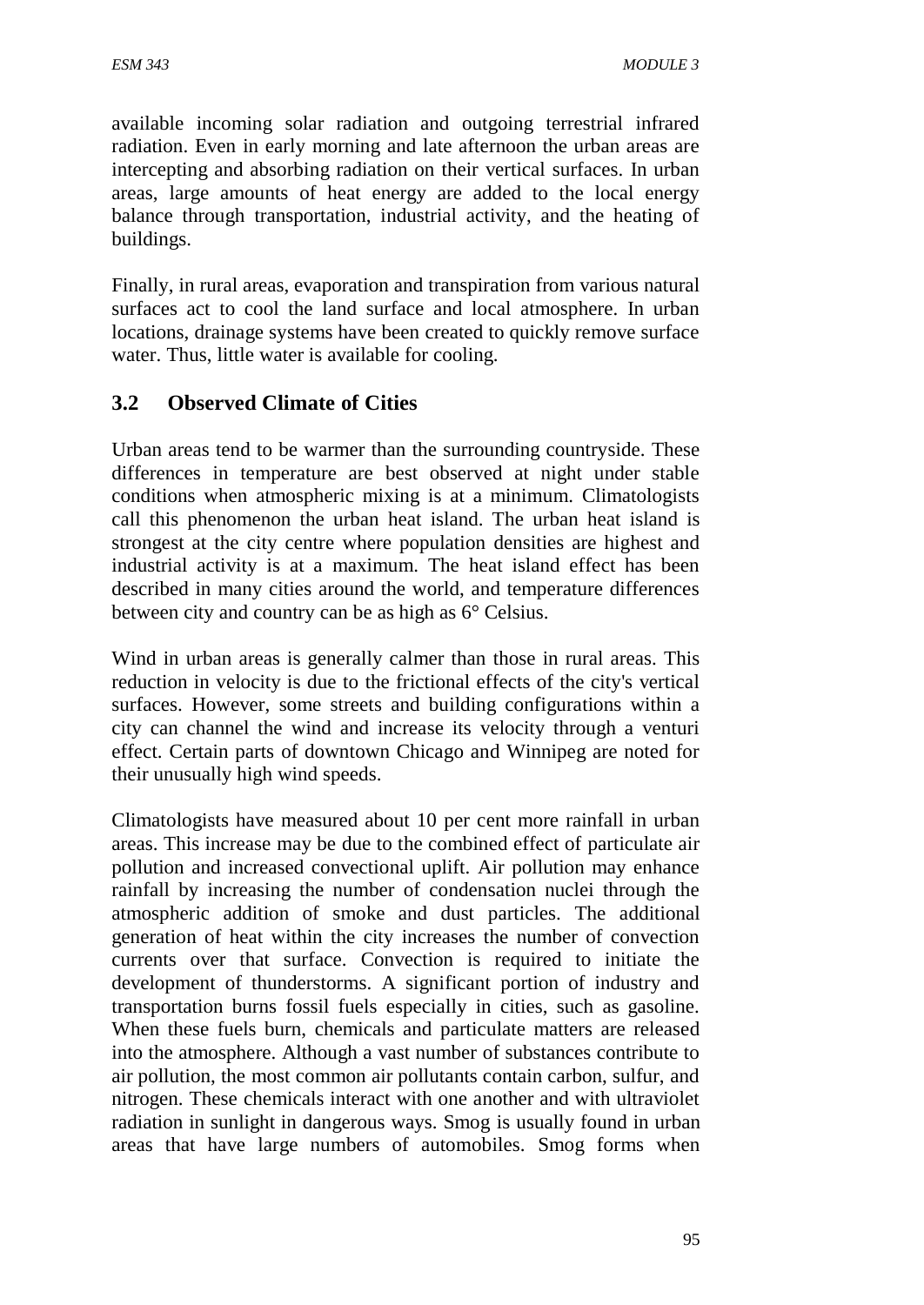nitrogen oxides react with hydrocarbons in the air to produce aldehydes and ketones. Smog can cause serious health problems.

# **4.0 CONCLUSION**

Climatic differences between cities and rural areas is primarily caused by the alteration of the earth's surface by human construction and the release of artificially created energy into the environment

# **5.0 SUMMARY**

In this unit, we have learnt that:

- urban and rural environments differ substantially in their microclimate
- urban surfaces generally have a lower albedo and greater heat conduction
- urban areas tend to be warmer than the rural areas
- wind in urban areas is generally calmer than in rural areas
- climatologists have measured up to 10 per cent more rainfall in urban areas.

# **6.0 TUTOR-MARKED ASSIGNMENT**

- 1. What are the major characteristics of the urban areas?
- 2. In what way do urban climate differs from rural climate

# **7.0 REFERENCES/FURTHER READING**

- Ernest, S. Gates (1972). *Meteorology and Climatology for 6th Forms*. London: Harrap.
- John, A. Dawson & John, C. Doornkamp (1973). *Evaluating the Human Environment.* Essays in Applied Geography.
- Ronan, P., John, M. & Bill, L. (1995). *International Perspectives in Urban Studies.*
- Strahler, A.N. & Strahler, A. H. (1973). *Environmental Geosciences: Interaction between Natural Systems and Man.*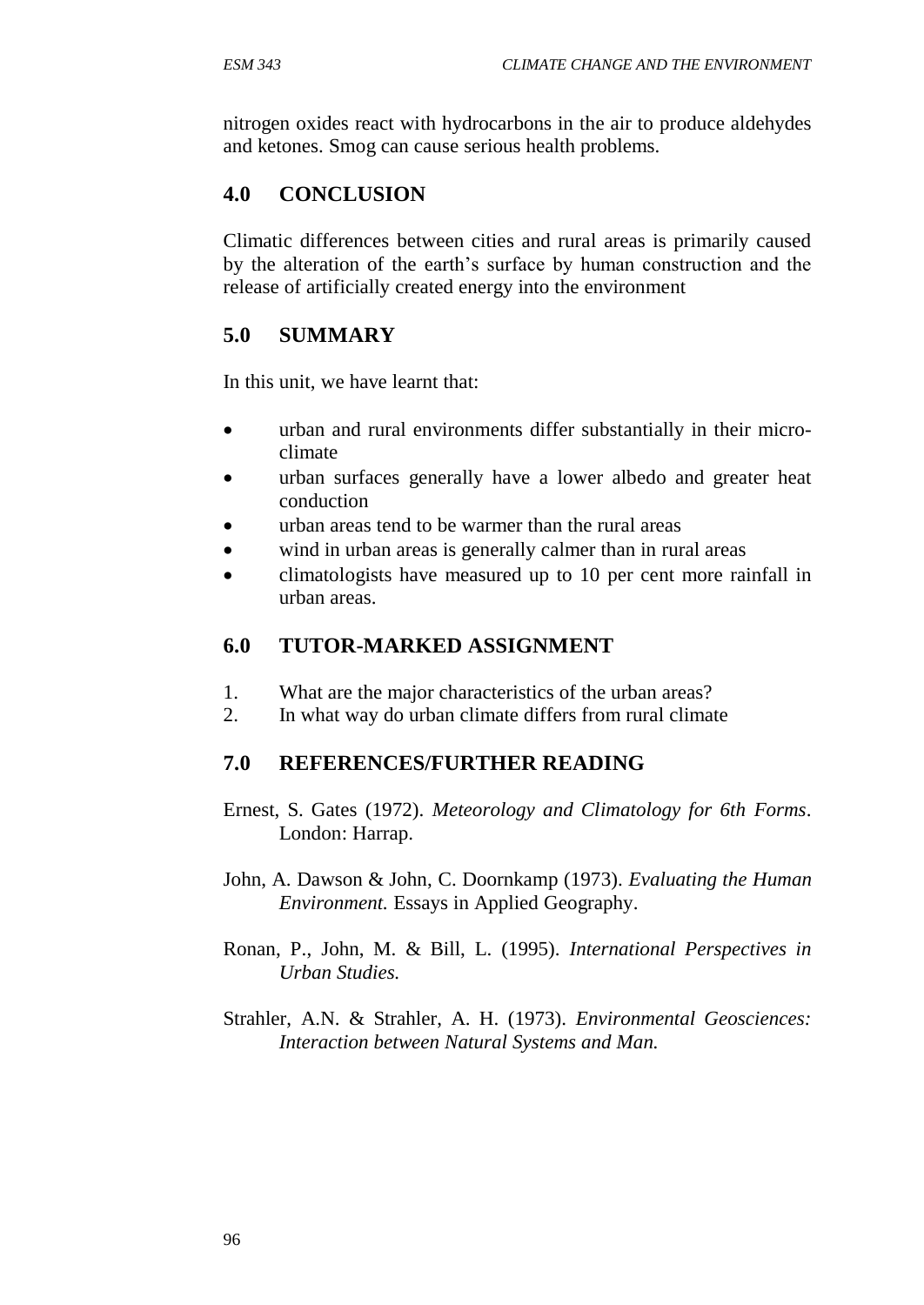# **UNIT 2 PHYSICAL BEHAVIOURS OF THE ATMOSPHERE**

#### **CONTENTS**

- 1.0 Introduction
- 2.0 Objectives
- 3.0 Main Content
	- 3.1 Physical Behaviours of the Atmosphere and the Gas Law
	- 3.2 Atmospheric Pressure
	- 3.3 Measuring Atmospheric Pressure
- 4.0 Conclusion
- 5.0 Summary
- 6.0 Tutor-Marked Assignment
- 7.0 References/Further Reading

# **1.0 INTRODUCTION**

A gas that obeyed the ideal gas equation exactly under any conditions would be an ideal gas, but no actual gas perfectly conforms to the equation at all temperatures and pressures. Under the conditions of high temperatures and low pressures present over much of earth's surface, however, most real gases behave as ideal gases. Gases with boiling points below -173ºC (-279ºF), such as hydrogen, oxygen, nitrogen, and the noble gases, come closest to being ideal gases. Gases with relatively high boiling points, such as carbon dioxide, obey the gas laws only approximately.

# **2.0 OBJECTIVES**

At the end of this unit, you should be able to:

- describe important relationships between temperature, pressure, density and volume
- explain what is meant by atmospheric pressure
- explain a simple experiment on how to measure atmospheric pressure.

# **4.0 MAIN CONTENT**

#### **3.1 Physical Behaviours of the Atmosphere and the Gas Law**

In the earlier units, we learnt that the atmosphere is composed of a mixture of many different gases. This mixture behaves in many ways as if it were a single gas. As a result of this phenomenon, the following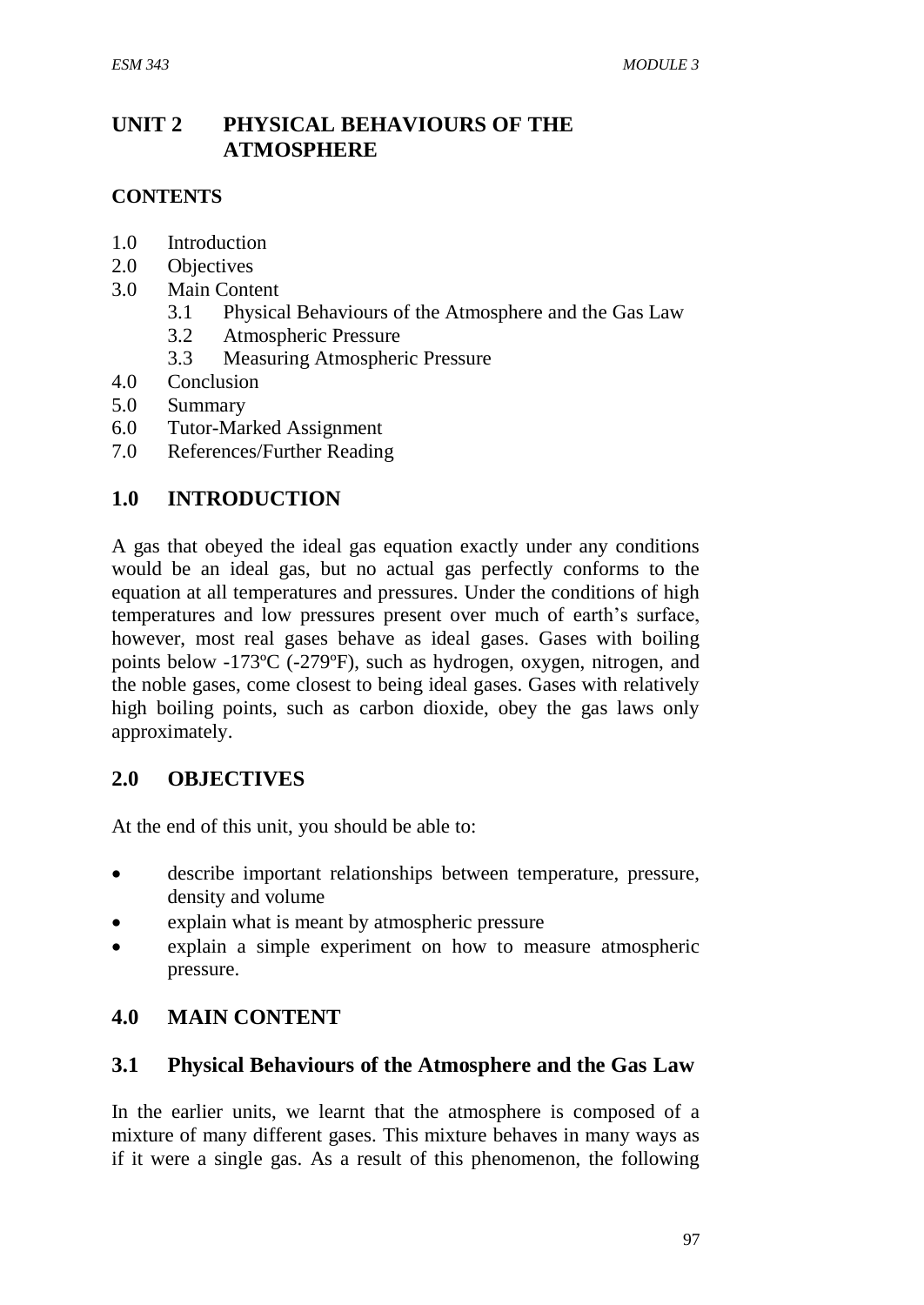generalisations describe important relationships between temperature, pressure, density and volume that relate to the earth's atmosphere.

- When temperature is held constant, the density of a gas is proportional to pressure, and volume is inversely proportional to pressure. Accordingly, an increase in pressure will cause an increase in density of the gas and a decrease in its volume.
- If volume is kept constant, the pressure of a unit mass of gas is proportional to temperature. If temperature increases so will pressure, assuming no change in the volume of the gas.
- Holding pressure constant, causes the temperature of a gas to be proportional to volume, and inversely proportional to density. Thus, increasing temperature of a unit mass of gas causes its volume to expand and its density to decrease as long as there is no change in pressure.

These relationships can also be described mathematically by the Ideal Gas Law. Two equations that are commonly used to describe this law are:

- Pressure x Volume = Constant x Temperature, and
- $\bullet$  Pressure = Density x Constant x Temperature

# **3.2 Atmospheric Pressure**

Air is a tangible material substance and as a result has mass. Any object with mass is influenced by the universal force known as gravity. Newton's Law of Universal Gravitation states: any two objects separated in space are attracted to each other by a force proportional to the product of their masses and inversely proportional to the square of the distance between them. On the earth, gravity can also be expressed as a force of acceleration of about 9.8 meters per second per second. As a result of this force, the speed of any object falling towards the surface of the earth accelerates (1st second - 9.8 meters per second, 2nd second - 19.6 meters per second, 3rd second - 29.4 meters per second, and so on.) until terminal velocity is attained. Gravity shapes and influences all atmospheric processes. It causes the density and pressure of air to decrease exponentially as one moves away from the surface of the earth. Figure 4 below models the average change in air pressure with height above the earth's surface. In this graph, air pressure at the surface is illustrated as being approximately 1013 millibars (mb) or 1 kilogram per square centimeter of surface area.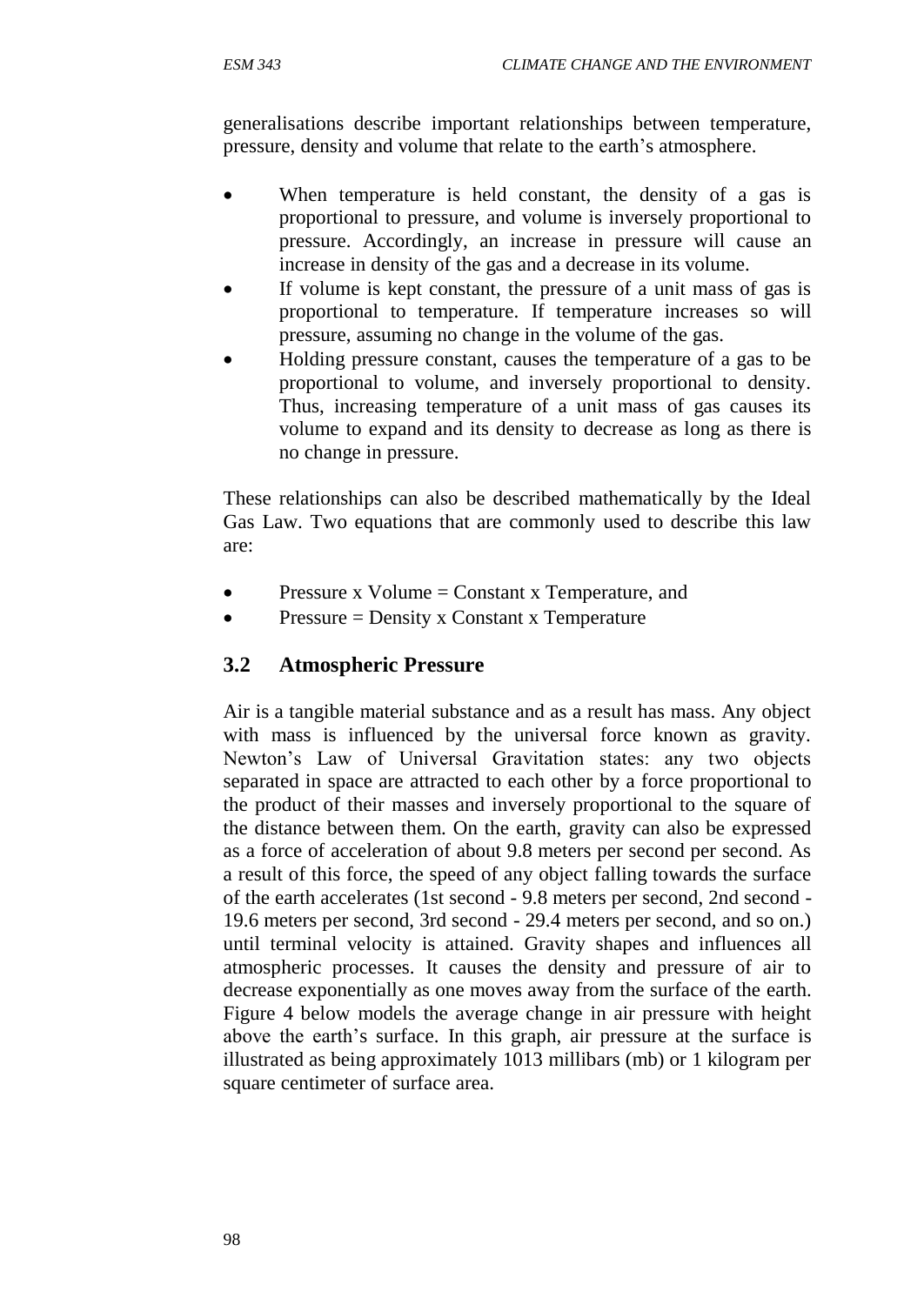

**Fig. 4: Change in Air Pressure with Height**

#### **3.3 Measuring Atmospheric Pressure**

Any instrument that measures air pressure is called a barometer. The first measurement of atmospheric pressure began with a simple experiment performed by Evangelista Torricelli in 1643. In his experiment, Torricelli immersed a tube, sealed at one end, into a container of mercury (Fig. 5). Atmospheric pressure then forced the mercury up into the tube to a level that was considerably higher than the mercury in the container. Torricelli determined from this experiment that the pressure of the atmosphere is approximately 30 inches or 76 centimeters (one centimeter of mercury is equal to 13.3 millibars). He also noticed that the height of the mercury varied with changes in outside weather conditions.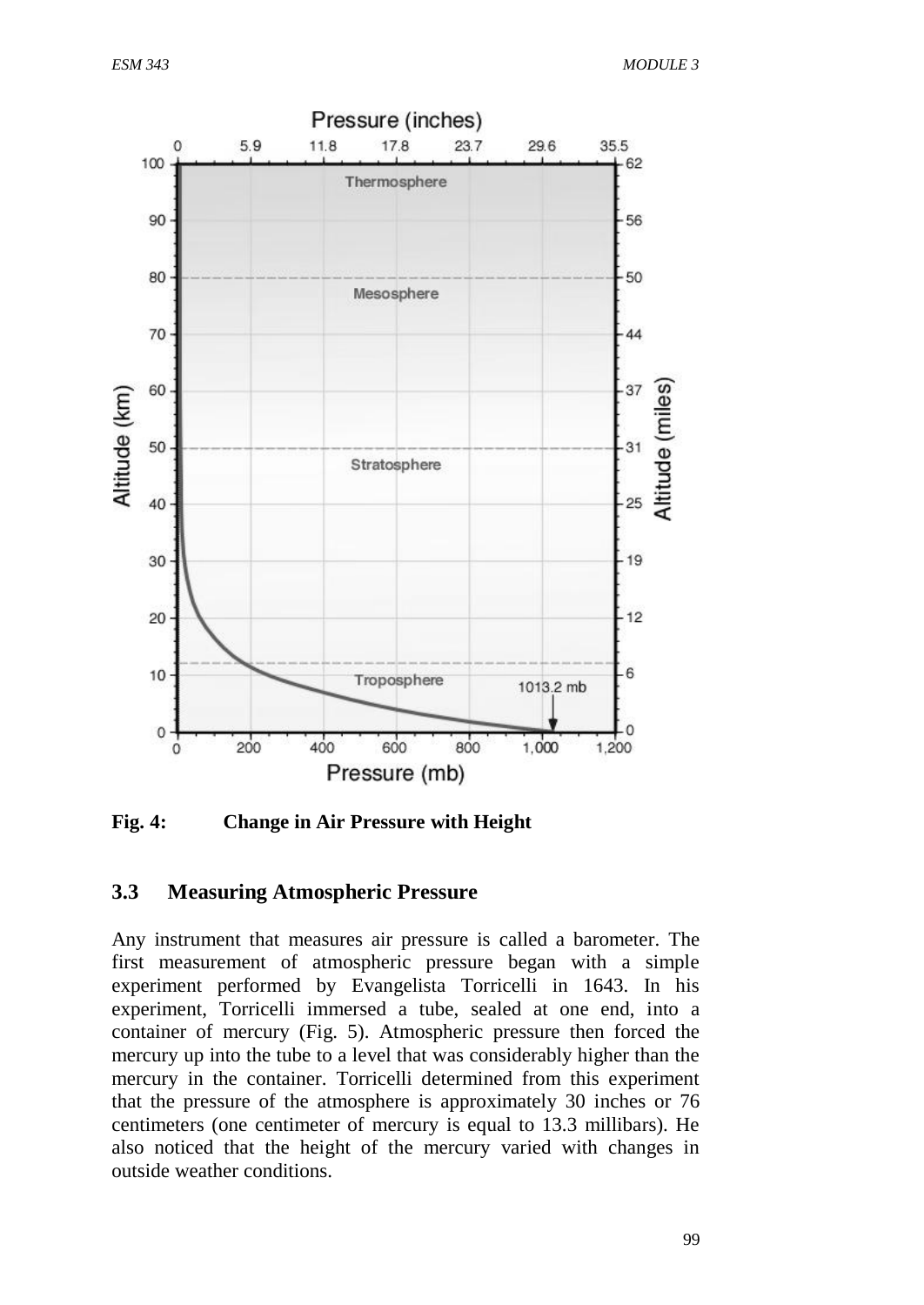

#### **Fig. 5: Diagram Showing the Construction of Torricelli's Barometer**

The most common type of barometer used in homes is the aneroid barometer. Inside this instrument is a small, flexible metal capsule called an aneroid cell. In the construction of the device, a vacuum is created inside the capsule so that small changes in outside air pressure cause the capsule to expand or contract. The size of the aneroid cell is then calibrated and any change in its volume is transmitted by springs and levers to an indicating arm that points to the corresponding atmospheric pressure.



**Fig. 6: Aneroid Barometer**

For climatological and meteorological purposes, standard sea-level pressure is said to be 76.0 cm or 29.92 inches or 1013.2 millibars. Scientists often use the kilopascal (kPa) as their preferred unit for measuring pressure. 1 kilopascal is equal to 10 millibars. Another unit of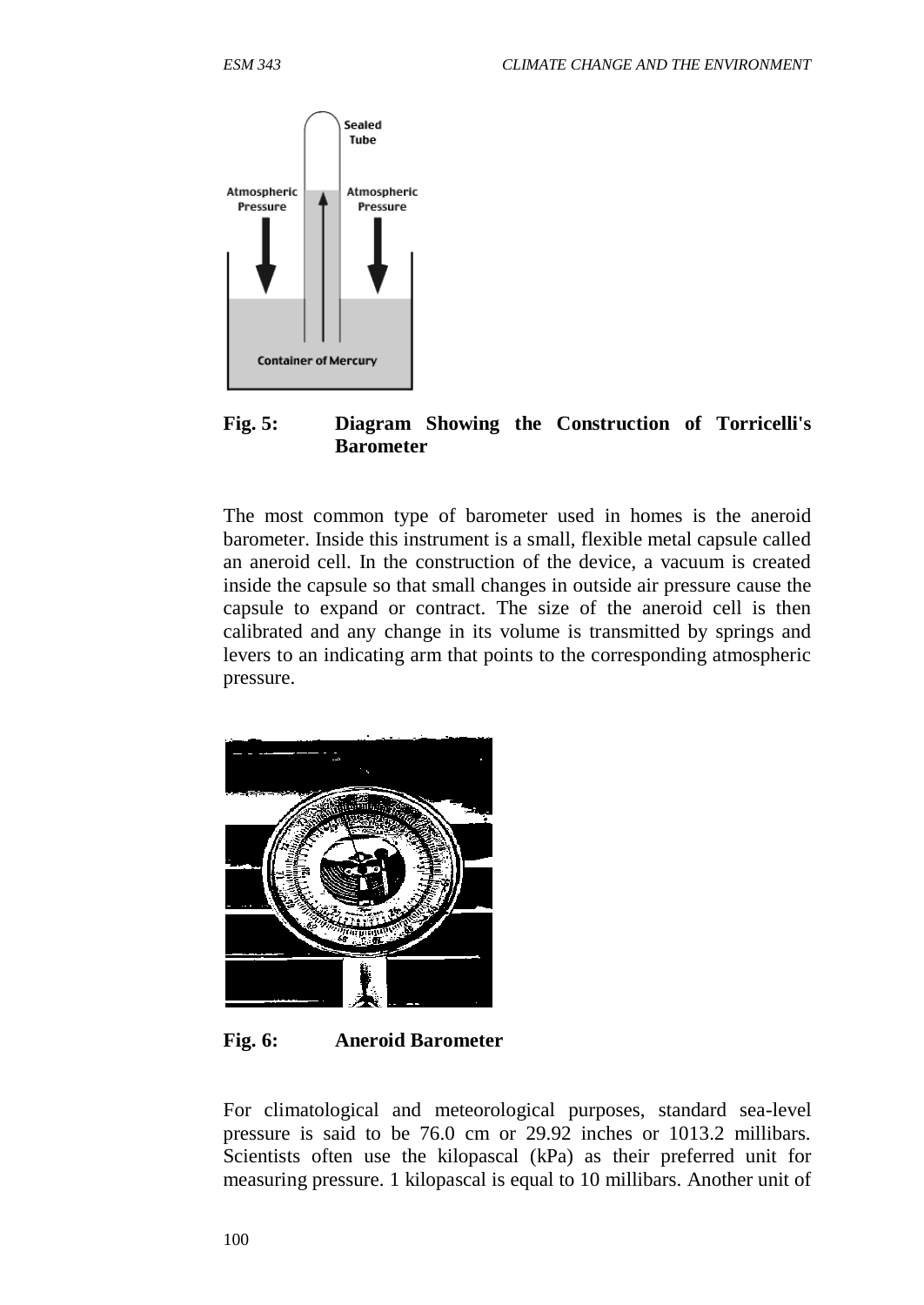force sometimes used by scientists to measure atmospheric pressure is the Newton. One millibar equals 100 Newton per square meter (N/m2).

# **4.0 CONCLUSION**

Since the dry air of the atmosphere may be regarded as a uniform gas, it must inevitably obey the law common to all gasses, connecting pressure, temperature, and density.

# **5.0 SUMMARY**

In this unit, we have learnt that:

- air is a tangible material substance and as a result has mass
- gravity shapes and influences all atmospheric processes
- air pressure can be measured using an instrument called barometer.

# **6.0 TUTOR-MARKED ASSIGNMENT**

- 1. Explain the gas law as it relates to the atmosphere.
- 2. Air has mass and exerts pressure in space, explain.
- 3. With the aid of annotated diagrams, explain how atmospheric pressure can be measured.

# **7.0 REFERENCES/FURTHER READING**

- Areola, O., *et al.* (1992). *Certificate Physical and Human Geography for Senior Secondary Schools*. Ibadan: University Press Plc.
- Ayoade, J. O. (2004). *Introduction to Climatology for the Tropics*. Ibadan: Spectrum Books Limited.
- Donald, Ahren C. (1994). *Meteorology Today: An Introduction to Weather, Climate and the Environment.*

Pidwirny, M. (2006). *Fundamentals of Physical Geography.* (2nd ed.).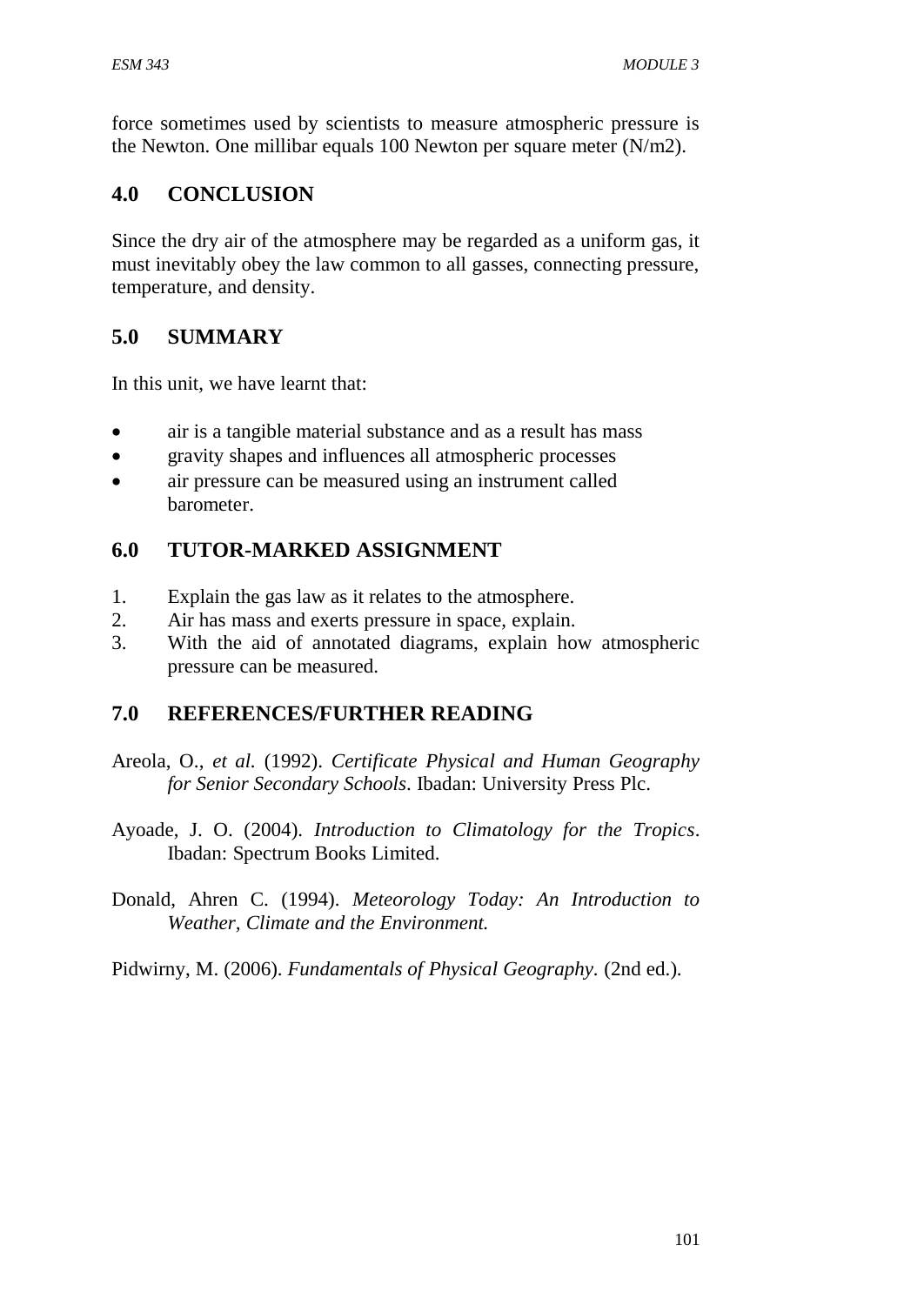# **UNIT 3 ACID PRECIPITATION**

#### **CONTENTS**

- 1.0 Introduction
- 2.0 Objectives
- 3.0 Main Content
	- 3.1 Formation of Acid Deposition
	- 3.2 Effects of Acid Deposition
		- 3.2.1 Effects of Acid Deposition on Environment
		- 3.2.2 Effects of Acid Deposition on Man
- 4.0 Conclusion
- 5.0 Summary
- 6.0 Tutor-Marked Assignment
- 7.0 References/Further Reading

# **1.0 INTRODUCTION**

Acidic pollutants can be deposited from the atmosphere to the earth's surface in wet and dry forms. The common term to describe this process is acid deposition. The term acid precipitation is used to specifically describe wet forms of acid pollution that can be found in rain, sleet, snow, fog, and cloud vapour. An acid can be defined as any substance that when dissolved in water dissociates to yield corrosive hydrogen ions. The acidity of substances dissolved in water is commonly measured in terms of pH. According to this measurement scale, solutions with pH less than 7 are described as being acidic, while a pH greater than 7.0 is considered alkaline (Fig. 7). Precipitation normally has a pH of 5.0 -5.6 because of natural atmospheric reactions involving carbon dioxide. Precipitation is considered to be acidic when its pH falls below 5.6.



**Fig. 7: The pH Scale**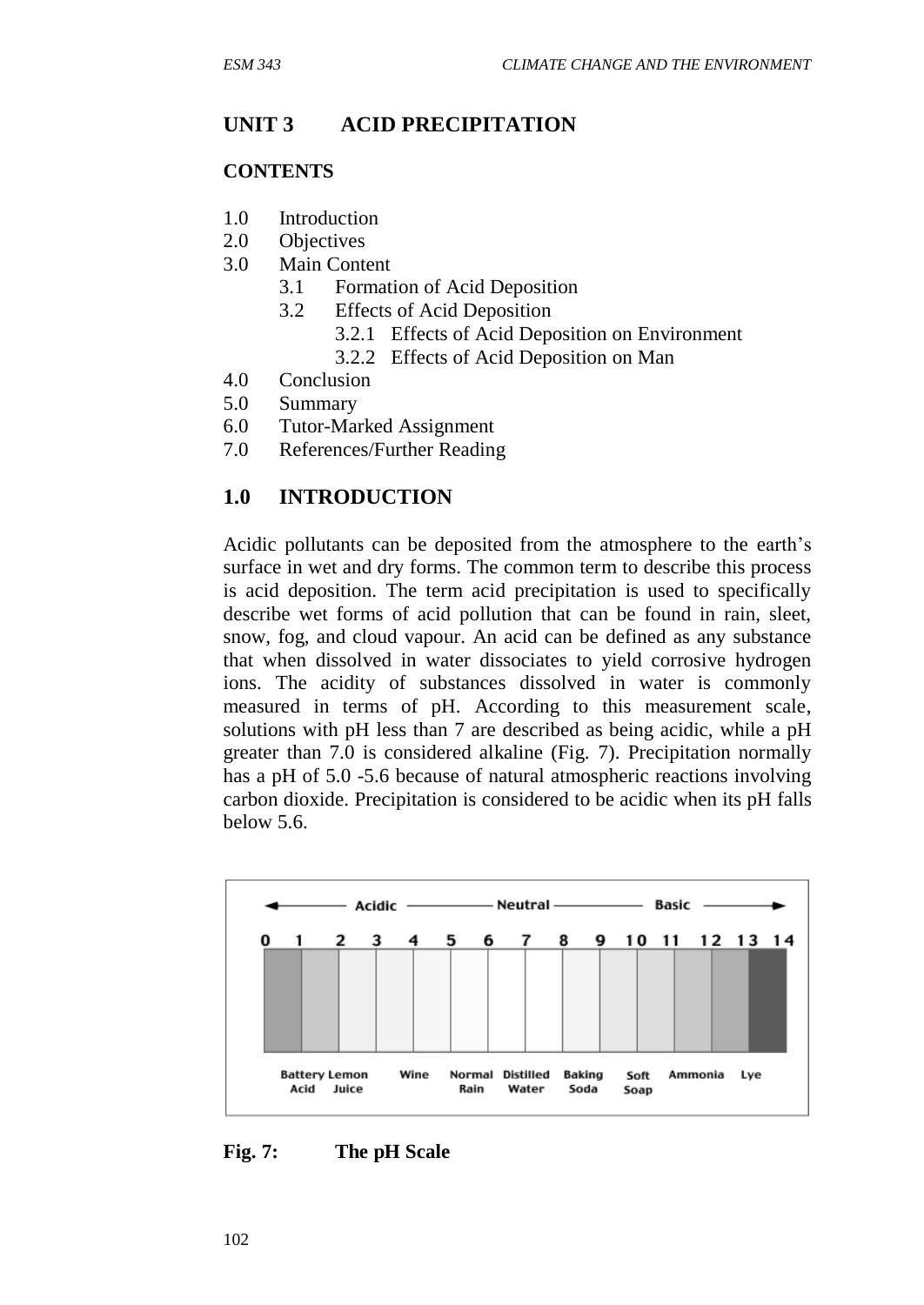A value of 7.0 is considered neutral. Values higher than 7.0 are increasingly alkaline or basic. Values lower than 7.0 are increasingly acidic. The illustration above also describes the pH of some common substances.

# **2.0 OBJECTIVES**

At the end of this unit, you should be able to:

- define the term acid precipitation and pH
- explain the formation of acid precipitation
- state the effects of acid deposition on the environment
- state the effects of acid deposition on man.

# **3.0 MAIN CONTENT**

## **3.1 Effects of Acid Deposition**

Acid deposition can form as a result of two processes:

- In some cases, hydrochloric acid can be expelled directly into the atmosphere. More commonly it is due to secondary pollutants that form from the oxidation of nitrogen oxides  $(NO_x)$  or sulfur dioxide  $(SO<sub>2</sub>)$  gases that are released into the atmosphere. Reactions at the earth's surface or within the atmosphere can convert these pollutants into nitric acid or sulfuric acid. The process of altering these gases into their acid counterparts can take several days, and during this time these pollutants can be transported hundreds of kilometers from their original source.
- Acid deposition formation can also take place at the earth's surface when nitrogen oxides and sulfur dioxide settle on the landscape and interact with dew or frost .Emissions of sulfur dioxide are responsible for 60-70 per cent of the acid deposition that occurs globally. More than 90 per cent of the sulfur in the atmosphere is of human origin. The main sources of sulfur include:
	- Coal-burning coal typically contains 2-3 per cent sulfur so when it is burned, sulfur dioxide is liberated
	- The smelting of metal sulfide ores to obtain the pure metals. Metals such as zinc, nickel, and copper are all commonly obtained in this manner
	- Volcanic eruptions although this is not a widespread problem, a volcanic eruption can add a lot of sulfur to the atmosphere in a regional area
	- Organic decay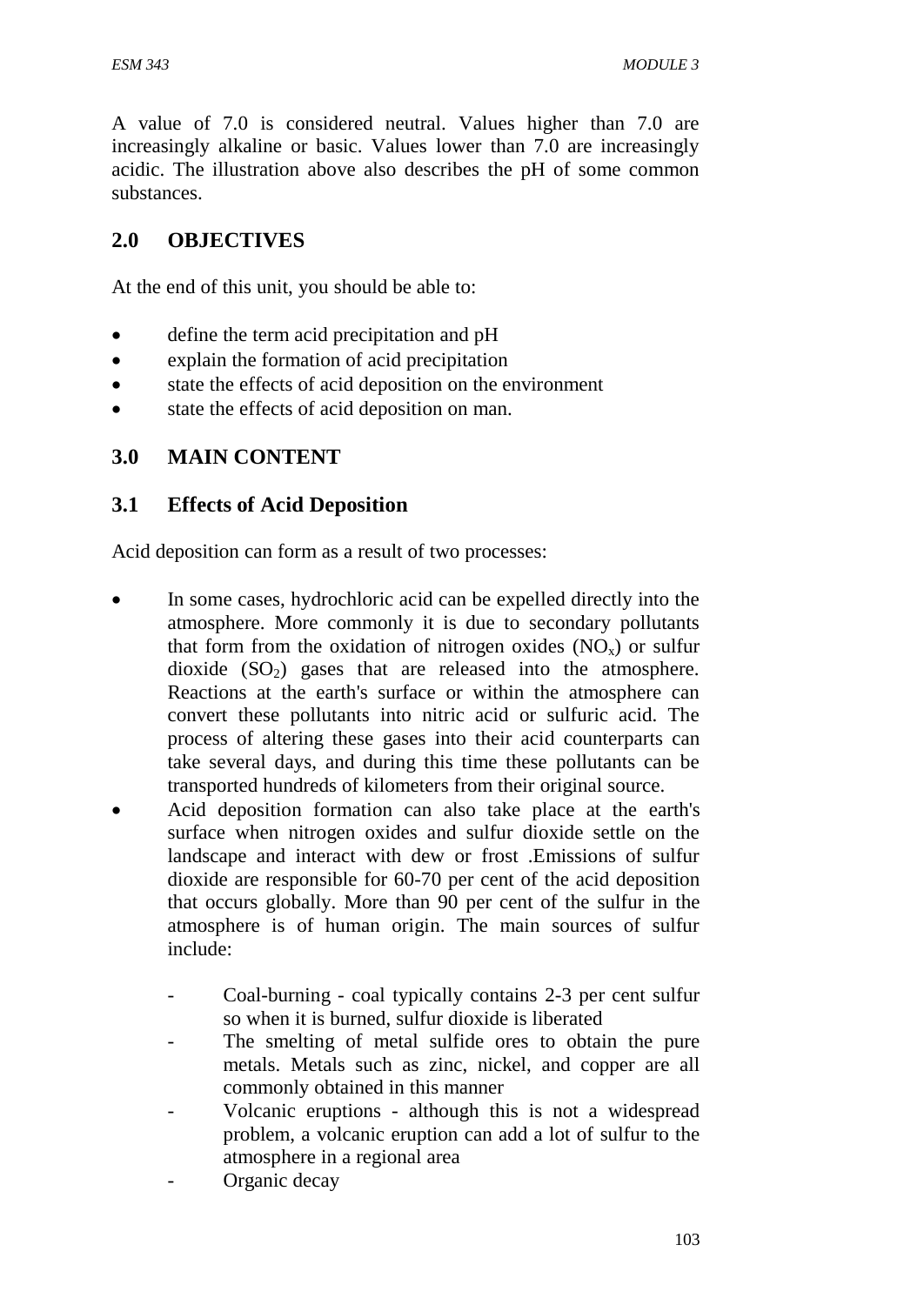#### Ocean spray

After being released into the atmosphere, sulfur dioxide can either be deposited on the earth's surface in the form of dry deposition or it can undergo the following reactions to produce acids that are incorporated into the products of wet deposition (Fig. 8).





#### **Fig. 8: Several Processes can Result in the Formation of Acid Deposition**

Nitrogen oxides  $(NO_x)$  and sulfur dioxide  $(SO_2)$  released into the atmosphere from a variety of sources fall to the ground simply as dry deposition. This dry deposition can then be converted into acids when these deposited chemicals meet water. Most wet acid deposition forms when nitrogen oxides  $(NO_x)$  and sulfur dioxide  $(SO_2)$  are converted to nitric acid (HNO<sub>3</sub>) and sulfuric acid (H<sub>2</sub>SO<sub>4</sub>) through oxidation and dissolution. Wet deposition can also form when ammonia gas  $(NH_3)$ from natural sources is converted into ammonium  $(NH<sub>4</sub>)$ .

Some 95 per cent of the elevated levels of nitrogen oxides in the atmosphere are the result of human activities. The remaining 5 per cent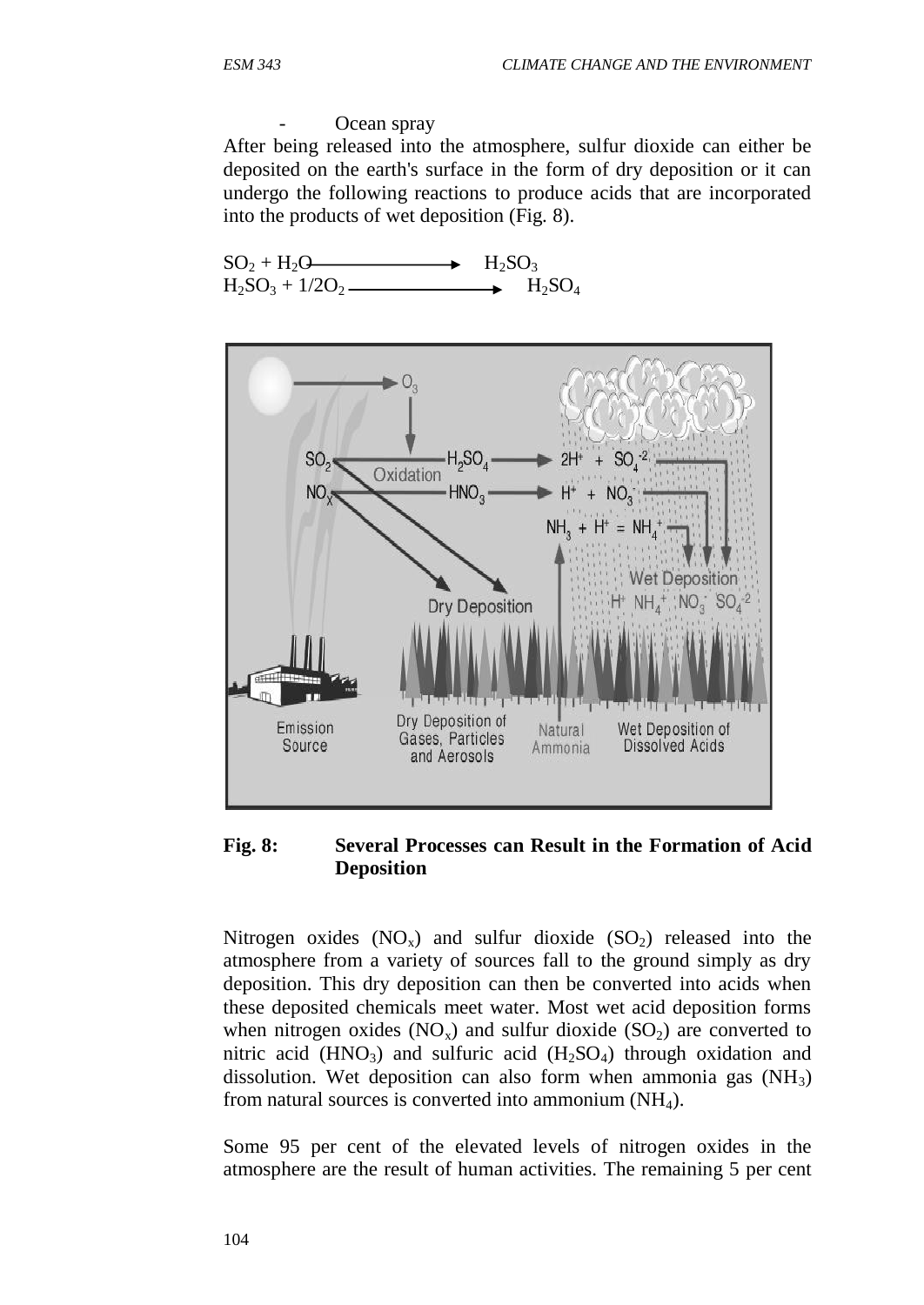comes from several natural processes. The major sources of nitrogen oxides include:

- combustion of oil, coal, and gas
- bacterial action in soil.
- forest fires
- volcanic action
- lightning.

Finally, the concentrations of both nitrogen oxides and sulfur dioxides are much lower than atmospheric carbon dioxide which is mainly responsible for making natural rainwater slightly acidic. However, these gases are much more soluble than carbon dioxide and therefore have a much greater effect on the pH of the precipitation.

# **3.2 Effects of Acid Deposition**

# **3.2.1 Effects of Acid Deposition on Environment**

Acid deposition influences the environment in several different ways. In aquatic systems, acid deposition can affect these ecosystems by lowering their pH. However, not all aquatic systems are affected equally. Streams, ponds, or lakes that exist on bedrock or sediments rich in calcium and/or magnesium are naturally buffered from the effects of acid deposition. Aquatic systems on neutral or acidic bedrock are normally very sensitive to acid deposition because they lack basic compounds that buffer acidification. One of the most obvious effects of aquatic acidification is the decline in fish numbers. In the 1970s scientists discovered that acidified lakes also contained high concentrations of toxic heavy metals like mercury, aluminum, and cadmium. The source of these heavy metals was the soil and bedrock surrounding the water body. Normally, these chemicals are found locked in clay particles, minerals, and rocks. However, the acidification of terrestrial soils and bedrock can cause these metals to become soluble. Once soluble, these toxic metals are easily leached by infiltrating water into aquatic systems where they accumulate to toxic levels.

The severity of the impact of acid deposition on vegetation is greatly dependent on the type of soil the plants grow in. Similar to surface water acidification, many soils have a natural buffering capacity and are able to neutralise acid inputs. In general, soils that have a lot of lime are better at neutralising acids than those that are made up of siliceous sand or weathered acidic bedrock. In less buffered soils, vegetation is effected by acid deposition because:

 Increasing acidity results in the leaching of several important plant nutrients, including calcium, potassium, and magnesium.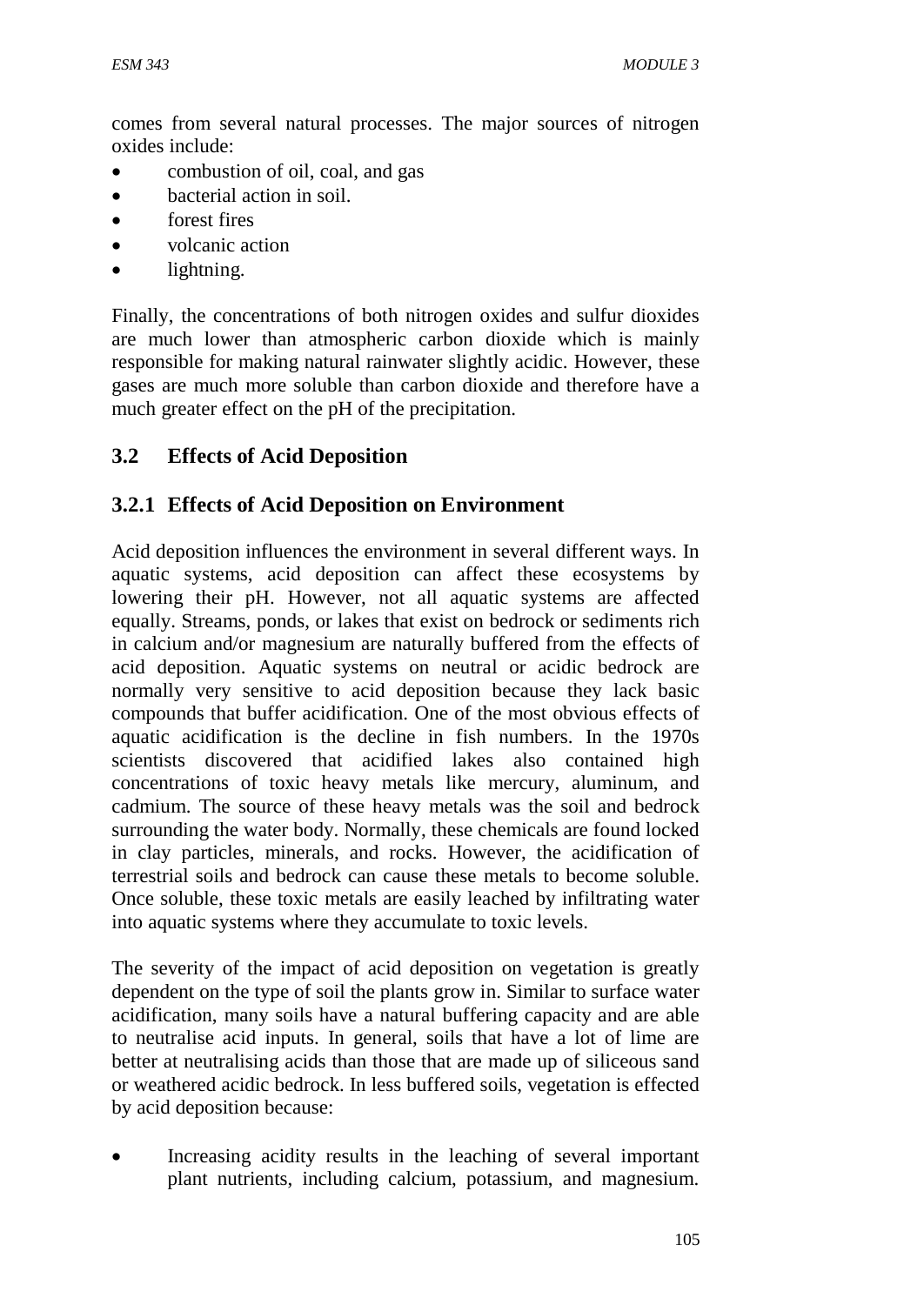Reductions in the availability of these nutrients cause a decline in plant growth rates.

- The heavy metal aluminum becomes more mobile in acidified soils. Aluminum can damage roots and interfere with plant uptake of other nutrients such as magnesium and potassium.
- Reductions in soil pH can cause germination of seeds and the growth of young seedlings to be inhibited.
- Many important soil organisms cannot survive in soils below a pH of about 6.0. The death of these organisms can inhibit decomposition and nutrient cycling.
- High concentrations of nitric acid can increase the availability of nitrogen and reduce the availability of other nutrients necessary for plant growth. As a result, the plants become over-fertilised by nitrogen (a condition known as nitrogen saturation).
- Acid precipitation can cause direct damage to the foliage on plants especially when the precipitation is in the form of fog or cloud water which is up to 10 times more acidic than rainfall.
- Dry deposition of  $SO_2$  and  $NO_x$  has been found to affect the ability of leaves to retain water when they are under water stress.
- Acidic deposition can leach nutrients from the plant tissues; weakening their structure.

The combination of these effects can lead to plants that have reduced growth rates, flowering ability and yields. It also makes plants more vulnerable to diseases, insects, droughts and frosts.

# **3.2.2 Effects of Acid Deposition on Man**

The effects of acidic deposition on humans can be divided into three main categories. Acid deposition can influence human health through the following methods:

- Toxic metals, such as mercury and aluminum, can be released into the environment through the acidification of soils. The toxic metals can then end up in the drinking water, crops, and fish, and are then ingested by humans through consumption. If ingested in great quantities, these metals can have toxic effects on human health. One metal, aluminum, is believed to be related to the occurrence of Alzheimer's disease.
- Increased concentrations of sulfur dioxide and oxides of nitrogen have been correlated to increased hospital admissions for respiratory illness.
- Research on children from communities that receive a high amount of acidic pollution show increased frequencies of chest colds, allergies, and coughs.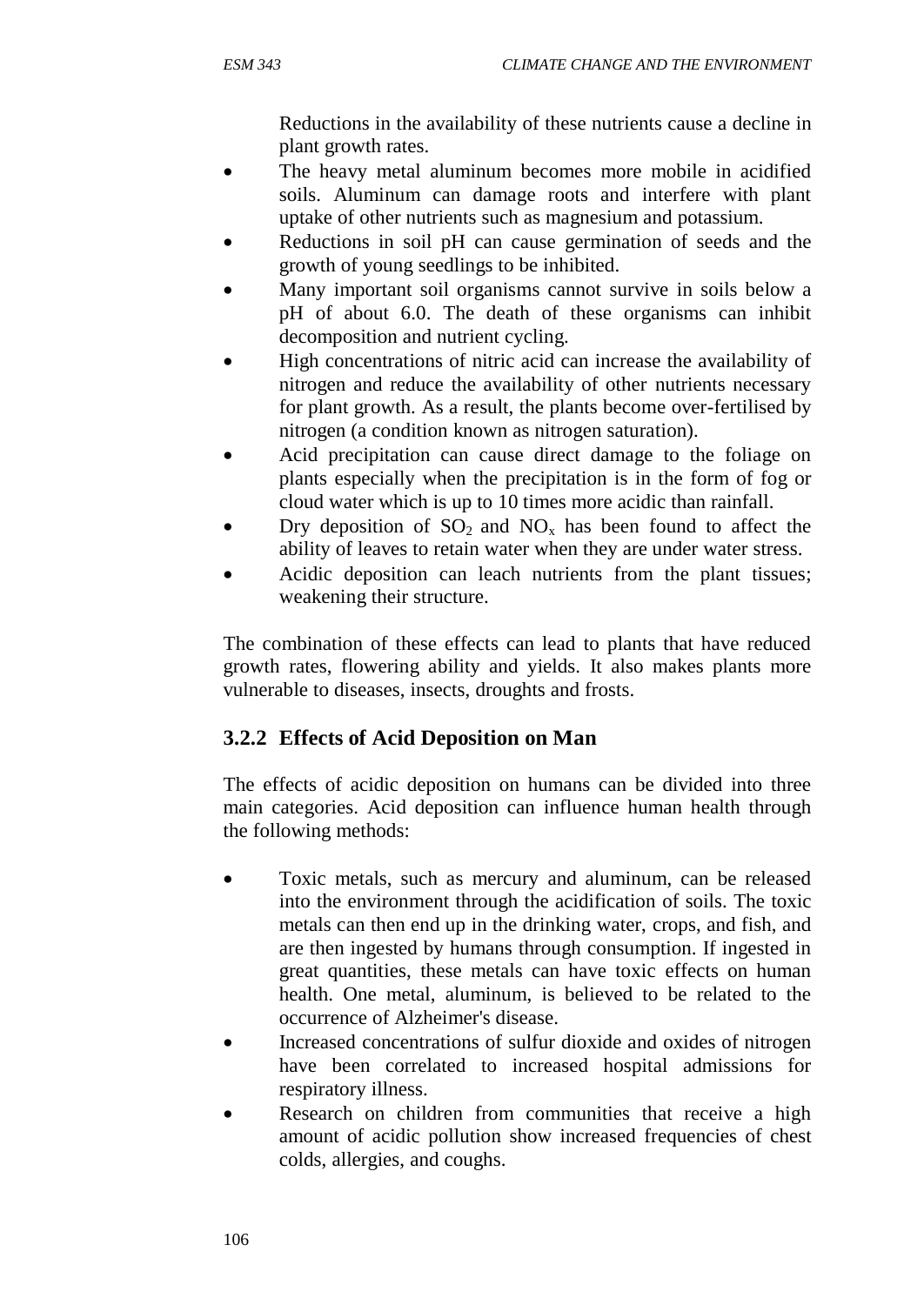- Acid deposition also influences the economic livelihoods of some people. This includes: reduced fish numbers that affect commercial fishing and industries that rely on sport fishing for tourism, forestry and agriculture are affected by the damage caused to vegetation.
- Finally, acid deposition affects a number inanimate feature of human construction. Buildings and head stones that are constructed from limestone are easily attacked by acids, as are structures that are constructed of iron or steel. Paint on cars can react with acid deposition causing fading.

# **4.0 CONCLUSION**

Acid precipitation is generally believed to be produced when sulfur or nitrogen oxides in the atmosphere are chemically converted to acidic substances. These materials may then fall out of the atmosphere dissolved in rain or snow, or as dry particles. Higher than normal acidity in precipitation has its greatest effect on the natural environment and man especially in regions where the soil has the least capacity to provide neutralising materials.

# **5.0 SUMMARY**

In this unit, we have learnt that:

- acidic pollutants can be deposited from the atmosphere to the earth's surface in wet and dry forms
- the acidity of substances dissolved in water is commonly measured in terms of pH
- acid deposition can form as a result of hydrochloric acid expelled directly into the atmosphere surface or when nitrogen oxides and sulfur dioxide settle on the landscape and interact with dew or frost
- acid deposition influences the environment in several ways
- toxic metals can find their way into drinking water, crops, and fish, and can have toxic effects on human health, if taken
- acid deposition also has other effects on man and other inanimate objects.

# **6.0 TUTOR-MARKED ASSIGNMENT**

- 1. What do you understand by the term acid precipitation and pH scale?
- 2. What are the processes that lead to the formation of acid precipitation?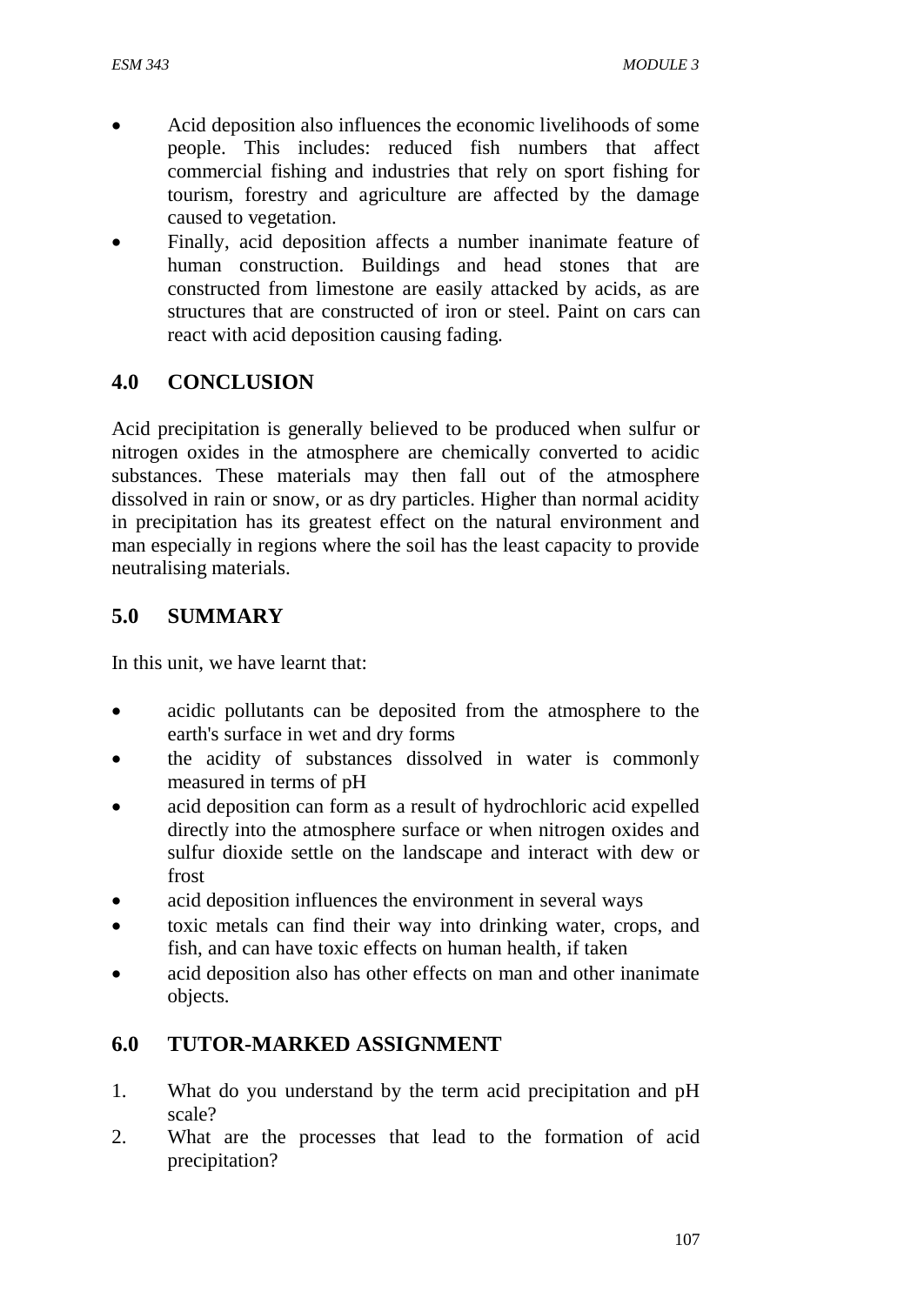- 3. The effects of acid deposition on environment cannot be over emphasised. Discuss
- 4. What are the effects of acid deposition on man?

# **7.0 REFERENCES/FURTHER READING**

- Donald, Ahren C. (1994). *Meteorology Today: An Introduction to Weather, Climate and the Environment.*
- Pidwirny, M. (2006). *Fundamentals of Physical Geography*. (2nd ed.).
- Strahler, A.N. & Strahler, A. H. (1973). *Environmental Geosciences: Interaction between Natural Systems and Man.*
- Walton, W. C. (1970). *Groundwater Resource Evaluation*. McGraw-Hill: New York.
- WHO (1979). *Health Hazards of Human Environment.* Geneva: WHO.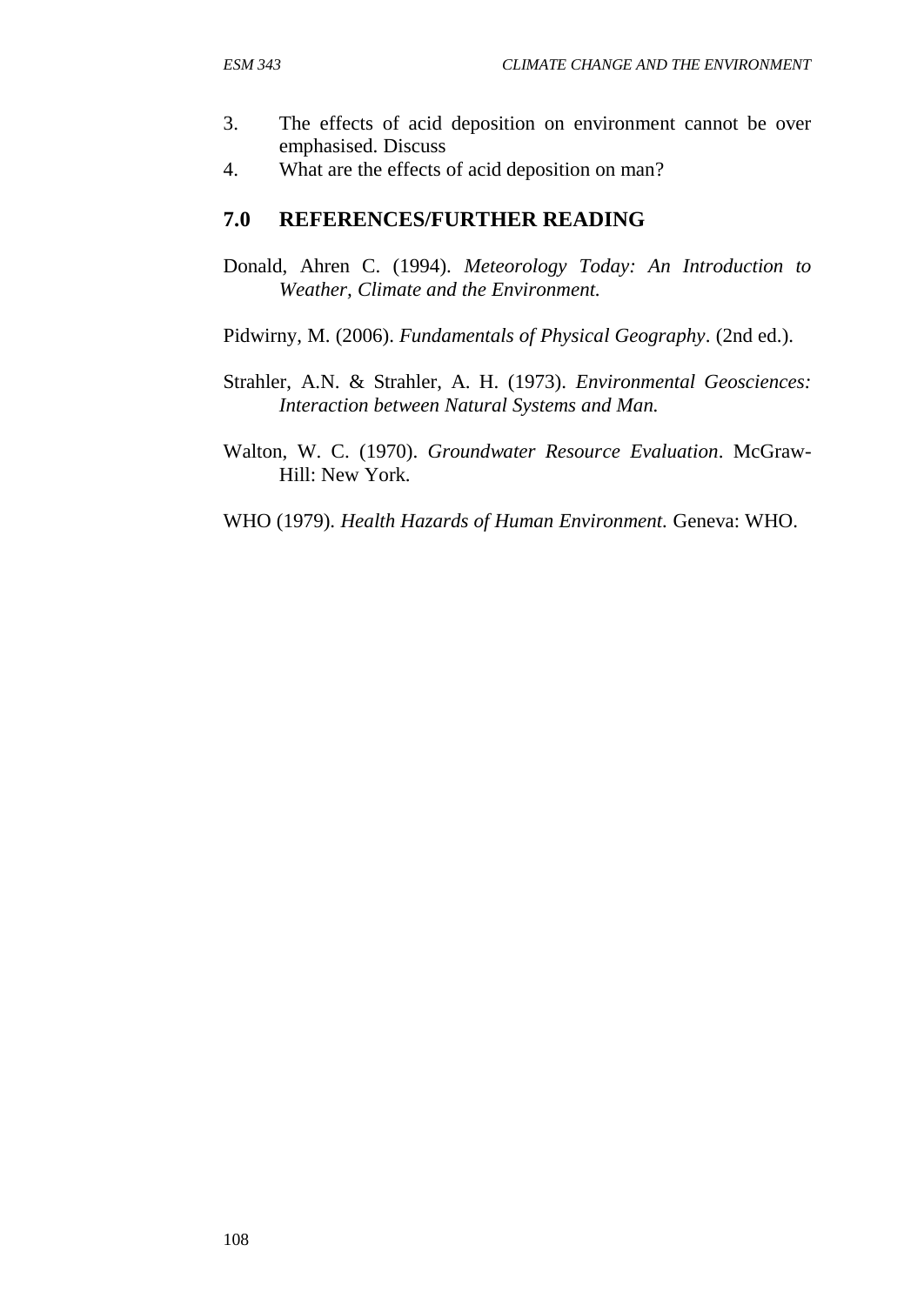# **UNIT 4 CAUSES OF CLIMATE CHANGE**

#### **CONTENTS**

- 1.0 Introduction
- 2.0 Objectives
- 3.0 Main Content
	- 3.1 Factors Responsible for Climate Change
	- 3.2 Effects of Climate Change on a Global Scale
- 4.0 Conclusion
- 5.0 Summary
- 6.0 Tutor-Marked Assignment
- 7.0 References/Further Reading

# **1.0 INTRODUCTION**

Global Warming or Climate Change is the measurable increases in the average temperature of earth's warming brought on by rising levels of heat-trapping gases, known as greenhouse gases, in the atmosphere. Greenhouse gases retain the radiant energy (heat) provided to earth by the sun in a process known as the greenhouse effect. Greenhouse gases occur naturally, and without them the planet would be too cold to sustain life as we know it. Since the beginning of the Industrial Revolution in the mid-1700s, however, human activities have added more and more of these gases into the atmosphere. For example, levels of carbon dioxide, a powerful greenhouse gas, have risen by 35 per cent since 1750, largely from the burning of fossil fuels such as coal, oil, and natural gas. With more greenhouse gases in the mix, the atmosphere acts like a thickening blanket and traps more heat.

# **2.0 OBJECTIVES**

At the end of this unit, you should be able to:

- define climate change
- list factors responsible for climate change
- discuss the effects of climate change on a global scale.

# **3.0 MAIN CONTENT**

# **3.1 Factors Responsible for Climate Change**

The work of climatologists has found evidence to suggest that only a limited number of factors are primarily responsible for most of the past episodes of climate change on the earth. These factors include: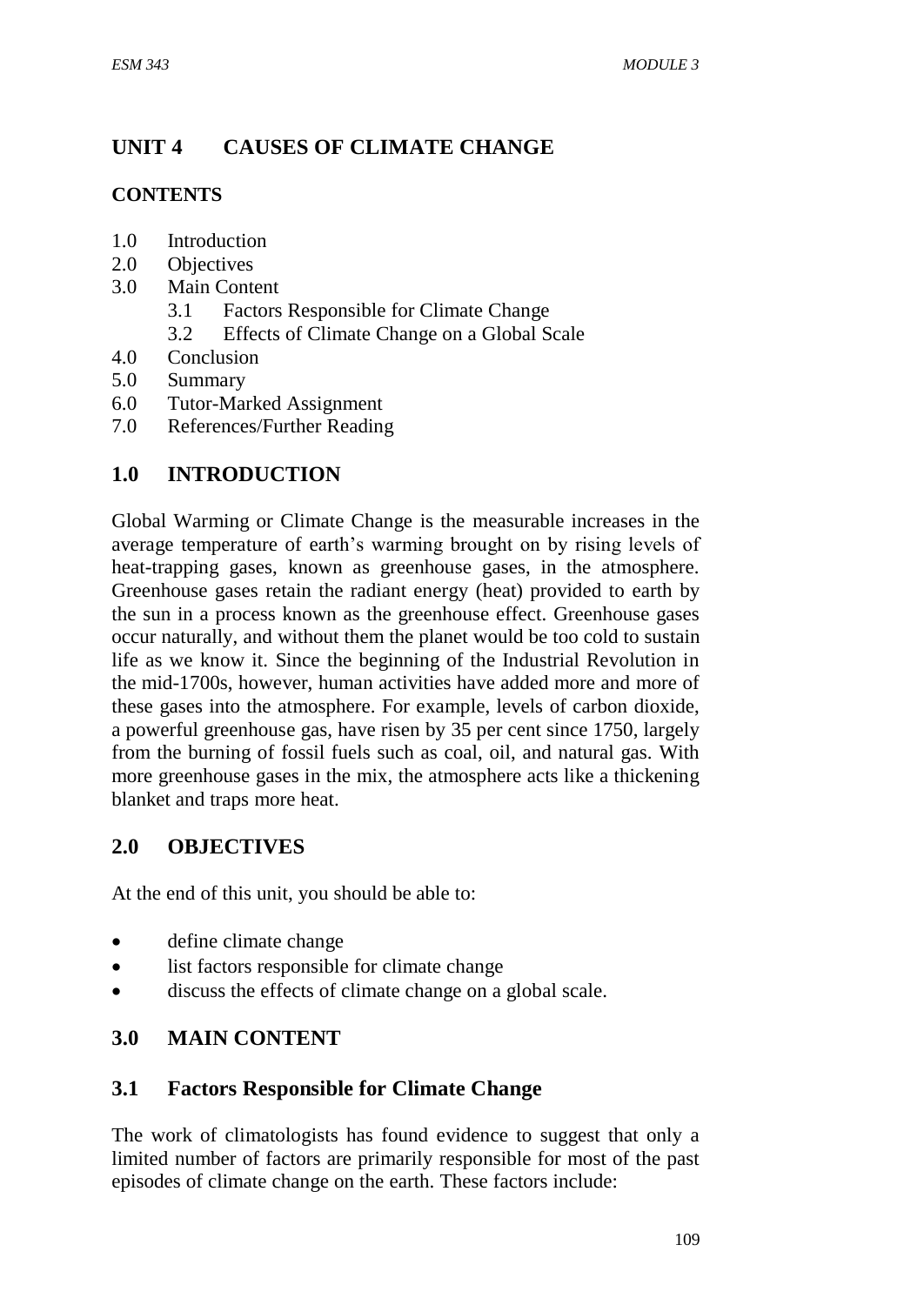#### **(i) Atmospheric Carbon Dioxide Variations**

Studies of long-term climate change have discovered a connection between the concentrations of carbon dioxide in the atmosphere and mean global temperature. Carbon dioxide is one of the more important gases responsible for the greenhouse effect. Only greenhouse gases, which make up less than 1 per cent of the atmosphere, offer the earth any insulation. All life on earth relies on the greenhouse effect—without it, the average surface temperature of the planet would be about -18°C (0°F) and ice would cover earth from pole to pole. Certain atmospheric gases, like carbon dioxide, water vapour and methane, are able to alter the energy balance of the earth by being able to absorb long wave radiation emitted from the earth's surface. The net result of this process and the re-emission of long wave back to the earth's surface increases the quantity of heat energy in the earth's climatic system. Without the greenhouse effect, the average global temperature of the earth would be a cold -18° Celsius rather than the present 15° Celsius. The increase in carbon dioxide then amplified the global warming by enhancing the greenhouse effect. Human activities like the burning of fossil fuels, conversion of natural prairie to farmland, and deforestation have caused the release of carbon dioxide into the atmosphere. Many scientists believe that higher concentrations of carbon dioxide in the atmosphere will enhance the greenhouse effect making the planet warmer. Scientists believe we are already experiencing global warming due to an enhancement of the greenhouse effect. Most computer climate models suggest that the globe will warm up by  $1.5 - 4.5^{\circ}$  Celsius if carbon dioxide reaches the predicted level of 600 parts per million by the year 2050.

#### **(ii) Volcanic Eruptions**

For many years, climatologists have noticed a connection between large explosive volcanic eruptions and short-term climatic change. For example, one of the coldest years in the last two centuries occurred in the year following the Tambora volcanic eruption in 1815. Accounts of very cold weather were documented in the year following this eruption in a number of regions across the planet. Several other major volcanic events also show a pattern of cooler global temperatures lasting 1 to 3 years after their eruption. At first, scientists thought that the dust emitted into the atmosphere from large volcanic eruptions was responsible for the cooling by partially blocking the transmission of solar radiation to the earth's surface. However, measurements indicate that most of the dust thrown in the atmosphere returned to the earth's surface within six months. Recent stratospheric data suggests that large explosive volcanic eruptions also eject large quantities of sulfur dioxide gas which remains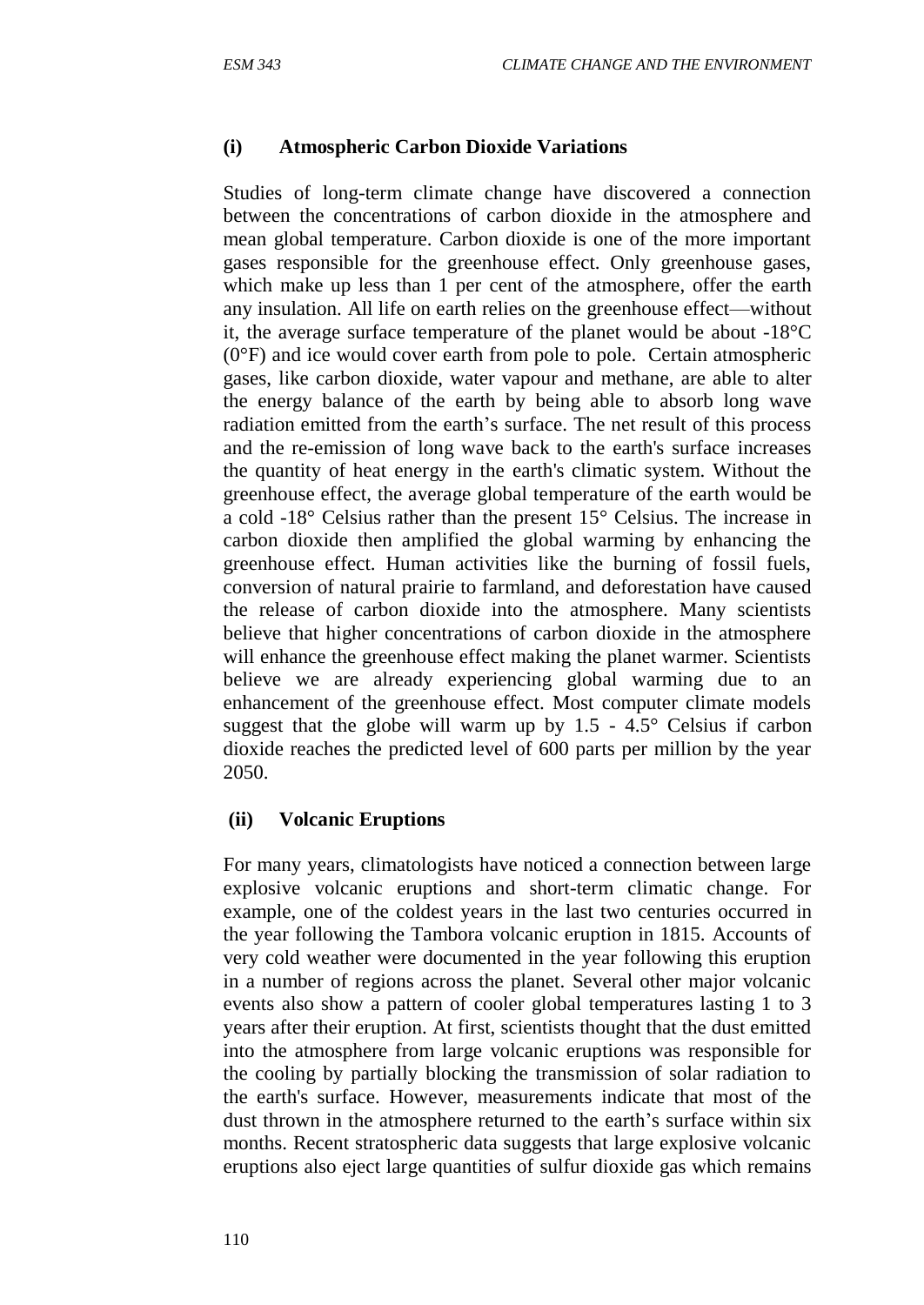in the atmosphere for as long as three years. Atmospheric chemists have determined that the ejected sulfur dioxide gas reacts with water vapour commonly found in the stratosphere to form a dense optically bright haze layer that reduces the atmospheric transmission of some of the sun's incoming radiation.

## **(iii) Variations in Solar Output**

Until recently, many scientists thought that the sun's output of radiation only varied by a fraction of a per cent over many years. However, measurements made by satellites equipped with radiometers in the 1980s and 1990s suggested that the sun's energy output may be more variable than was once thought. Measurements made during the early 1980s showed a decrease of 0.1 per cent in the total amount of solar energy reaching the earth over just an 18-month period. If this trend were to extend over several decades, it could influence global climate. Numerical climatic models predict that a change in solar output of only 1 per cent per century would alter the Earth's average temperature by between 0.5 to 1.0° Celsius.

# **3.2 Effects of Climate Change on a Global Scale**

The followings are the effects of climate change on a global scale:

- Scientists project that the polar regions of the Northern Hemisphere will heat up more than other areas of the planet, and glaciers and sea ice will shrink as a result of global warming.
- Storms are expected to be more frequent and more intense in a warmer world. Water will also evaporate more rapidly from soil, causing it to dry out faster between rains. Some regions might actually become drier than before. Overall, higher latitudes are projected to receive more rainfall, and subtropical areas are projected to receive less.
- Weather patterns are expected to be less predictable and more extreme. Storm tracks are projected to move toward the poles, shifting wind, rainfall, and temperature patterns. Heat waves will continue to become more frequent and intense, a trend already observed. Hurricanes, violent storms that draw their force from warm ocean water, are likely to become more severe. The intensity of hurricanes has already increased.
- Warming temperatures are already causing significant changes to mountain glaciers around the world, ice sheets in Greenland and the Antarctic, and polar sea ice in the Arctic. From Europe to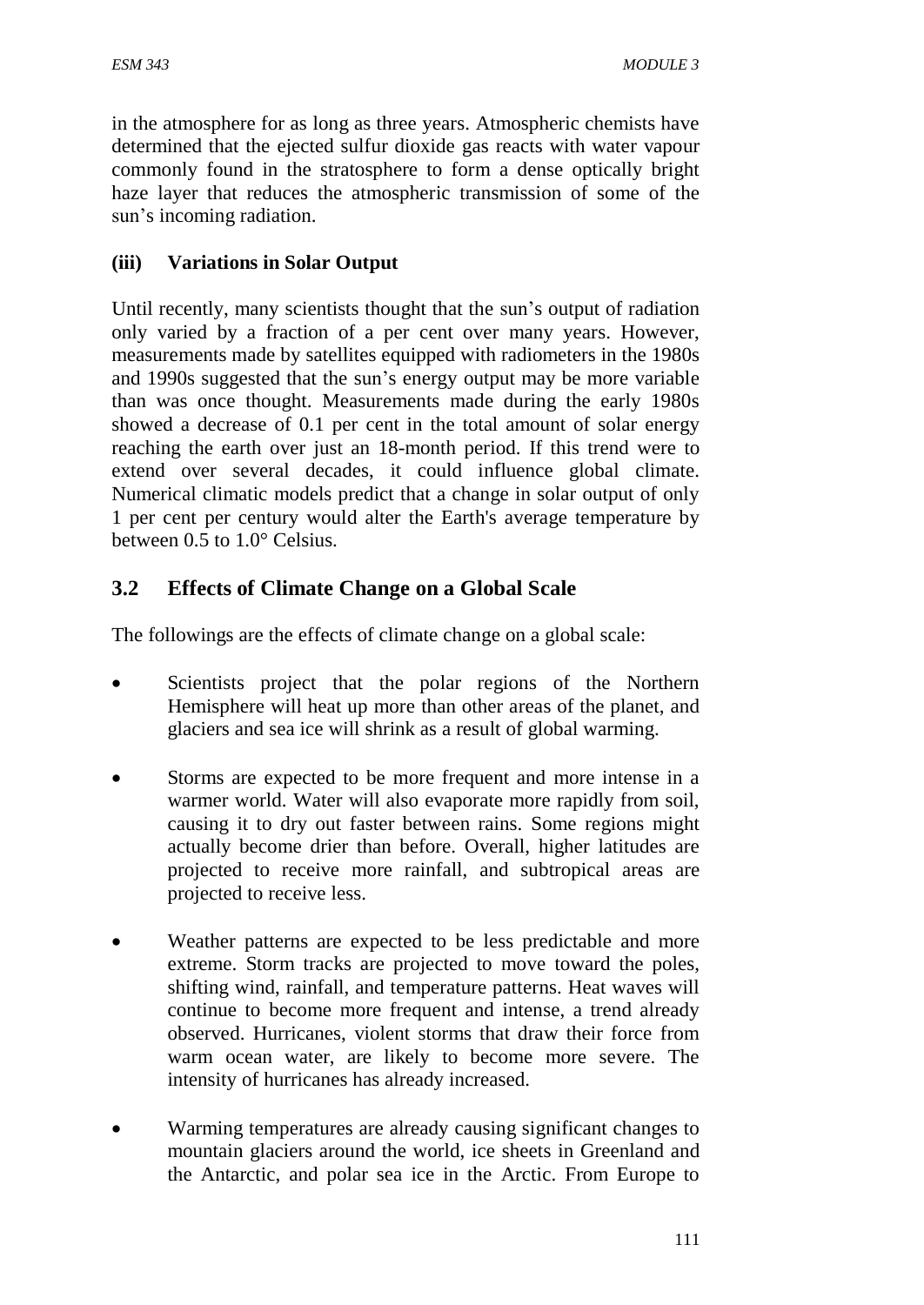Africa to Asia to North America, mountain glaciers have receded over the 20th century, and melting is becoming more rapid.

- As the atmosphere warms, the surface layer of the ocean warms as well, expanding in volume and thus raising sea level. The melting of glaciers and ice sheets, especially around Greenland, further swells the sea. Rising sea level will complicate life in many island and coastal regions. Storm surges, in which winds locally pile up water and raise the sea, will become more frequent and damaging. Erosion of cliffs, beaches, and dunes will increase.
- Scientists have already observed shifts in the lifecycles of many plants and animals, such as flowers blooming earlier and birds hatching earlier in the spring. Many species have begun shifting where they live or their annual migration patterns due to warmer temperatures.
- In a warmer world, scientists predict that more people will get sick or die from heat stress, due not only to hotter days but more importantly to warmer nights. At the same time, there will be some decreases in the number of cold-related deaths.

# **4.0 CONCLUSION**

Earth is currently facing a period of rapid warming brought on by rising levels of heat-trapping gases, known as greenhouse gases in the atmosphere.

# **5.0 SUMMARY**

In this unit, we have learnt that:

- climate change is the measurable increases in the average temperature of earth's warming brought on by rising levels of greenhouse gases in the atmosphere.
- human activities have added more and more greenhouse gases into the atmosphere.
- greenhouse gasses are able to alter the energy balance of the earth by being able to absorb long-wave radiation emitted from the earth's surface.
- sulfur dioxide gas formed as a result of volcanic eruption reacts with water vapour commonly found in the stratosphere to form a dense optically bright haze layer that reduces the atmospheric transmission of some of the sun's incoming radiation.
- climate change has global effects on the environment.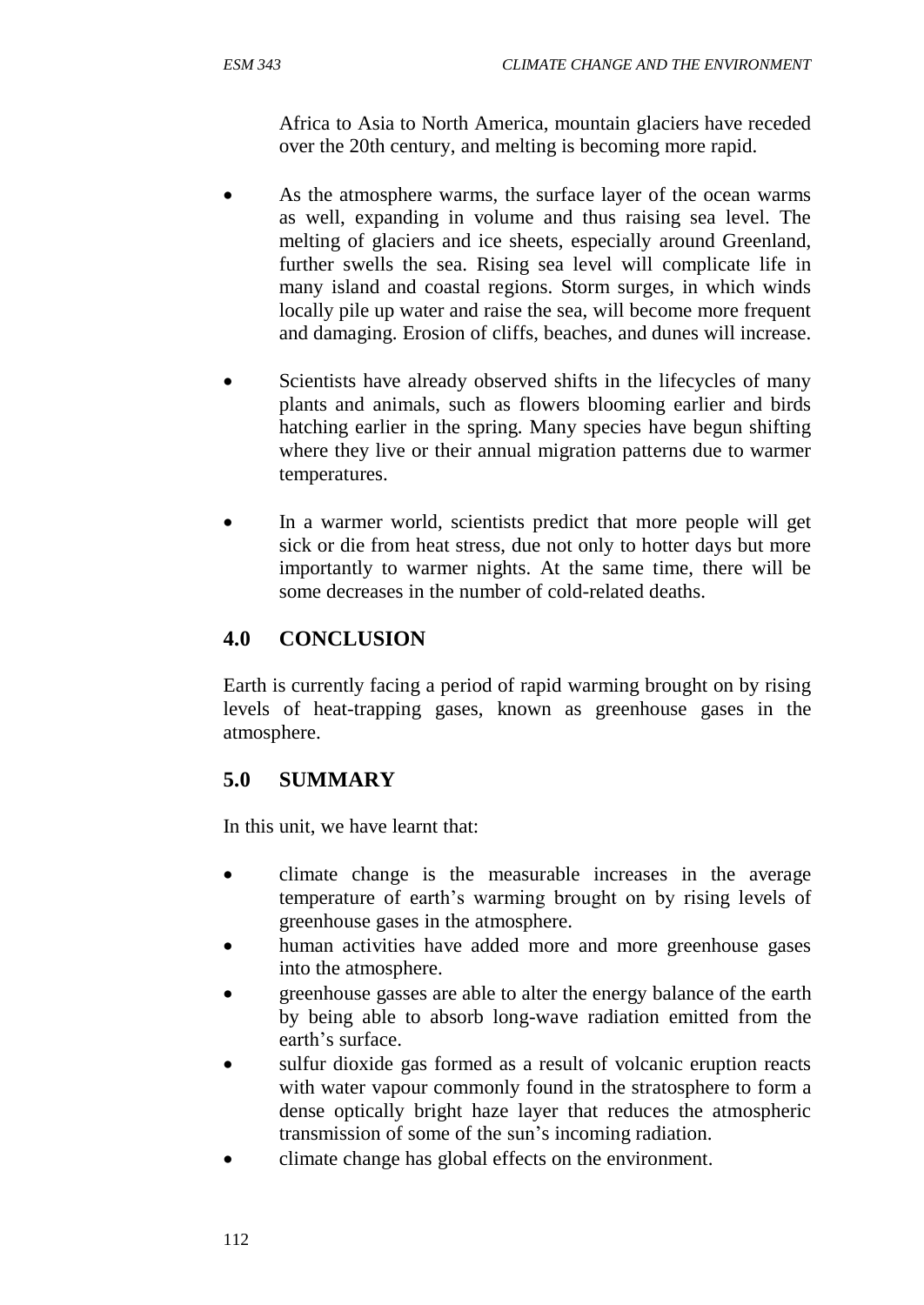## **6.0 TUTOR-MARKED ASSIGNMENT**

- 1. What do you understand by the word climate change?
- 2. Differentiate between greenhouse gasses and greenhouse effects.
- 3. What are the factors responsible for climate change?
- 4. What are the effects of climate change on a global scale?

## **7.0 REFERENCES/FURTHER READING**

- Ernest, S. Gates (1972). *Meteorology and Climatology for 6th Forms*. London: Harrap.
- Ojo, O. *et al.* (2001). *Fundamentals of Physical and Dynamic Climatology*.

Pidwirny, M. (2006). *Fundamentals of Physical Geography*. (2nd ed.).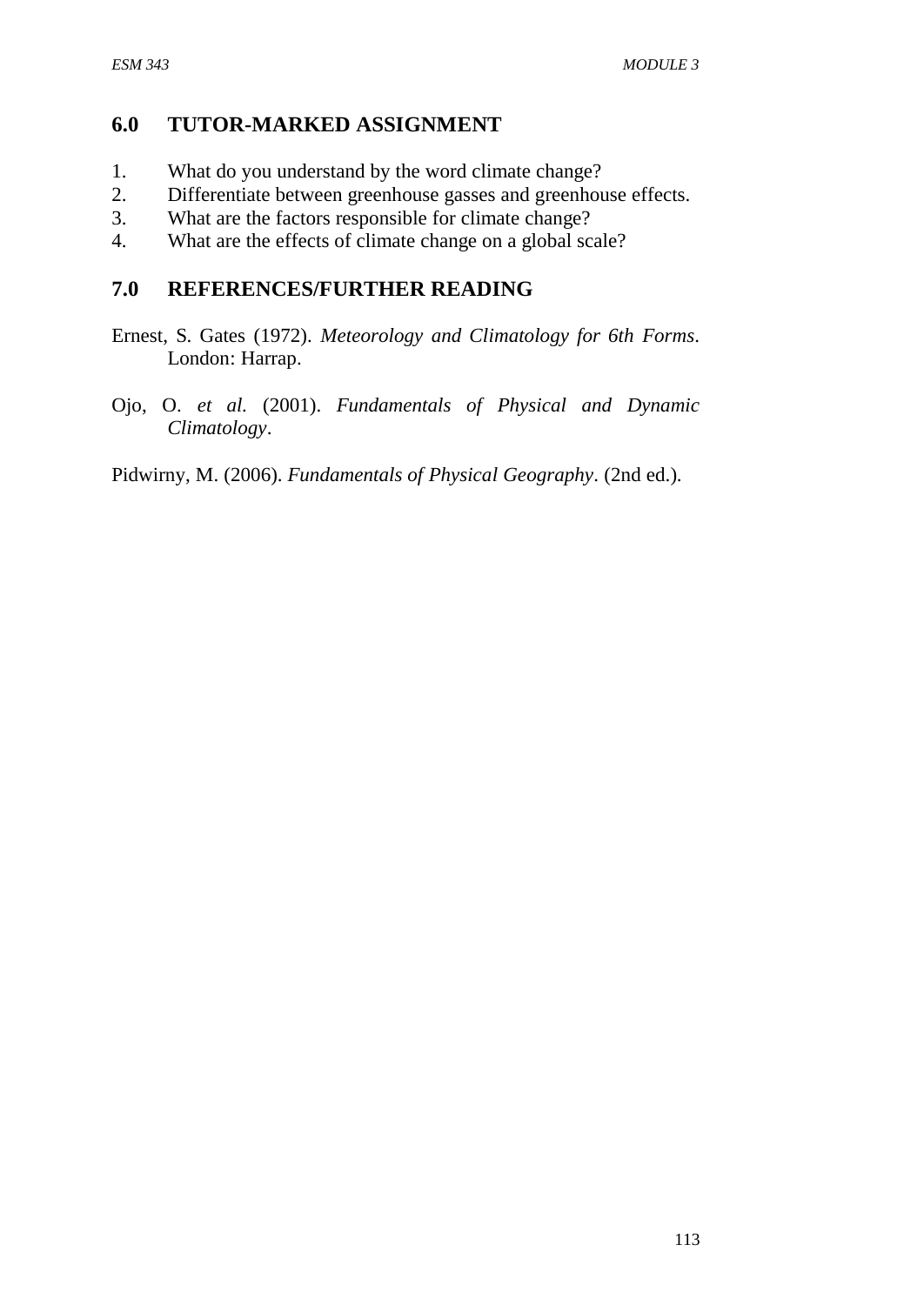# **UNIT 5 GREENHOUSE EFFECTS**

### **CONTENTS**

- 1.0 Introduction
- 2.0 Objectives
- 3.0 Main Content
	- 3.1 How the Greenhouse Effect Works
	- 3.2 Types of Greenhouse Gases
- 4.0 Conclusion
- 5.0 Summary
- 6.0 Tutor-Marked Assignment
- 7.0 References/Further Reading

# **1.0 INTRODUCTION**

Since the advent of the Industrial Revolution in the 1700s, humans have devised many inventions that burn fossil fuels such as coal, oil, and natural gas. Burning these fossil fuels, as well as other activities such as clearing land for agriculture or urban settlements, release some of the same gases that trap heat in the atmosphere, including carbon dioxide, methane, and nitrous oxide. These atmospheric gases have risen to levels higher than at any time in at least the last 650,000 years. As these gases build up in the atmosphere, they trap more heat near earth's surface, causing earth's climate to become warmer than it would naturally. Scientists call this unnatural heating effect global warming and blame it for an increase in earth's surface temperature of about  $0.6^{\circ}$ C (about 1 Fahrenheit degree) over the last 100 years.

# **2.0 OBJECTIVES**

At the end of this unit, you should be able to:

- define the term greenhouse effect
- explain how greenhouse effect work
- list and explain types of greenhouse gases.

# **3.0 MAIN CONTENT**

# **3.1 How the Greenhouse Effect Works**

The greenhouse effect results from the interaction between sunlight and the layer of greenhouse gases in the atmosphere that extends up to 100 km (60 miles) above earth's surface. Sunlight is composed of a range of radiant energies known as the solar spectrum, which includes visible light, infrared light, gamma rays, X rays, and ultraviolet light. When the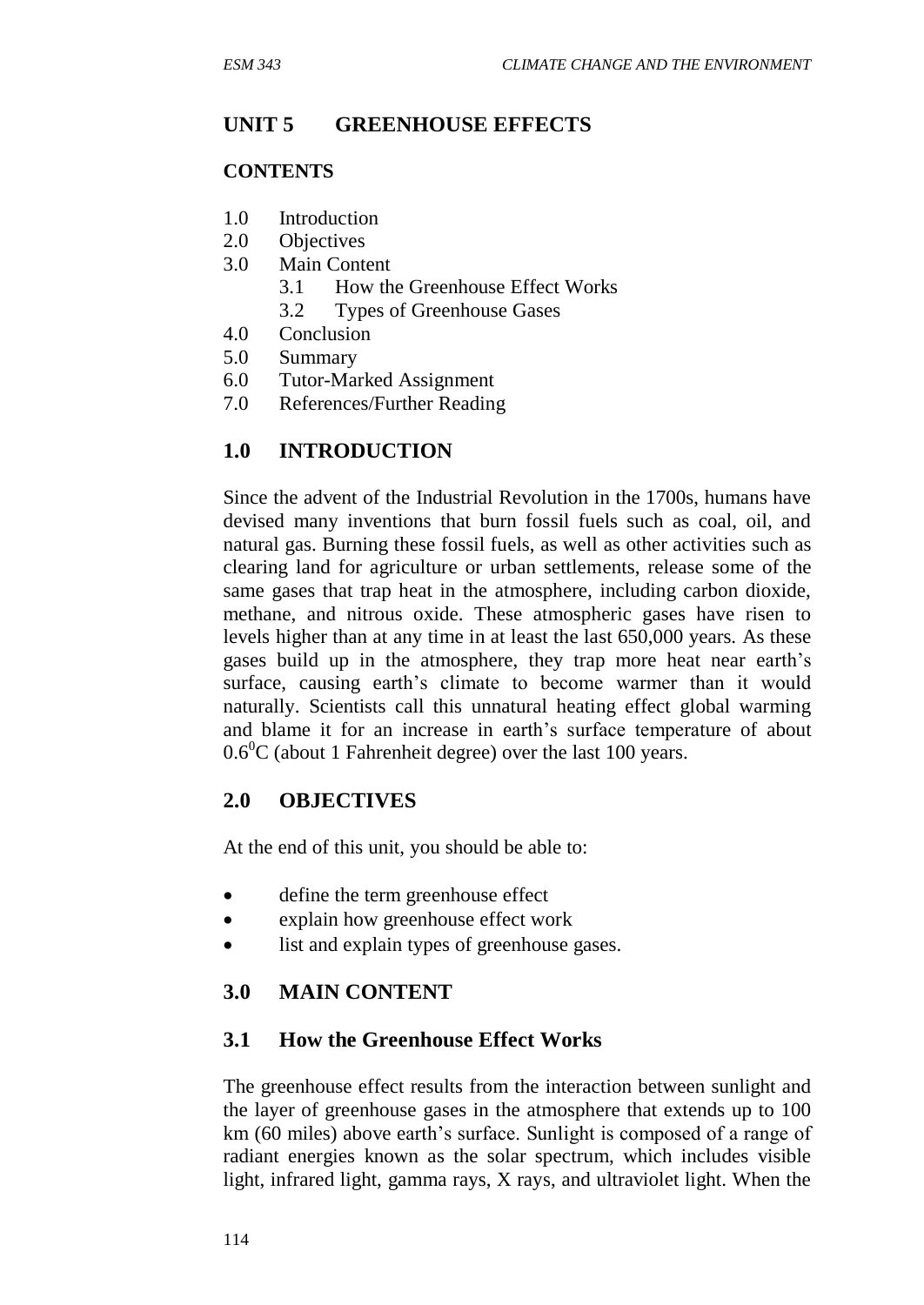sun's radiation reaches earth's atmosphere, some 25 per cent of the energy is reflected back into space by clouds and other atmospheric particles. About 20 per cent is absorbed in the atmosphere. For instance, gas molecules in the uppermost layers of the atmosphere absorb the sun's gamma rays and X rays. The sun's ultraviolet radiation is absorbed by the ozone layer, located 19 to 48 km (12 to 30 miles) above earth's surface.

About 50 per cent of the sun's energy, largely in the form of visible light, passes through the atmosphere to reach earth's surface. Soils, plants, and oceans on earth's surface absorb about 85 per cent of this heat energy, while the rest is reflected back into the atmosphere—most effectively by reflective surfaces such as snow, ice, and sandy deserts. In addition, some of the sun's radiation that is absorbed by earth's surface becomes heat energy in the form of long-wave infrared radiation, and this energy is released back into the atmosphere.

The heat-trapping gases in the atmosphere behave like the glass of a greenhouse. They let much of the sun's rays in, but keep most of that heat from directly escaping. Because of this, they are called greenhouse gases. Without these gases, heat energy absorbed and reflected from earth's surface would easily radiate back out to space, leaving the planet with an inhospitable temperature close to 19°C, instead of the present average surface temperature of  $15^{\circ}$ C (59 $^{0}$ F).

# **3.2 Types of Greenhouse Gases**

Greenhouse gases occur naturally in the environment and also result from human activities. By far the most abundant greenhouse gas is water vapour, which reaches the atmosphere through evaporation from oceans, lakes, and rivers. The amount of water vapour in the atmosphere is not directly affected by human activities. Carbon dioxide, methane, nitrous oxide, and ozone all occur naturally in the environment, but they are being produced at record levels by human activities. Other greenhouse gases do not occur naturally at all and are produced only through industrial processes. Human activities also produce airborne particles called aerosols, which offset some of the warming influence of increasing greenhouse gases.

# **Water Vapour**

Water vapour is the most common greenhouse gas in the atmosphere, accounting for about 60 to 70 per cent of the natural greenhouse effect. Humans do not have a significant direct impact on water vapour levels in the atmosphere. However, as human activities increase the concentration of other greenhouse gases in the atmosphere (producing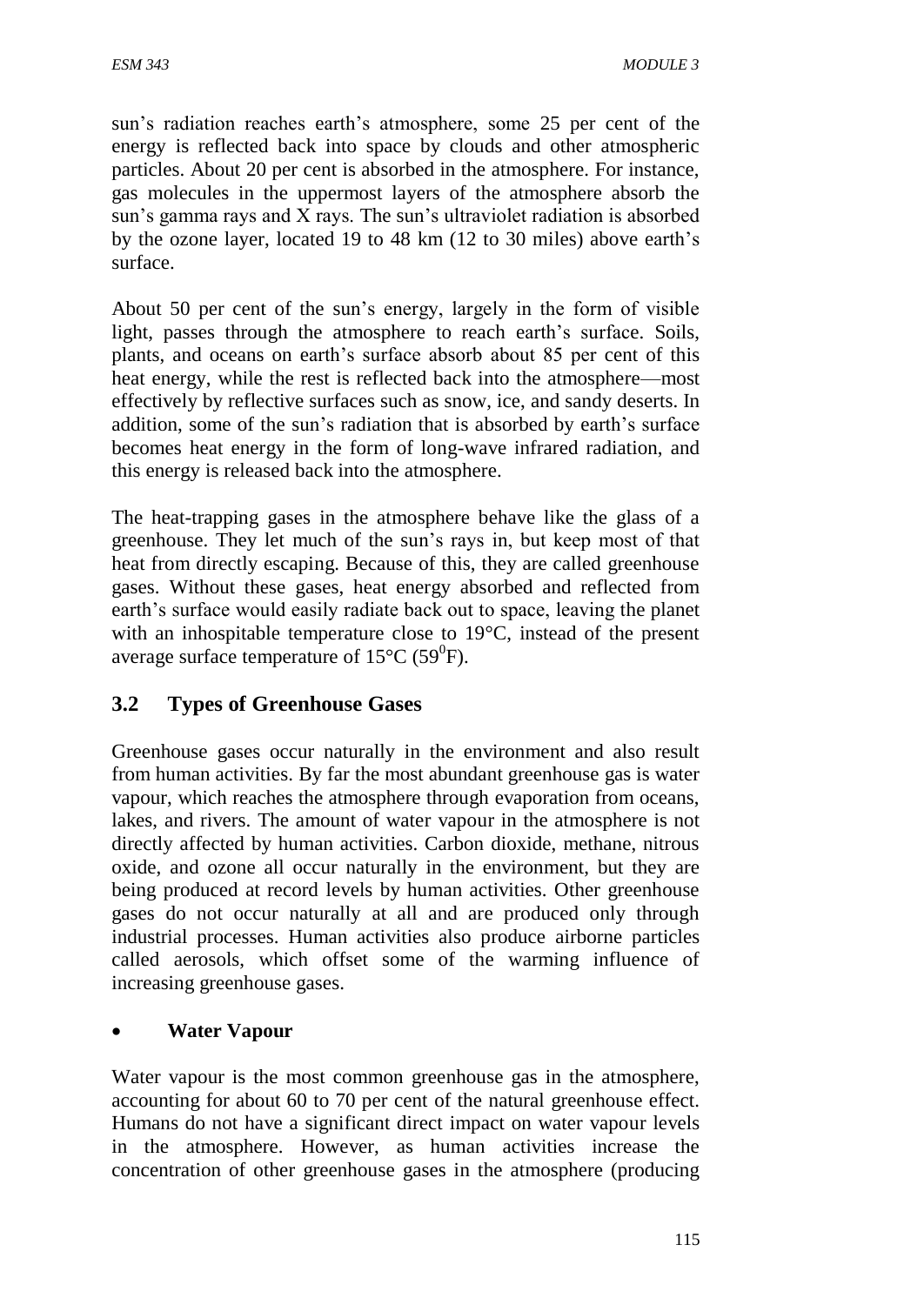warmer temperatures on earth), the evaporation of oceans, lakes, and rivers, as well as water evaporation from plants, increase and raise the amount of water vapour in the atmosphere.

#### **Carbon dioxide**

Carbon dioxide constantly circulates in the environment through a variety of natural processes known as the carbon cycle. Volcanic eruptions and the decay of plant and animal matter both release carbon dioxide into the atmosphere. In respiration, animals break down food to release the energy required to build and maintain cellular activity. A byproduct of respiration is the formation of carbon dioxide, which is exhaled from animals into the environment. Oceans, lakes, and rivers absorb carbon dioxide from the atmosphere. Through photosynthesis, plants collect carbon dioxide and use it to make their own food in the process incorporating carbon into new plant tissue and releasing oxygen to the environment as a byproduct.

In order to provide energy to heat buildings, power automobiles, and fuel electricity-producing power plants, humans burn objects that contain carbon, such as the fossil fuels, oil, coal, and natural gas; wood or wood products; and some solid wastes. When these products are burned, they release carbon dioxide into the air. In addition, humans cut down huge tracts of trees for lumber or to clear land for farming or building. This process, known as deforestation, can both release the carbon stored in trees and significantly reduce the number of trees available to absorb carbon dioxide.

# **Methane**

Many natural processes produce methane, also known as natural gas. Decomposition of carbon-containing substances found in oxygen-free environments, such as wastes in landfills, release methane. Ruminating animals such as cattle and sheep belch methane into the air as a byproduct of digestion. Microorganisms that live in damp soils, such as rice fields, produce methane when they break down organic matter. Methane is also emitted during coal mining and the production and transport of other fossil fuels. Atmospheric concentrations of methane are far less than carbon dioxide, and methane only stays in the atmosphere for a decade or so. But methane is an extremely effective heat-trapping gas.

#### **Nitrous Oxide**

Nitrous oxide is released by the burning of fossil fuels and automobile exhaust is a large source of this gas. In addition, many farmers use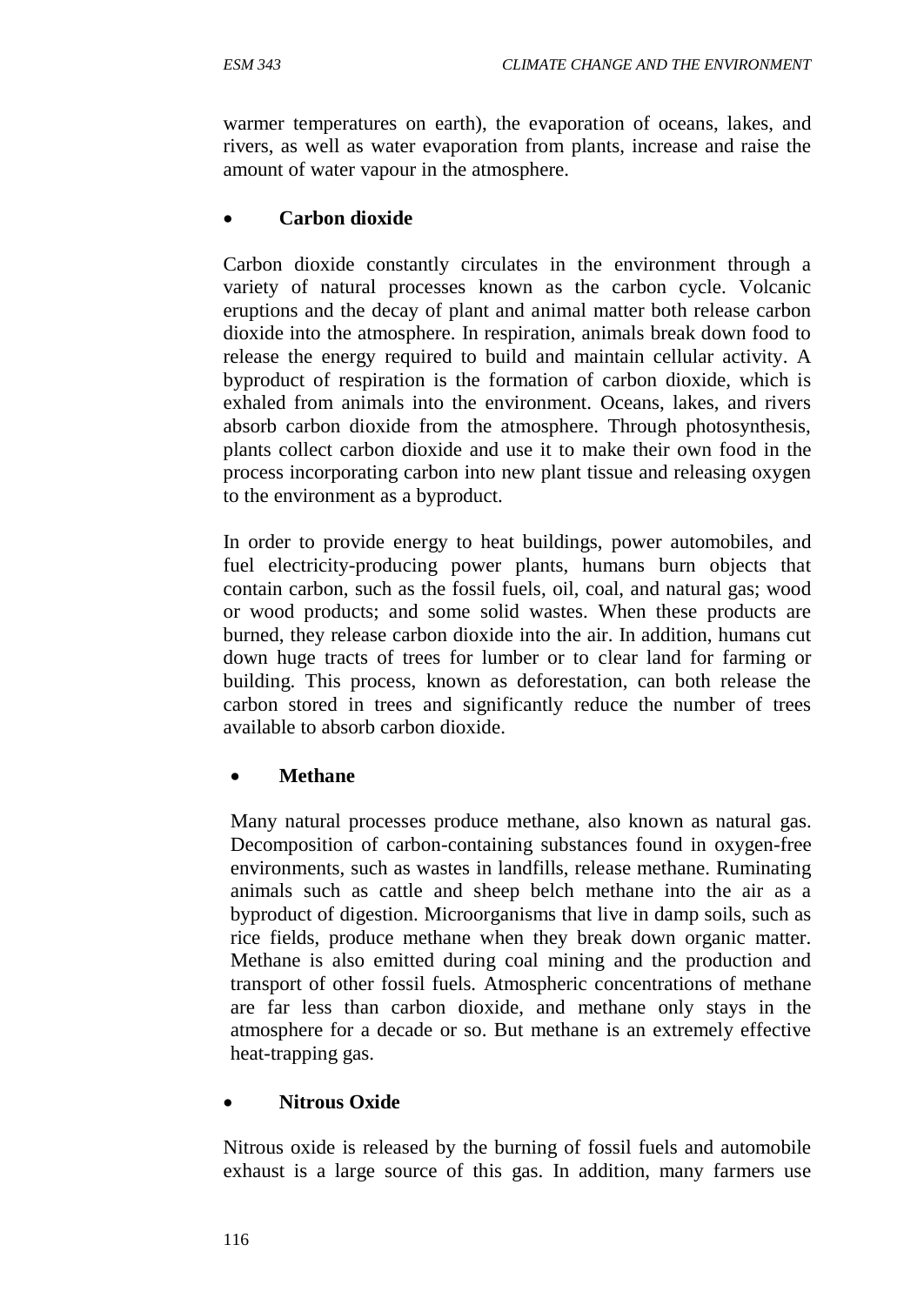nitrogen-containing fertilisers to provide nutrients to their crops. When these fertilisers break down in the soil, they emit nitrous oxide into the air. Plowing fields also releases nitrous oxide. Nitrous oxide traps heat about 300 times more effectively than carbon dioxide and can stay in the atmosphere for a century.

## **Ozone**

Ozone is both a natural and human-made greenhouse gas. Ozone in the upper atmosphere is known as the ozone layer and shields life on earth from the sun's harmful ultraviolet radiation, which can cause cancer and other damage to plants and animals. However, ozone in the lower atmosphere is a component of smog (a severe type of air pollution) and is considered a greenhouse gas. Unlike other greenhouse gases which are well-mixed throughout the atmosphere, ozone in the lower atmosphere tends to be limited to industrialised regions.

## **Synthetic Chemicals**

Manufacturing processes use or generate many synthetic chemicals that are powerful greenhouse gases. Although these gases are produced in relatively small quantities, they trap hundreds to thousands of times more heat in the atmosphere than an equal amount of carbon dioxide does. In addition, their chemical bonds make them exceptionally longlived in the environment

#### **Chlorofluorocarbons**

Human-made greenhouse gases include chlorofluorocarbons (CFCs), a family of chlorine-containing gases that were widely used in the 20th century as refrigerants, aerosol spray propellants, and cleaning agents. Scientific studies showed that the chlorine released by CFCs into the upper atmosphere destroys the ozone layer. As a result, CFCs are being phased out of production under a 1987 international treaty, the Montréal Protocol on Substances that Deplete the Ozone Layer. CFCs were mostly banned in industrialised nations beginning in 1996 and will be phased out in developing countries after 2010. New chemicals have been developed to replace CFCs, but they are also potent greenhouse gases. The substitutes include hydrochlorofluorocarbons (HCFCs), hydrofluorocarbons (HFCs), and perfluorocarbons (PFCs).

#### **Aerosols**

Fuel combustion, and to a lesser extent, agricultural and industrial processes, produce not only gases but also tiny solid and liquid particles called aerosols that remain suspended in the atmosphere. Although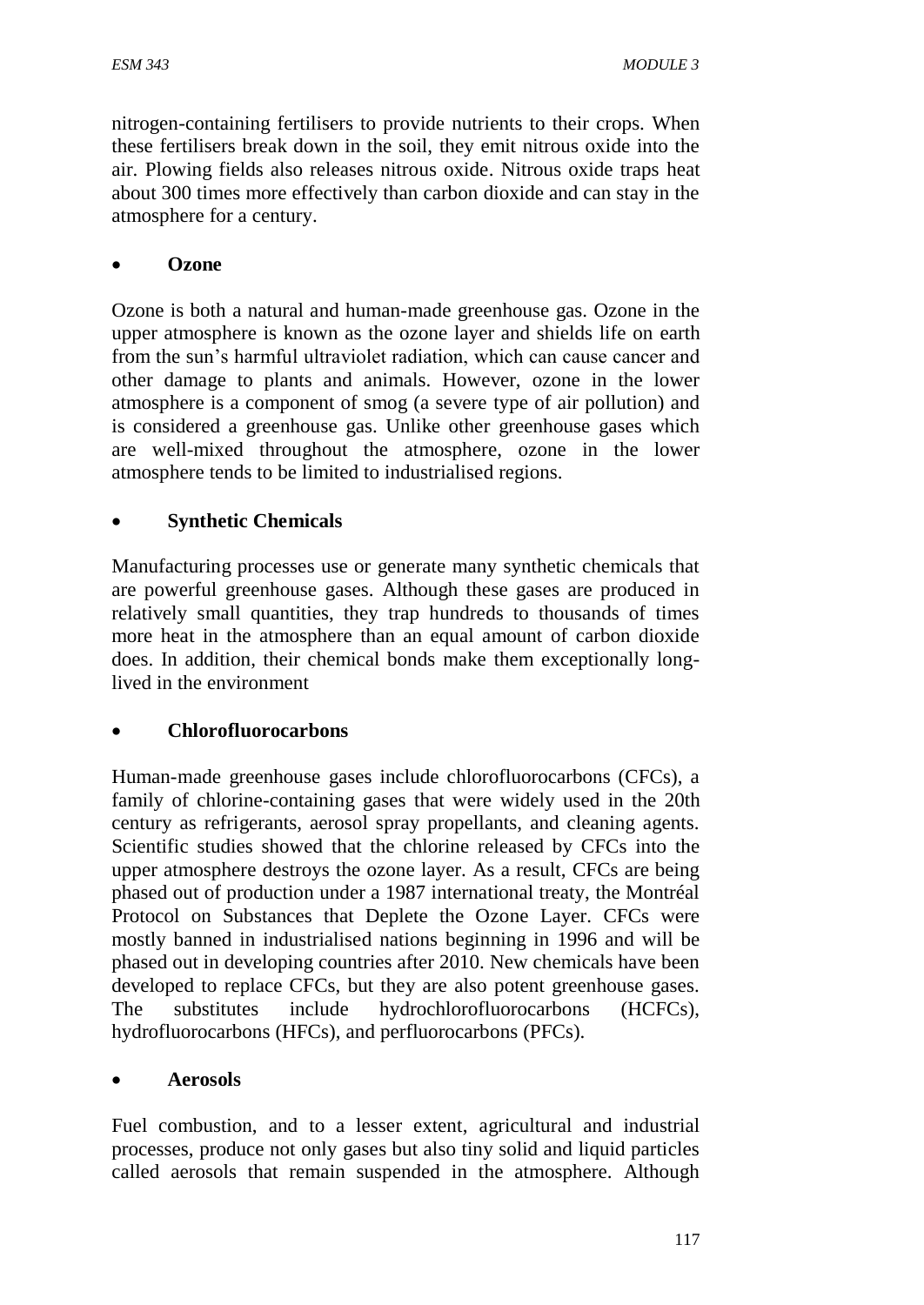aerosols are not considered greenhouse gases, they do affect global warming in several ways.

Diesel engines and some types of biomass burning produce black aerosols such as soot, which absorb the sun's energy and therefore contribute to warming. Conversely, coal-fired power plants burning high-sulfur coal emit sulfate aerosols, which are light-coloured aerosols that reflect incoming solar energy back to space. In this way, they have a cooling effect. Natural aerosols that also have a cooling effect are produced during volcanic eruptions and the evaporation of seawater. Aerosol particles also have an indirect cooling influence by acting as "seeds" for the condensation of water vapour into cloud masses. In general, the amount of solar energy reflected back to space is greater on cloudy days.

Overall, aerosols may roughly offset the net warming influence of noncarbon dioxide greenhouse gases, half through their direct cooling effect and half through their indirect cooling effect. However, considerable uncertainty in aerosol processes means that their cooling influence could be much larger or much smaller. Aerosols are one of the leastunderstood factors in climate change and their effects are still being debated. Scientists are more certain, however, about the net effect of all greenhouse gas and aerosol emissions, which is estimated to be roughly equal to the warming influence of carbon dioxide alone.

# **4.0 CONCLUSION**

Certain gases in the atmosphere, including water vapour, carbon dioxide, methane, and nitrous oxide, absorb infrared radiant heat, temporarily preventing it from dispersing into space. As these atmospheric gases warm, they in turn emit infrared radiation in all directions. Some of this heat returns back to earth to further warm the surface in what is known as the greenhouse effect.

# **5.0 SUMMARY**

In this unit we have learnt that:

- humans have devised many inventions that burn fossil fuels which add to greenhouse gases
- the greenhouse effect results from the interaction between sunlight and the layer of greenhouse gases in the atmosphere
- the heat-trapping gases in the atmosphere allow much of the sun's rays in, but keep most of that heat from directly escaping
- water vapour is the most common greenhouse gas in the atmosphere and account for about 60 to 70 per cent of the natural greenhouse effect.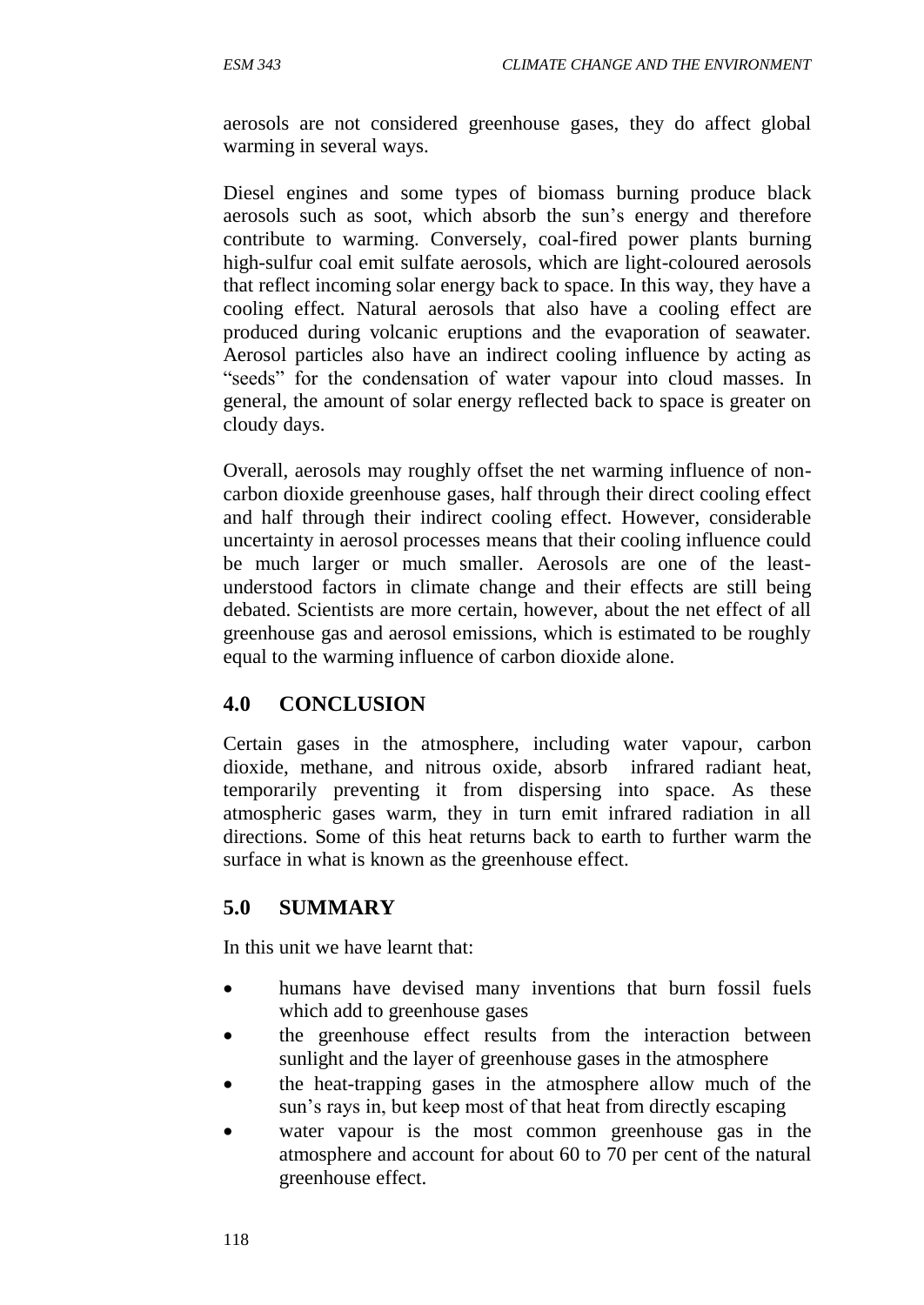## **6.0 TUTOR-MARKED ASSIGNMENT**

- 1. Define the term greenhouse effect and explain how it works in the atmosphere.
- 2. List and explain five (5) major greenhouse gases that you know.
- 3. Differentiate between ozone and carbon dioxide as greenhouse gases.

#### **7.0 REFERENCES/FURTHER READING**

Leggett, Jeremy K. (2001). *The Carbon War: Global Warming and the End of the Oil Era*. Routledge.

- Miller, G. T. Jr. (2002). *Living in the Environment*: *Principles, Connections, and Solutions.* (12th ed.). Brooks: Cole.
- Ojo, O. *et al.* (2001). *Fundamentals of Physical and Dynamic Climatology.*
- Strahler, A. N. & Strahler, A .H. (1973). *Environmental Geosciences: Interaction between Natural Systems and Man.*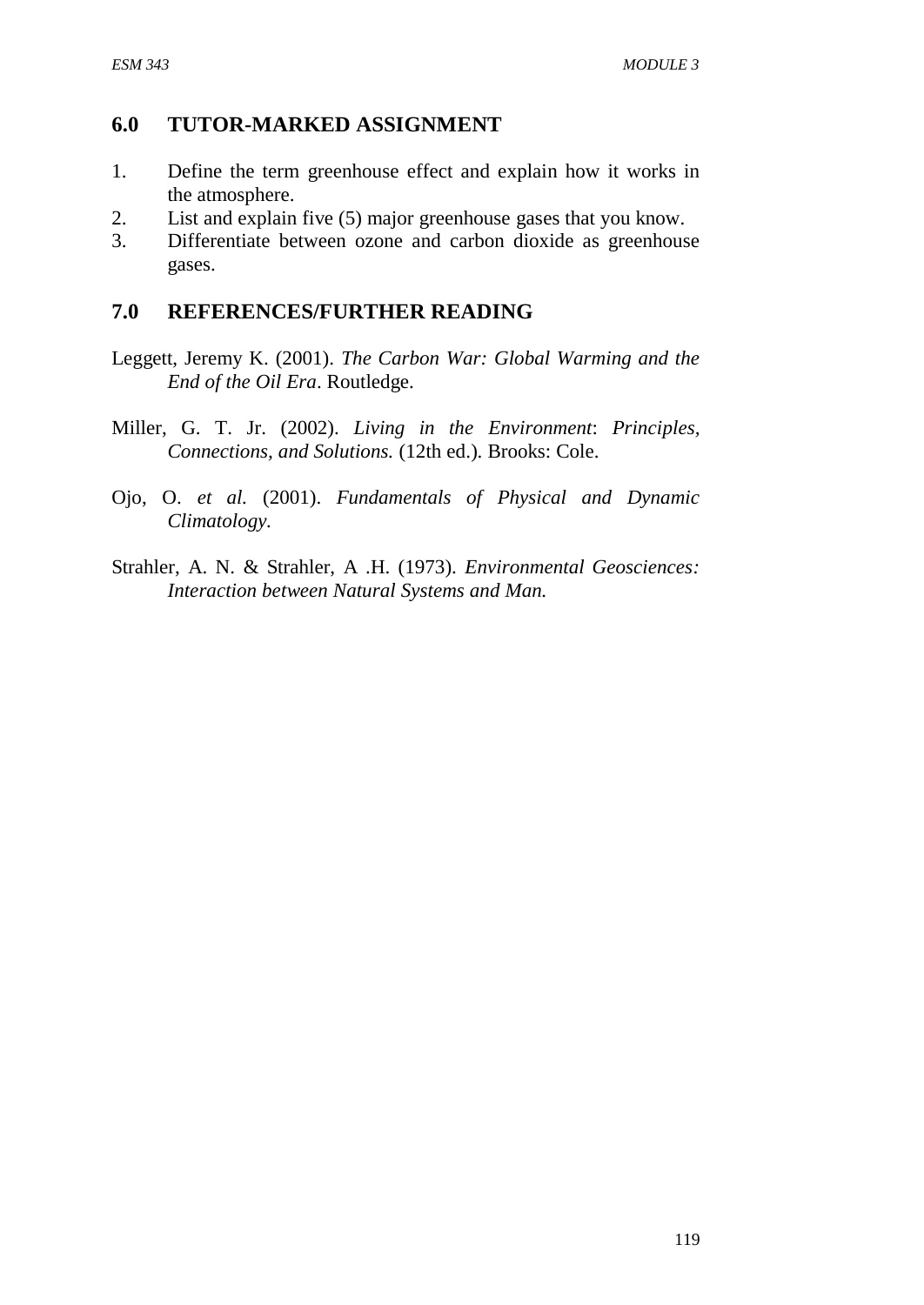# **MODULE 3**

- Unit 1 Primary Productivity of Plants
- Unit 2 Earth's Terrestrial Biomes
- Unit 3 Plant Succession
- Unit 4 Ocean Currents and their Effects upon World Climate
- Unit 5 Environment and Climate Change

# **UNIT 1 PRIMARY PRODUCTIVITY OF PLANTS**

## **CONTENTS**

- 1.0 Introduction
- 2.0 Objectives
- 3.0 Main Content
	- 3.1 Photosynthesis
	- 3.2 Primary Productivity of a Community
	- 3.3 Biological Productivity
- 4.0 Conclusion
- 5.0 Summary
- 6.0 Tutor-Marked Assignment
- 7.0 References/Further Reading

# **1.0 INTRODUCTION**

Increasingly, it is hoped that renewable energy resources will supply the power requirements of future generations. These resources depend ultimately on the power supplied by the sun.

Plants could become a highly convenient source of power, often termed biomass energy, and could yield it in many forms. In the future, crops could be grown more for their fuel energy than for their food value.

# **2.0 OBJECTIVES**

At the end of this unit, you should be able to:

- explain the processes of energy formation by plants
- explain primary productivity of a community.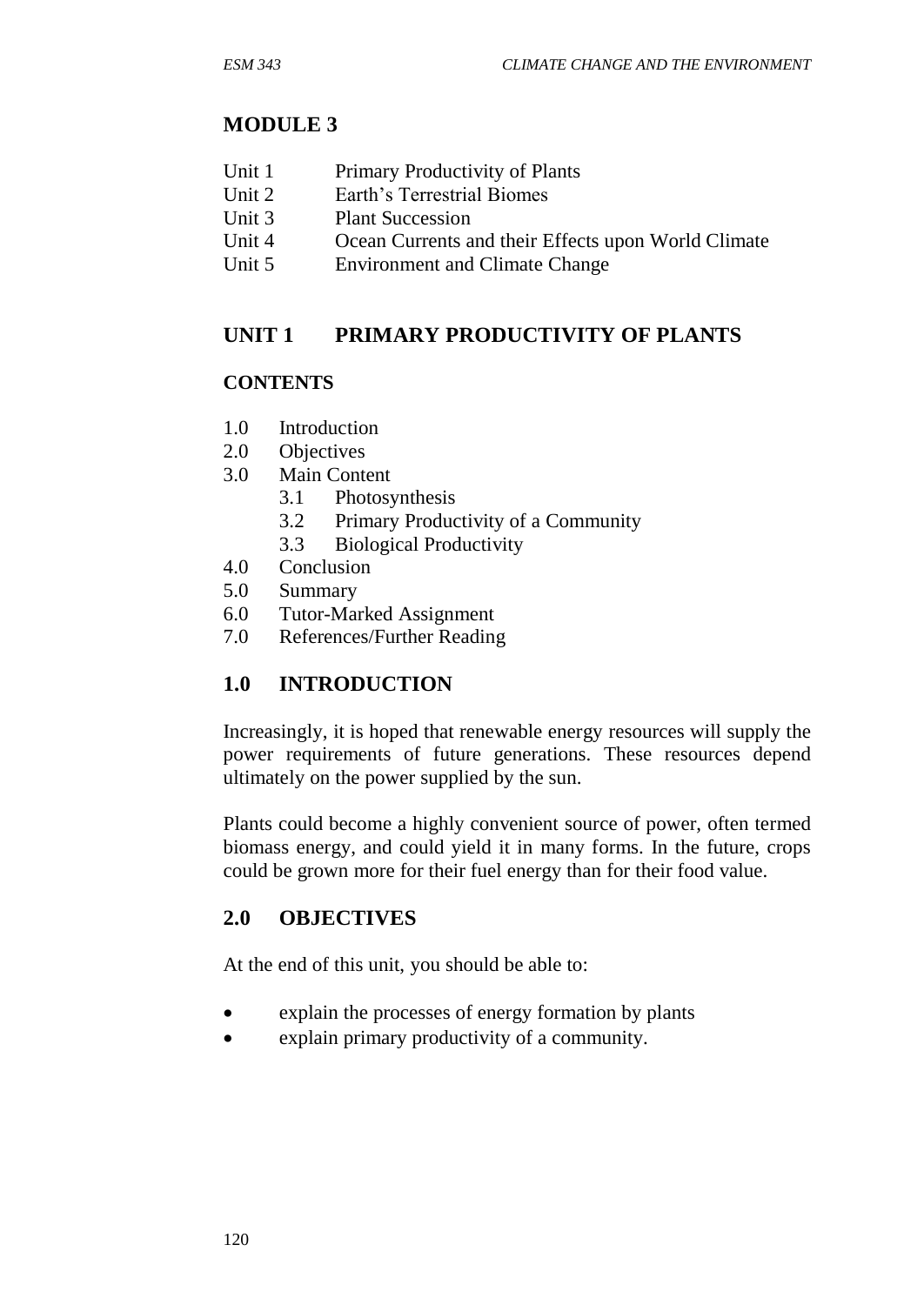# **3.0 MAIN CONTENT**

# **3.1 Photosynthesis**

The bodies of living organisms within a unit area make up a standing crop of biomass. More specifically, biomass can be defined as the mass of organisms per unit area and is usually expressed in units of energy (e.g., joules m-2) or dry organic matter (e.g., tons ha -1 or grams m -2). Most of the biomass in a community is composed of plants, which are the primary producers of biomass because of their ability to fix carbon through photosynthesis. Green plants or other photosynthesising organisms use light energy from the sun to manufacture carbohydrates for their own needs. Most of this chemical energy is processed in metabolism and dissipated as heat in respiration. Plants convert the remaining energy to biomass, both above ground as woody and herbaceous tissue and below ground as roots.

This chemical reaction can be described by the following simple formula:

•  $6CO_2 + 6H_2O +$  light energy  $>C_6H_{12}O_6 + 6O_2$ 

The product of photosynthesis is a carbohydrate, such as the sugar glucose, and oxygen which is released into the atmosphere (Fig. 9). All of the sugar produced in the photosynthetic cells of plants and other organisms is derived from the initial chemical combining of carbon dioxide and water with sunlight. This chemical reaction is catalysed by chlorophyll acting together with other pigment, lipid, sugar, protein, and nucleic acid molecules. Sugars created in photosynthesis can be later converted by the plant to starch for storage, or it can be combined with other sugar molecules to form specialised carbohydrates, such as cellulose. Sugars can also be combined with other nutrients such as nitrogen, phosphorus, and sulfur, to build complex molecules such as proteins and nucleic acids.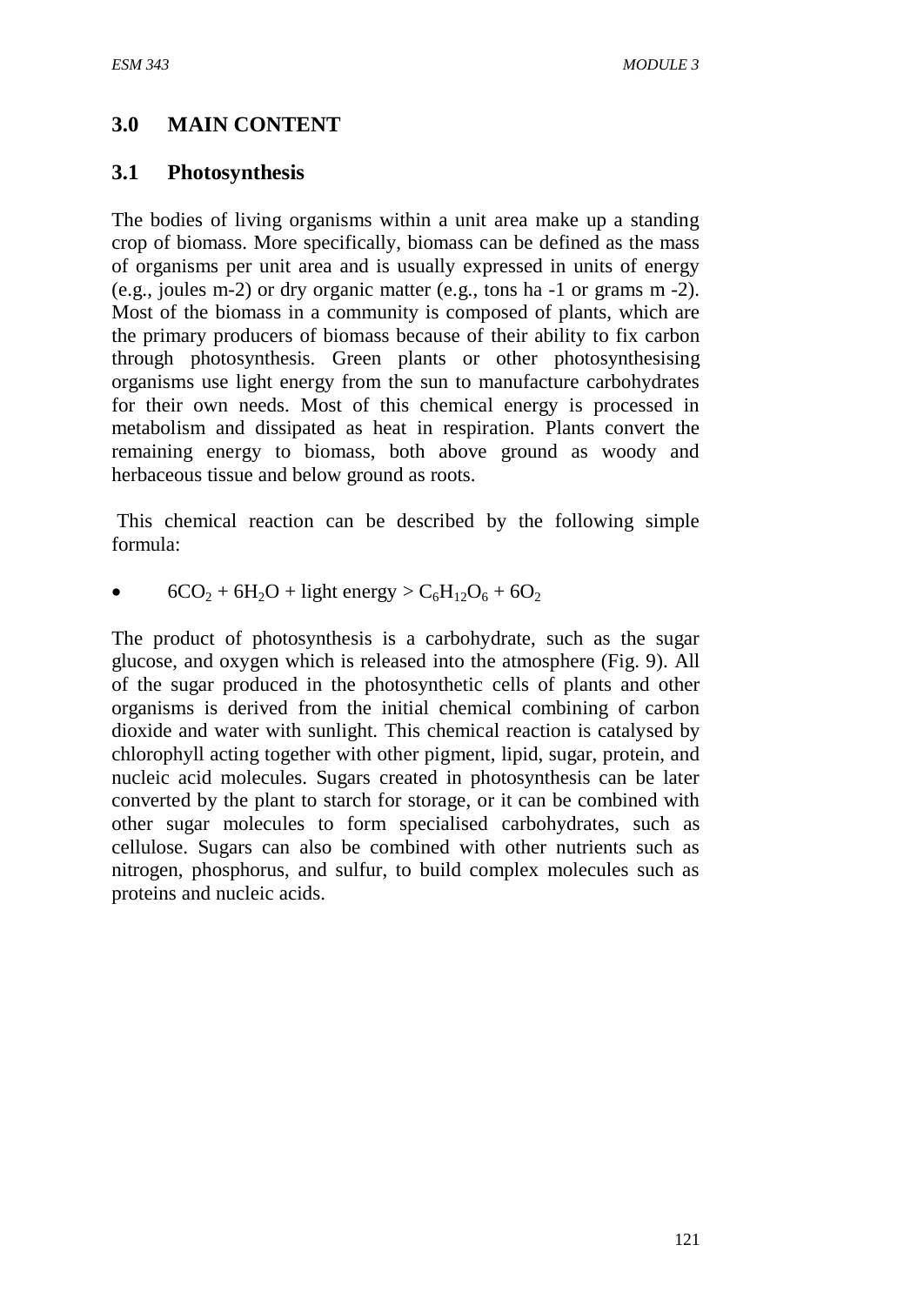

**Fig. 9: Inputs and Outputs of the Photosynthetic Process**

#### **3.2 Primary Productivity of a Community**

The primary productivity of a community is the amount of biomass produced through photosynthesis per unit area and time by plants, the primary producers. Primary productivity is usually expressed in units of energy (e.g., joules m -2 day -1) or in units of dry organic matter (e.g., kg m -2 year -1). Globally, primary production amounts to 243 billion metric tons of dry plant biomass per year. The total energy fixed by plants in a community through photosynthesis is referred to as gross primary productivity (GPP). Because all the energy fixed by the plant is converted into sugar, it is theoretically possible to determine a plant's energy uptake by measuring the amount of sugar produced. A proportion of the energy of gross primary productivity is used by plants in a process called respiration. Respiration provides a plant with the energy needed for various plant physiological and morphological activities. The general equation for respiration is:

 $C_6H_{12}O_6 + 6O_2 > 6CO_2 + 6H_2O$  + released energy

Subtracting respiration from gross primary production gives us net primary productivity (NPP), which represents the rate of production of biomass that is available for consumption by heterotrophic organisms (bacteria, fungi, and animals).

Globally, patterns of primary productivity vary both spatially and temporally. The least productive ecosystems are those limited by heat energy and water like the deserts and the polar tundra. The most productive ecosystems are systems with high temperatures, plenty of water and lots of available soil nitrogen. Table 2 describes the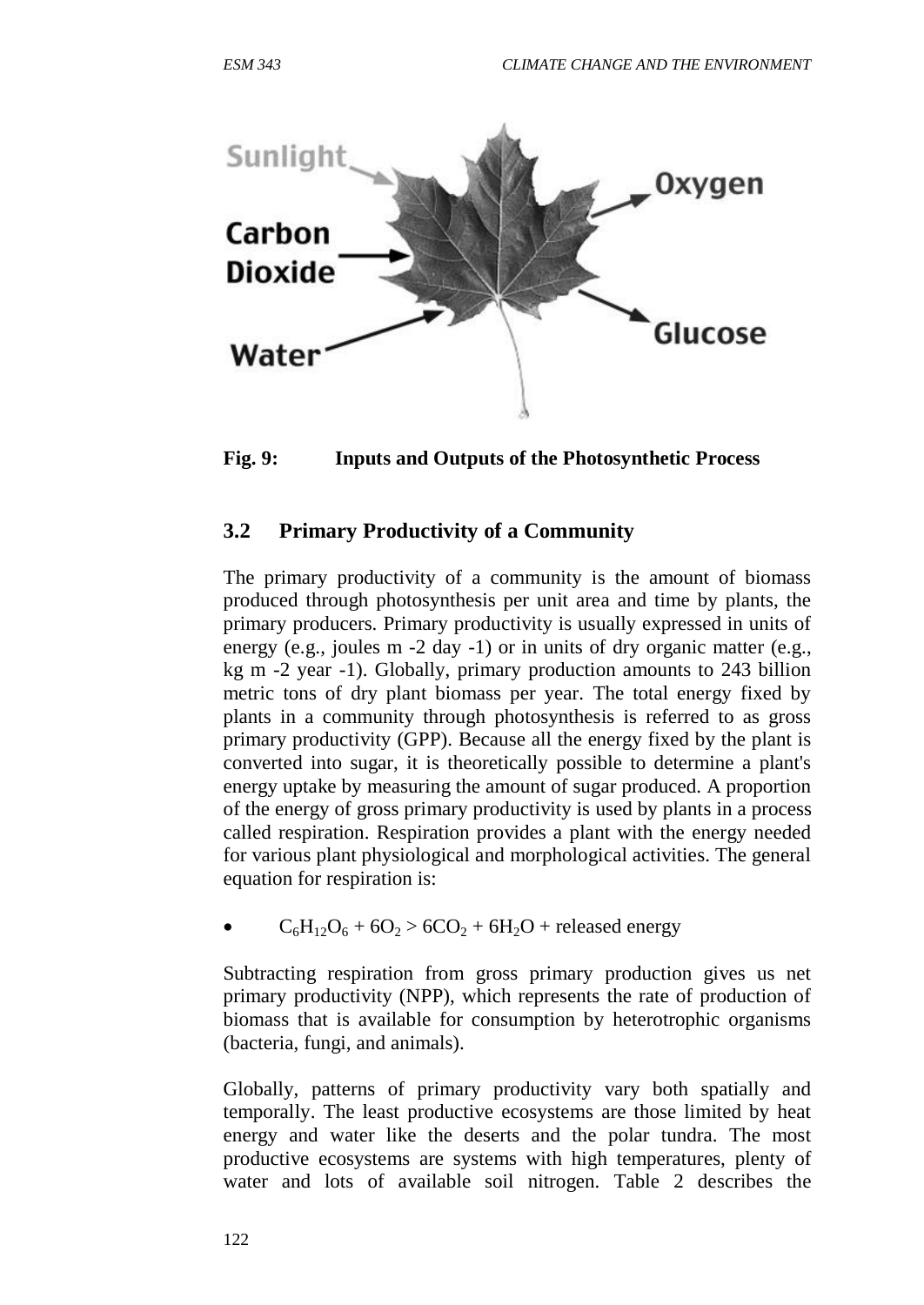approximate average net primary productivity for a variety of ecosystem types.

## **Table 2: Average Annual Net Primary Productivity of the Earth's Major Biomes**

| <b>Ecosystem Type</b>            | <b>Net Primary Productivity</b><br>(kilocalories/meter<br>/year) |
|----------------------------------|------------------------------------------------------------------|
| <b>Tropical Rain Forest</b>      | 9000                                                             |
| <b>Estuary</b>                   | 9000                                                             |
| <b>Swamps and Marshes</b>        | 9000                                                             |
| Savanna                          | 3000                                                             |
| Deciduous<br>Temperate<br>Forest | 6000                                                             |
| <b>Boreal Forest</b>             | 3500                                                             |
| <b>Temperate Grassland</b>       | 2000                                                             |
| Polar Tundra                     | 600                                                              |
| Desert                           | < 200                                                            |

# **3.3 Biological Productivity**

This is the amount and rate of production which occur in a given ecosystem over a given time period. It may apply to a single organism, a population, or entire communities and ecosystems. Productivity can be expressed in terms of dry matter produced per area per time (net production), or in terms of energy produced per area per time (gross production = respiration + heat losses + net production). In aquatic systems, productivity is often measured in volume instead of area. See also biomes.

Ecologists distinguish between primary productivity (by autotrophs) and secondary productivity (by heterotrophs). Plants have the ability to use the energy from sunlight to convert carbon dioxide and water into glucose and oxygen, producing biomass through photosynthesis. Primary productivity of a community is the rate at which biomass is produced per unit area by plants, expressed in either units of energy [joules/(m2)(day)] or dry organic matter  $[kg/(m2)(year)]$ . The following definitions are useful in calculating production: Gross primary production (GPP) is the total energy fixed by photosynthesis per unit time. Net primary production (NPP) is the gross production minus losses due to plant respiration per unit time, and it represents the actual new biomass that is available for consumption by heterotrophic organisms.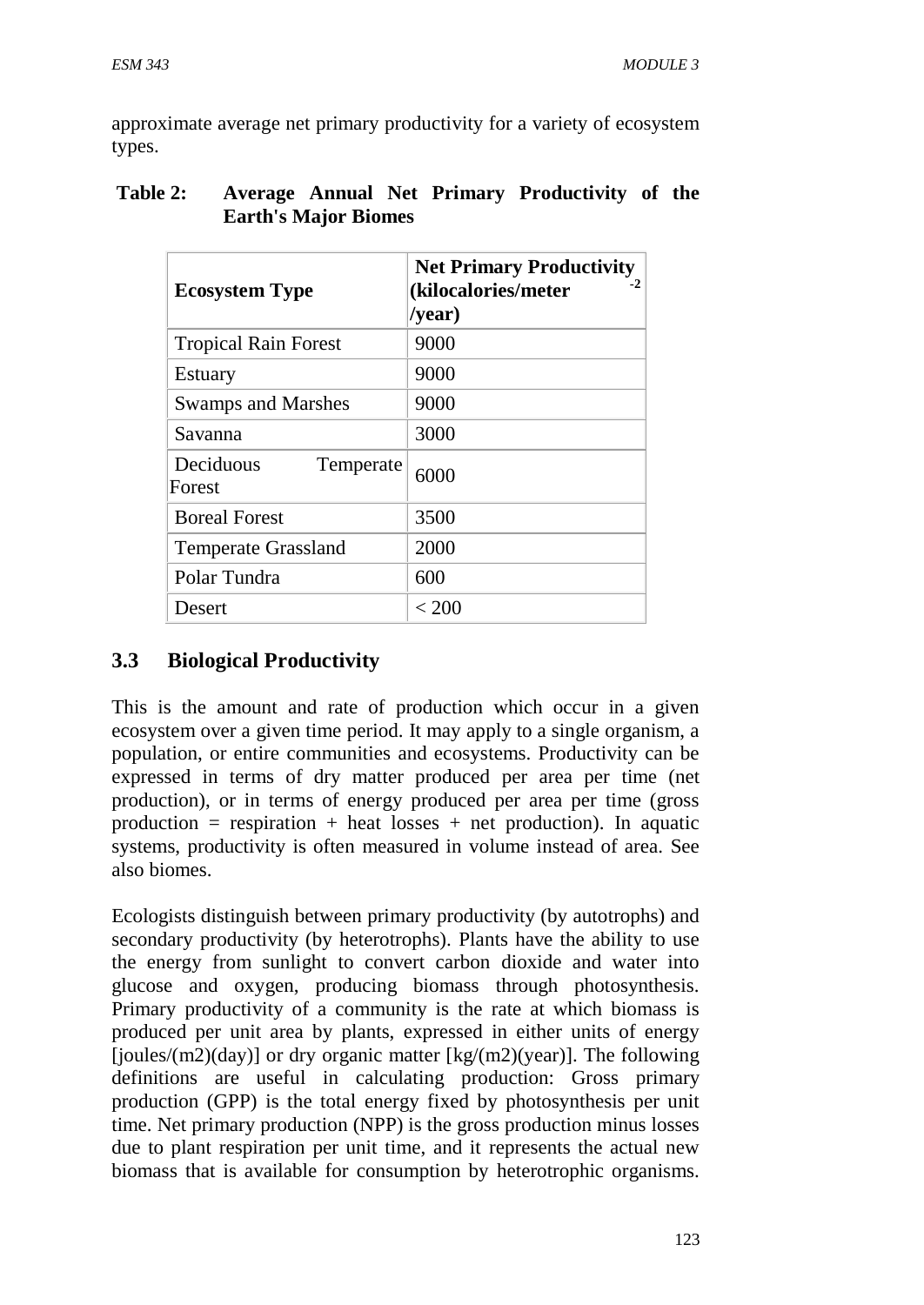Secondary production is the rate of production of biomass by heterotrophs (animals, microorganisms), which feed on plant products or other heterotrophs. See also photosynthesis.

Productivity is not spread evenly across the planet. For instance, although oceans cover two-thirds of earth's surface, they account for only one-third of the earth's productivity. Furthermore, the factors that limit productivity in the ocean differ from those limiting productivity on land; producing differences in geographic patterns of productivity in the two systems. In terrestrial ecosystems, productivity shows a latitudinal trend, with highest productivity in the tropics and decreasing progressively toward the Poles; but in the ocean there is no latitudinal trend, and the highest values of net primary production are found along coastal regions.

# **4.0 CONCLUSION**

Plants could become a highly convenient source of power, often termed biomass energy, because of their energy-producing nature through photosynthesis.

# **5.0 SUMMARY**

In this unit, we have learnt that:

- green plants or other photosynthesising organisms use light energy from the sun to manufacture carbohydrates for their own need
- sugars created in photosynthesis is converted to carbohydrate by plants
- the amount of biomass produced through photosynthesis per unit area and time by plants is termed primary productivity
- plants respire for their various physiological and morphological activities
- patterns of primary productivity vary both spatially and temporally across the globe.

# **6.0 TUTOR-MARKED ASSIGNMENT**

- 1. Explain the process of energy formation in plant.
- 2. Explain the following terms as they relate to energy production in plant; (i) primary productivity of a community (ii) gross primary productivity (iii) net primary productivity.
- 3. What do you understand by the primary productivity of a community?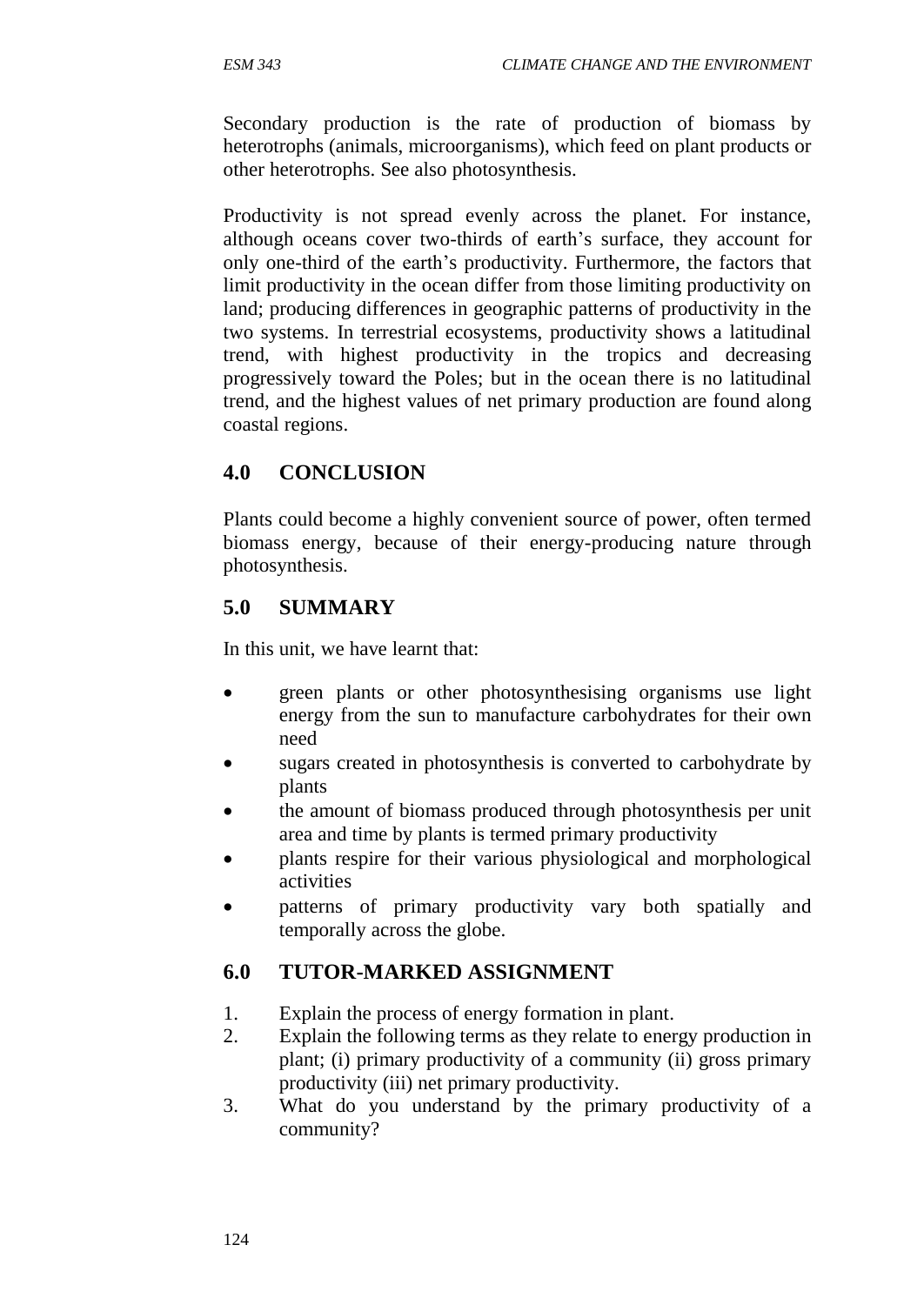## **7.0 REFERENCES/FURTHER READING**

- Ayoade, J.O. (2002). *Introduction to Agroclimatology.* Ibadan: Vantage Publishers.
- Pidwirny, M. (2006). "Plant Succession." *Fundamentals of Physical Geography*. (2nd ed.).
- Pidwirny, M. (2006). "Primary Productivity of Plants." *Fundamentals of Physical Geography*. (2nd ed.).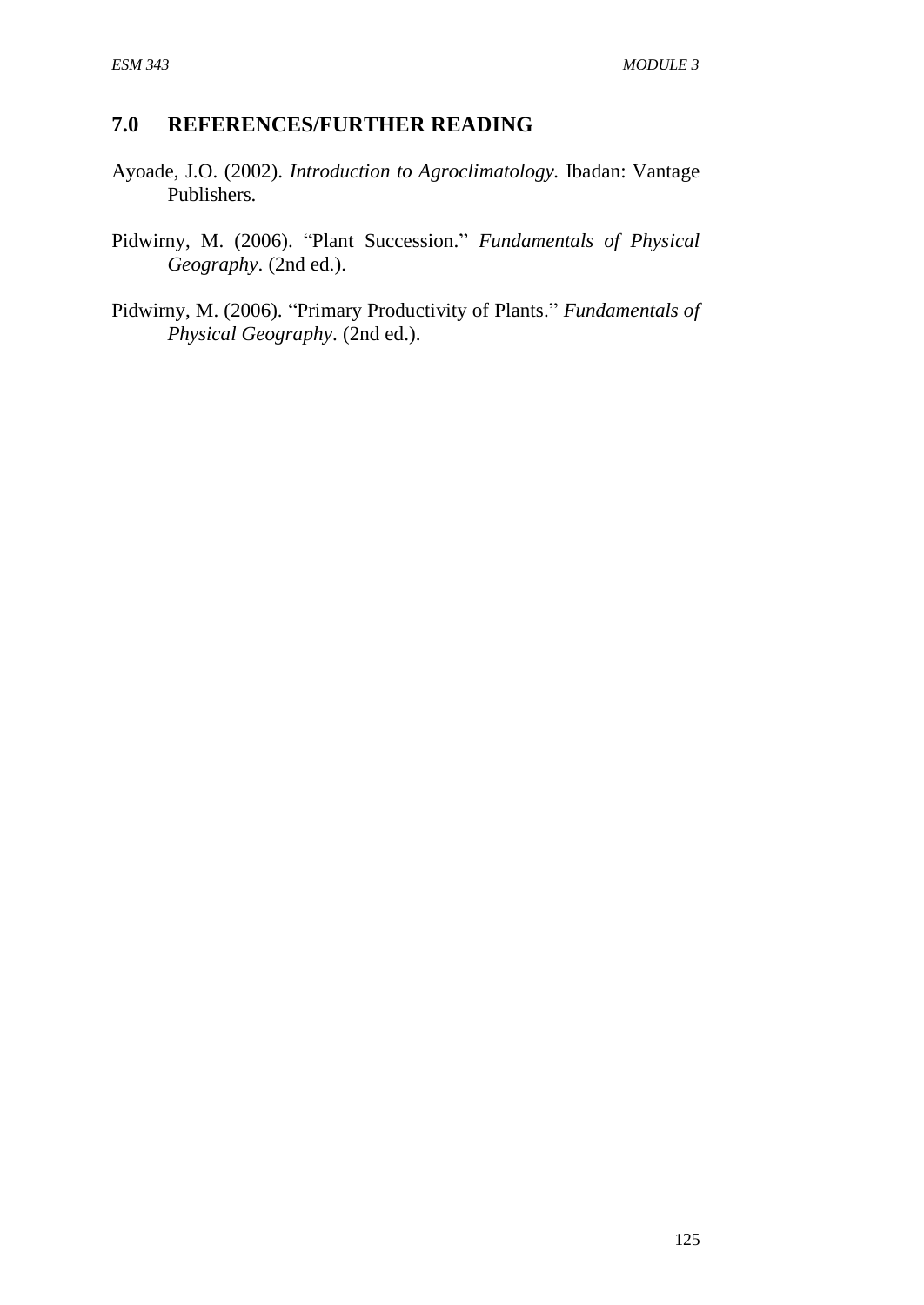# **UNIT 2 EARTH'S TERRESTRIAL BIOMES**

### **CONTENTS**

- 1.0 Introduction
- 2.0 Objectives
- 3.0 Main Content
	- 3.1 Biomes of the World
- 4.0 Conclusion
- 5.0 Summary
- 6.0 Tutor-Marked Assignment
- 7.0 References/Further Reading

## **1.0 INTRODUCTION**

Many places on earth share similar climatic conditions despite being found in geographically different areas. As a result of nature selection, comparable ecosystems have developed in these separated areas. Scientists call these major ecosystem types biomes. The geographical distribution (and productivity) of the various biomes is controlled primarily by the climatic variables: precipitation and temperature.



**Fig. 10: Distribution of the Earth's Eight Major Terrestrial Biomes**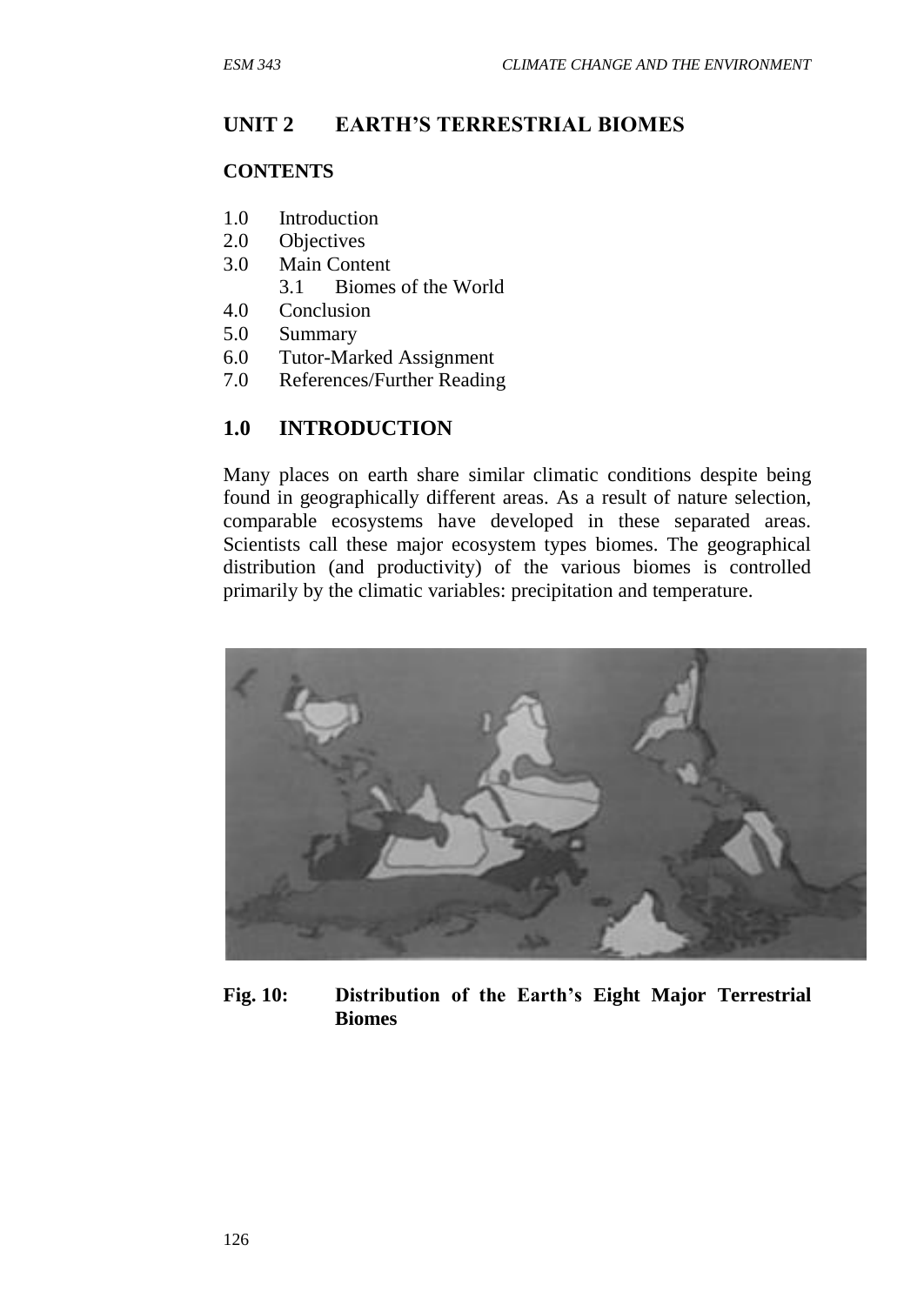

Most of the classified biomes are identified by the dominant plants found in their communities. For example, grassland are dominated by a variety of annual ad perennial species of grass, while deserts are occupied by plant species that require very little water for survival or by plants that have specific adaptations to conserve or acquire water.

# **2.0 OBJECTIVES**

At the end of this unit, you should be able to:

- draw map of the world and locate the various biomes or climate classification
- explain in details, the plant and animal characteristics of each biome
- give the soil characteristics of each biome.

## **3.0 MAIN CONTENT**

## **3.1 Biomes of the World**

The diversity of animal life and subdominant plants forms, characteristic of each biome are generally controlled by abiotic environmental conditions and the productivity of the dominant vegetation. In general, species diversity becomes higher with increases in net primary productivity, moisture availability, and temperature. Earth's eight major terrestrial biomes are:

#### **1. Arctic and Alpine Tundra**

Tundra means marshy plain. The geographical distribution of the tundra biome is largely pole ward of  $60^{\circ}$  latitude north. The tundra biome is characterised by an absence of trees, the presence of dwarf plants, and a ground surface that is wet, spongy, and hummocky. Soils of this biome are usually permanently frozen starting at a depth of a few centimeters to a meter or more. The permafrost line is a physical barrier to plant root growth. Within this biome, temperature, precipitation, and evaporation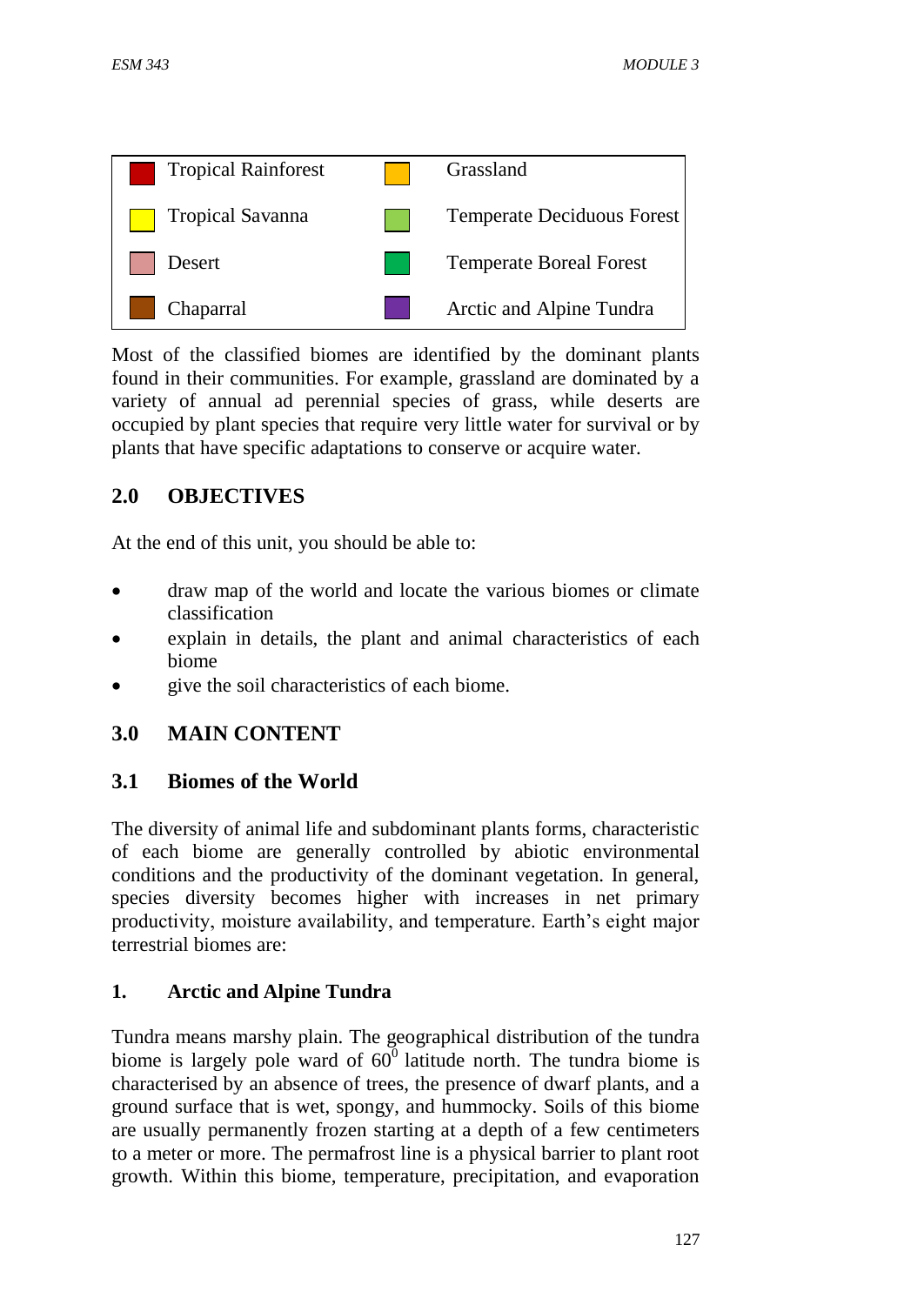all tend to be at a minimum. Precipitation in the wettest month is normally not higher than 25 millimeters. However, despite the low levels of precipitation the ground surface of the tundra biome is often waterlogged because of low rates of evapotranspiration.

Plants communities are usually composed of a few species of dwarf shrubs, a few grass species, sedges, and mosses. The principal herbivores in this biome include caribou, musk ox, arctic hare, voles, and lemmings. Most of the bird species of the tundra have the ability to migrate and live in warmer locations during the cold winter months. The herbivore species support a small number of carnivore species like the arctic fox, snow owl, polar bear, and wolves. Reptiles and amphibians are few or completely absent because of the extremely cold temperatures. Alpine tundra is quite similar to some arctic tundra but differs in the absence of permafrost and in the presence of better drainage.

### **2. Boreal Coniferous Forest**

The climate of this biome is cool to cold with more precipitation than the tundra, occurring mainly in the summer because of mid-latitude cyclones. The predominant vegetation of boreal biome is needle-leaf evergreen variety tree species. Some common species include: white spruce, red pine, and white pine. The undergrowth is relatively limited as a result of the low light penetration even during the spring and fall months. Undergrowth plants in the deciduous biome take advantage of the leafless condition of trees during these seasons concentrating their growth during this time period. Common undergrowth species include orchids, shrubs like rose, blueberry, and cranberry. Mammals common to the boreal forest include moose, bear, deer, wolverine, marten, lynx, wolf, snowshoe hare etc. boreal forest soils are characterised by a deep litter layer and slow decomposition. Soils of this biome are also acidic and mineral deficient because of the large movement of water vertically and subsequent leaching.

## **3. Temperate Deciduous Forest**

As its name indicates, this biome is characterised by a moderate climate and deciduous trees. It once occupied much of the eastern half of the United States, central Europe, Korea, and China. This biome has been very extensively affected by human activity, and much of it has been converted into agricultural fields or urban developments. Dominant plants include trees like maple, beech, oak, hickory, basswood, cottonwood, elm, and willow. The undergrowth of shrubs and herbs in a mature deciduous forest is typically well developed and richly diversified. Many different types of herbivores and carnivores, and some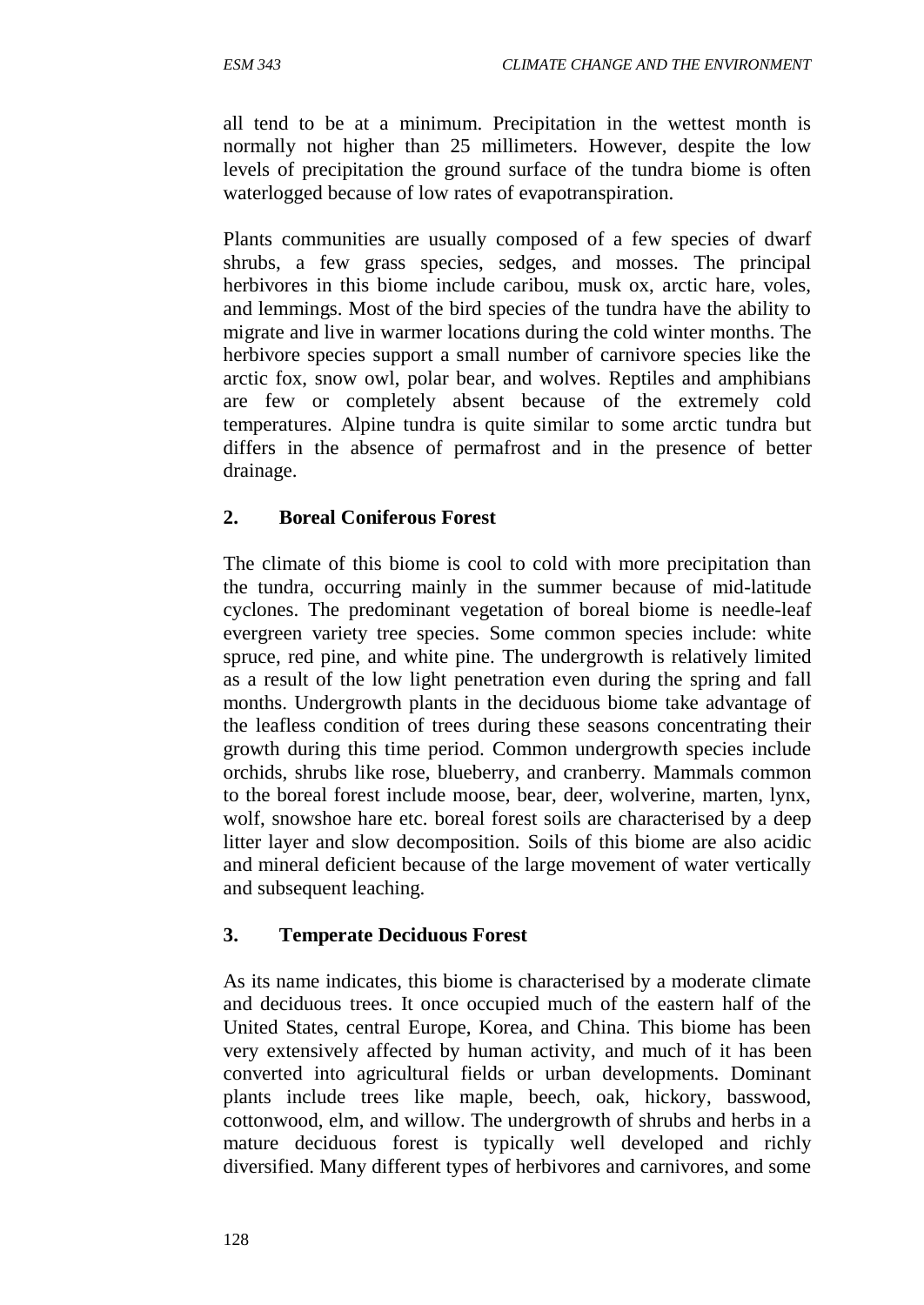reptiles and amphibians exist here. Brown forest soils characterise temperate deciduous forest ecosystems. The surface litter layer in these soils is thin due to rapid decomposition.

#### **4. Grassland**

In central North America are the grasslands, the tall grass grassland is found toward the east and the short grass grassland is found westward. In Europe and Asia, some grasslands are called Steppes. In South America, grasslands are known as Pampas. In the western end of the grassland, where precipitation is less, Buffalo Grass and other grasses only a few inches above the soil surface are common in this habitat. Flowering herbs, including many kinds of composites and legumes, are common but much less important than grass species. Trees are limited to low-lying areas and the narrow zone immediately adjacent to streams. In the tall grass grassland, organic rich and black chernozemic soils are common. Chernozems are among the richest in nutrients and consequently the most fertile in the world. In drier parts of grasslands, soils can be influenced by salinisation. As a result of their fertility, most grasslands ecosystems have been modified by humans to grow grain and other dryland crops. Grassland mammals include; grassland dogs, jack rabbits, ground squirrels, badger, coyote, ferret, wolf, and cougar. The population of many of these species has been drastically reduced because of habitat destruction. Some of these species are on the edge of extinction.

#### **5. Desert**

In its most typical form, the desert consists of shrub-covered land where the plants are spatially quite dispersed. Climatically, deserts are influenced by descending air currents which limit the formation of precipitation. Many desert areas have less than 250 millimeters of precipitation annually. Dominant plants include drought-resistant shrubs like the creosote bush and sagebrush, water-storing succulents like cactus, and many species are short-lived annuals that complete their life cycles during infrequent and short rainy periods. Deserts habitants can be devoid of vegetation if precipitation is in very short supply. Most desert mammals tend to be nocturnal to avoid the high temperatures. Desert habitants have a rich lizard and snake fauna because high temperatures promote the success of cold-blooded life forms. Because productivity is low, the litter layer is comparably limited and organic content of surface soil layers is very low. Also, evaporation tends to concentrate salts at the soil surface.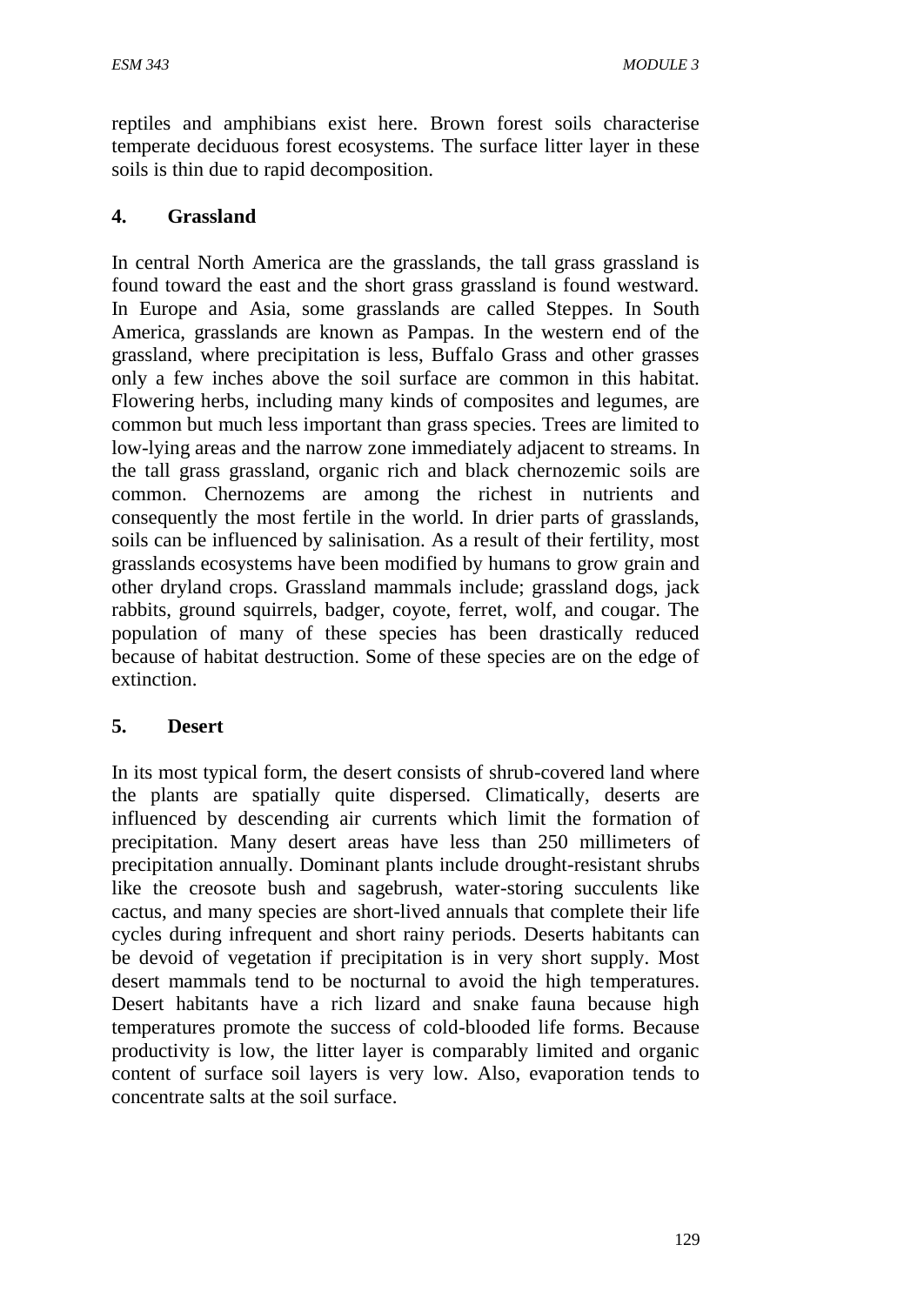## **6. Chaparral**

Chaparral has a very specific spatial distribution. It is found in a narrow zone between  $32$  and  $40^0$  latitude north and south on the west coasts of the continents. This area has a dry climate because of the dominance of the subtropical high pressure zone during the fall, summer and spring months. Precipitation falls mainly in the winter months because of the seasonal movement of the polar front and its associated mid-latitude cyclone storms. Annual averages range from about 300 to 750 millimeters and most of this rain falls in a period between 2 to 4 months long. As a result of the climate, the vegetation that inhabits this biome exhibits a number of adaptations to withstand draught and fire. Trees and shrubs tend to be small with hard evergreen leaves. Plants do not drop their leaves during the dry seasons because of the expense of replacement. The dry climate slows the rate of leaf decomposition in the soil and as a result, the plants growing in this biome do not have nutrients available for uptake to produce new leaves when the wet season begins. Instead, the plants of the chaparral develop leaves that can withstand arid conditions. Plant species include cork oak, olive, eucalyptus, arbutus, acacia, shrub and oak. Many of the plant species have thorns to protect then from herbivore damage. This biome is sometimes also called Mediterranean Scrubland or sclerophyll forest.

## **7. Tropical Savanna**

Tropical savannas are grasslands with scattered drought-resistant trees that generally do not exceed 10 meters in height. Tree and shrub species in the savanna usually shed their leaves during the dry season and this reduces water loss from the plants. New leaves appear several weeks before the start of the rain season. Climatically, these biomes are characterised by distinct wet and dry seasons. Temperatures are hot all year long. The savanna biome constitutes extensive areas in eastern Africa, South America, and Australia. Savannas also support the richest diversity of grazing mammals in the world. The grazing animals provide food for a great variety of predators. The soils are more nutrient-rich than tropical forest soil. Some soils become extremely dry because of evaporation and form laterite layers.

## **8. Tropical Rainforest**

Tropical rainforest occur in abroad zone outside the equator. Annual rainfall, which exceeds 2000 to 2250 millimeters, is generally evenly distributed throughout the year. Temperature and humidity are relatively high through the year. Flora is highly diverse: a square kilometer may contain as many as 100 different tree species as compared to 3 or 4 in the temperate zone. The various trees of the tropical rain forests are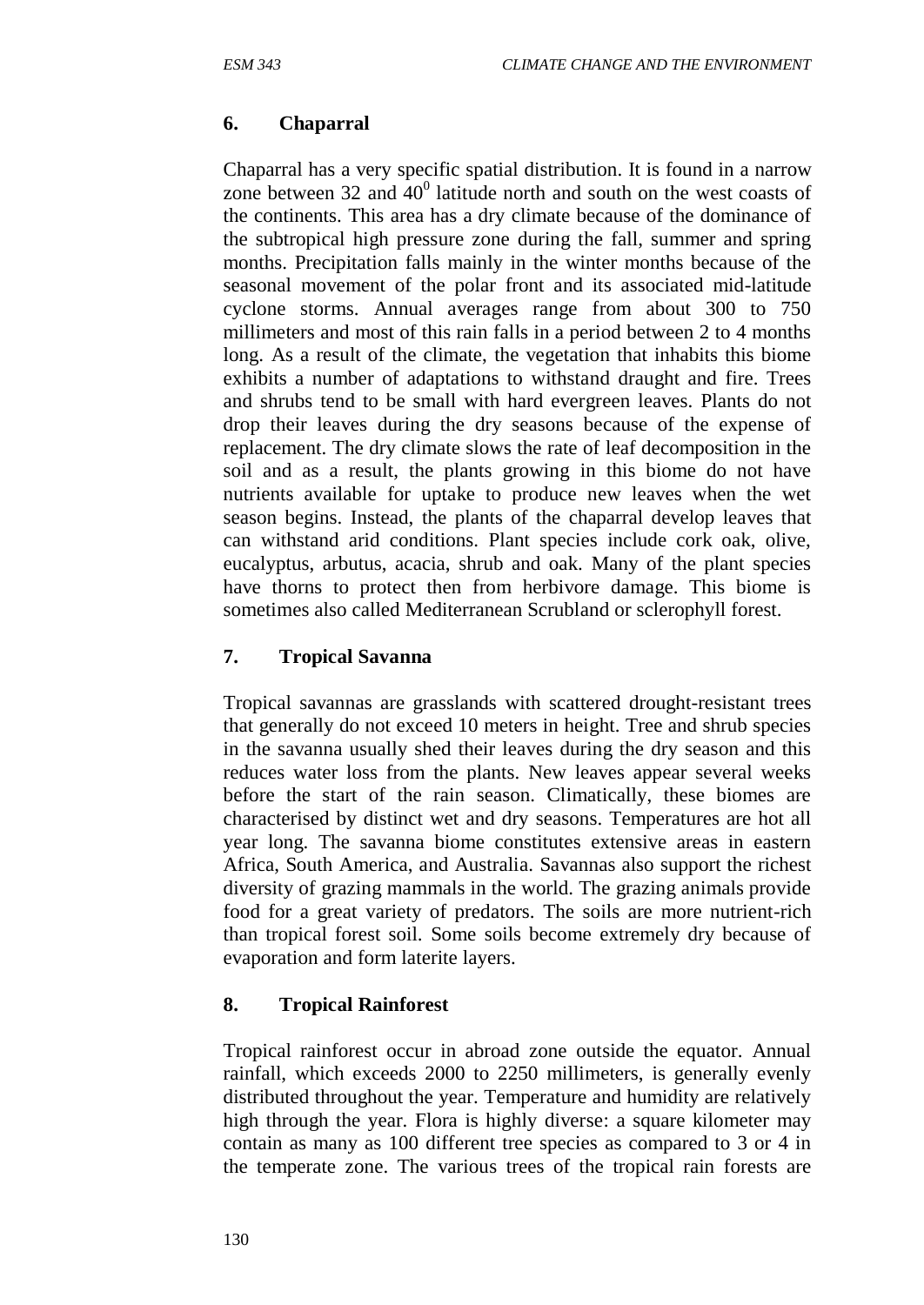closely spaced together and form a thick continuous canopy some 25 to 35 meters tall. This canopy is interrupted by the presence of very tall trees that have wide buttressed bases for support. Epiphytic orchids and bromeliads, as well as vines, are very characteristic of the tropical rainforest biome. Some other common plants include ferns and palms.

Most plants are evergreen with large, dark green, leathery leaves. The tropical rainforest is also home to a great variety of animals. Some scientists believe that 30 to 50 per cent of all of the earth's animal species may be found in this biome. Decomposition is rapid in the tropical rainforest because of high temperatures and an abundance of moisture. Because of the frequent and heavy rains, tropical soils are subject to extreme chemical weathering and leaching. These environmental conditions also make tropical soils acidic and nutrientpoor.

# **4.0 CONCLUSION**

The earth in its current form encompasses many different climatic regions called biomes. Each biome is home to a characteristic community of plants and animals. Similar organisms are found in a rain forest biome, for example, whether the rain forest is in Africa or South America.

# **5.0 SUMMARY**

In this unit, we have learnt that:

- biome is a division of the world's vegetation that corresponds to a defined climate and is characterised by specific types of plants and animals
- tundra biome is characterised by an absence of trees, except dwarf plants, and a ground surface that is wet, with soils that are usually permanently frozen
- boreal coniferous forest is cold with precipitation occurring mainly in the summer and needle-leaf evergreen tree
- temperate deciduous forest biome is characterised by a moderate climate and deciduous trees
- in central North America are the grasslands, with characteristics organic-rich and black chernozemic soils
- desert consists of shrub-covered land with spatially dispersed plants like the creosote bush, sagebrush and cactus
- chaparral has a very specific spatial distribution with vegetation to withstand drought and fire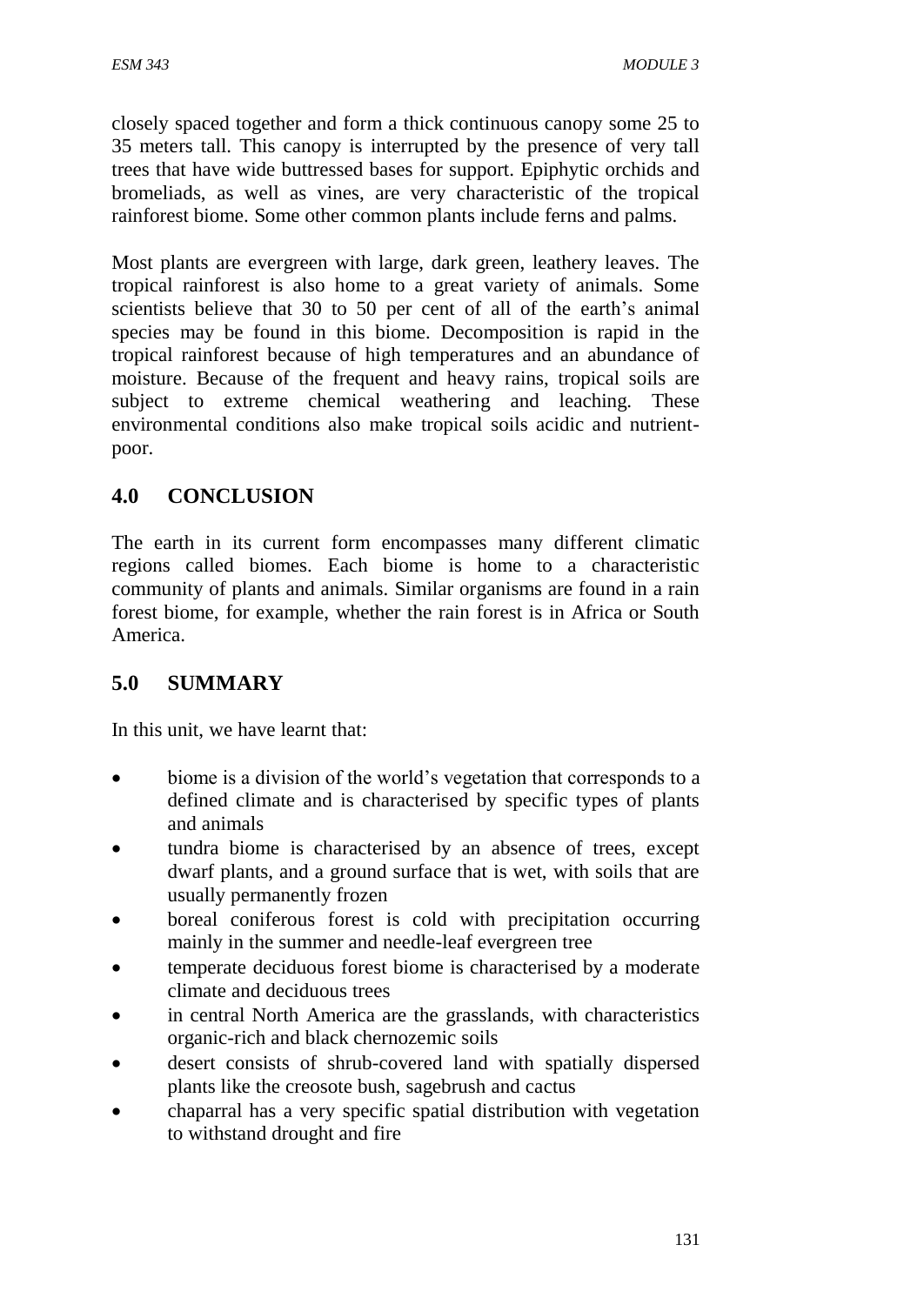- tropical savannas are grasslands with scattered drought-resistant trees that usually shed their leaves during the dry season to reduce water loss from the plants
- tropical rainforests occur in a broad zone outside the equator with annual rainfall, which exceeds 2000 to 2250 millimeters, is generally evenly distributed throughout the year and temperature and humidity are relatively high through the year.

## **6.0 TUTOR-MARKED ASSIGNMENT**

- 1. Distinguish between Tundra biome and Boreal Coniferous forest.
- 2. Tropical savanna biome and grassland biome are dissimilar. Discuss.
- 3. Chaparral has a very specific spatial distribution, explain this in relation to its general climatic characteristics.
- 4. Climatically, deserts are influenced by descending air currents which limit the formation of precipitation, explain this with respect to desert climate.

## **7.0 REFERENCES/FURTHER READING**

Areola, O. *et al.* (1992). *Certificate Physical and Human Geography for Senior Secondary Schools*. Ibadan: University Press Plc.

Man, John (1999). *Tracking the Desert.* Gobi: Yale University Press.

Pidwirny, M. (2006). *Fundamentals of Physical Geography*. (2nd ed.).

Whitmore, Timothy. (1998). *An Introduction to Tropical Rain Forest* .(2nd ed.). Oxford University Press.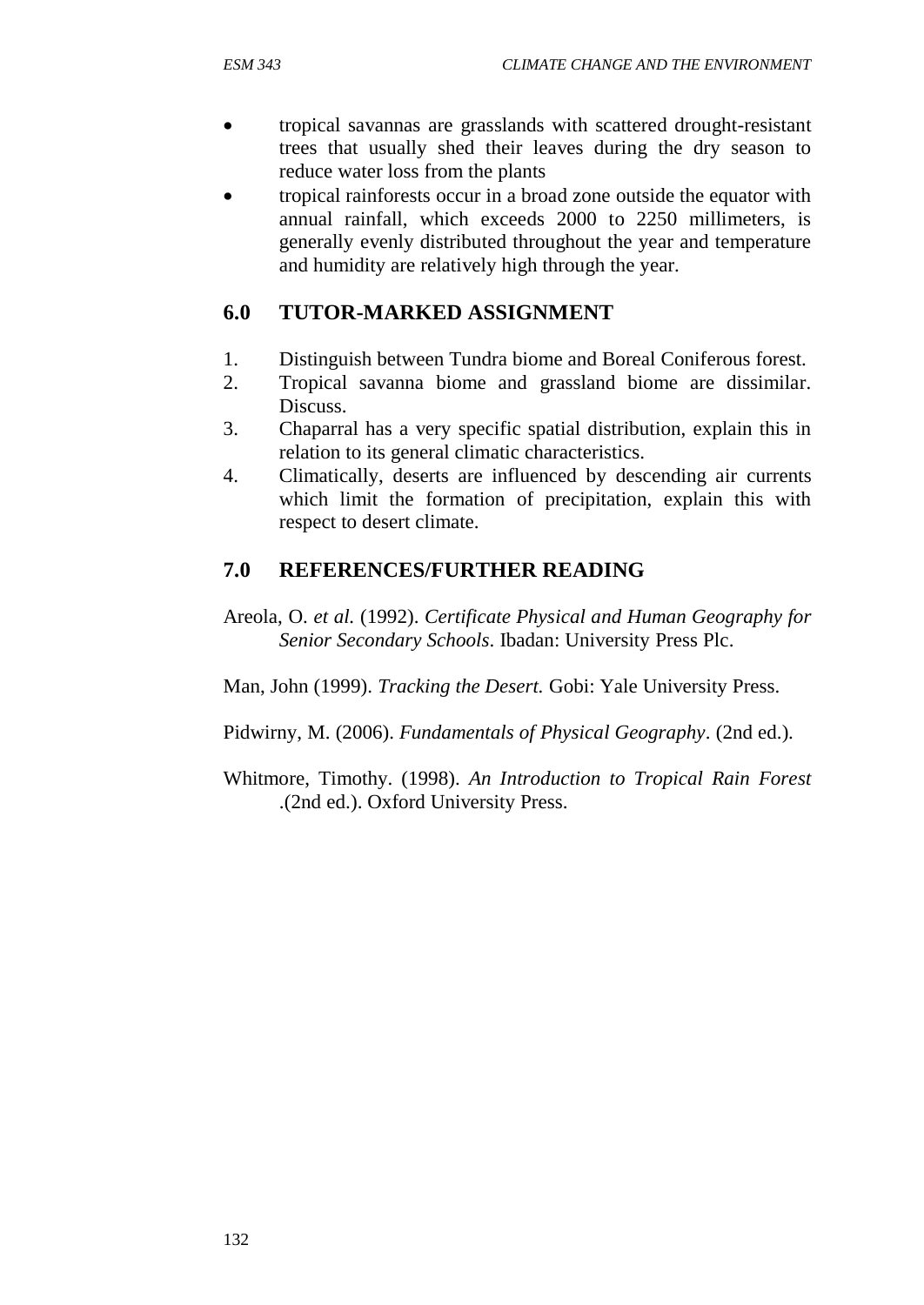# **UNIT 3 PLANT SUCCESSION**

### **CONTENTS**

- 1.0 Introduction
- 2.0 Objectives
- 3.0 Main Content
	- 3.1 Climax Community
	- 3.2 Types of Succession
- 4.0 Conclusion
- 5.0 Summary
- 6.0 Tutor-Marked Assignment
- 7.0 References/Further Reading

## **1.0 INTRODUCTION**

Succession is a directional non-seasonal cumulative change in the types of plant species that occupy a given area through time. It involves the processes of colonisation, establishment, and extinction which act on the participating plant species. It begins with the colonisation of a disturbed area (Some common mechanisms of disturbance are fires, wind storms, volcanic eruptions, logging, climate change, severe flooding, disease, and pest infestation such as an abandoned crop field or a newly exposed lava flow), by species able to reach and to tolerate the environmental conditions present. Mostly these are opportunistic species that hold on to the site for a variable length of time. Being short-lived and poor competitors, they are eventually replaced by more competitive, longerlived species such as shrubs, and then trees.

In aquatic habitats, successional changes of this kind result largely from changes in the physical environment, such as the buildup of silt at the bottom of a pond. As the pond becomes shallower, it encourages the invasion of floating plants such as pond lilies and emergent plants such as cattails. The pace at which succession proceeds depends on the competitive abilities of the species involved; tolerance to the environmental conditions brought about by changes in vegetation; the interaction with animals, particularly the grazing herbivores; and fire. Eventually, the ecosystem arrives at a point called the climax, where further changes take place very slowly, and the site is dominated by long-lived, highly competitive species. As succession proceeds, however, the community becomes more stratified, enabling more species of animals to occupy the area. In time, animals, characteristic of later stages of succession replace those found in earlier stages. Succession stops when species composition changes no longer occur with time, and this community is said to be a climax community.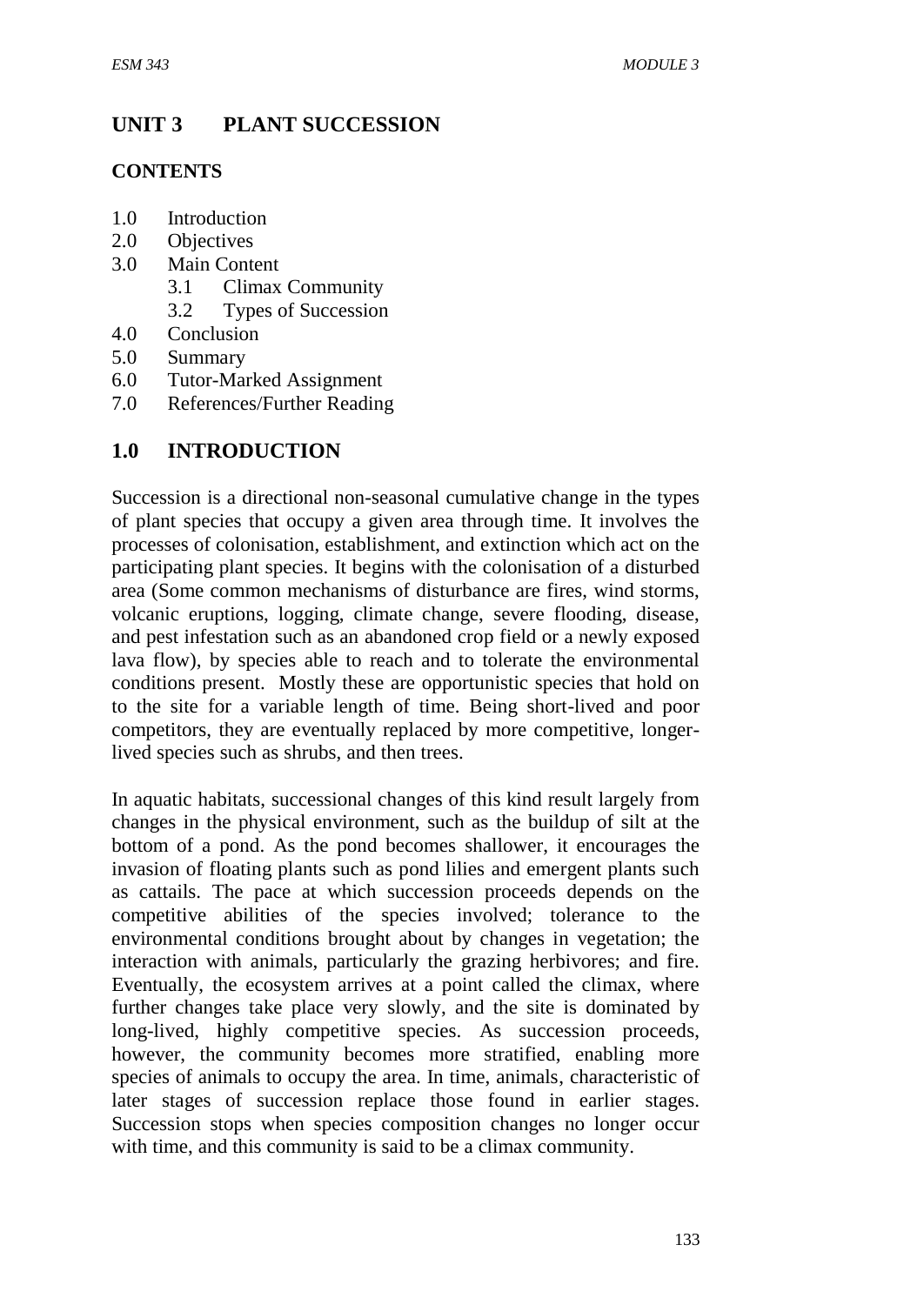# **2.0 OBJECTIVES**

At the end of this unit, you should be able to:

- define the terms; succession and climax community
- explain the concept of climax community
- explain the types of succession.

## **5.0 MAIN CONTENT**

## **3.1 Climax Community**

The concept of a climax community assumes that the plants colonising and establishing themselves in a given region can achieve stable equilibrium. The pace at which succession proceeds depends on the competitive abilities of the species involved; tolerance to the environmental conditions brought about by changes in vegetation; the interaction with animals, particularly the grazing herbivores and fire. Eventually, the ecosystem arrives at a point called the climax, where further changes take place very slowly, and the site is dominated by long-lived, highly competitive species.

The idea that succession ends in the development of a climax community has had a long history in the fields of biogeography and ecology. One of the earliest proponents of this idea was Frederic Clements who studied succession at the beginning of the 20th century. However, beginning in the 1920s, scientists began refuting the notion of a climax state. By 1950, many scientists began viewing succession as a phenomenon that rarely attains equilibrium. The reason equilibrium is not reached is related to the nature of disturbance. Disturbance acts on communities at a variety of spatial and temporal scales. Further, the effect of disturbance is not always 100 per cent. Many disturbances remove only a part of the previous plant community. As a result of these new ideas, plant communities are now generally seen as being composed of numerous patches of various sizes at different stages of successional development.

# **3.2 Types of Succession**

- **Primary succession** is the establishment of plants on land that has not been previously vegetated.
- **Secondary succession** is the invasion of a habitat by plants on land that was previously vegetated. Removal of past vegetation may be caused by natural or human disturbances such as fire, logging, cultivation, or hurricanes.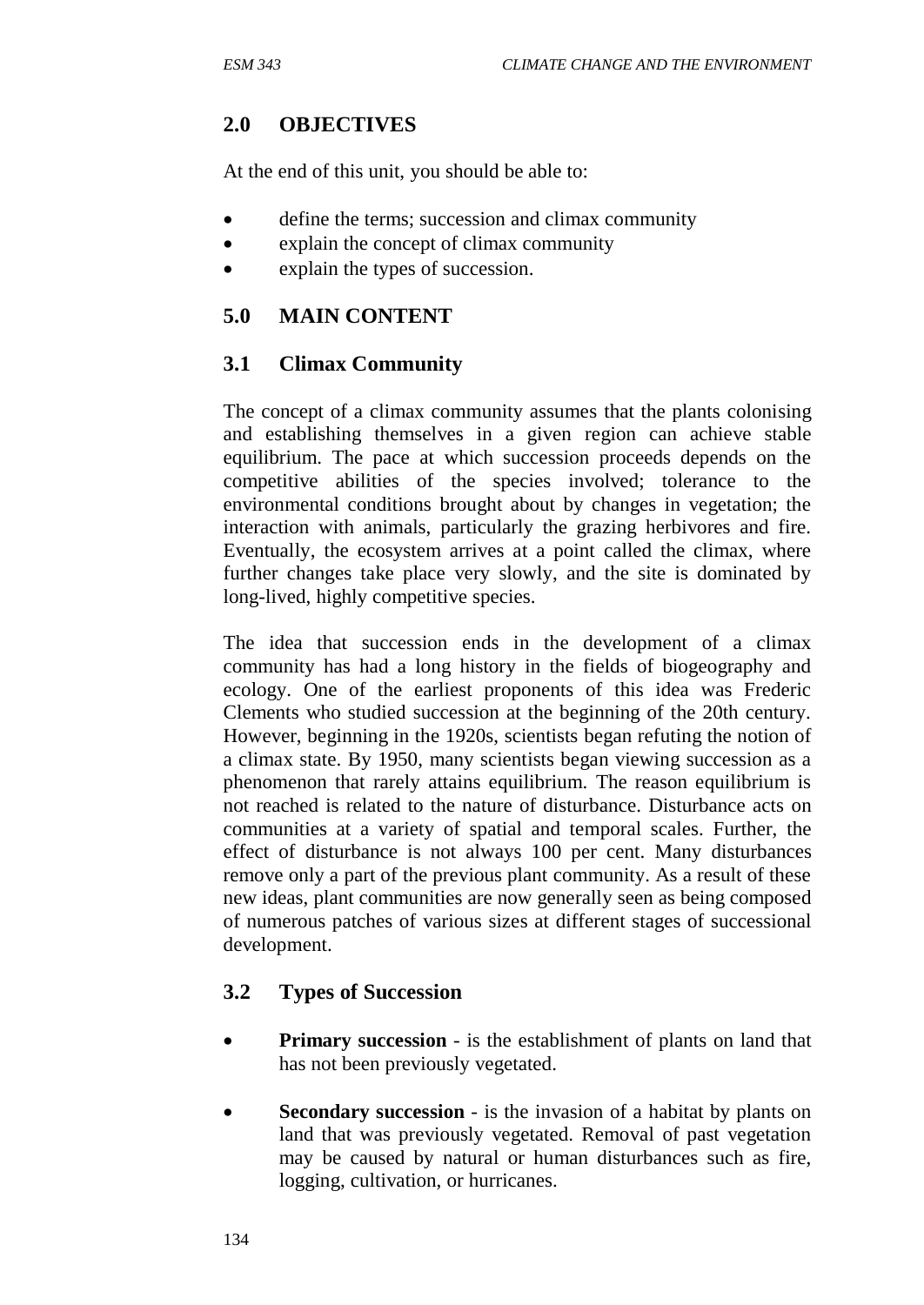- **Allogenic succession** is caused by a change in environmental conditions which in turn influences the composition of the plant community.
- **Autogenic succession** is a succession where both the plant community and environment change, and this change is caused by the activities of the plants over time.
- **Progressive succession** is a succession where the community becomes complex and contains more species and biomass over time.
- **Retrogressive succession** is a succession where the community becomes simplistic and contains fewer species and less biomass over time. Some retrogressive successions are allogenic in nature. For example, the introduction of grazing animals results in degenerated rangeland.

| <b>Attribute</b>                                                           | <b>Early</b><br><b>Stages</b><br>of Succession | Late<br><b>Stages</b><br>of Succession    |
|----------------------------------------------------------------------------|------------------------------------------------|-------------------------------------------|
| <b>Plant Biomass</b>                                                       | Small                                          | Large                                     |
| <b>Plant Longevity</b>                                                     | Short                                          | Long                                      |
| Characteristics<br>of<br>Seed<br>Dispersal<br><b>Dominant Plants</b>       | Well dispersed                                 | Poorly<br>dispersed                       |
| Plant Morphology and Physiology                                            | Simple                                         | Complex                                   |
| Photosynthetic Efficiency of Dominant<br>Plants at Low Light               | Low                                            | High                                      |
| Nutrient<br>of<br>Soil<br>Resource<br>Rate<br><b>Consumption by Plants</b> | Fast                                           | Slow                                      |
| from<br>Resource<br>Plant Recovery Rate<br>Limitation                      | Fast                                           | Slow                                      |
| <b>Plant Leaf Canopy Structure</b>                                         | Multilayered                                   | Monolayer                                 |
| Site of Nutrient Storage                                                   | Litter and Soil                                | Living<br><b>Biomass</b><br>and<br>Litter |
| Role of Decomposers in Cycling Nutrients<br>to Plants                      | Minor                                          | Great                                     |
| <b>Biogeochemical Cycling</b>                                              | Open<br>and<br>Rapid                           | Closed<br>and<br>Slow                     |

**Table 3: Comparison of Plant, Community, and Ecosystem Characteristics between Early and Late Stages of Succession**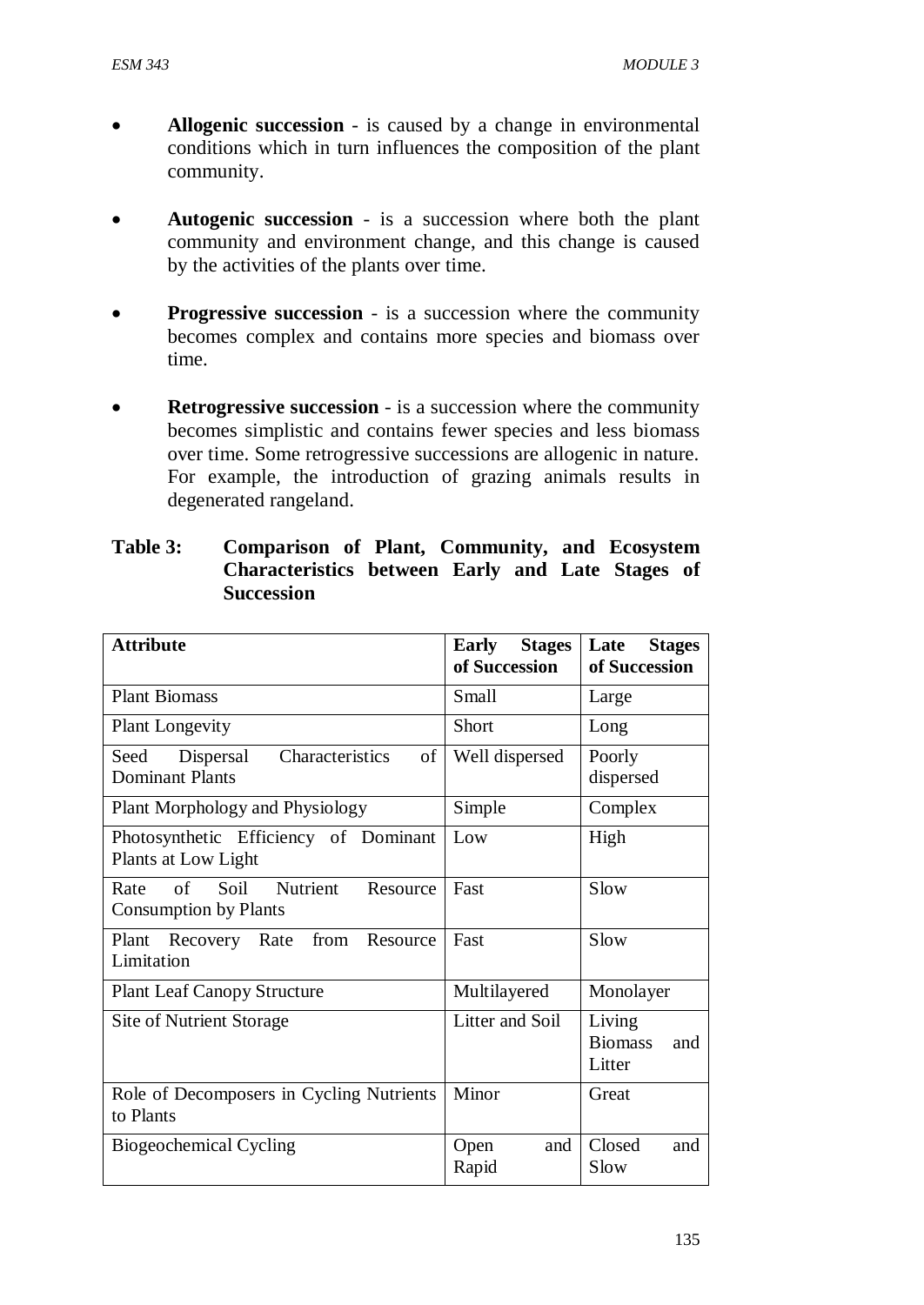| Rate of Net Primary Productivity                           | High    | Low                 |
|------------------------------------------------------------|---------|---------------------|
| <b>Community Site Characteristics</b>                      | Extreme | Moderate<br>(Mesic) |
| Importance of Macro environment on Plant<br><b>Success</b> | Great   | Moderate            |
| <b>Ecosystem Stability</b>                                 | Low     | High                |
| <b>Plant Species Diversity</b>                             | Low     | High                |
| Life-History Type                                          | r       | K                   |
| Seed Longevity                                             | Long    | Short               |

## **4.0 CONCLUSION**

Ecosystems are dynamic in that the populations constituting them do not remain the same. This is reflected in the gradual changes of the vegetational community over time, known as succession.

## **5.0 SUMMARY**

In this unit, we have learnt that:

- succession is a directional non-seasonal cumulative change in the types of plant species that occupy a given area through time
- succession begins with the colonisation of a disturbed area
- succession ends in the development of a climax community
- disturbances that preceded succession act on communities at a variety of spatial and temporal scales.

# **6.0 TUTOR-MARKED ASSIGNMENT**

- 1. Define the term succession and explain the types that we have.
- 2. Explain the succession processes involved in a given disturbed rice field.
- 3. Explain the idea that succession ends in the development of a climax community.
- 4. Ecosystems are dynamic in that the populations constituting them do not remain the same. Discuss.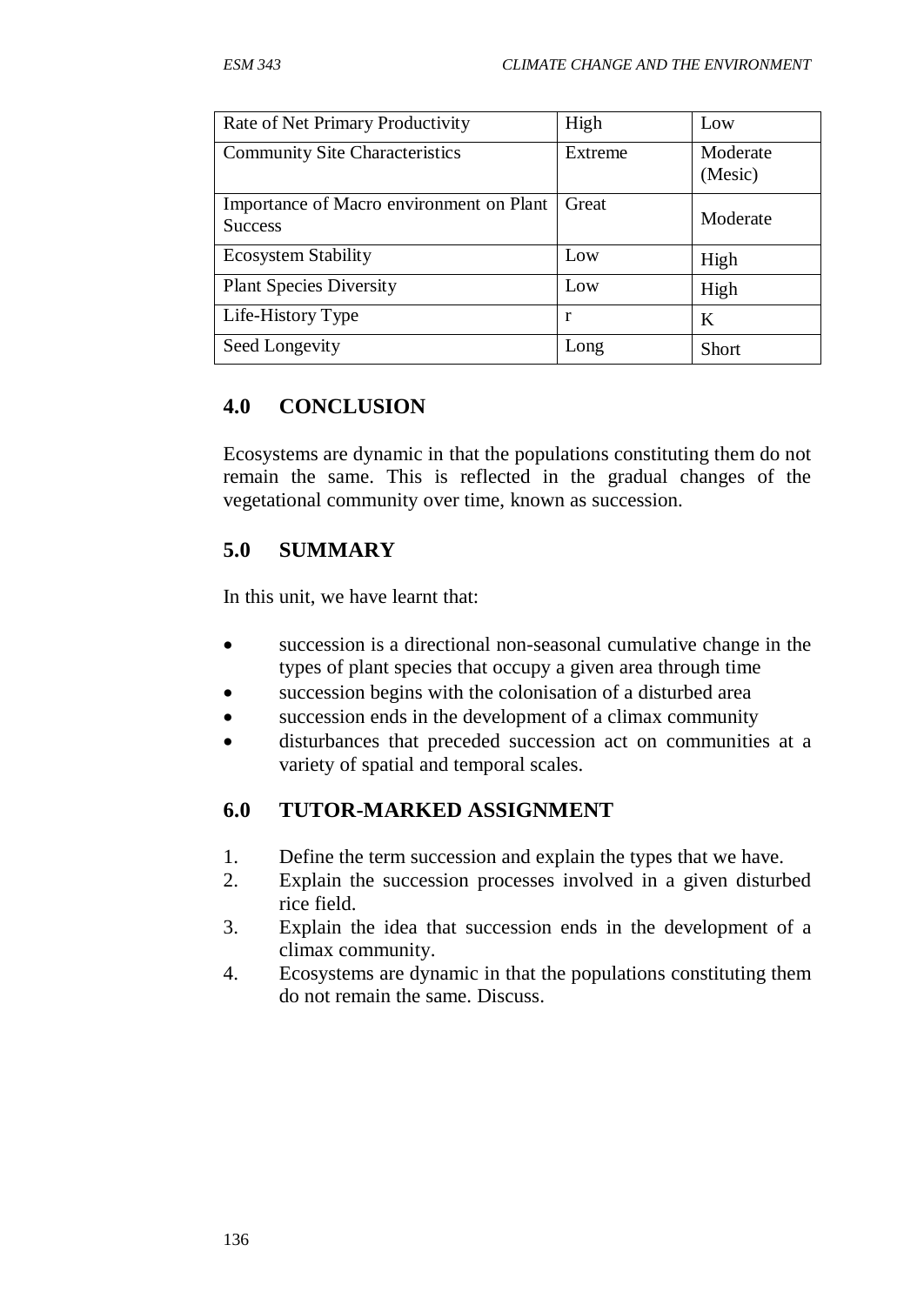#### **7.0 REFERENCES/FURTHER READING**

- Beeman, S. Randal & Pritchard, A. James (2001). *Ecology and Agriculture* in *the 20th Century*. University Press of Kansas.
- Howe, Henry F. & Lynn, C. Westley (1990). *Ecological Relationships of Plants and Animals*. Oxford University Press, 1989, 1990.
- Pidwirny, M. (2006). *Fundamentals of Physical Geography.* (2nd ed.).
- Strahler, A.N. & Strahler, A. H. (1973). *Environmental Geosciences*: Interaction between Natural Systems and Man.
- Worster, Donald (1994). *History of Ecological Ideas*. (2nd ed.). Cambridge University Press.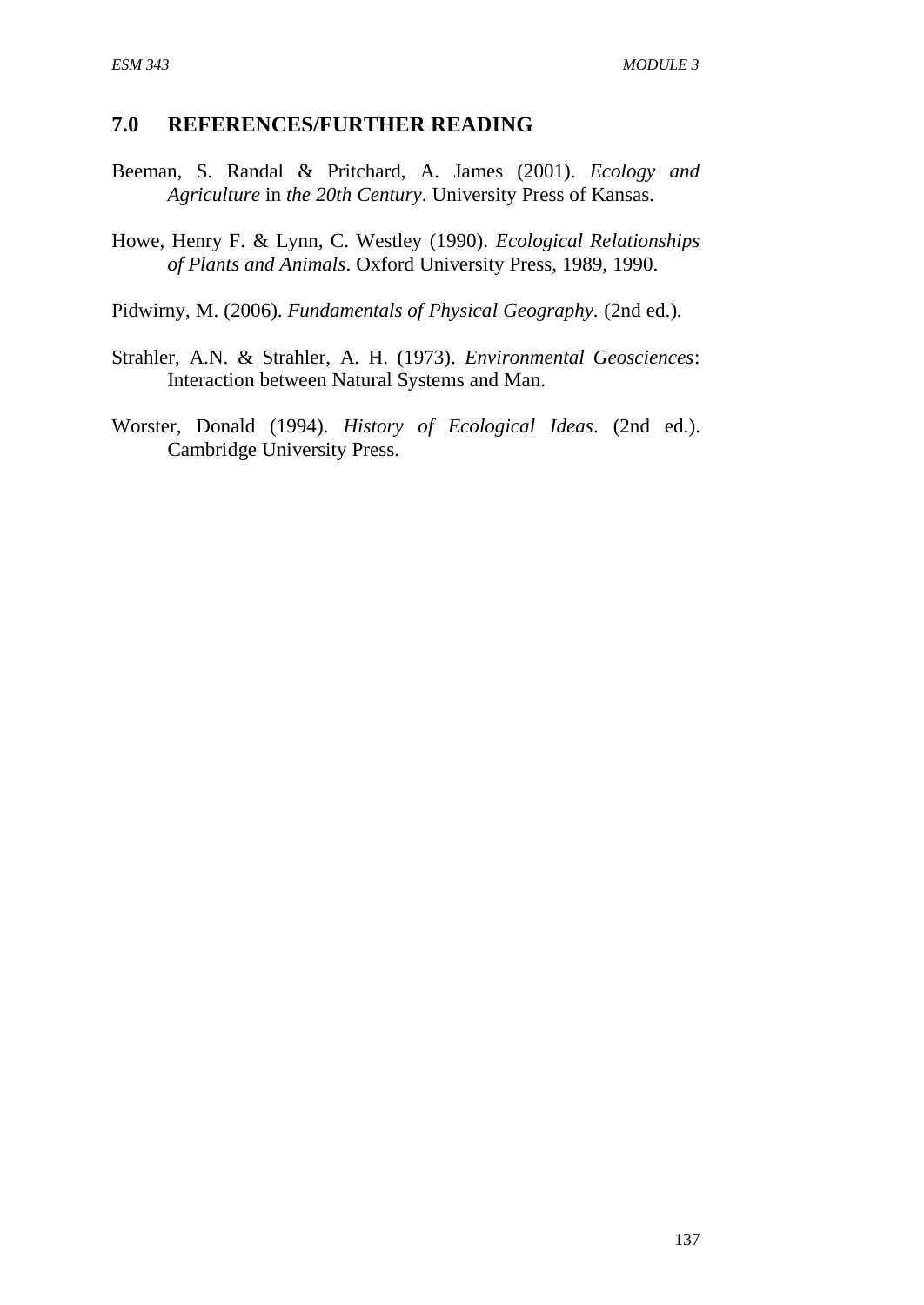## **UNIT 4 OCEAN CURRENTS AND THEIR EFFECTS UPON WORLD CLIMATE**

#### **CONTENTS**

- 1.0 Introduction
- 2.0 Objectives
- 3.0 Main Content
	- 3.1 Causes and Types of Ocean Currents
	- 3.2 Climatic Influence of Ocean Currents
	- 3.3 Ocean Upwelling
- 4.0 Conclusion
- 5.0 Summary
- 6.0 Tutor-Marked Assignment
- 7.0 References/Further Reading

# **1.0 INTRODUCTION**

An ocean current can be defined as a horizontal movement of seawater at the ocean's surface. Ocean currents are driven by the circulation of wind above surface waters. Frictional stress at the interface between the ocean and the wind causes the water to move in the direction of the wind. Large ocean currents are a response of the atmosphere and ocean to the flow of energy from the tropics to Polar Regions. In some cases, currents are transient features and affect only a small area. Other ocean currents are essentially permanent and extend over large horizontal distances. It is sufficient here to consider the water movements as they exist, and to assess their total effects upon the world climates.

## **2.0 OBJECTIVES**

At the end of this unit, you should be able to:

- give an accurate definition of an ocean current
- state the causes and types of ocean currents
- explain the climatic influence of ocean currents
- explain what is meant by ocean upwelling.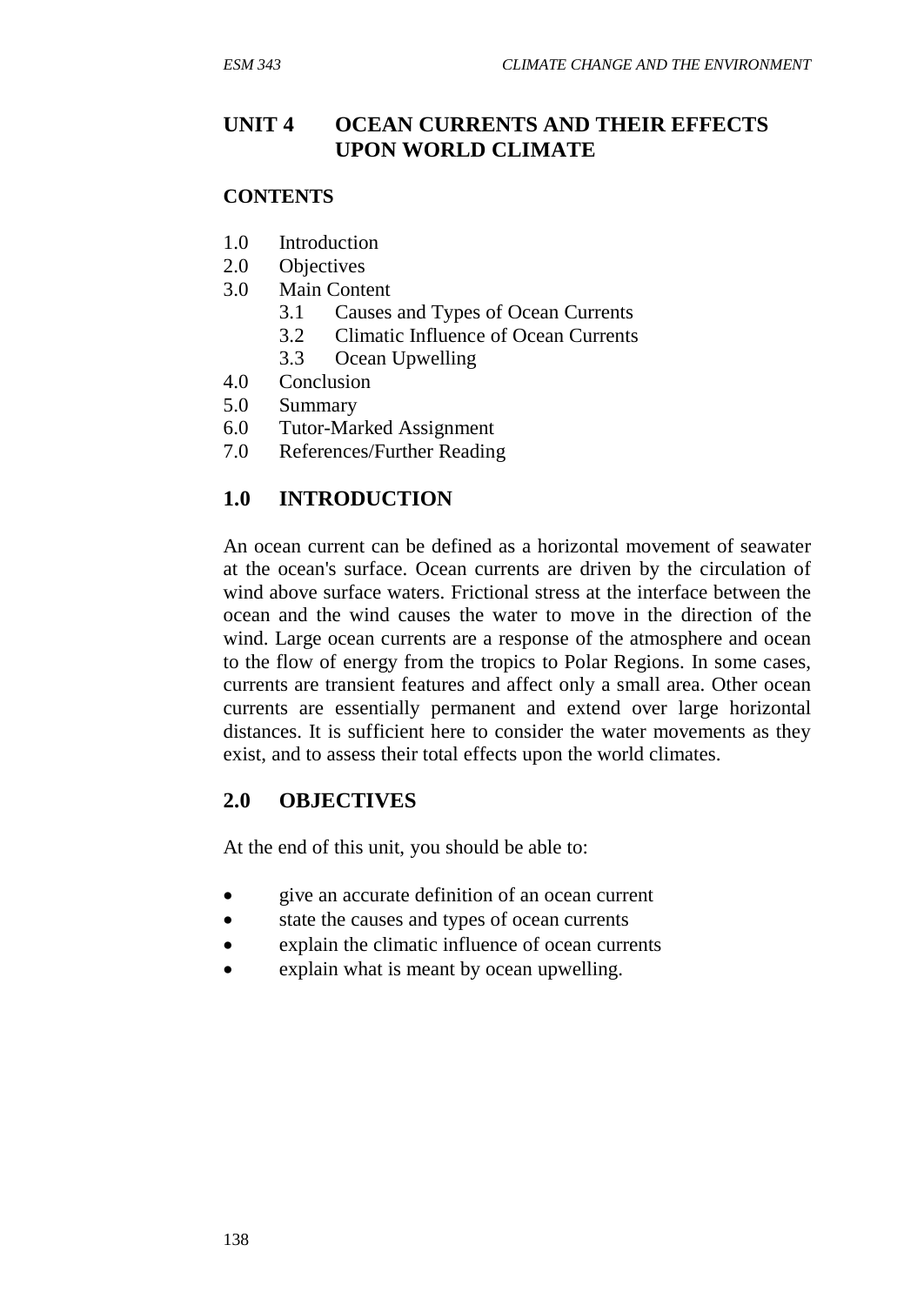## **3.0 MAIN CONTENT**

### **3.1 Causes of Ocean Currents**

The primary causes of ocean circulation are as follows:

- Owing to the frictional effects of the winds upon the ocean surface, the thin layer of top water is driven slowly in the general direction of the air movement.
- Contrasting densities of sea-water, due to different temperatures and salinities, are responsible for slow movements or currents within a large water mass.

### **Types of Ocean Currents**

Poleward-flowing waters are inclined to be warm relative to the waters on either side, and equatorward-flowing waters are usually cooler than the sea on either side. Thus, ocean currents may be broadly classified into:

- 1. Warm-water currents (poleward-flowing water)
- 2. Cold-water currents (equator-flowing water)

The major surface currents in the world's oceans are caused by prevailing winds. The currents may be cold, as in the instance of the West Wind Drift, or warm, as the Gulf Stream. Currents circulate in paths called gyres, moving in a clockwise direction in the northern hemisphere and a counterclockwise direction in the southern hemisphere.

In figure 11 the warm and cold currents are indicated. It will be seen that, in the lower latitudes, warm ocean currents tend to flow parallel with the western sides. At  $4^0$ S, for example, the water temperature along the S. American west coast may be only  $15^{\circ}$ C, but at the same latitude along the New Guinea coast the surface temperature may be over  $27^{\circ}$ C. Similarly, at about  $40^0$ N, the surface water may be only about  $10^0$ C along the west coast of North America, yet, at the same latitude on the east coast of Japan, the sea temperature may be  $11^{\circ}$ C higher. In the mid and high latitudes the warm ocean currents tend to flow towards the western sides of the land masses, and the cool ones appear to affect the eastern sides.

A current of water either warms of cools the prevailing winds that pass over it and, if these winds blow on shore, indirectly affect the climate of the lands which are washed by it. A good example of this is to be found in North-west Europe, where westerly winds throughout the year carry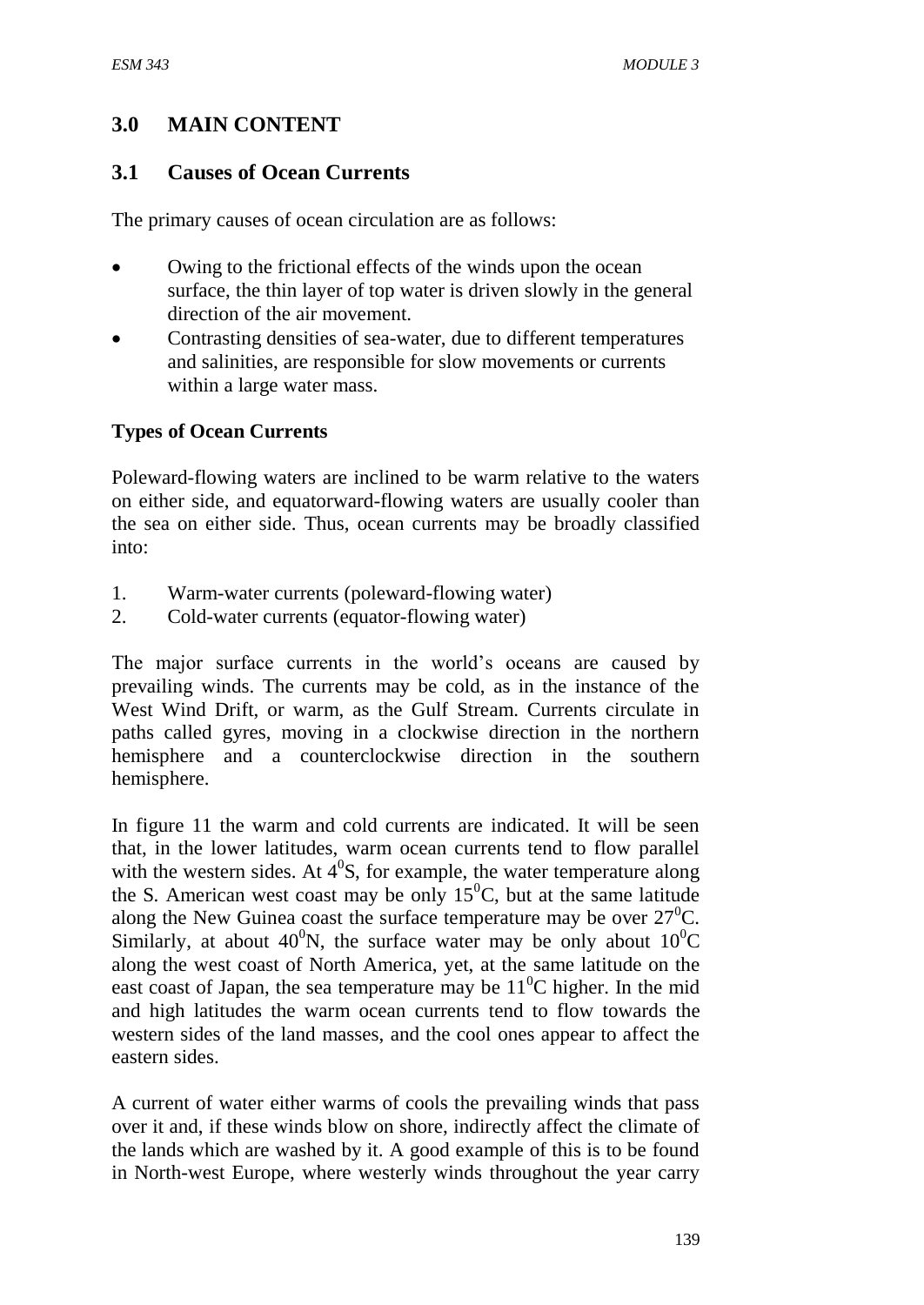the warmth from the North Atlantic Drift far into the continent. Similarly, along the coast of Peru, a cooling effect is produced by the cold Peru Current.



Red Arrows Warm Current Blue Arrows Cold Currents

## **Fig. 11: Warm and Cold Currents**

## **3.2 Climatic Influence of Ocean Current**

The following summary indicates the main climatic influences of the ocean waters:

- West coasts in tropical latitudes are bordered by cool waters; thus they have low average temperatures, with small annual and diurnal ranges. The general conditions are arid and foggy.
- West coasts in mid- and high latitudes are affected by warm waters and have oceanic climates. The moderate rainfall is associated with the westerly winds. The winters are mild, and the summers are cool.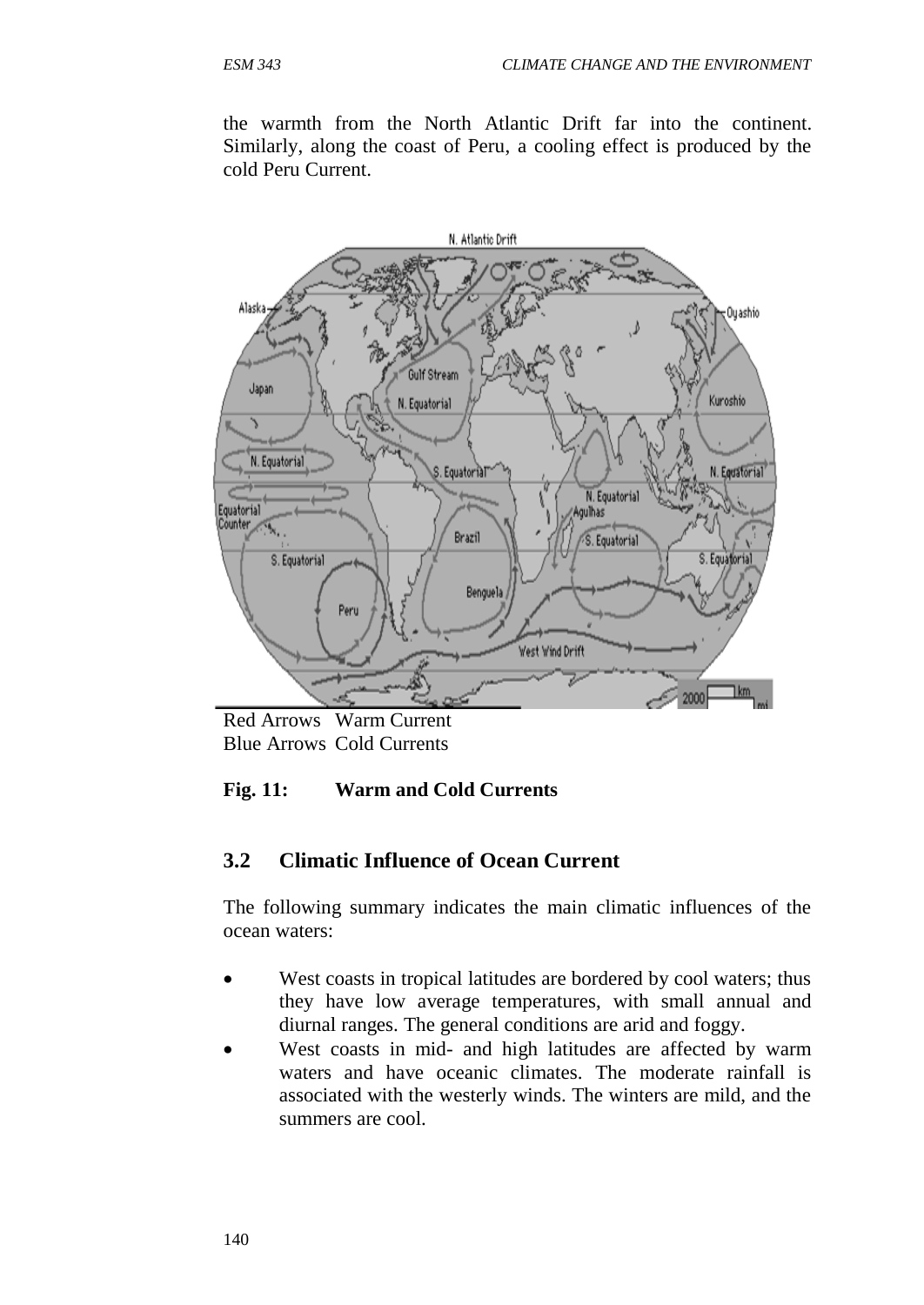- East coasts in low latitudes are bordered by warm currents, which give warm, rainy climates as a result of the moist, on-shore trade winds.
- East coasts in mid-latitudes are bordered by warm waters, but have modified continental climates, with relatively cold winters and hot summers.
- East coast in high latitudes is bordered by cold-water currents. The shores are characterised by long, cold winters and cool summers.

## **3.3 Ocean Upwelling**

The surface currents of the ocean are characterised by large gyres, or currents that are kept in motion by prevailing winds, but the direction of which is altered by the rotation of the earth. The best known of these currents is probably the Gulf Stream in the North Atlantic; the Kuroshio Current in the North Pacific is a similar current, and both serve to warm the climates of the eastern edges of the two oceans. In regions where the prevailing winds blow offshore, such as the west coast of Mexico and the coast of Peru and Chile, surface waters move away from the continents and they are replaced by colder, deeper water, a process known as upwelling, from as much as 300 m down. This deep water is rich in nutrients, and these regions have high biological productivity and provide excellent fishing. Deep water is rich in nutrients because decomposition of organic matter exceeds production in deeper water; plant growth occurs only where photosynthetic organisms have access to light (see Photosynthesis). When organisms die, their remains sink and are oxidised and consumed in the deeper water; thus returning the valuable nutrients to the cycle. The regions of high productivity are generally regions of strong vertical mixing in the upper regions of the ocean. In addition to the western edges of the continents, the entire region around Antarctica is one of high productivity because the surface water there sinks after being chilled, causing deeper water to replace it. Scientists are also looking at ways to tap the energy embodied in the ocean's tides, waves, currents, and temperature differentials. Two sizeable tidal power installations are currently in place, including a facility in Nova Scotia's Annapolis Basin that has been in service since 1984. Owned by the Tidal Power Corporation, a public company, the project captures energy from the tremendous movement of water in the Bay of Fundy.

Some researchers believe the most promising of these ocean energy technologies is ocean thermal energy conversion (OTEC), a process that uses temperature differences in the ocean to create electricity. The process works by capturing the heat differential between the warm water on the ocean's surface and the colder water below to drive a generator.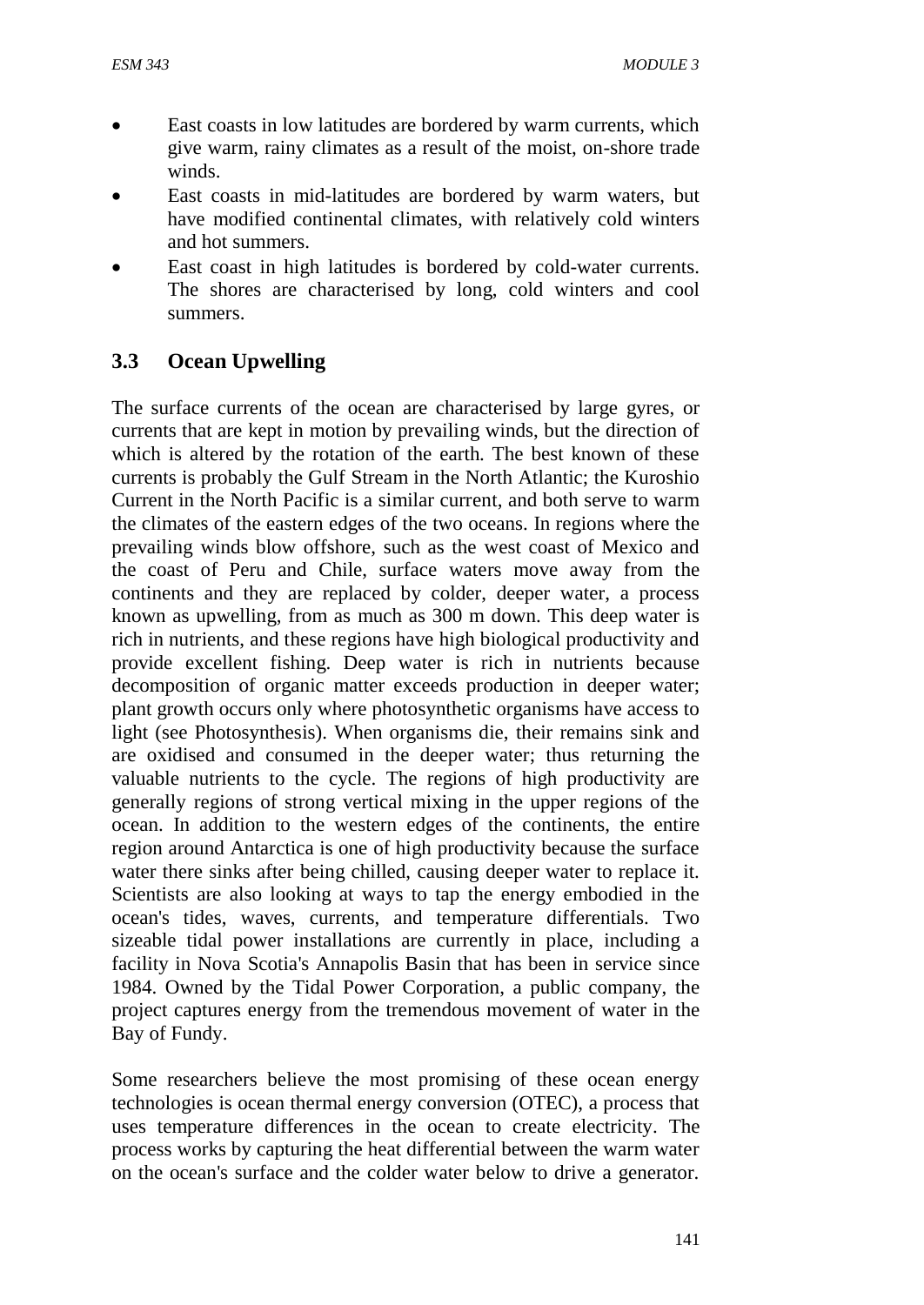Proponents believe that these naturally-occurring temperature gradients have the potential to produce millions of megawatts of electricity, but the technology is still at an experimental stage.

## **4.0 CONCLUSION**

Consideration must be given to the movement of the waters of the oceans because ocean currents are among the controllers of climate. Knowledge of their movements is important in understanding some world climates. It is important to add that the surface drift of ocean waters is climatically induced; so, while to a great extent the atmosphere controls the oceanic circulation, the latter in turn exerts some considerable influence upon world climates.

## **5.0 SUMMARY**

In this unit, we have learnt that:

- ocean current is the horizontal movement of seawater at the ocean's surface, and is driven by the circulation of wind above surface waters
- ocean current is caused by frictional effects of the winds upon the ocean surface and contrasting densities of sea-water, due to different temperatures and salinities
- ocean currents are of two types; warm-water and cold-water currents
- ocean current affects climate of adjacent areas where they are found
- when surface waters move away from the continents and they are replaced by colder, deeper water, this process is known as upwelling
- the regions of high productivity of nutrients in the ocean are generally regions of strong vertical mixing in the upper regions of the ocean.

# **6.0 TUTOR-MARKED ASSIGNMENT**

- 1. What is ocean current and what are their causes.
- 2. Give an account of the influence of ocean currents upon the climate of adjacent land masses.
- 3. On a world outline map show the distribution of ocean current.
- 4. Account for the process of ocean upwelling and material productivity.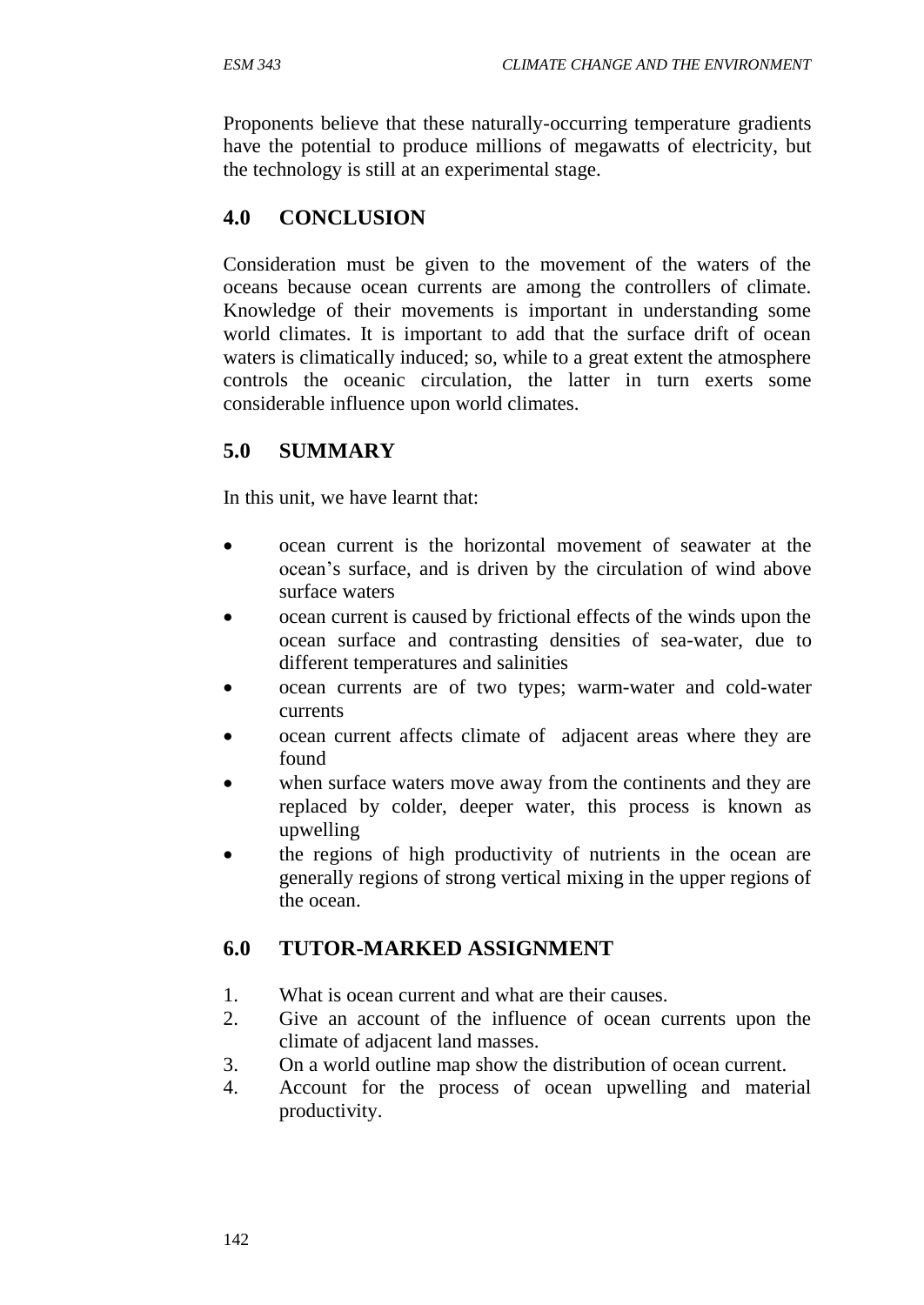#### **7.0 REFERENCES/FURTHER READING**

Ernest, S. Gates (1972). *Meteorology and Climatology for 6th Forms*. London: Harrap.

Leier, Manfred. *World Atlas of the Oceans.*

- Strahler, A. N. & Strahler, A. H. (1973). *Environmental Geosciences*: Interaction between Natural Systems and Man.
- Woodard, Colin (2001). *Ocean's End*: *Travels through Endangered Seas*. Basic.
- Wu, Norbert & Taylor, Leighton (1998). *The Pacific Ocean* (*Life in the Sea*). Blackbirch.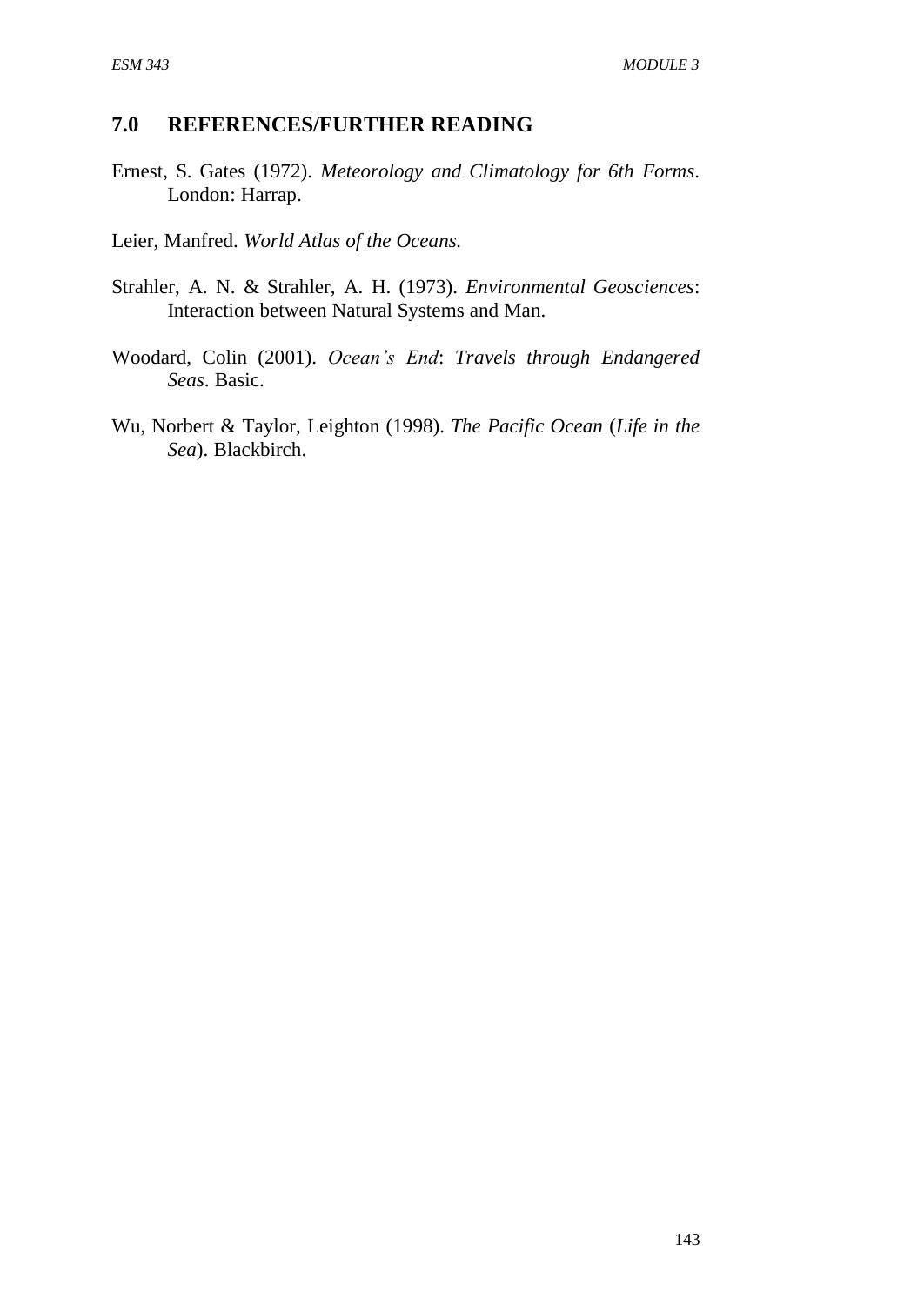## **UNIT 5 ENVIRONMENT AND CLIMATE CHANGE**

#### **CONTENTS**

- 1.0 Introduction
- 2.0 Objectives
- 3.0 Main Content
	- 3.1 Understanding the Environment
	- 3.2 Factors Threatening the Environment
	- 3.3 Global Efforts to Protect the Environment
- 4.0 Conclusion
- 5.0 Summary
- 6.0 Tutor-Marked Assignment
- 7.0 References/Further Reading

## **1.0 INTRODUCTION**

Organisms and their environment constantly interact, and both are changed by this interaction. Like all other living creatures, humans have clearly changed their environment, but they have done so generally on a grander scale than all other species. Some of these human-induced changes—such as the destruction of the world's tropical rain forests to create farms or grazing land for cattle—have led to altered climate patterns (see Global Warming). In turn, altered climate patterns have changed the way animals and plants are distributed in different ecosystems.

Scientists study the long-term consequences of human actions on the environment, while environmentalists—professionals in various fields, as well as concerned citizens—advocate ways to lessen the impact of human activity on the natural world.

## **2.0 OBJECTIVES**

At the end of this unit, you should be able to:

- explain the term "carrying population capacity" of an environment
- give an account of factors affecting the environment
- account for the global steps being taken to protect the environment.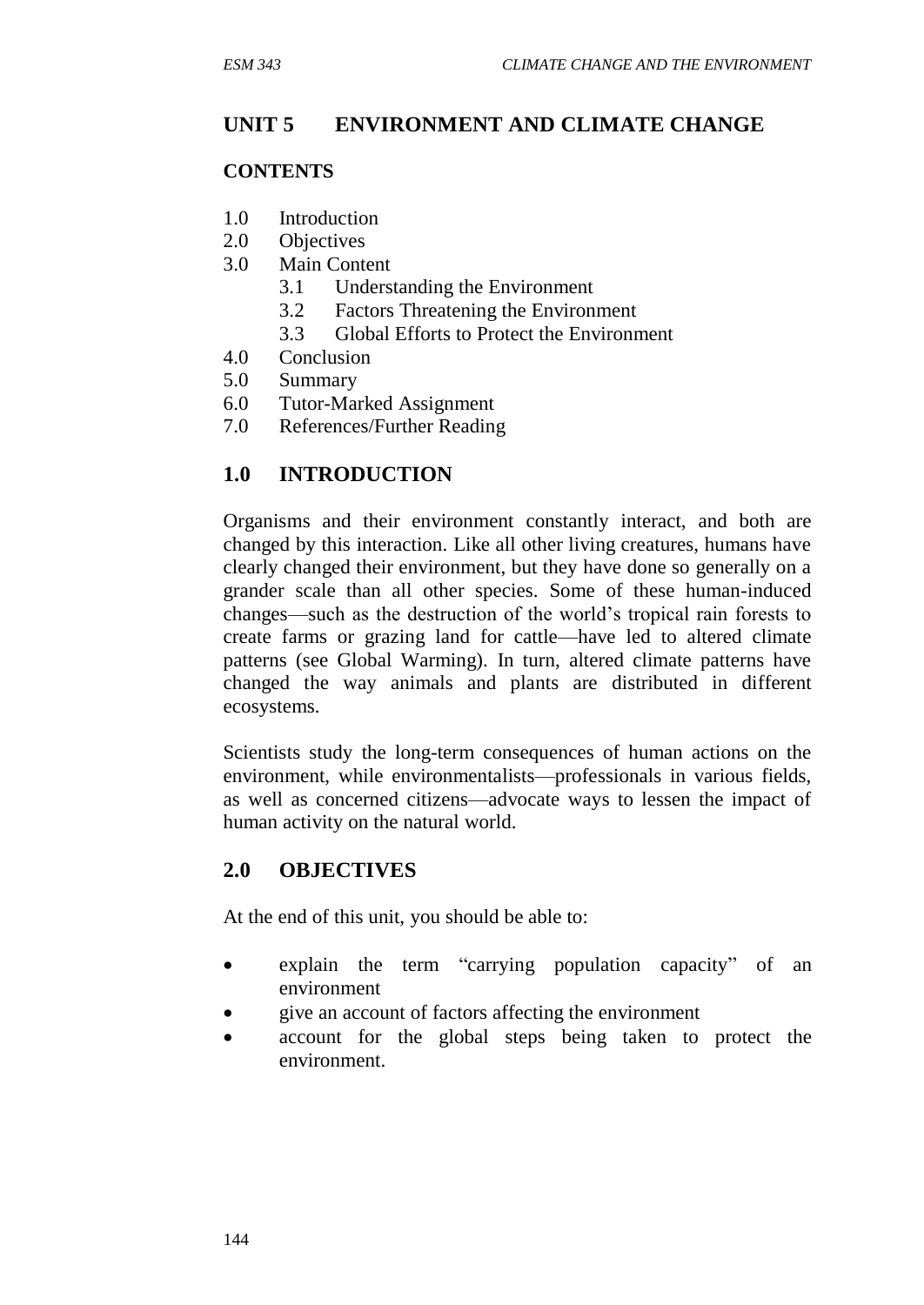## **3.0 MAIN CONTENT**

## **3.1 Understanding the Environment**

The science of ecology attempts to explain why plants and animals live where they do and why their populations are the sizes they are. Understanding the distribution and population size of organisms helps scientists evaluate the health of the environment.

In 1840, German chemist Justus von Liebig first proposed that populations cannot grow indefinitely, a basic principle now known as the Law of the Minimum. Biotic and abiotic factors, singly or in combination, ultimately limit the size that any population may attain. This size limit, known as a population's carrying capacity, occurs when needed resources, such as food, breeding sites, and water, are in short supply. For example, the amount of nutrients in soil influences the amount of wheat that grows on a farm. Population size and distribution may also be affected, either directly or indirectly, by the way species in an ecosystem interact with one another. Typically, the species that coexist in ecosystems have evolved together for many generations. These populations have established balanced interactions with each other that enable all populations in the area to remain relatively stable. Occasionally, however, natural or human-made disruptions occur that have unforeseen consequences on populations in an ecosystem.

## **3.2 Factors Threatening the Environment**

The problems facing the environment are vast and diverse. Global warming, the depletion of the ozone layer in the atmosphere, and destruction of the world's rain forests are just some of the problems that many scientists believe will reach critical proportions in the coming decades. All of these problems will be directly affected by the size of the human population. Some of the factors threatening the environment include:

#### **1. Population Growth**

Human population growth is at the root of virtually all of the world's environmental problems. Although the growth rate of the world's population has slowed slightly since the 1990s, the world's population increases by about 77 million human beings each year. As the number of people increases, crowding generates pollution, destroys more habitats, and uses up additional natural resources. Although rates of population increase are now much slower in the developed world than in the developing world, it would be a mistake to assume that population growth is primarily a problem of developing countries. In fact, because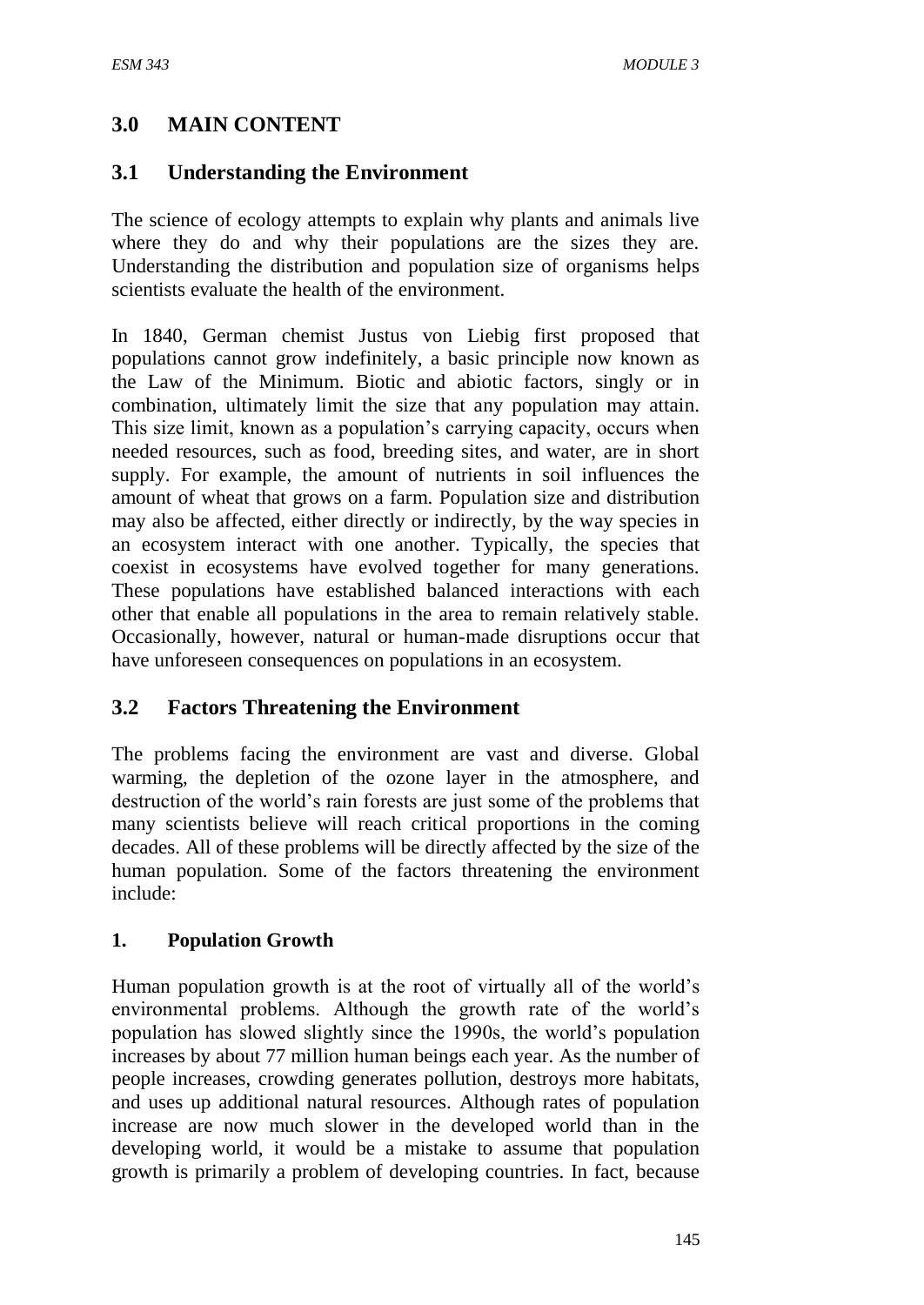larger amounts of resources per person are used in developed nations, each individual from the developed world has a much greater environmental impact than does a person from a developing country. Conservation strategies that would not significantly alter lifestyles but that would greatly lessen environmental impact are essential in the developed world.

## **2. Global Warming**

Like the glass panes in a greenhouse, certain gases in the earth's atmosphere permit the sun's radiation to heat earth. At the same time, these gases retard the escape into space of the infrared energy radiated back out by earth. This process is referred to as the greenhouse effect. These gases, primarily carbon dioxide, methane, nitrous oxide, and water vapour, insulate earth's surface, helping to maintain warm temperatures. If the concentration of these gases rises, they trap more heat within the atmosphere, causing worldwide temperatures to rise. Within the last century, the amount of carbon dioxide in the atmosphere has increased dramatically, largely because people burn vast amounts of fossil fuels—coal and petroleum and its derivatives. Average global temperature also has increased—by about  $0.6^{\circ}$  C (1 Fahrenheit degree) within the past century.

Atmospheric scientists have found that at least half of that temperature increase can be attributed to human activities. The consequences of such a modest increase in temperature may be devastating. Already, scientists have detected a 40 per cent reduction in the average thickness of Arctic ice. Other problems that may develop include a rise in sea levels that will completely inundate a number of low-lying island nations and flood many coastal cities, such as New York and Miami. Many plant and animal species will probably be driven into extinction; agriculture will be severely disrupted in many regions, and the frequency of severe hurricanes and droughts will likely increase.

## **3. Depletion of the Ozone Layer**

As we discussed in module one unit three, the ozone layer as a thin band in the stratosphere (layer of the upper atmosphere), serves to shield earth from the sun's harmful ultraviolet rays. In the 1970s, scientists discovered that chlorofluorocarbons (CFCs)—chemicals used in refrigeration, air-conditioning systems, cleaning solvents, and aerosol sprays—destroy the ozone layer. CFCs release chlorine into the atmosphere; chlorine, in turn, breaks down ozone molecules. Because chlorine is not affected by its interaction with ozone, each chlorine molecule has the ability to destroy a large amount of ozone for an extended period of time. The consequences of continued depletion of the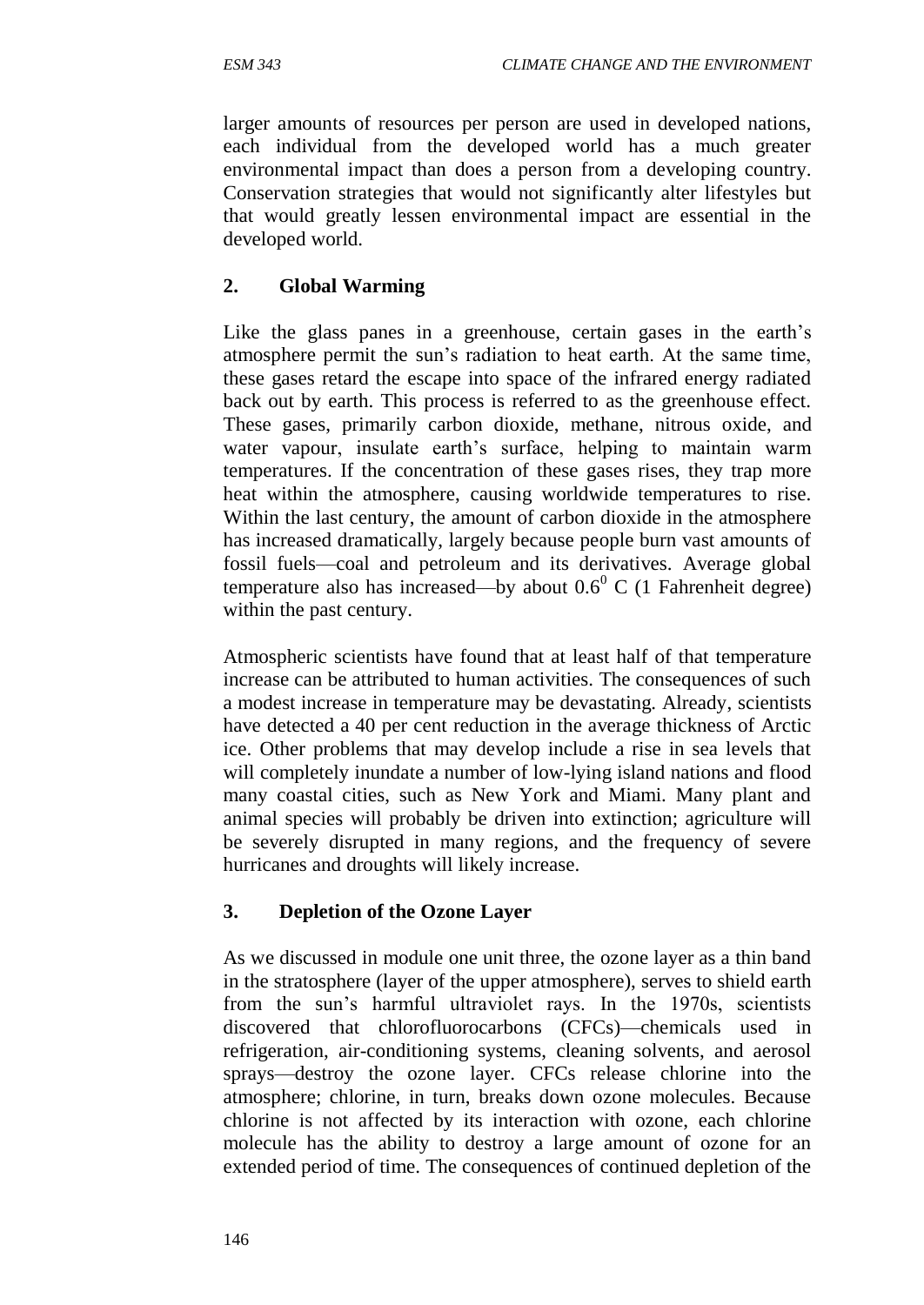ozone layer would be dramatic. Increased ultraviolet radiation would lead to a growing number of skin cancers and cataracts and also reduce the ability of immune systems to respond to infection. Additionally, the growth of the world's oceanic plankton, the base of most marine food chains, would decline.

### **4. Habitat Destruction and Species Extinction**

Plant and animal species are dying out at an unprecedented rate. It was estimated that between 4,000 to as many as 50,000 species per year become extinct. The leading cause of extinction is habitat destruction, particularly of the world's richest ecosystems—tropical rain forests and coral reefs. If the world's rain forests continue to be cut down at the current rate, they may completely disappear by the year 2030. In addition, if the world's population continues to grow at its present rate and puts even more pressure on these habitats, they might well be destroyed sooner.

### **5. Air Pollution**

A significant portion of industry and transportation burns fossil fuels, such as gasoline. When these fuels burn, chemicals and particulate matter are released into the atmosphere. Although a vast number of substances contribute to air pollution, the most common air pollutants contain carbon, sulfur, and nitrogen. These chemicals interact with one another and with ultraviolet radiation in sunlight in dangerous ways. Smog is usually found in urban areas with large numbers of automobiles, forms when nitrogen oxides react with hydrocarbons in the air to produce aldehydes and ketones. Smog can cause serious health problems.

Acid rain forms when sulfur dioxide and nitrous oxide transform into sulfuric acid and nitric acid in the atmosphere and come back to earth in precipitation .Acid rain has made numerous lakes so acidic that they no longer support fish populations. Acid rain is also responsible for the decline of many forest ecosystems worldwide, including Germany's Black Forest.

#### **6. Water Pollution**

Estimates suggest that nearly 1.5 billion people worldwide lack safe drinking water and that at least 5 million deaths per year can be attributed to waterborne diseases. Water pollution may come from point sources or nonpoint sources. Point sources occur when discharge pollutants are from specific locations, such as factories, sewage treatment plants, and oil tankers. Pollution from nonpoint sources occurs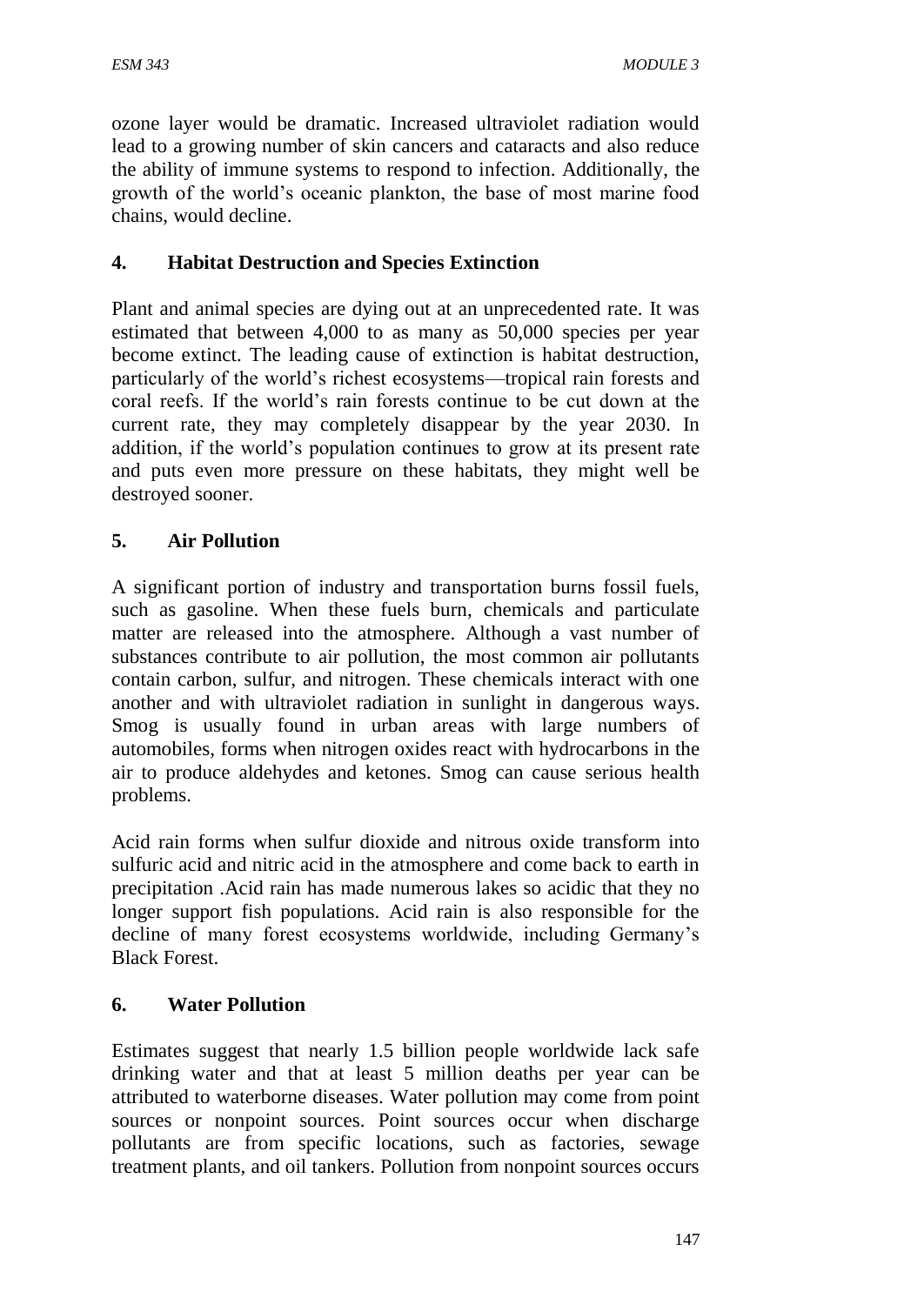when rainfall or snowmelt moves over and through the ground. As the run-off moves, it picks up and carries away pollutants, such as pesticides and fertilisers, depositing the pollutants into lakes, rivers, wetlands, coastal waters, and even underground sources of drinking water. Pollution arising from nonpoint sources accounts for a majority of the contaminants in streams and lakes. However, raw sewage, garbage, and oil spills have begun to overwhelm the diluting capabilities of the oceans, and most coastal waters are now polluted; threatening marine wildlife.

### **7. Groundwater Depletion and Contamination**

Water that collects beneath the ground is called groundwater. Worldwide, groundwater is 40 times more abundant than fresh water in streams and lakes. Although groundwater is a renewable resource, reserves replenish relatively slowly. Agricultural practices depending on this source of water need to change within a generation in order to save this groundwater source. In addition to groundwater depletion, scientists worry about groundwater contamination, which arises from leaking underground storage tanks, poorly designed industrial waste ponds, and seepage from the deep-well injection of hazardous wastes into underground geologic formations. In addition to groundwater depletion, scientists worry about groundwater contamination, which arises from leaking underground storage tanks, poorly designed industrial waste ponds, and seepage from the deep-well injection of hazardous wastes into underground geologic formations.

## **3.3 Global Efforts to Protect the Environment**

Most scientists agree that if pollution and other environmental deterrents continue at their present rates, the result will be irreversible damage to the ecological cycles and balances in nature upon which all life depends. Scientists warn that fundamental, and perhaps drastic, changes in human behaviour will be required to avert an ecological crisis.

To safeguard the healthful environment that is essential to life, humans must learn that earth does not have infinite resources. Earth's limited resources must be conserved and, where possible, reused. Furthermore, humans must devise new strategies that mesh environmental progress with economic growth. The future growth of developing nations depends upon the development of sustainable conservation methods that protect the environment while also meeting the basic needs of citizens.

Many nations have acted to control or reduce environmental problems. For example, Great Britain has largely succeeded in cleaning up the waters of the Thames and other rivers, and London no longer suffers the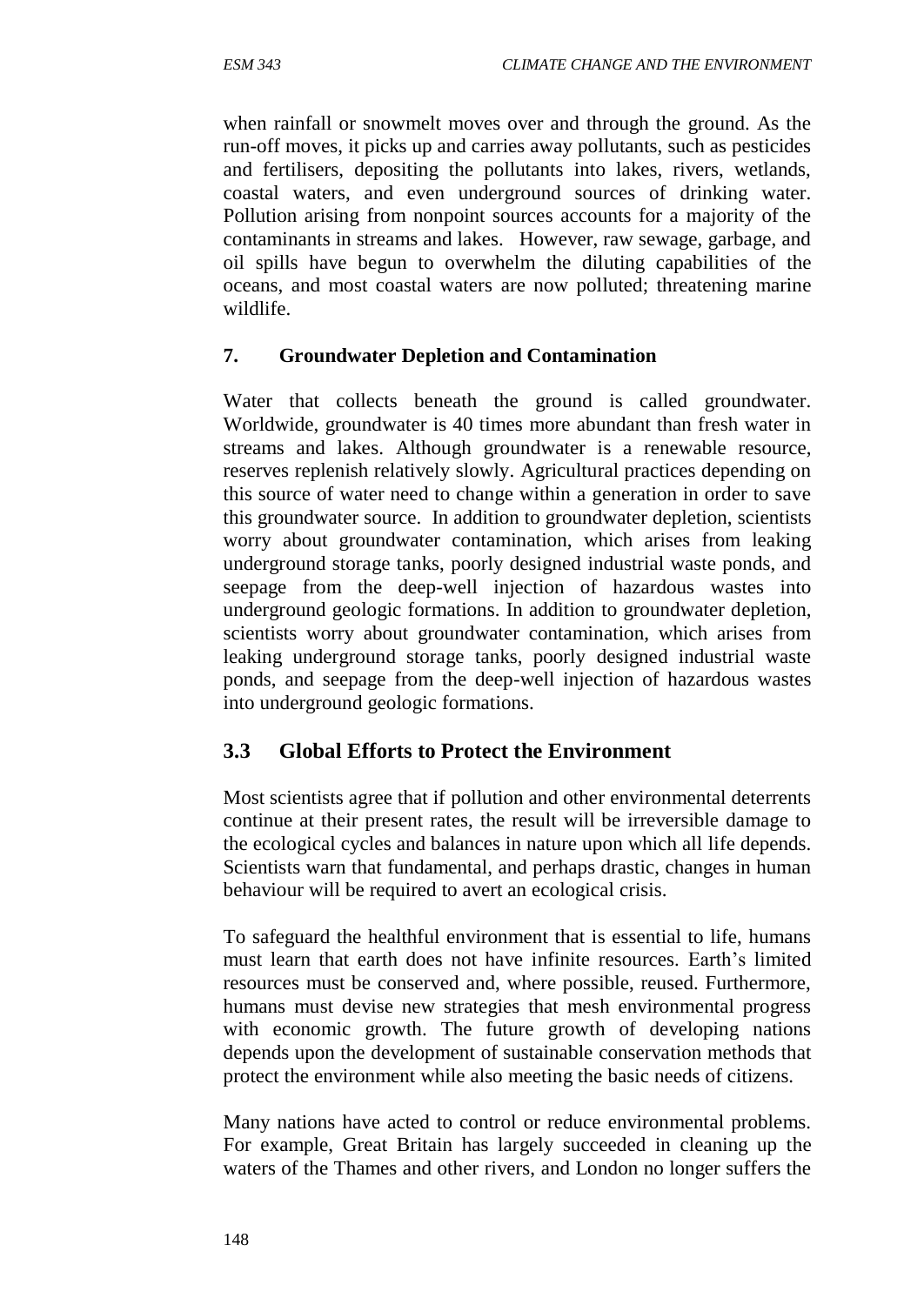heavy smogs caused by industrial pollutants. Japan has some of the world's strictest standards for the control of water and air pollution. In Canada, the Department of Commerce has developed comprehensive programmes covering environmental contaminants. In the United States, the Environmental Protection Agency (EPA) was established in 1970 to protect the nation's natural resources. In addition, the U.S. Congress has provided governmental agencies with legislation designed to protect the environment. Many U.S. states have also established environmental protection agencies. Citizen groups, such as the Sierra Club and the National Audubon Society, educate the public, support environmentfriendly legislation, and help assure that federal and state laws are enforced by pointing out violations. Much still needs to be done in the area of environmental protection in Africa with proper legislation to curb indiscriminate dumping of refuse and industrial waste discharge.

# **4.0 CONCLUSION**

Environmental pollution is the contamination of earth's environment with materials that interfere with human health, the quality of life, or the natural functioning of ecosystems (living organisms and their physical surroundings). Although some environmental pollution is a result of natural causes such as volcanic eruptions, most is caused by human activities.

# **5.0 SUMMARY**

In this unit, we have learnt that:

- organisms interact with their environment
- there is a limit to which the size of any population may attain
- most of the factors threatening the environment are man-made
- in order to safeguard a healthful environment, humans must understand that earth does not have infinite resources
- many nations have acted to control or reduce environmental problems.

# **6.0 TUTOR-MARKED ASSIGNMENT**

- 1. What are the factors militating against the environment.
- 2. Global warming and population growth are the major factors threatening the environment. Discuss.
- 3. Altered climate patterns have changed the way animals and plants are distributed in different ecosystems. Discuss.